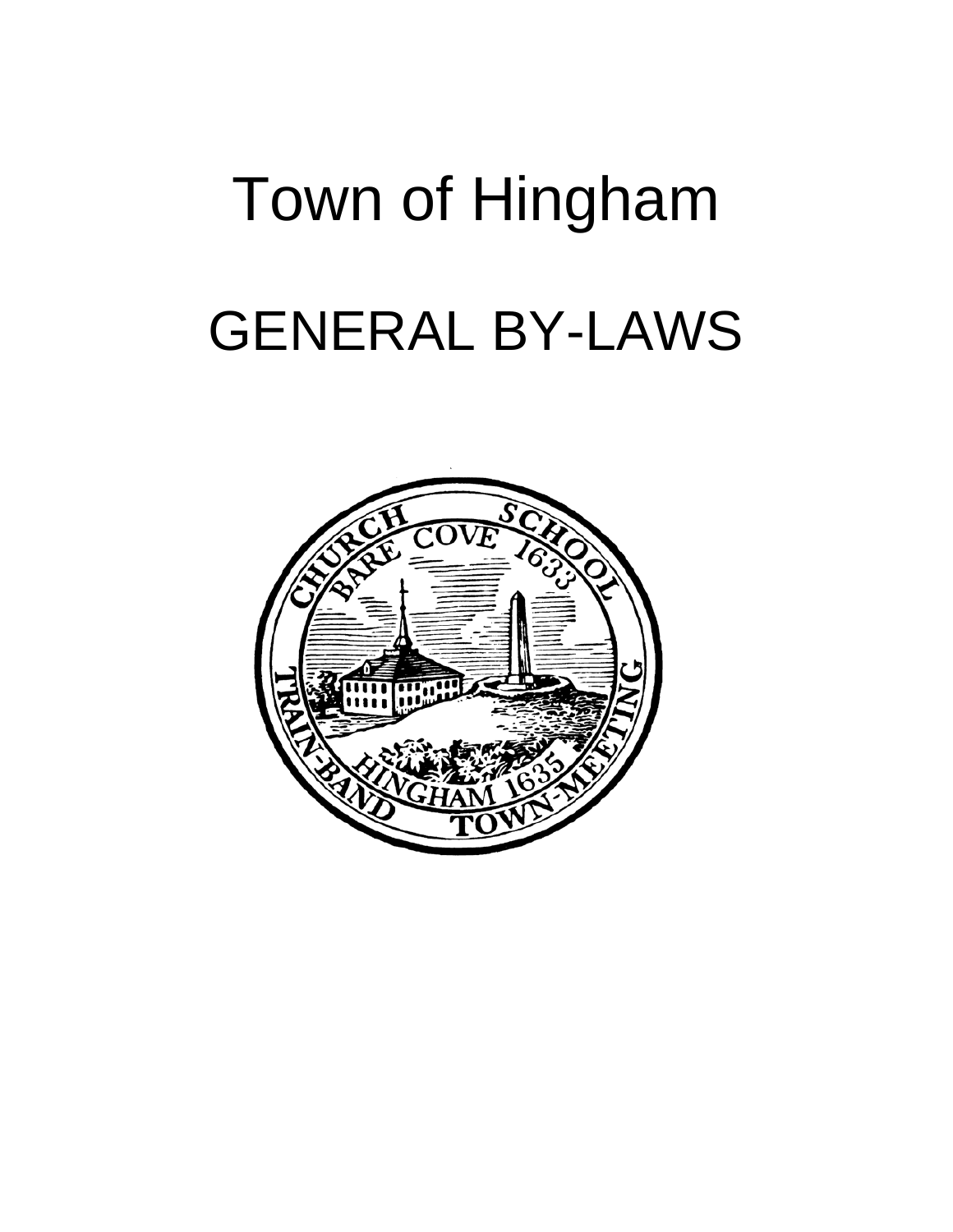# **Town of Hingham General By-Laws**

Revised through 2021

# TABLE OF CONTENTS

Last Revision Month/Year or Year Written

| Article 1   | <b>General Provisions</b>                                                                                                                                                                                                                                                                                                                                                                                                                                                                                                                                                                                                                                                                                                                                                                                                                                                                                                                                                                                                                                                                                                    | 9/1989         | $\star$ |
|-------------|------------------------------------------------------------------------------------------------------------------------------------------------------------------------------------------------------------------------------------------------------------------------------------------------------------------------------------------------------------------------------------------------------------------------------------------------------------------------------------------------------------------------------------------------------------------------------------------------------------------------------------------------------------------------------------------------------------------------------------------------------------------------------------------------------------------------------------------------------------------------------------------------------------------------------------------------------------------------------------------------------------------------------------------------------------------------------------------------------------------------------|----------------|---------|
| Article 2   | Town Meeting and Notice Thereof                                                                                                                                                                                                                                                                                                                                                                                                                                                                                                                                                                                                                                                                                                                                                                                                                                                                                                                                                                                                                                                                                              | $7/2013$ *     |         |
| Article 3   | <b>Procedure at Town Meetings</b>                                                                                                                                                                                                                                                                                                                                                                                                                                                                                                                                                                                                                                                                                                                                                                                                                                                                                                                                                                                                                                                                                            | 8/2014 *       |         |
| Article 4   | Officers, Boards and Committees - General                                                                                                                                                                                                                                                                                                                                                                                                                                                                                                                                                                                                                                                                                                                                                                                                                                                                                                                                                                                                                                                                                    | 4/1991         | $\ast$  |
| Article 5 A | <b>Select Board</b>                                                                                                                                                                                                                                                                                                                                                                                                                                                                                                                                                                                                                                                                                                                                                                                                                                                                                                                                                                                                                                                                                                          | 5/2017         | $\star$ |
| Article 5 B | <b>Town Administrator</b>                                                                                                                                                                                                                                                                                                                                                                                                                                                                                                                                                                                                                                                                                                                                                                                                                                                                                                                                                                                                                                                                                                    | 8/2015         | $\star$ |
| Article 6   | <b>Town Clerk</b>                                                                                                                                                                                                                                                                                                                                                                                                                                                                                                                                                                                                                                                                                                                                                                                                                                                                                                                                                                                                                                                                                                            | 8/2010         |         |
| Article 7   | Assessors                                                                                                                                                                                                                                                                                                                                                                                                                                                                                                                                                                                                                                                                                                                                                                                                                                                                                                                                                                                                                                                                                                                    | 1936           |         |
| Article 8   | <b>Town Treasurer</b>                                                                                                                                                                                                                                                                                                                                                                                                                                                                                                                                                                                                                                                                                                                                                                                                                                                                                                                                                                                                                                                                                                        | 8/1996         | $\ast$  |
| Article 9   | <b>Board of Health</b>                                                                                                                                                                                                                                                                                                                                                                                                                                                                                                                                                                                                                                                                                                                                                                                                                                                                                                                                                                                                                                                                                                       | 1936           |         |
| Article 10  | <b>Public Ways/Lands</b><br>1 No structures on public ways<br>2 Signs over public ways<br>3 Other structure over public ways<br>4 Private persons obstructing travel on public ways<br>5 Police authority to direct public way traffic<br>6 Obstruction of public way by vehicles<br>6A Towing vehicles obstructing snow removal<br>7 Distribution of printed matter in public place<br>8 Obstruction of public way by animals<br>9 Throwing missiles, shooting or playing on public way<br>10 Improper behavior in public place<br>11 Loitering or obstructing public way<br>12 Digging, place structure or moving building on public way<br>13 Permit to restore public way<br>14 Discharge of water on public way<br>15 Coasting on public way<br>16 Marking public way<br>17 Driving through funeral processions<br>18 Firearms on public way<br>19 Exceptions to fireworks on public way<br>20 Damage to public property<br>21 Regulations on entrances to buildings from public way<br>22 Snow or ice falling from building on public way<br>23 Horses and automobiles on sidewalk<br>24 Permit for pole in public way | 8/2014<br>(#9) | $\ast$  |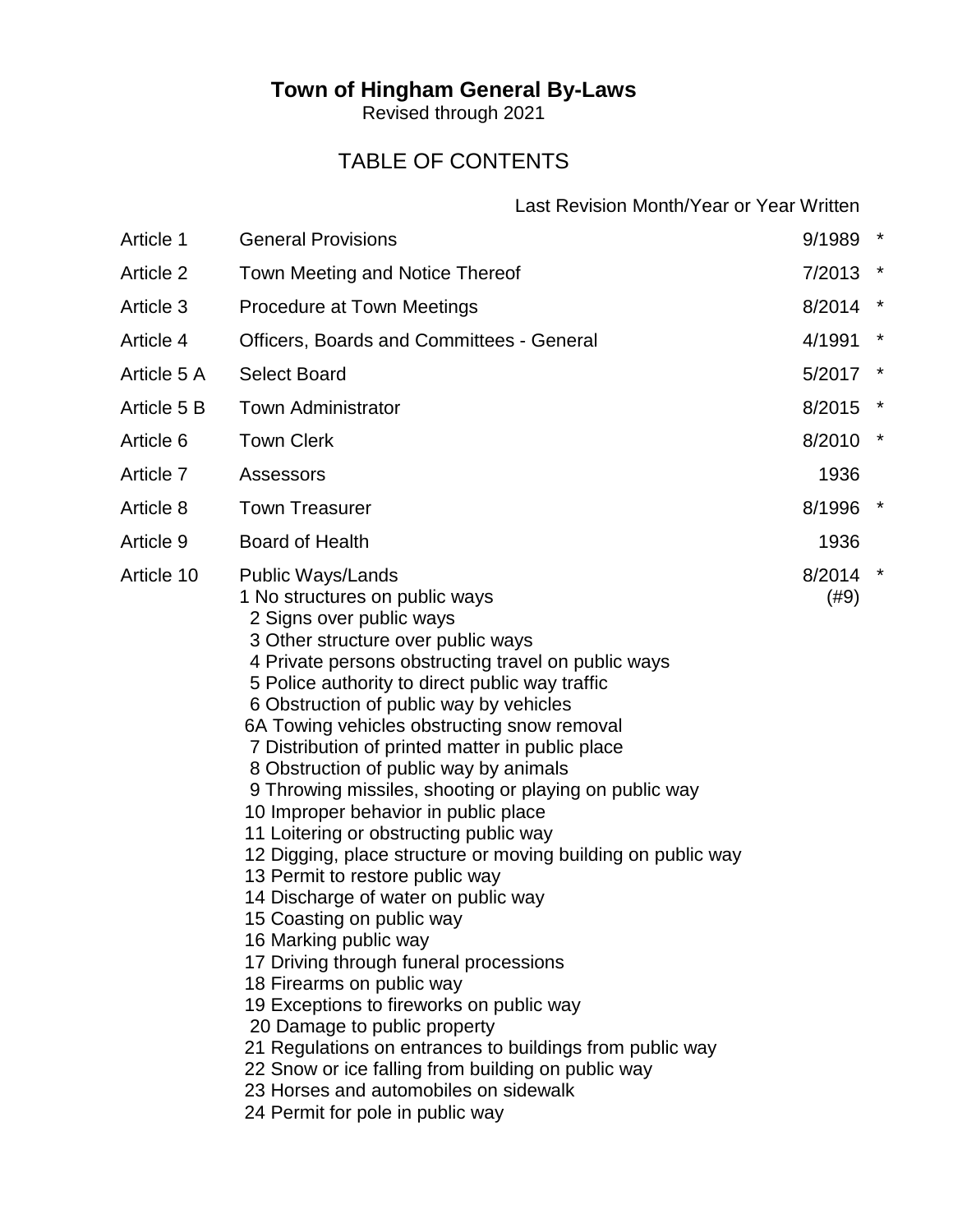| Article 11 | 25 Vegetation obstructing public way<br>26 Charges for providing public way lies and grades<br>27 Marking private way<br>28 Petitions for acceptance of private way<br>29 Definition of vehicle in Article 10<br>30 Peeping and spying in buildings<br>30A Drinking alcoholic beverages on public way<br>31 Penalty for violation of Article 10<br>32 Discharge of firearms on private property<br>33 Regulation of activity in Bare Cove Park<br>34 Removal of soil, loam, sand or gravel<br>35 Unregistered motor vehicles in residential district<br>36 Size of Street Numbers on Buildings<br>Parades and Open Air Meetings | 1936    |         |
|------------|---------------------------------------------------------------------------------------------------------------------------------------------------------------------------------------------------------------------------------------------------------------------------------------------------------------------------------------------------------------------------------------------------------------------------------------------------------------------------------------------------------------------------------------------------------------------------------------------------------------------------------|---------|---------|
| Article 12 | <b>Junk Collectors and Dealers</b>                                                                                                                                                                                                                                                                                                                                                                                                                                                                                                                                                                                              | 4/1991  | $\ast$  |
| Article 13 | Old or Second Hand & Precious Metal Dealers                                                                                                                                                                                                                                                                                                                                                                                                                                                                                                                                                                                     | 1981    | $\ast$  |
| Article 14 | <b>Part I Advisory Committee</b>                                                                                                                                                                                                                                                                                                                                                                                                                                                                                                                                                                                                | 8/2021  | $\ast$  |
| Article 15 | <b>Part II Capital Outlay Committee</b><br>Harbor By-Law                                                                                                                                                                                                                                                                                                                                                                                                                                                                                                                                                                        | 8/2010  | $\ast$  |
| Article 16 | Council On Aging                                                                                                                                                                                                                                                                                                                                                                                                                                                                                                                                                                                                                | 9/2020  |         |
| Article 17 | Dog Regulations                                                                                                                                                                                                                                                                                                                                                                                                                                                                                                                                                                                                                 | 8/2009  | $\ast$  |
| Article 18 | Fees for Plumbing and Gas Permits                                                                                                                                                                                                                                                                                                                                                                                                                                                                                                                                                                                               | 5/2017  | $\star$ |
| Article 19 | <b>Fire Districts</b>                                                                                                                                                                                                                                                                                                                                                                                                                                                                                                                                                                                                           | 1975    |         |
| Article 20 | Fees for Explosives & Inflammable Materials                                                                                                                                                                                                                                                                                                                                                                                                                                                                                                                                                                                     | 4/1997  |         |
| Article 21 | <b>Fees for Building Permits</b>                                                                                                                                                                                                                                                                                                                                                                                                                                                                                                                                                                                                | 11/2009 |         |
| Article 22 | <b>Wetlands Protection By-Law</b>                                                                                                                                                                                                                                                                                                                                                                                                                                                                                                                                                                                               | 8/2015  |         |
| Article 23 | Sewer Appropriation By-Law                                                                                                                                                                                                                                                                                                                                                                                                                                                                                                                                                                                                      | 5/2016  |         |
| Article 24 | <b>Parking for Handicapped Persons</b>                                                                                                                                                                                                                                                                                                                                                                                                                                                                                                                                                                                          | 8/2003  |         |
| Article 25 | Fees for Weights and Measures                                                                                                                                                                                                                                                                                                                                                                                                                                                                                                                                                                                                   | 1986    |         |
| Article 26 | On-site Waste Water Disposal System Inspection                                                                                                                                                                                                                                                                                                                                                                                                                                                                                                                                                                                  | 1985    |         |
| Article 27 | <b>Publication of Building Permits Issued</b>                                                                                                                                                                                                                                                                                                                                                                                                                                                                                                                                                                                   | 1986    |         |
| Article 28 | <b>Historic Districts By-Law</b>                                                                                                                                                                                                                                                                                                                                                                                                                                                                                                                                                                                                | 1987    |         |
| Article 29 | <b>Electrical Permit Fees</b>                                                                                                                                                                                                                                                                                                                                                                                                                                                                                                                                                                                                   | 11/2009 |         |
| Article 30 | <b>Rules/Regulations Governing Conservation Land Use</b>                                                                                                                                                                                                                                                                                                                                                                                                                                                                                                                                                                        | 8/2014  |         |
| Article 31 | Demolition of Historically Significant Buildings or Structures                                                                                                                                                                                                                                                                                                                                                                                                                                                                                                                                                                  | 8/2012  | $\star$ |
| Article 32 | <b>Fire Prevention Codes</b>                                                                                                                                                                                                                                                                                                                                                                                                                                                                                                                                                                                                    | 8/2009  | $\ast$  |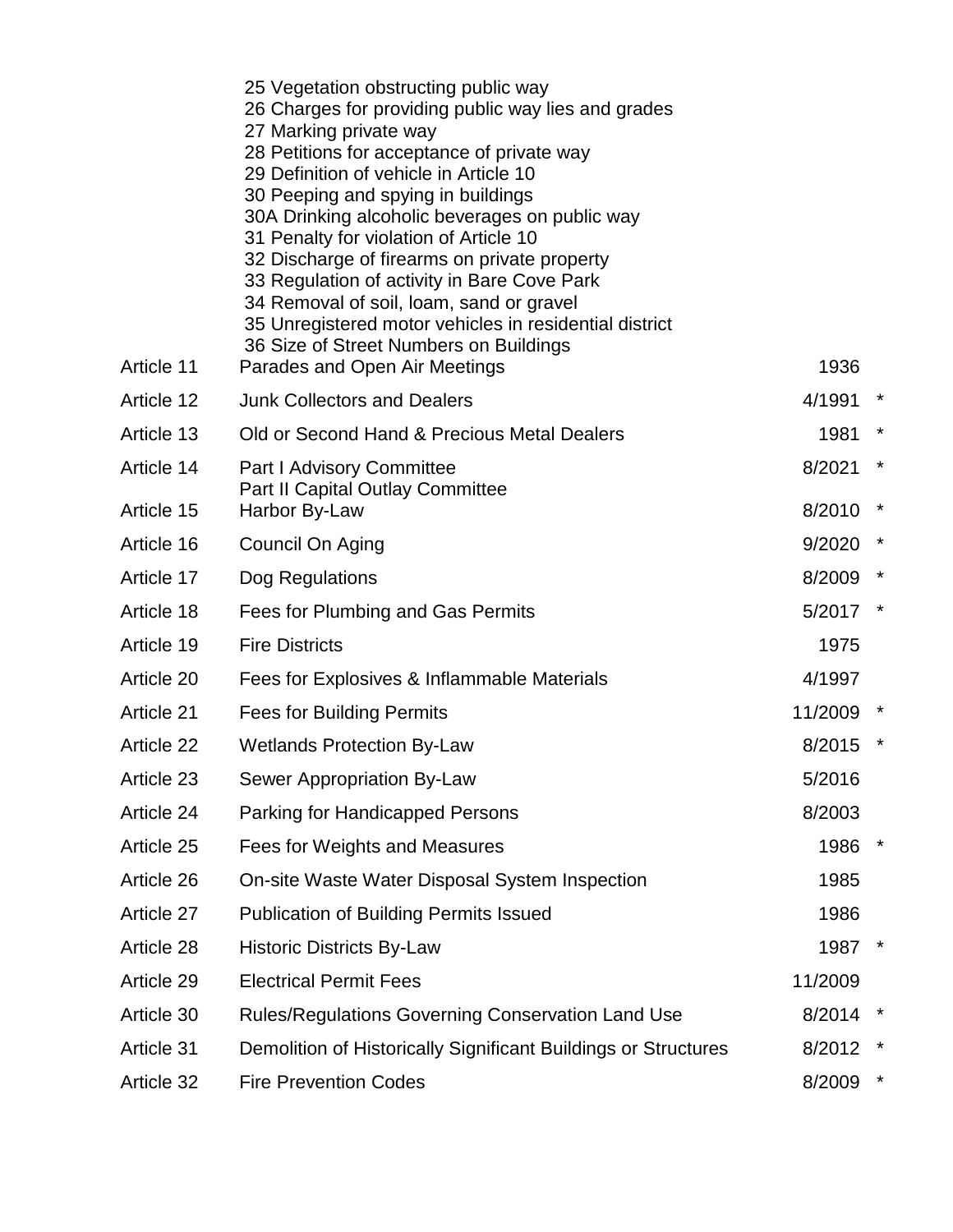| Article 33 | Regulations of Vendors, Hawkers and Peddlers             | 1990   | $\star$ |
|------------|----------------------------------------------------------|--------|---------|
| Article 34 | <b>Fees for Automatic Amusement Devices</b>              | 1990   |         |
| Article 35 | Rollerskating and Skateboarding                          | 1992   |         |
| Article 36 | Solicitation                                             | 8/2009 | $\star$ |
| Article 37 | <b>Country Club Management Committee</b>                 | 8/2009 | $\star$ |
| Article 38 | <b>Community Preservation Committee</b>                  | 5/2016 | $\star$ |
| Article 39 | Hingham Affordable Housing Trust                         | 8/2021 | $\star$ |
| Article 40 | The Naming of Buildings and Public Lane                  | 8/2010 | $\star$ |
| Article 41 | <b>False Alarms</b>                                      | 8/2010 | $\star$ |
| Article 42 | Noise Control                                            | 8/2014 | $\star$ |
| Article 43 | Marijuana Not Medically Prescribed                       | 6/2018 |         |
| Article 44 | <b>Plastic Bag Reduction and Encourage Reusable Bags</b> | 8/2019 | $\star$ |

\*The 2021 ATM Article 21 revised all General By-Laws so as to provide gender neutral language throughout the By-Laws and was approved by the MA Attorney General effective 8/2021. This Article was revised to reflect such gender neutral language.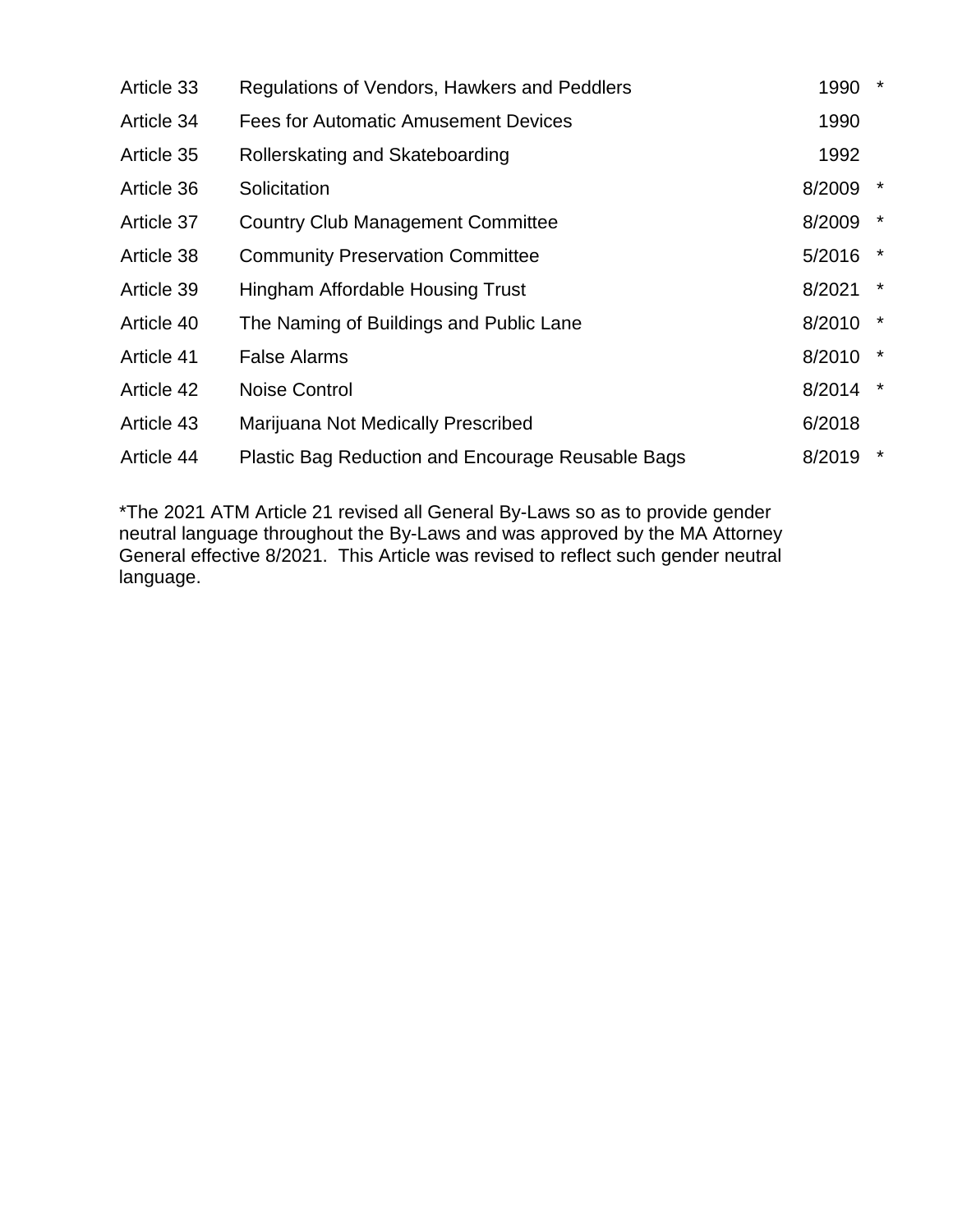#### **GENERAL PROVISIONS**

**SECTION 1** - All by-laws adopted prior to March 2, 1936, are hereby repealed.

**SECTION 2** - These by-laws may be amended or repealed in whole or in part:

- (1) at an annual town meeting, by the affirmative vote of a majority of the voters present and voting thereon; or
- (2) at a special town meeting by the affirmative vote of two-thirds (2/3) of the voters present and voting thereon.

**SECTION 3** - If any Article or Section of any Article of these by-laws is declared unconstitutional or illegal by any court, or is disapproved by any state authority having jurisdiction, the validity of the remaining provisions of these by-laws shall not be affected thereby.

**SECTION 4 -** Under the Town of Hingham General By-laws, the Select Board shall be the entity historically known as the Board of Selectmen. The Select Board shall have and exercise all legal rights, authority, duties and responsibilities vested in a board of selectmen by the Constitution and General Laws of the Commonwealth of Massachusetts, by vote of the Town of Hingham Town Meeting and by the Town of Hingham General By-law**s.** 

**SECTION 5 -** In all currently active Town of Hingham communications and documents, such as policies, rules and regulations, where reasonably practical, and in all future Town of Hingham communications and documents, the words "board of selectmen", "selectmen" and "chairman" shall be deleted and replaced with words "select board", "members of the select board" or "select board members" and "member of the select board" or "select board member" and "chair", respectively.

It is the intent of this provision that gender-neutral terminology shall be used in all current and future Town of Hingham communications and documents, and that with respect to currently active Town communications and documents where it is not reasonably practical to change terminology that is not gender-neutral, such documents shall be interpreted to impute gender-neutral terminology. This provision does not prohibit the use of a personal pronoun or title with respect to a specific individual whose gender is known.

**SECTION 6 -** Wherever words of one gender appear in the Town of Hingham General By-laws such words shall be construed to include all genders.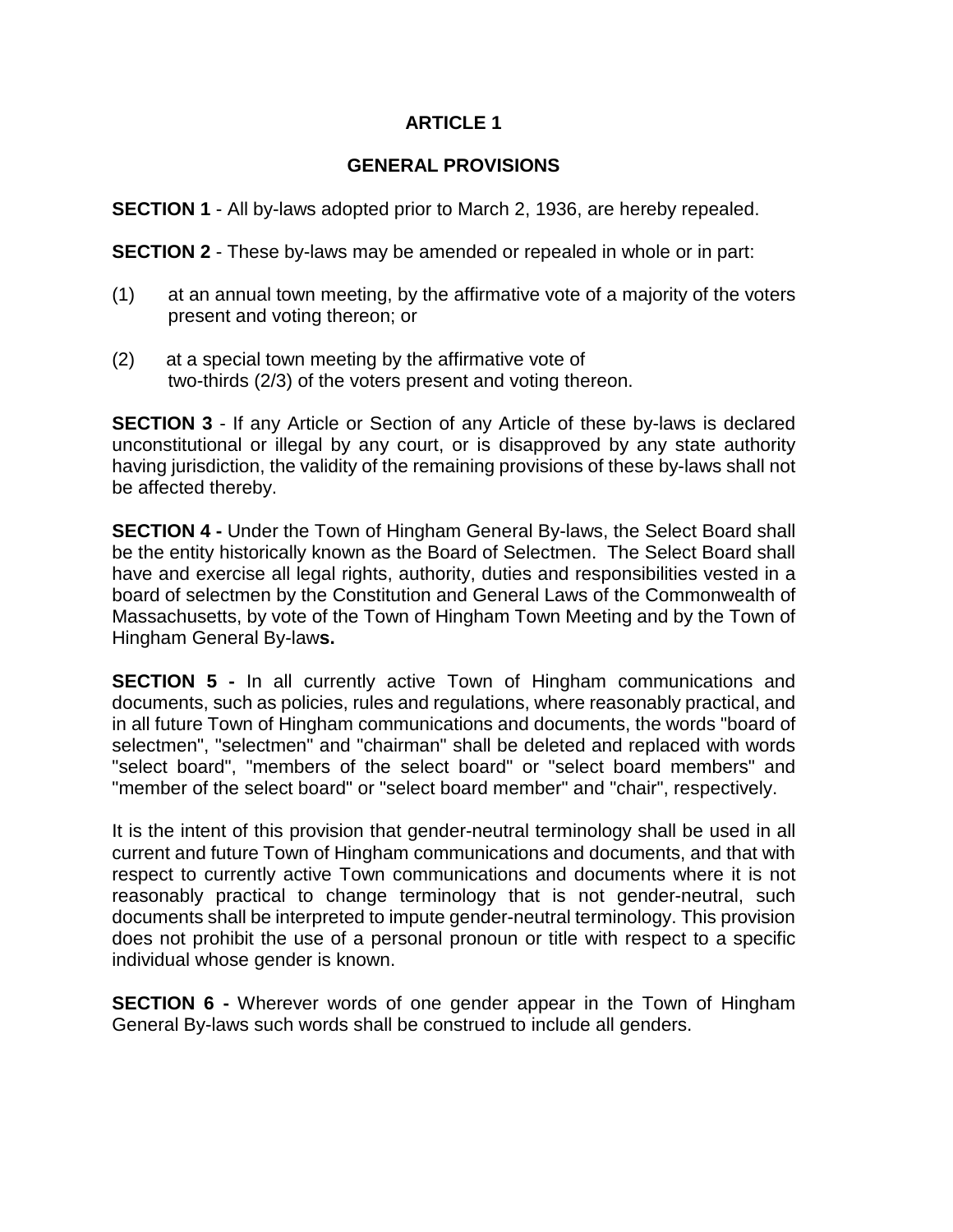#### **TOWN MEETING AND NOTICE THEREOF**

**SECTION 1** - The annual town meeting for the transaction of all business except the election of such officers and the determination of such matters as by law are required to be elected or determined by ballot shall be held on the fourth Monday of April in each year at seven o'clock P.M., except that in the year 1976 said annual town meeting shall be held on the first Monday of May at seven o'clock P.M.

**SECTION 2** - The annual election of such and the determination of such matters as by law are required to be elected or determined by ballot shall be held on the Saturday following the fourth Monday of April in each year. At this and all town elections the polls shall be opened at eight o'clock A.M. and remain open until eight o'clock P.M.

**SECTION 3** - At state elections the polls shall open at seven o'clock A.M. and remain open until eight o'clock P.M.

**SECTION 4** - (a) Except as otherwise required by law, notice of every town meeting shall be given by posting, at least seven days before the day appointed for the meeting, an attested copy of the warrant therefor in the Town Office Building. Compliance with this paragraph (a) as to any meeting shall constitute valid notice thereof.

 (b) If the Hingham Journal or any other newspaper is at the time circulated in the town as a local newspaper, the Select Board shall publish in one such newspaper, at least seven (7) days before the date on which at any meeting there is to be an election of officers, or other action by official ballot, a statement of the time and place at which the polls will be open, and a copy of so much of the warrant as refers to the business then and there to be done, provided that except as otherwise provided by law compliance with the provisions of this paragraph (b) shall not be a requisite of valid notice of any meeting, and noncompliance therewith shall not affect the validity of any meeting or action taken thereat.

**SECTION 5** - (a) At least seven (7) days before the day appointed in the warrant for any annual town meeting, the Select Board shall cause a copy of the warrant and a copy of the report of the advisory committee thereon to be delivered to each occupied dwelling house, tenement and hotel in the town, by mail or by any method determined by the Select Board. Provided, however, that if it appears to the Select Board that for any reason timely distribution of the warrant under this paragraph will not be made, and if the Hingham Journal or any other newspaper is at the time circulated in the town as a local newspaper, they shall publish an attested copy of the entire warrant in one such newspaper at least seven (7) days before the day appointed in the warrant for the meeting.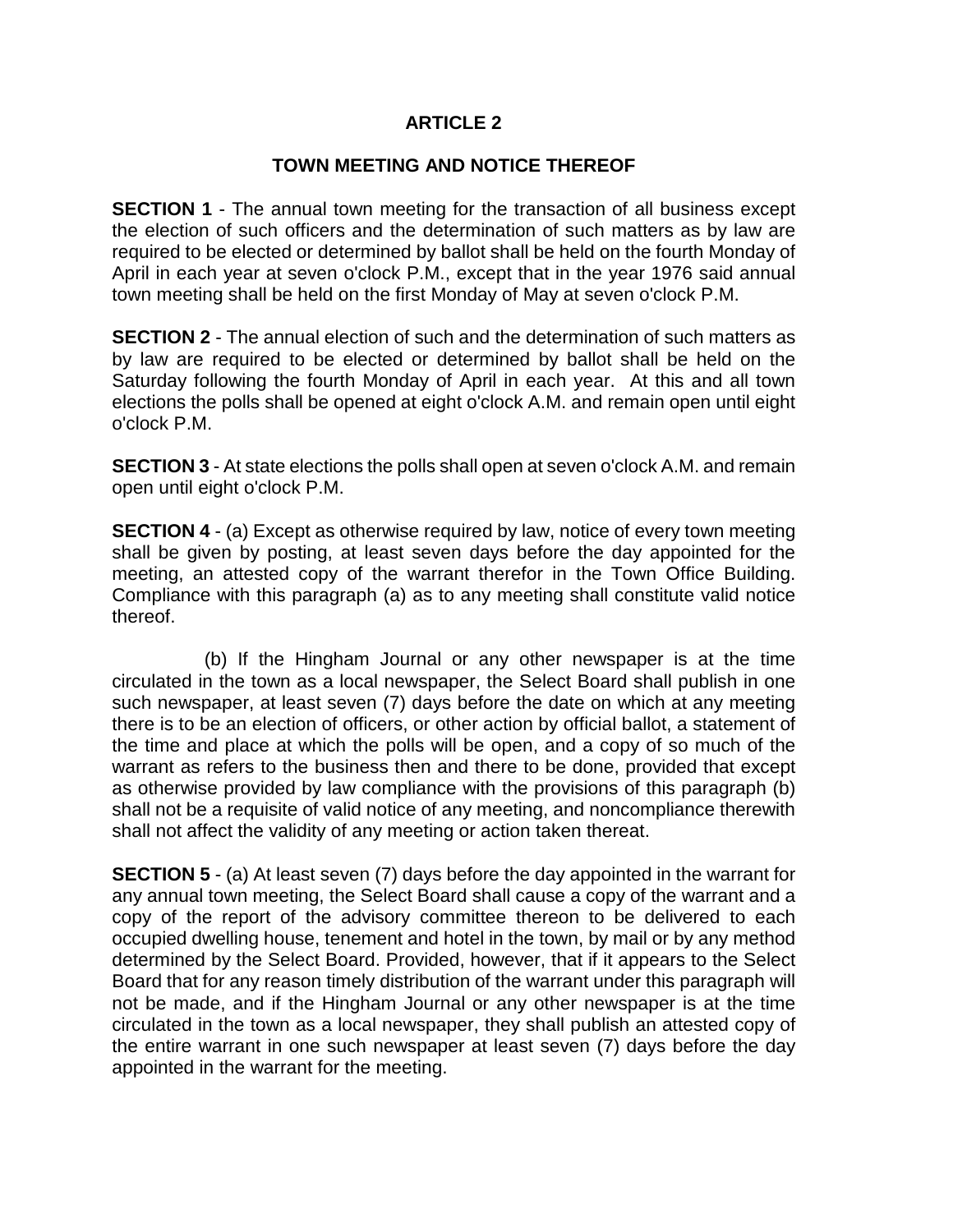(b) At least fourteen days before the day appointed in the warrant for any special town meeting, the Select Board shall cause a copy of the warrant to be delivered to each occupied dwelling house, tenement and hotel in the town, by mail or by any method determined by the Select Board. Provided, however, that if it appears to the Select Board that for any reason the timely distribution of the warrant under this paragraph will not be made, and if the Hingham Journal or any other newspaper is at the time circulated in the town as a local newspaper, they shall publish an attested copy of the entire warrant in one such newspaper at least fourteen days before the day appointed in the warrant for the meeting.

 (c) As soon practicable after the adjournment of any town meeting, on a vote to adjourn to another day, the Select Board shall cause a brief statement of the day and hour to which the adjournment was voted and of the business remaining to come before the meeting to be posted in the same place where notice of the town meeting was posted pursuant to Section 4 of this Article, and if the period of adjournment will permit, shall cause a similar notice to be published in some one newspaper, if any, circulated in the town as a local newspaper.

 (d) Except as otherwise required by law, compliance with this Section 5 shall not be a requisite of valid notice of any meeting of any action taken thereat.

**SECTION 6** - In connection with each article made a part of the warrant for a town meeting there shall be inserted in the warrant, the name of the town board, department or other town entity proposing the article, and in the case of an article inserted pursuant to a petition to the Select Board, the name of the first person signing such petition and the words 'and others'.

**SECTION 7** - The warrant for the annual town meeting shall close on the twentieth day of January, except that the closing date for all zoning articles shall be December first; provided, however, that the Select Board shall open the warrant within such period for the insertion of additional articles to the extent that compliance with any provision of law shall require, or whenever in their reasonable opinion there remains sufficient time for compliance with the provisions of Sections 4, 5, and 6 of this Article and with the provisions of Article 14. The warrant for a special town meeting shall close on the day determined by the Select Board who shall cause notice of said date to be posted in the Town Office Building.

**SECTION 8** - (a) Each matter produced for insertion in a warrant for an annual or special town meeting, whether by a Town board or by petition, shall be submitted to the Select Board in the form of the complete text of the proposed article accompanied by the full name and contact information of a knowledgeable representative of the proponent. In the case of an article submitted by petition, the submission also shall include the required signatures of at least ten registered voters of the Town in the case of an Annual Town Meeting or 100 registered voters of the Town in the case of a Special Town Meeting.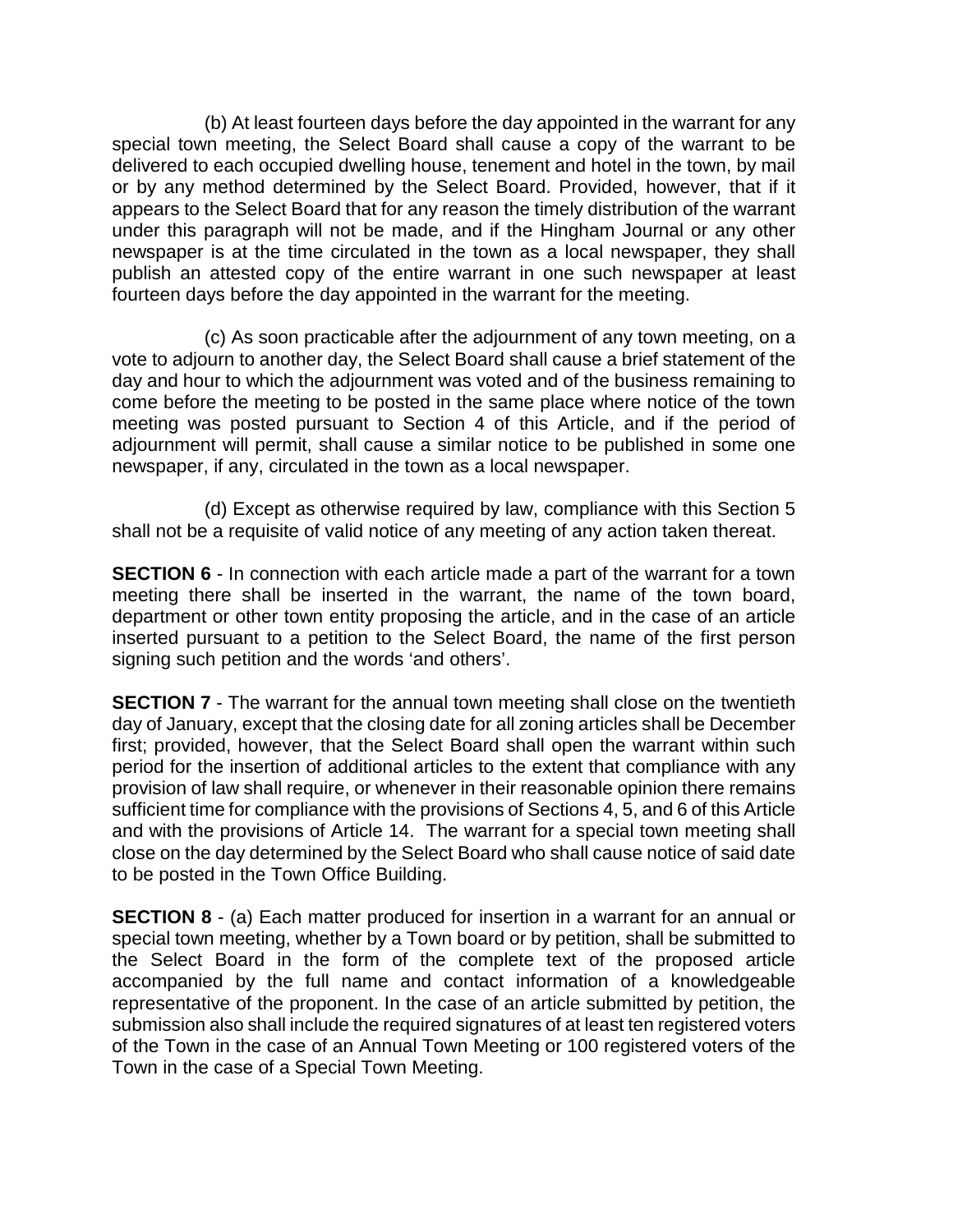(b) The Select Board, no later than ten days after any of the following: the January 20th date described in SECTION 7, the closing date of a re-opened warrant described in SECTION 7 or the closing date of the warrant for a special town meeting shall: (i) cause to be posted in a clearly identified position on the Town's website, a complete copy of each submission described in Section 8(a) above; and, (ii) transmit a copy of such submissions to the Advisory Committee; and (iii) make available for viewing or purchase a paper copy of such submissions."

**SECTION 9** - The number of voters constituting a quorum in order to convene the first session of a Regular or Special Town Meeting shall be three hundred. The number of voters necessary to convene the second or any subsequent session of a Regular or Special Town Meeting shall be two hundred. Once convened, the quorum to transact business at any Regular or Special Town Meeting shall be two hundred; provided, however, that a number of less than two hundred may from time to time adjourn the same.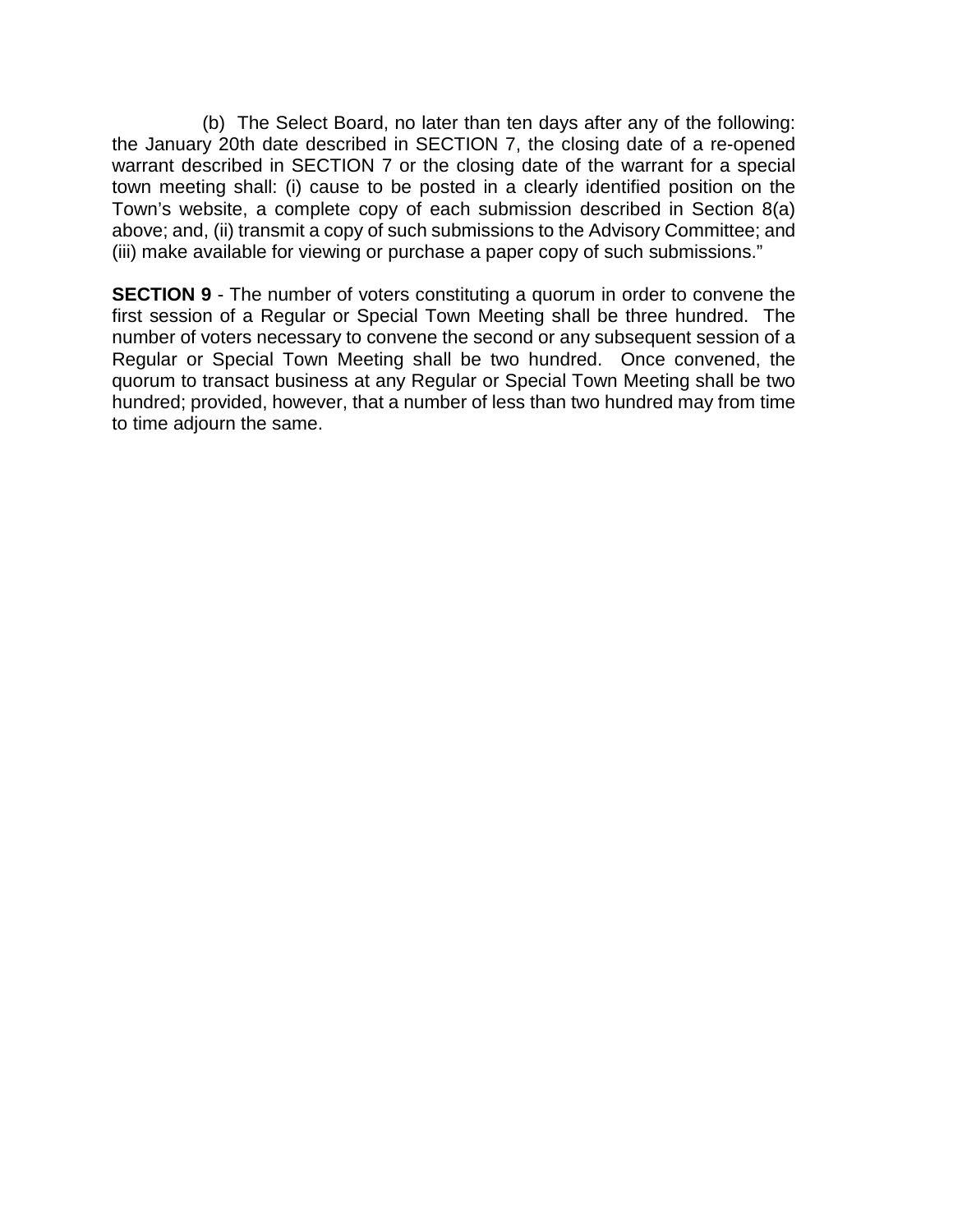#### **PROCEDURE AT TOWN MEETINGS**

**SECTION 1** - All sessions of any town meeting shall be public to the extent required by law. At any session of a town meeting held for the transaction of town business (other than for the election of such officers as are required by law to be elected by ballot) no person whose name is not on the list of voters shall be admitted to that part of the hall reserved for voters, and this provision shall be enforced by use of such list. The moderator shall determine the bounds of the reserved space.

**SECTION 2** - Printed copies of the warrant shall be furnished the voters at all town meetings.

**SECTION 3** - Articles in the warrant shall be acted upon in their order, unless the meeting by vote otherwise determines.

**SECTION 4** - All reports, motions, and resolutions submitted for the consideration of the meeting involving the expenditure of money shall be in writing and any other report, motion, or resolution shall be reduced to writing if the moderator so directs.

**SECTION 5** - No person shall speak more than twice upon any question, except for the brief correction of an error in or misunderstanding of their previous statement, unless all other who have not spoken on the question shall have spoken if they desire to do so, and unless leave of the meeting is first obtained.

**SECTION 6 –** Without the permission of the moderator, no person shall speak on any subject for more than six (6) minutes for the first time or more that three (3) minutes for the second time.

**SECTION 7** - Every person desiring to speak shall arise and address the chair and, after recognition is obtained, shall stand while speaking, unless the moderator otherwise directs.

**SECTION 8** - Except as otherwise required by law, all votes shall be taken in the first instance by voice vote or by electronic vote ("E-vote"), as determined by the moderator. In the event of a voice vote, the moderator shall call the vote, including votes requiring a supermajority as to which the moderator may declare that the required supermajority has voted in favor, unless a count is required under the following provisions. If the moderator is in doubt as to the results of a voice vote or if seven (7) voters rise to request a count, then a standing vote or an E-vote, as determined by the moderator, shall be taken in such manner as the moderator may determine, but if the Advisory Committee or fifty (50) voters promptly call for a count, then a ballot vote or an E-vote, as determined by the moderator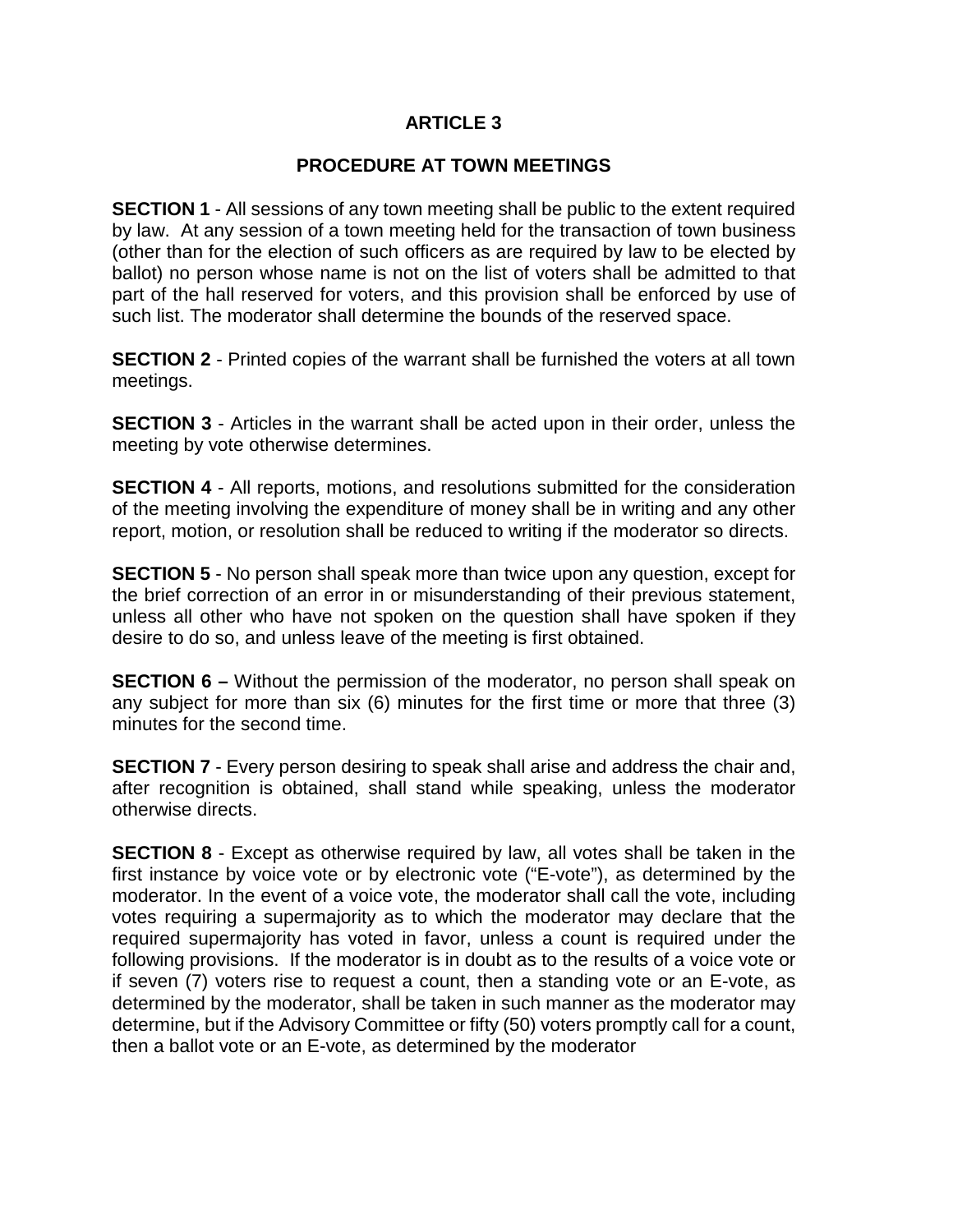**SECTION 9** - When a question is before the meeting, the following motions, to wit:

 To adjourn, To lay on the table, For the previous question. To postpone to a time certain, To commit, recommit or refer To amend, To postpone indefinitely,

shall be received and shall have precedence in the foregoing order, and the first three shall be decided without debate.

**SECTION 10** - No vote shall be reconsidered except after the affirmative vote of two-thirds (2/3) of the voters present and voting on a motion to reconsider such vote.

**SECTION 11** - A motion to reconsider any vote must be made before the final adjournment of the meeting at which the vote was passed; provided, however, that such motion to reconsider shall not be made at an adjourned session of the meeting unless the mover has given notice of their intention to make such a motion either at the session of the meeting at which the vote was passed or by written notice to the town clerk not less than twelve hours before the hour to which adjournment has been voted and not more than forty-eight hours after the hour of adjournment of such session. A vote shall not be reconsidered a second time or after a motion to reconsider it has failed to pass.

**SECTION 12** - At a special town meeting, not held within the annual town meeting, no amount of money shall be appropriated for any purpose (1) if the Advisory Committee recommends to the meeting that no amount be appropriated for that purpose or (2) which is in excess of the amount recommended to the meeting by the Advisory Committee for that purpose, except in either case by the affirmative vote of two-thirds (2/3) of the voters present and voting on such appropriation.

(Section 12 was submitted by the Town Clerk to the Attorney General on 7/27/87. It was adopted after no action by the Attorney General within 90 days as specified in Chapter 40, Section 32 of the Massachusetts General Laws)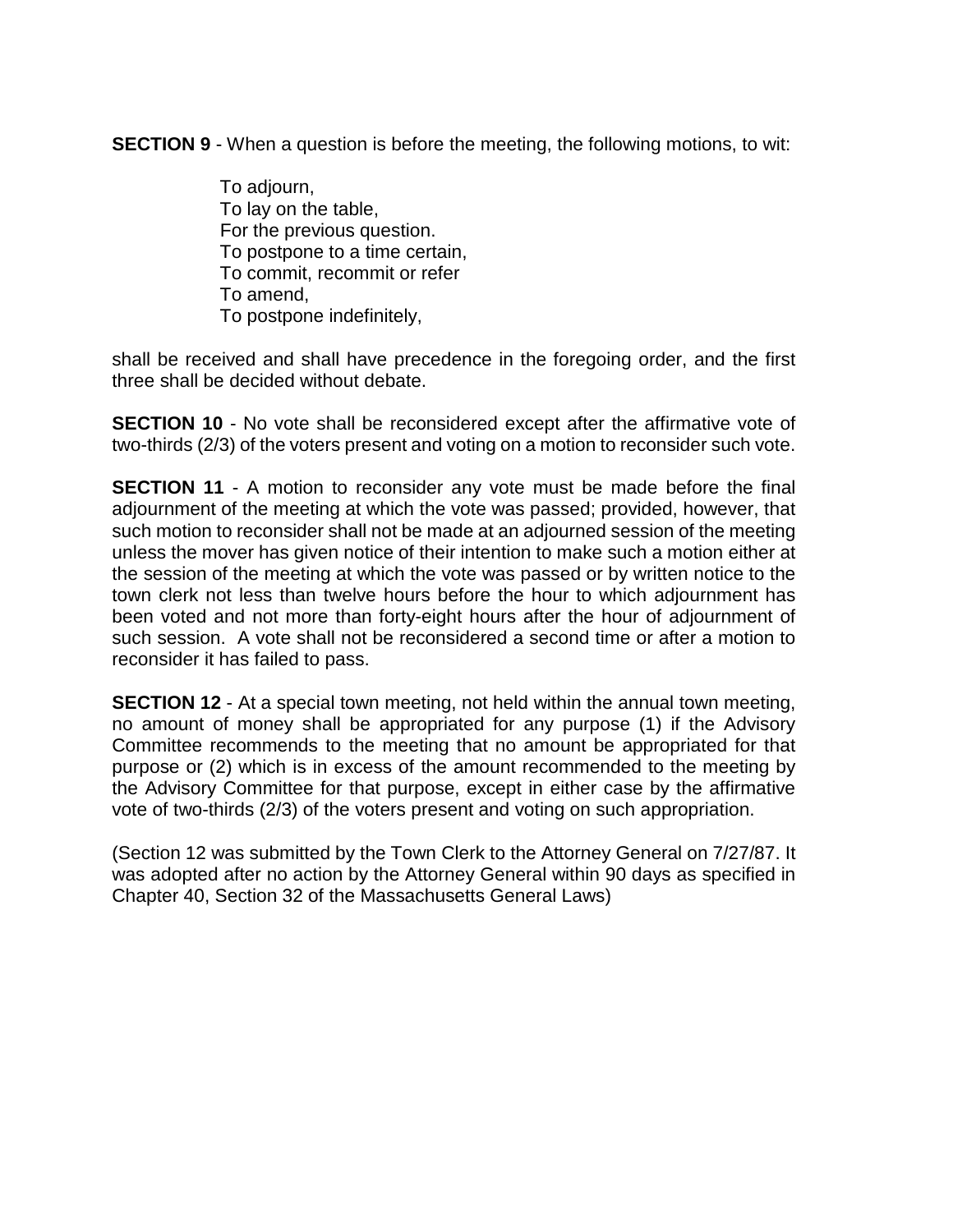#### **OFFICERS, BOARDS, AND COMMITTEES -- GENERAL**

**SECTION 1** - With the exception of the town accountant, each head of a town department and each board or committee, appointed or elected, shall, on or before the twentieth day of January of each year, file with the Select Board a written report of their doings during the preceding calendar year, with recommendations, if any, for action by the town.

**SECTION 2** - Each officer, department head, board, or committee authorized to expend money shall, on December twentieth of each year, transmit to the town accountant all un-paid bills outstanding as of that date. Books of the town shall be closed December thirty-first of each year.

**SECTION 3** - Each officer, department head, board, or committee making any rule or regulation shall file a copy thereof with the town clerk within ten days after the effective date thereof.

**SECTION 4** - Each officer, department head, board, or other committee shall keep the original of all plans, whether tracings or sketches, made under their direction, or file the same with the Town Clerk.

**SECTION 5** - Each officer, shall pay into the town treasury all fees received by them by virtue of their office, including fees received under the provisions of Section 3 of Chapter 129A of the General Laws of the Commonwealth (inserted by Section 1 of Chapter 329 of the Acts of 1933) and Section 147 of Chapter 140 of the General Laws.

**SECTION 6** - No officer, department head, board or committee authorized to expend money shall make purchases of supplies or material or contract for services to be rendered to the town without first issuing a written purchase order therefor on prescribed forms; provided, however, that the provisions of this Section shall not apply to salaries or wages of part- time or regularly employed officers, clerks, and wage earners of any department of the town. All purchase orders shall be in triplicate; one to be designated for the vendor, one to be designated for and delivered to the town accountant, and one to be designated for the files of the officer, department head, board, or committee issuing the order. Purchase orders issued by the School Committee shall be sufficiently authenticated by the signature of the Superintendent of Schools or of such one assistant to the Superintendent of Schools as the School Committee may designate for that purpose from time to time. The order designated for the vendor shall not be delivered to the vendor until the town accountant shall have certified thereon that there is sufficient unencumbered balance of the appropriation to be charged to pay the amount due under the order; provided, however, that verbal orders for supplies, materials, or services to be rendered may be given for an amount not to exceed twenty-five dollars (\$25.00). All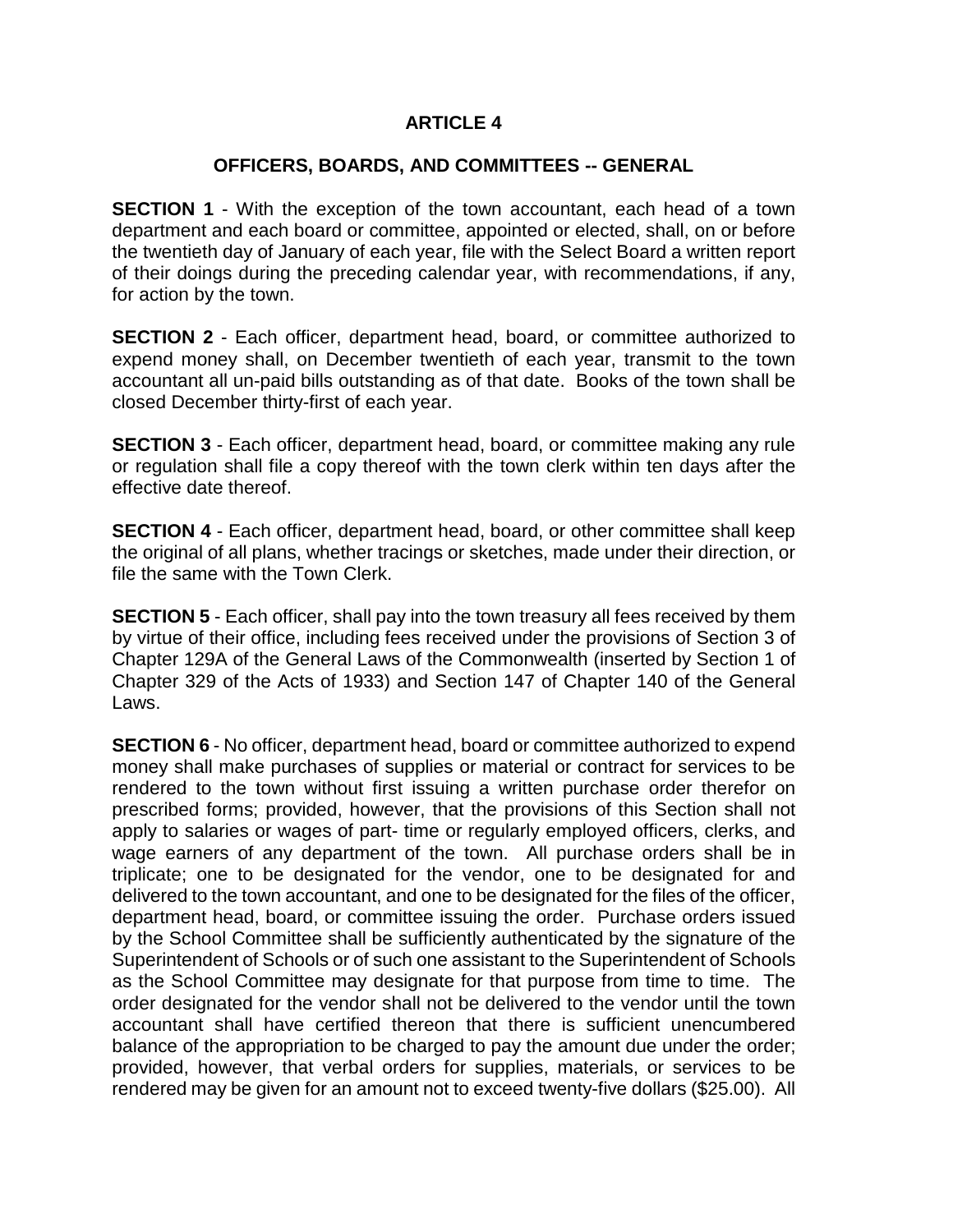verbal orders shall be confirmed in writing on prescribed purchase order forms on the day the orders are given and immediately transmitted to the town accountant and shall be subject to their certification as aforesaid.

**SECTION 7** - The town accountant shall prescribe the methods of accounting and forms to be used by the several departments of the town concerned with the collection or disbursement of money and such methods and forms shall conform to the requirements prescribed by the statutes of the Commonwealth and any rules or regulations made thereunder.

# **SECTION 8** - **PRE-EMPLOYMENT PHYSICAL BY-LAW**

A. Nondiscrimination in Employment.

The Town shall not discriminate against qualified handicapped persons by reason of their handicap(s) in its employment practices. For purposes of this section, "handicapped person" means any person who (i) has a physical or mental impairment which substantially limits one or more major life activities (ii) has a record of such an impairment, or (iii) is regarded as having such an impairment; provided, however, that such term does not include any individual who is an alcoholic or drug abuser whose current use of alcohol or drugs prevents such person from performing the duties of the job in question or whose employment, by reason of such current alcohol or drug abuse, would constitute a direct threat to the property or the safety of others. For purposes of this section, "qualified handicapped person" means a person who, with reasonable accommodation, can perform the essential functions of the job in question.

B. Reasonable Accommodation.

The Town will make reasonable accommodation to the known physical or mental limitations of an otherwise qualified handicapped applicant or employee unless the accommodation would impose an undue hardship on the operation of the program in question, or would impose an unreasonable restriction on the essential functions of the job in question

#### C. Employment Criteria.

The Town will not use employment tests or criteria that unreasonably discriminate against handicapped persons, as defined herein. Employment tests or criteria will be adapted for use by persons who have handicaps that impair sensory, manual, or speaking skills.

# D. Preemployment Inquiries.

Except as provided in subsection (E), no one acting for the Town may conduct a preemployment medical examination or make preemployment inquiry of an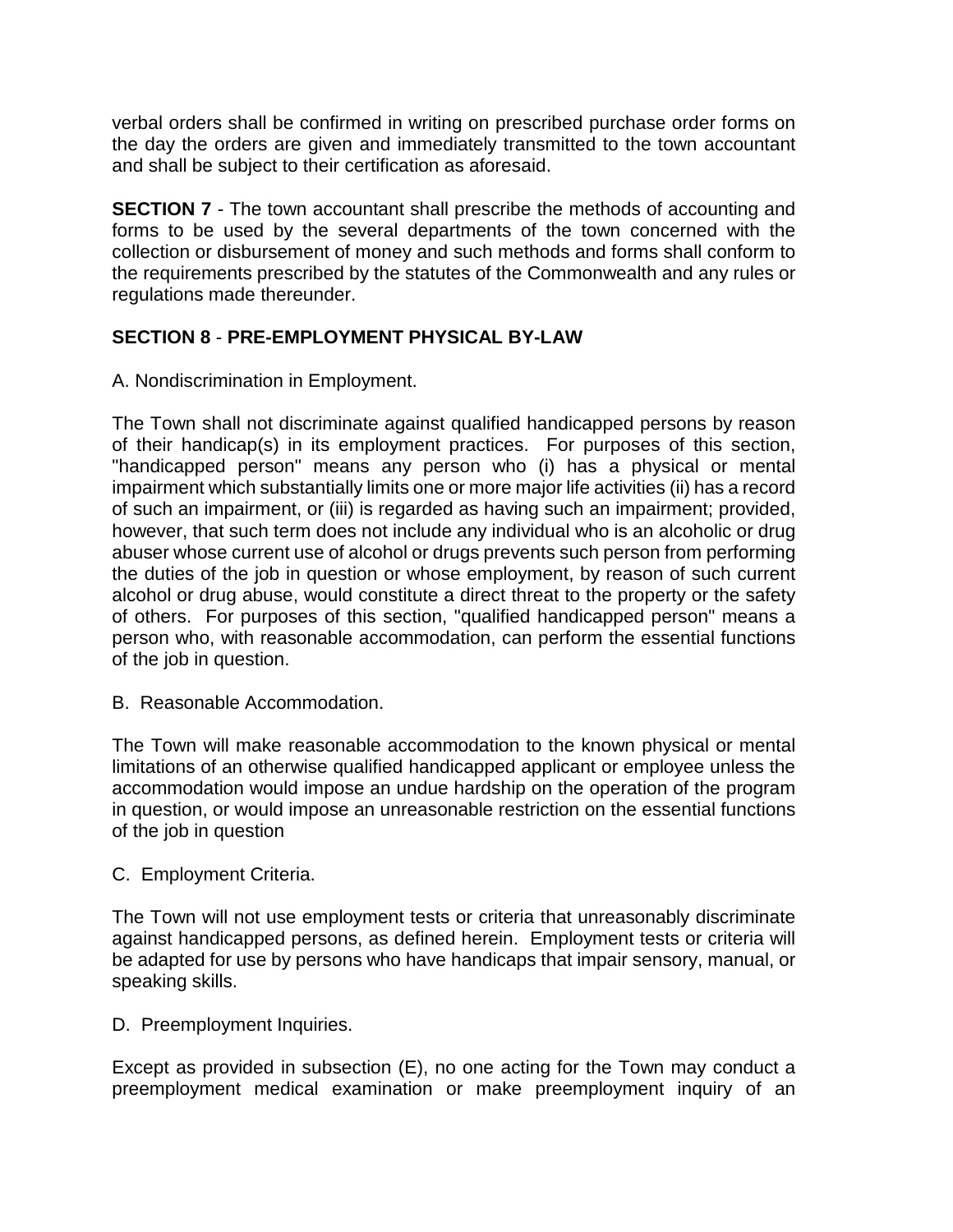applicant as to whether the applicant is a handicapped person or as to the nature or severity of a handicap. Preemployment inquiry may, however, be made into an applicant's ability to perform job-related functions.

#### E. Medical Examinations.

Town Officers and boards having authority to employ may condition an officer of employment on the results of a medical examination conducted prior to the employee's entrance on duty; provided that (i) all entering employees are subjected to such an examination regardless of handicap, and (ii) the results of such an examination are used only in accordance with the requirements of this subsection. Each medical examination will be conducted by a physician selected and approved by the Town, which physician may be the personal physician of the employee to be examined. Any physician approved to conduct such an examination will be furnished with a description of the essential functions of the job offered to the applicant. The approved physician will conduct or cause to be conducted such examination and laboratory tests as they consider appropriate to determine whether the employee is physically fit for employment.

The examining physician will make their report in writing to the Town officer or board having authority to employ. After reviewing the examining physicians report, the Town officer or board will notify the employee whether the offer of employment is to be confirmed or revoked. Before revoking an offer of employment, the Town officer or board will consider whether reasonable accommodation can be made in accordance with subsection (B) above. Information obtained in accordance with this subsection as to the medical condition or history of the applicant shall be collected and maintained on separate forms that shall be accorded confidentiality as medical records, except that:

1) Supervisors and managers may be informed regarding restrictions on the work or duties of handicapped persons and regarding necessary accommodations;

2) First-aid and safety personnel may be informed, where appropriate, if the condition might require emergency treatment; and

3) Authorized state and federal officials will be provided relevant information upon request.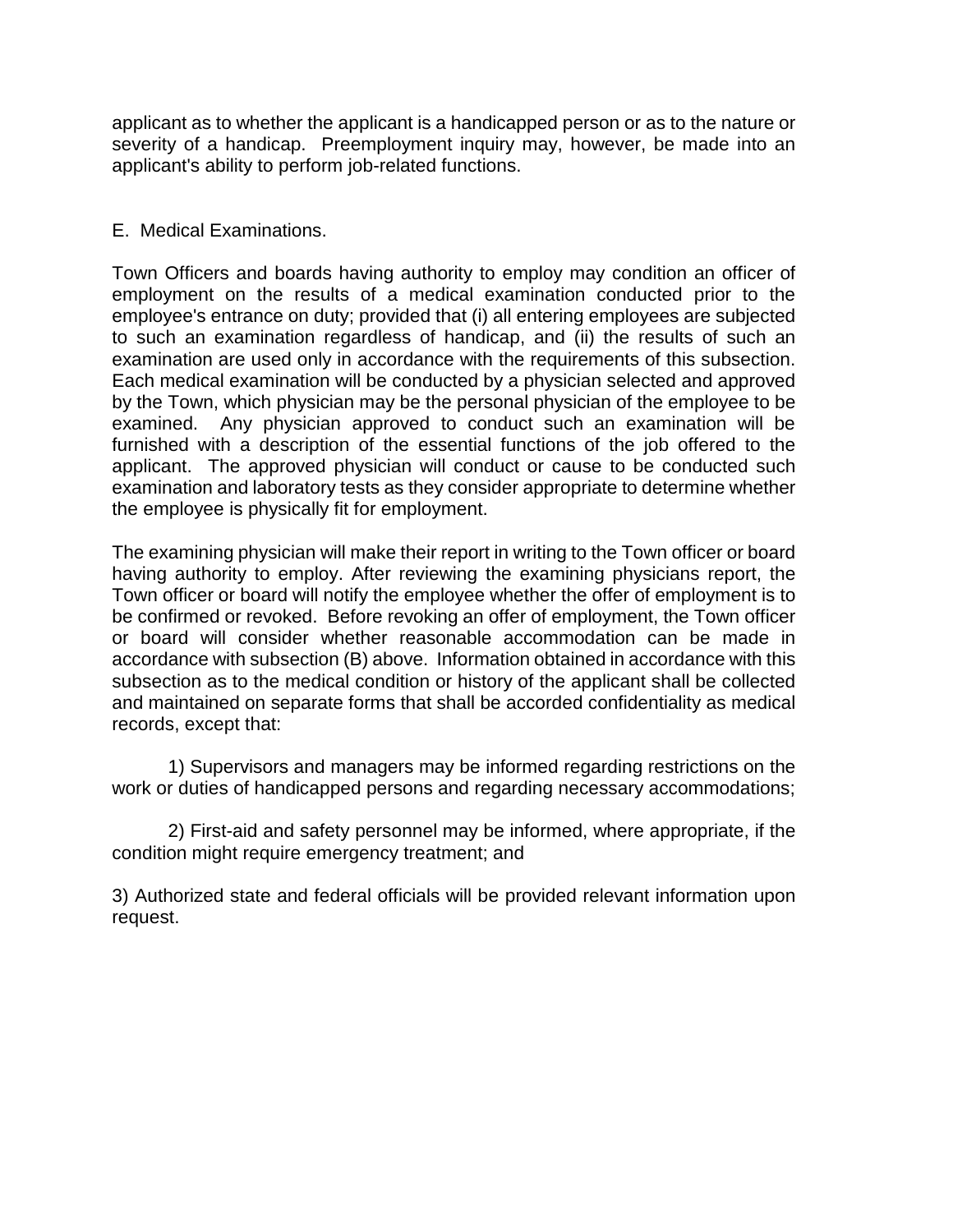#### **ARTICLE 5A**

#### **SELECT BOARD**

**SECTION 1** -- To the extent permitted by law and except as otherwise provided by law or these by-laws, the Select Board shall have the general direction and management of the property and affairs of the town. This section shall not apply to property in the custody or use of any town department, officer, or committee. The Select Board is authorized and empowered, in accordance with the provisions of chapter 41, section 23A, of the Massachusetts General Laws, to appoint a town administrator as provided in Article 5B of these by-laws.

**SECTION 2** -- The Select Board shall cause to be printed and made available to residents before the annual town meeting, the annual town report, which shall contain a Select Board's report, a report of the town administrator, and the reports provided for by Section 1 of Article 4 of these by- laws. The report of the doings of the Select Board shall include the following relating to the town administrator position: (i) a statement as to the status of any employment contract between the town and the town administrator describing its key terms, including, but not limited to, the term of the contract, total compensation (including salary and benefits), termination, removal and non-renewal provisions; and (ii) a statement clearly indicating any authority or responsibility listed in Section 5B hereof contemplated to be assigned or delegated to the town administrator which has not been so assigned or delegated and any which has been modified or withdrawn from assignment or delegation to the town administrator and the rationale therefor, together with an affirmation that all other listed authorities and responsibilities in said Section 5B continue to be assigned or delegated.

**SECTION 3** - The Select Board may appear, either personally or by counsel, before any court, committee of the Legislature, or by any federal, state, or county board or commission or other tribunal, to protect the interests of the town, but they are not authorized hereby to commit the town to any course of action.

**SECTION 4** - Except as otherwise provided by law, by these by-laws, or by vote of the town in any instance, all deeds, conveying land or interests in land executed by the Select Board, pursuant to due authorization, shall be valid if signed by a majority of the Select Board and sealed with the town seal.

**Section 4A** – In addition to such other requirements as are established by law, the Select Board shall not transfer or dispose of real property of the Town unless Town Meeting, by majority vote, has approved the use or uses intended for the property upon its disposition. For purposes of this section, Town real property shall mean any land and/or buildings owned, held or controlled in the name of the Town by the Select Board, the School Committee or Conservation Commission. Intended use or uses of the property shall refer only to the use or uses of the property immediately after disposition and approval of the use shall not operate as a restriction on the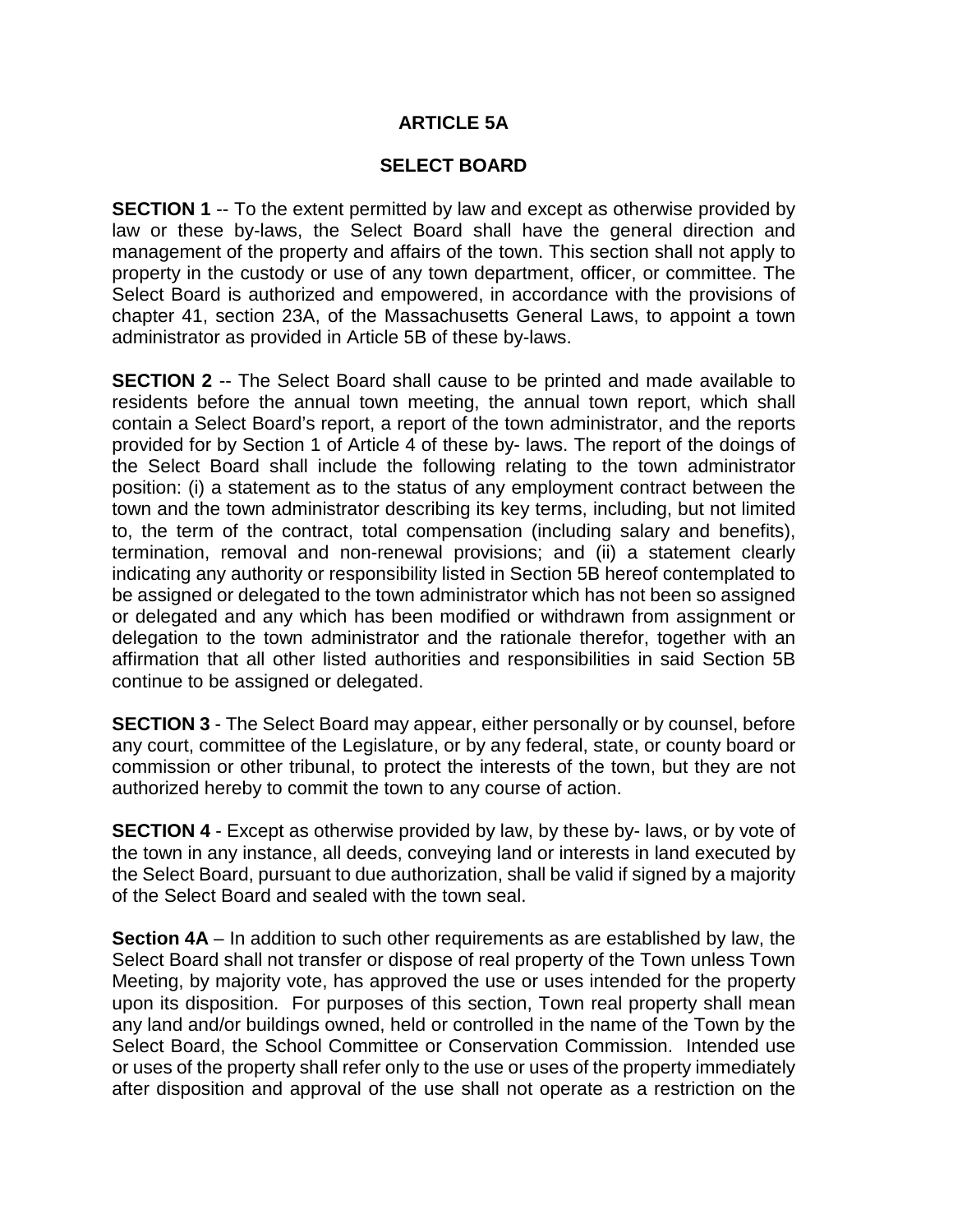property thereafter.

**SECTION 5** - The Select Board shall make and enforce rules and regulations consistent with law and these by-laws for the government of the police department and shall cause copies of the same to be printed for the use of the police department.

**SECTION 6** - The Select Board, acting on the advice of counsel, may at any time settle any claim, demand, or suit against the town which in their opinion it is advisable in the best interests of the town to settle, but only if the amount to be paid does not exceed the balance then remaining of funds appropriated for or transferred to the claims account in the then-current year.

**SECTION 7** - The Select Board may institute and prosecute any and all actions, suits, or legal proceedings which they shall deem necessary or advisable in the interests of the town, and may appear in and defend any action, suit, or legal proceeding brought against or involving the rights or interests of the town; and they may employ counsel to act in the foregoing matters whenever they deem it necessary.

**SECTION 7A** - In the event that any civil action, suit, or proceeding, of whatever nature, is brought by any party other than the town or the Commonwealth against a present or former officer, department head, or member of a board or committee in their individual capacity, based upon or arising out of an act or a failure to act of such officer, department head, or member which is or purports to be in their official capacity, the Select Board shall, upon the written request of such officer, department head, or member, retain legal counsel of its choice for the defense thereof and pay, from any available general appropriation for legal services to the town, all costs and expenses of such defense, including the fees of said counsel, and a payment of twenty dollars (\$20.00) per day to any such officer, department head, or member of a board or committee who is not a full-time employee of the town and who appears at such civil action, suit, or proceeding after and upon issuance of a summons, provided that such officer, department head, or member shall enter into an undertaking, in such form and with such security or without security as the Select Board shall determine to repay to the town all such costs and expenses, including any payment or payments of twenty dollars (\$20.00), directly related to the defense of such officer, department head, or member in their individual capacity as may have been paid or required to be paid by the town in the event that such officer, department head, or member is finally adjudged in such action, suit, or proceeding not to have acted in good faith in what they reasonably believed to be the performance of their official duties.

**SECTION 8** – (A) The Town's Chief Procurement Officer shall be responsible for disposing of all tangible supplies that are no longer useful to the Town but that have a resale or salvage value of less than \$10,000. The term "supplies" includes motor vehicles, machinery, computer equipment, furniture, and other items of personal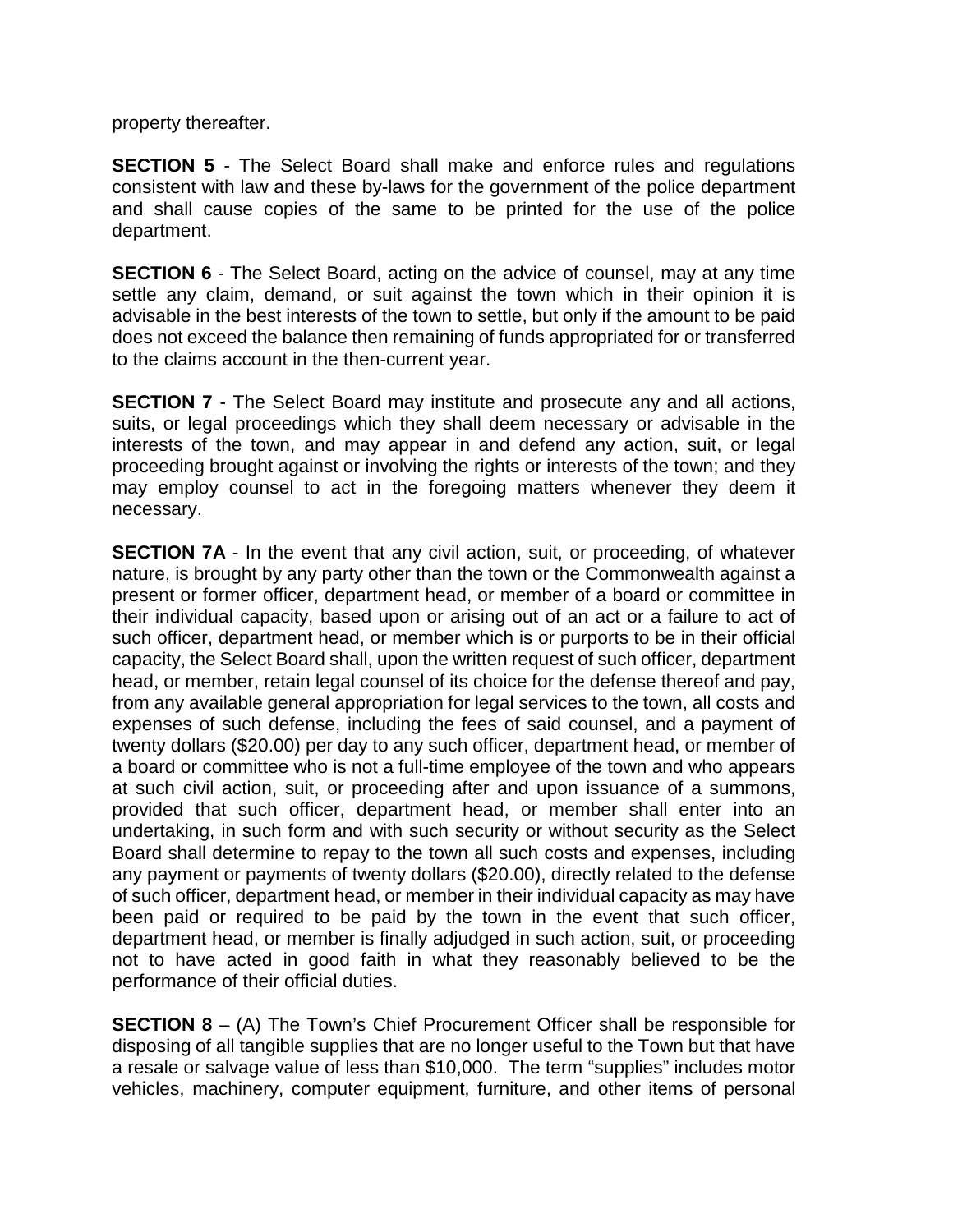property, but does not include real property.

(B) Upon the request of any department head, board, or committee, the Chief Procurement Officer or their designee may declare supplies to be surplus, and may approve the supplies for disposition, if those supplies are no longer useful to the Town.

(C) Any supplies declared to be surplus and approved for disposition shall be disposed of in accordance with the following procedures, compliance with which shall be the responsibility of the Chief Procurement Officer:

(1) The Chief Procurement Officer or their designee shall circulate a list of the supplies to be disposed of to other Town departments, including the School Department, and shall convey the supplies to any department that wants them;

(2) In the event that no other Town department claims the supplies, the Chief Procurement Officer or their designee shall value the supplies in a commercially reasonable manner.

(3) (a) If the supplies are valued at \$10,000 or more, the Chief Procurement Officer shall comply with the requirements of Massachusetts General Laws chapter 30B, sections 15(b) through (d).

(b) If the supplies are valued at less than \$10,000 but more than \$100, the Chief Procurement Officer shall utilize any one or more of the following methods of disposition, with the intent of maximizing the return on revenue to the Town:

(i) Trade-in the supplies with the purchase of equipment;

(ii) Sell the supplies to another governmental unit that is known to be interested;

(iii) Sell the supplies to the highest bidder after advertising the supplies' availability on the Internet, at the Town Office Building, and / or in a newspaper published in the Town;

(iv) Sell the supplies at public auction, notice of which shall conform to Massachusetts General Laws chapter 30B, section 5(c); or

(v) Sell the supplies at private sale, except that no such private sale shall be made to any employee or elected or appointed official of the Town;

(c) If the supplies are valued at \$100 or less, the Chief Procurement Officer may utilize any one or more of the methods of disposition specified in the preceding subsection. Alternatively, the Chief Procurement Officer may recycle or trash the supplies or may donate them to a charitable organization that has received a tax exemption from the United States by reason of its charitable nature, as the Chief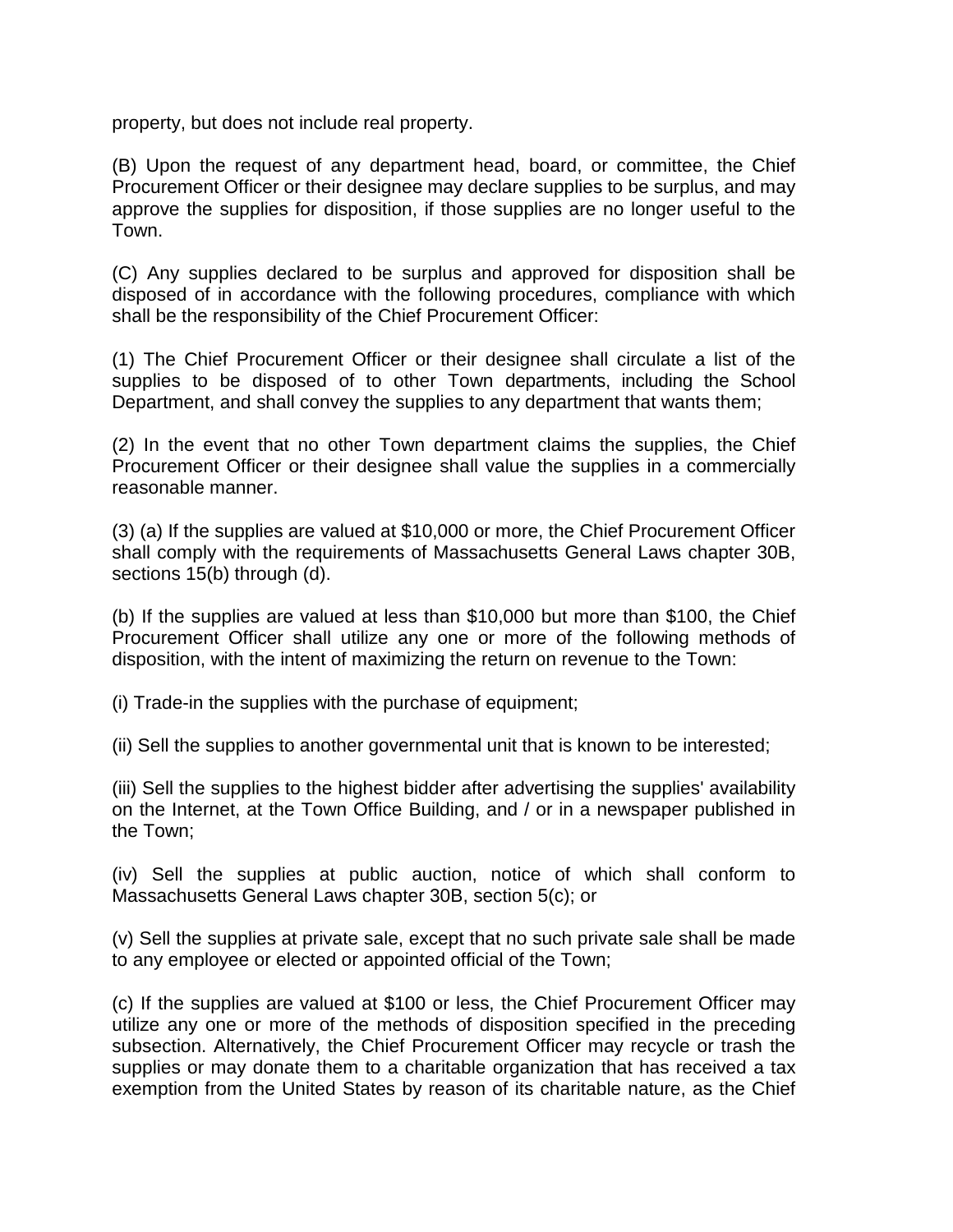Procurement Officer deems appropriate.

(4) The Town shall reserve the right to accept or reject any or all offers to purchase surplus supplies. All surplus supplies shall be sold on an "as is / where is" basis, with no warranty of any kind, express or implied.

(5) All monies from the disposition of supplies under this procedure shall be payable to the Town. All revenue from the disposal of supplies under this procedure shall be deposited with the Town Treasurer for deposit in the General Fund.

(6) If the Town receives no offers for a surplus supply, the supply may be disposed of in any commercially reasonable manner.

**SECTION 9** - The total assessed upon any individual estate by reason of construction of a new sidewalk in an abutting way or the reconstruction of a sidewalk already existing in such way with material of more permanent character than that with which it was originally constructed shall not exceed one percent (1%) of the value of such estate as fixed by the last preceding assessment for taxes.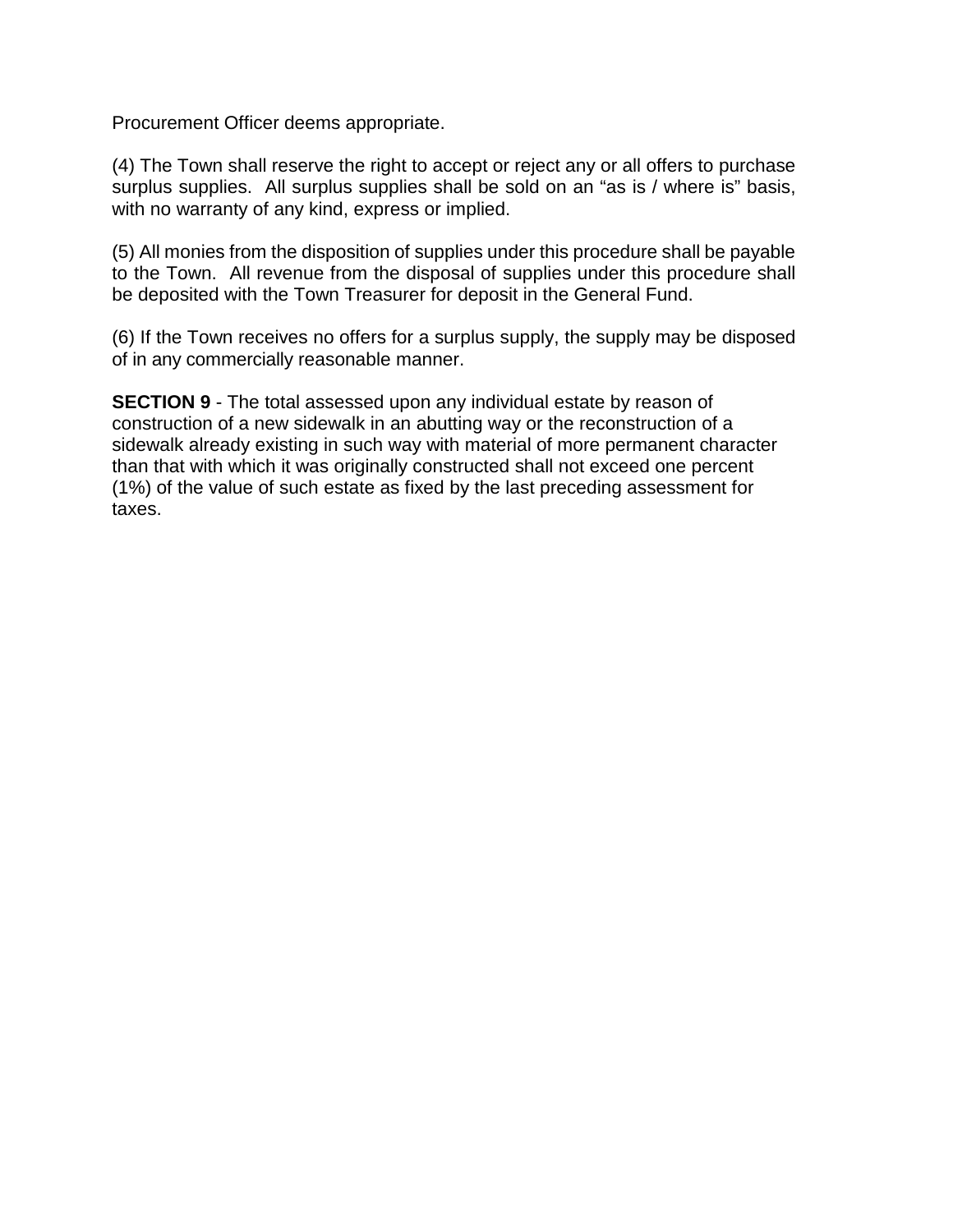#### **ARTICLE 5B TOWN ADMINISTRATOR**

\* See Special Act [\(An Act Relative To The Town Administrator In The Town Of Hingham](https://malegislature.gov/Laws/SessionLaws/Acts/2016/Chapter263) approved on September 9, 2016)

**SECTION 1** -- The Select Board is authorized and empowered, in accordance with the provisions of chapter 41, section 23A of the Massachusetts General Laws, to appoint a town administrator for a term of one or three years or any such longer term as may hereafter be authorized by law and, in its discretion, for successive terms thereafter, and to remove the town administrator at its discretion. The town administrator shall act by and for the Select Board in any matter which the Select Board may assign to the town administrator relating to the administration of the affairs of the town or of any town office or department under the supervision and control of the Select Board, and, with the approval of the Select Board, may perform such other duties as may be requested of the town administrator by any other town officer, board, committee or commission. A town administrator appointed under the provisions of this section shall be sworn to the faithful performance of the town administrator's duties. During the time the town administrator holds office, the town administrator shall devote full time to the position of town administrator and shall not engage in any other business or occupation and shall not hold elective town office, but may be appointed by the Select Board or, with their approval, by any other town officer, board, committee or commission, to any other town office or other position consistent with this office.

The town administrator shall be appointed solely on the basis of executive and administrative qualifications and shall be a person of proven professional ability fitted by education, training and previous full-time employment in a responsible public or business administrative position. No appointee shall have held elective office within the town for a period of 12 months prior to their appointment as town administrator.

The position of town administrator shall not come within the personnel by-law. The Select Board may enter into an employment contract with the town administrator.

The Select Board shall provide the town administrator with an annual review of the town administrator's job performance with input from department heads, employees and members of elected and appointed boards. As part of its annual review, the Select Board shall evaluate the town administrator's performance, including their ability to supervise municipal employees properly, administer town government effectively, effectuate policy and accomplish established goals.

**SECTION 2** -- Subject to chapter 41, section 23A of the Massachusetts General Laws and subject to assignment of authority to the town administrator by the Select Board, the town administrator is hereby designated the Chief Administrative Officer of the town and is responsible for (i) the administration and supervision of all town departments and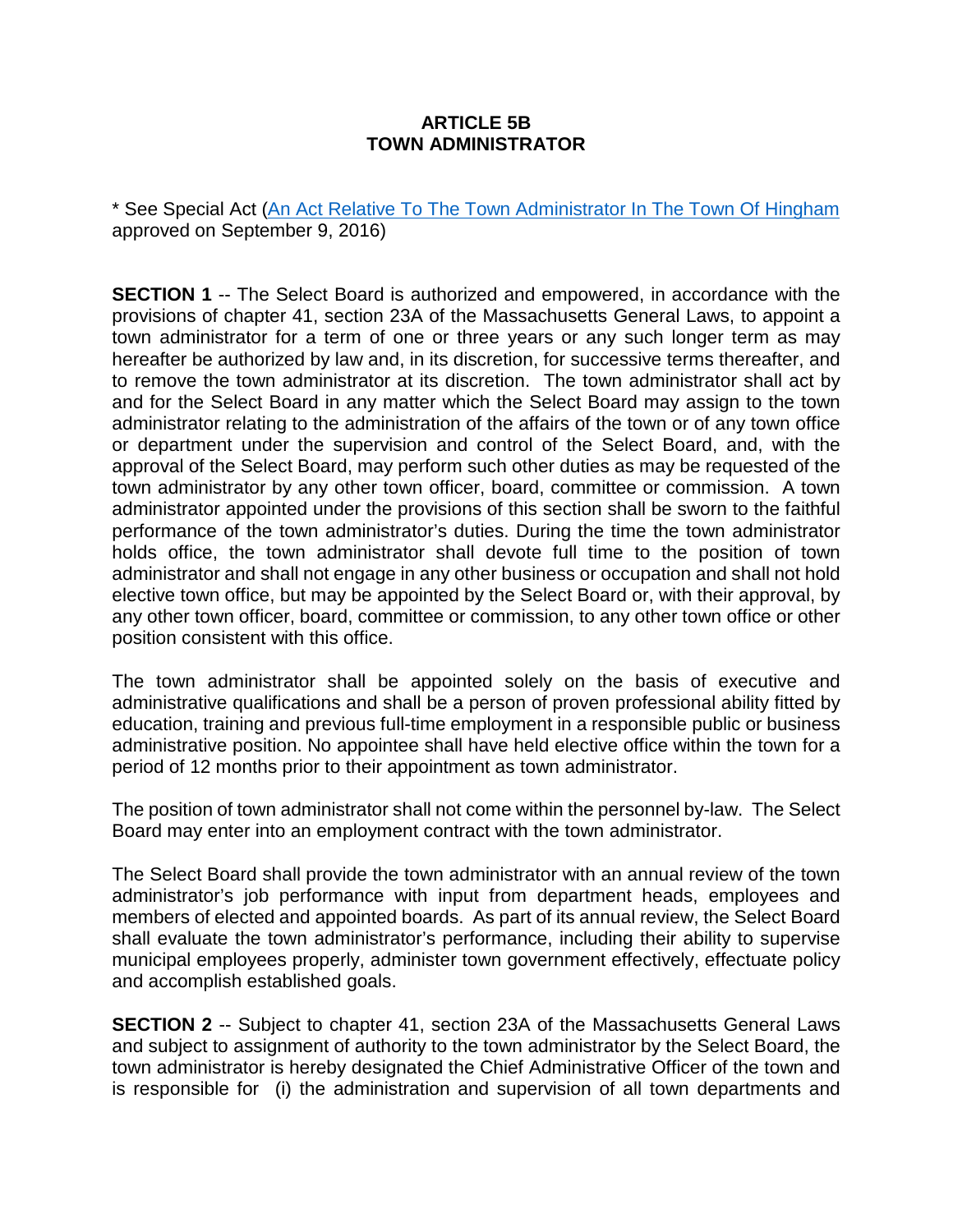appointed personnel under the jurisdiction of the Select Board and as otherwise provided by law or these by-laws; (ii) directing the overall activity of the municipality when exercising the town administrator's authority for finances, operations and oversight; and (iii) implementing town policies. Pursuant to assignment by the Select Board, the town administrator shall have additional authority and responsibility as follows:

 A. The authority and responsibility to exercise overall responsibility for human resources for the town, including but not limited to (i) authority for hiring, supervision, evaluation, discipline and removal of town employees under the jurisdiction of the Select Board and (ii) the responsibility to assist the personnel board in the implementation and administration of the personnel by-law and salary and classification plan and in that regard:

With respect to the appointment of the chief of police, the fire chief and the superintendent of public works, the town administrator shall coordinate the recruitment and screening of suitable candidates for consideration and appointment by vote of the Select Board. The town administrator shall provide the Select Board with relevant materials for the evaluation of no more than five such candidates. In the event that the Select Board does not appoint any of the candidates, the town administrator will continue to present one or more candidates until one is appointed. Any of the chief of police, the fire chief and the superintendent of the department of public works may be removed by vote of the Select Board after consultation with the town administrator.

With respect to the appointment of department heads under the jurisdiction of the Select Board other than the chief of police, the fire chief and the superintendent of public works and except as may otherwise be provided by law, the town administrator shall appoint and remove all such department heads. The town administrator shall consult with the appropriate elected or appointed board, commission, committee or official as well as the Select Board prior to making these department head appointments or undertaking their removal. Prior to finalizing such a department head appointment, the town administrator shall provide notice to the Select Board of the anticipated appointment and the terms and conditions of employment for the appointment. The Select Board shall approve or disapprove the appointment and the terms and conditions of employment within 14 days of such notice. A failure of the Select Board to act within this 14 day period shall be deemed approval of the appointment and the terms and conditions thereof. Any termination or removal of such department heads shall be subject to the same notice and approval requirements for appointments as set forth in this paragraph.

The town administrator or the town administrator's designee shall appoint and remove all other town employees under the jurisdiction of the Select Board except as may be required by Civil Service.

The town administrator shall be responsible for the supervision, management, evaluation and discipline of all other town employees under the jurisdiction of the Select Board. The town administrator annually shall be responsible for performance evaluations of all department heads and shall oversee the performance evaluation program conducted by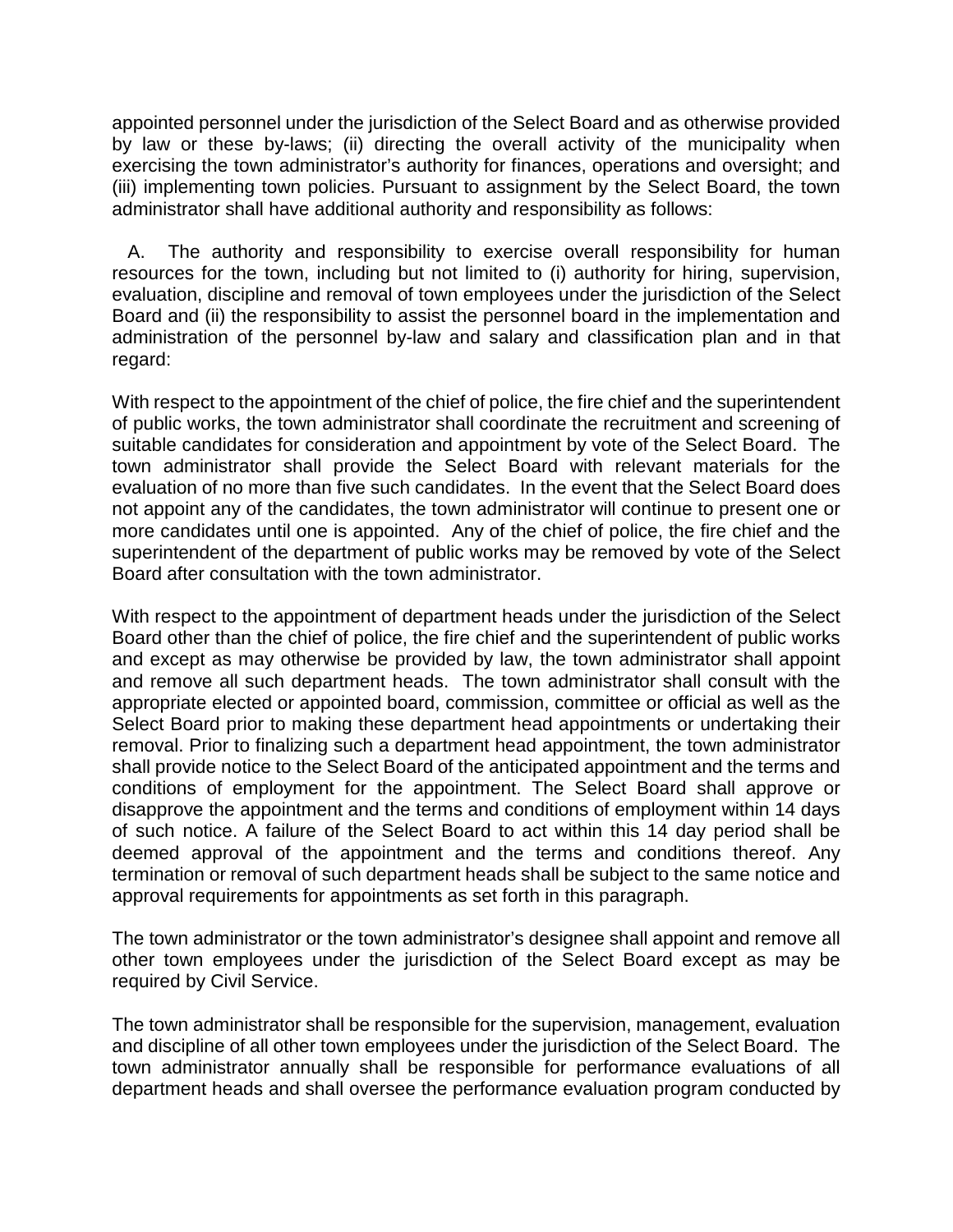department heads for employees within their respective departments. The town administrator shall act as hearing officer for appeals of Civil Service disciplinary suspensions of five days or less and act on behalf of the Select Board in the grievance process under collective bargaining agreements.

 B. The authority and responsibility to, in a timely manner, prepare, develop and assemble the town budget for all non-school departments and accounts and following the development of the budget, the town administrator shall submit the entire budget document to the Select Board for review. The town administrator shall forward the budget document, including any alterations approved and incorporated therein by the Select Board, to the Advisory Committee.

 C. The authority and responsibility to act as the Chief Procurement Officer for the town. In that regard, the town administrator shall exercise full authority for procurement as provided under chapter 30B of the Massachusetts General Laws. The town administrator shall be responsible for the purchase of all supplies, materials, services and equipment, and shall have the authority to award and sign all contracts up to \$50,000, in addition to all MassHighway contracts and state and federal grants. Any contract over \$50,000 shall require the approval of the Select Board. The town administrator shall have the authority to sign all contracts approved by the Select Board on behalf of the town. All contracts and grants signed by the town administrator shall be promptly reported, in writing, to the Select Board.

D. The authority and responsibility to:

 1. Attend all regular and special meetings of the Select Board, unless unavailable for reasonable cause, where the town administrator shall have a voice, but no vote, in all of its proceedings and keep full and complete records of the same;

 2. Keep the Select Board fully informed as to the needs of the town and make recommendations to the board with regard thereto;

 3. Keep the Select Board fully informed on departmental operations, fiscal matters, administrative actions and provide regular reports to the board on all such matters and provide special reports to the board at its request;

 4. Coordinate collective bargaining negotiations under the jurisdiction of the Select Board, on behalf of and at the direction of the Select Board;

 5. Administer and enforce collective bargaining agreements and other employment agreements under the jurisdiction of the Select Board at the direction of and on behalf of the Select Board;

 6. Manage all real and personal property of the town under the jurisdiction of the Select Board;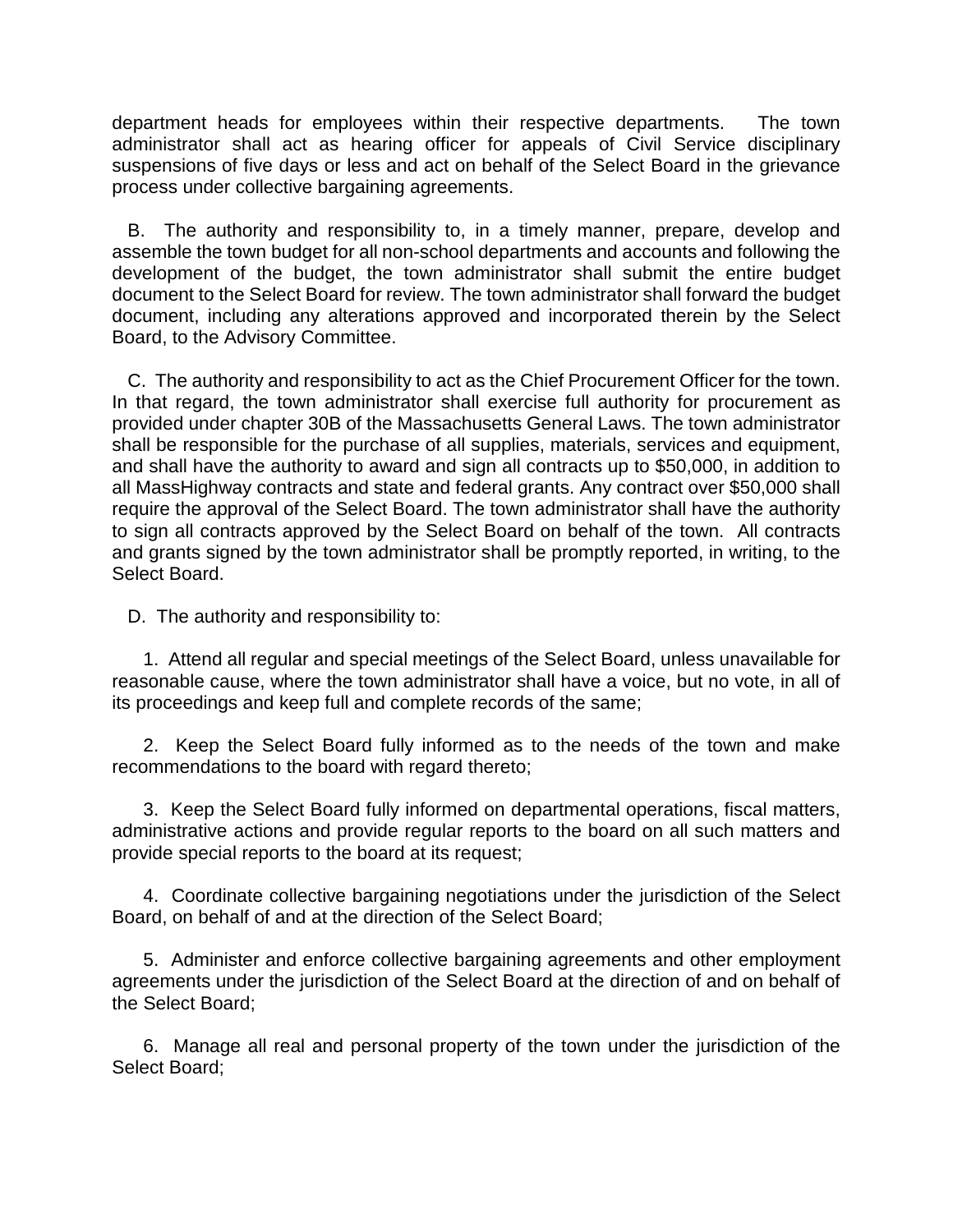7. Oversee the purchase of all supplies, materials, services and equipment, and approve the award of all contracts for all town departments exclusive of the schools, subject to Section C above;

 8. Determine the compensation of all non-school employees within the limits of the town's salary and classification plan and/or collective bargaining agreements and other employment agreements and subject to the personnel by-law;

 9. Coordinate the activities of all appointed and elected boards, committees and commissions and have the authority to require such bodies and individuals to meet with and provide information to the town administrator, at reasonable times for the purpose of coordination and financial planning. In addition, the town administrator shall be a resource to all elected and appointed boards and departments;

 10. Reorganize, abolish, consolidate or establish any department or position under the town administrator's authority as the town administrator deems appropriate from time to time, subject to the approval of the Select Board before implementation and funding by town meeting, if needed;

 11. Supervise, direct and be responsible for the efficient administration of all town departments under the jurisdiction of the Select Board and for all functions for which the town administrator is given responsibility, authority or control by the Select Board;

 12. Delegate, authorize or direct any employee appointed under the jurisdiction of the Select Board to exercise any power, duty or responsibility which the office of the town administrator is authorized to exercise;

 13. Administer and enforce either directly or through a person or persons supervised by the town administrator, all provisions of the laws of the Commonwealth applicable to the town, all by-laws, and all regulations and policies established by the Select Board;

 14. Investigate or inquire into the affairs of any town department under the jurisdiction of the Select Board and have access to all books and records of the same;

 15. Attend all sessions of town meeting, whether regular or special, unless unavailable for reasonable cause and answer all questions addressed to the town administrator, particularly those questions that are related to town finances, warrant articles and matters under the general supervision of the town administrator; and

 16. Coordinate the prosecution, defense and/or compromise of all litigation to which the town is a party solely at the direction of and on behalf of the Select Board.

 E. The town administrator shall exercise such additional authority and perform such other duties as are lawfully assigned by the Select Board.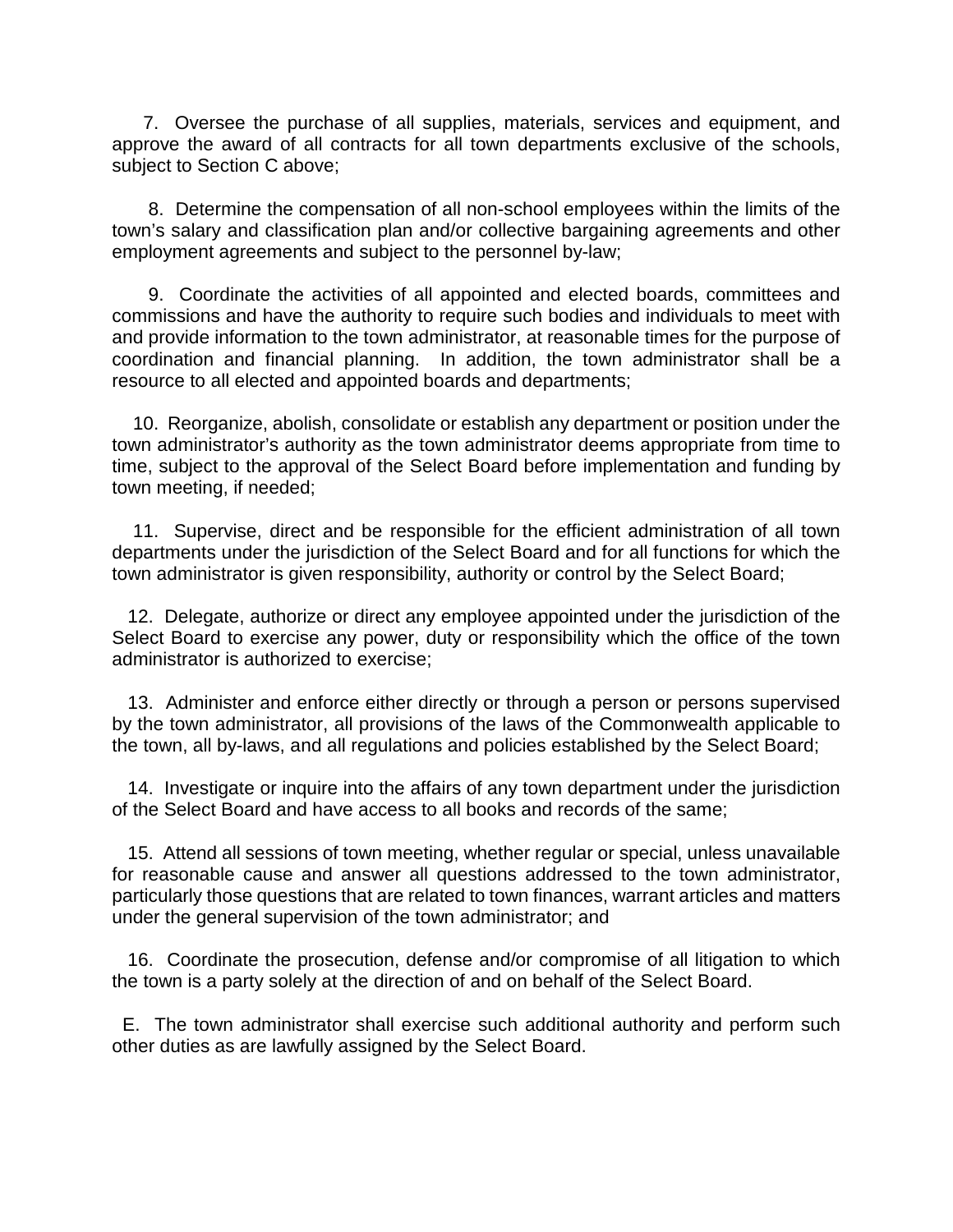#### **TOWN CLERK**

**SECTION 1** - The town clerk shall provide, for use at each town meeting, in accordance with the provisions of these by- laws, (1) a voting list and (2) ballots which shall be divided into two sections by a perforation and shall have the word "Yes" printed on one section and the word "No" on the other, each in letters approximately one-half inch high.

**SECTION 2** – The town clerk shall keep a file of all reports submitted pursuant to Section 1 of Article 4 of these by-laws and of all documents, plans, and copies of rules and regulations relating to the affairs of the town which come into the town clerk's custody. The town clerk shall suitably index all the records of the town in the town clerk's custody in a manner convenient for reference and examination.

**SECTION 3** – The town clerk shall have stated daily hours for the transaction of business and shall give public notice thereof.

**SECTION 4** - Whenever a voter shall have given notice to the town clerk of an intention to reconsider any vote, pursuant to the provisions of Section 11 of Article 3 of these by- laws, the town clerk shall immediately post a copy of such notice at the place where the notice of the meeting was posted.

**SECTION 5** - The town clerk may in the town clerk's discretion employ a competent stenographer to take in shorthand, after being duly sworn, the entire proceedings of any town meeting, and the town clerk or, with the consent of the Select Board, any other town officer, department head, board, or committee, may require the stenographer to transcribe the whole or any part of their notes of such proceedings. The stenographer's notes shall be filed with the town clerk and retained as part of the public records of the town. The stenographer shall be paid by the town for services as aforesaid. Any voter may at any time require the stenographer to transcribe and furnish to them a record of the whole or any part of any proceedings taken by the stenographer provided they shall pay the stenographer in advance therefor at the usual rates.

**SECTION 6** - Except as otherwise may be required by law, the following fees shall be charged by the town clerk:

- (a) For filing and indexing assignment for benefit of creditors, five dollars.
- (b) For entering amendment of a record of the birth of a child born out of wedlock, subsequently legitimatized, ten dollars.
- (c) For correcting errors in a record of birth, ten dollars.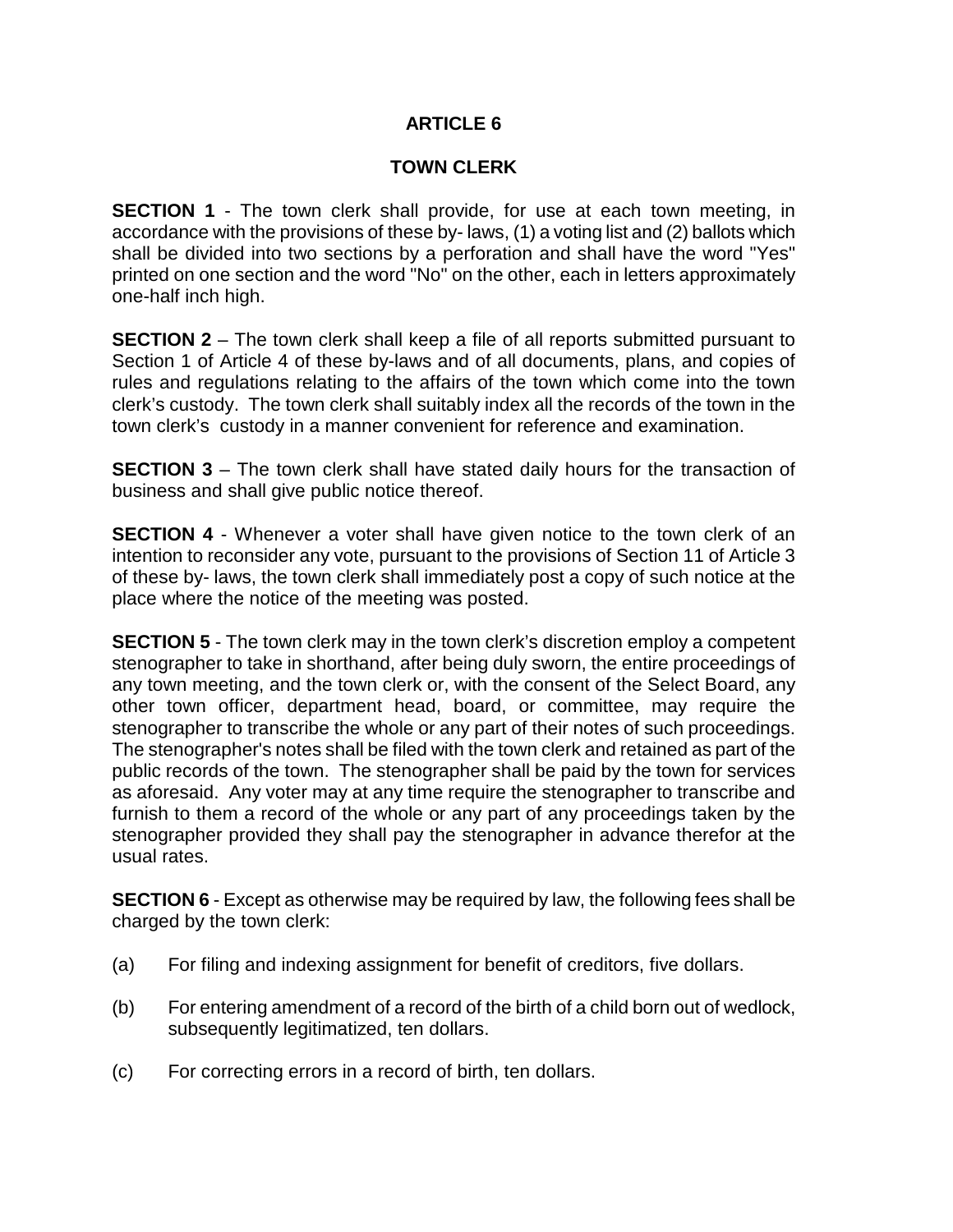- (d) For furnishing certificate of a birth, ten dollars.
- (e) For furnishing an abstract copy of a record of birth, five dollars.
- (f) For entering delayed record of birth, ten dollars.
- (g) For filing certificate of a person conducting business under any title other than their real name, fifty dollars.
- (h) For filing, by a person conducting business under any title other than their real name, of a statement of change or residence, or of their discontinuance, retirement, or withdrawal from or of a change of location of, such business, twenty dollars.
- (i) For furnishing certified copy of certificate of person conducting business under any title other than their real name, or a statement by such a person of their discontinuance, retirement, or withdrawal from such business, three dollars.
- (j) For recording the name and address, the date, and number of the certificate issued to a person registered for the practice of podiatry in the Commonwealth, ten dollars.
- (k) For correcting errors in a record of death, ten dollars
- (l) For furnishing a certificate of death, ten dollars.
- (m) For furnishing an abstract copy of a record of death, five dollars.
- (n) For entering notice of intention of marriage and issuing certificate thereof, thirty dollars.
- (o) For entering certificate of marriage filed by persons married out of the Commonwealth, ten dollars.
- (p) For issuing certificate of marriage, ten dollars.
- (q) For furnishing an abstract copy of a record of marriage, five dollars.
- (r) For correcting errors in a record of marriage, ten dollars.
- (s) For recording power of attorney, five dollars.
- (t) For recording certificate of registration granted to a person to engage in a practice of optometry, or issuing a certificate copy thereof, ten dollars.
- (u) For recording the name of the owner of a certificate of registration as a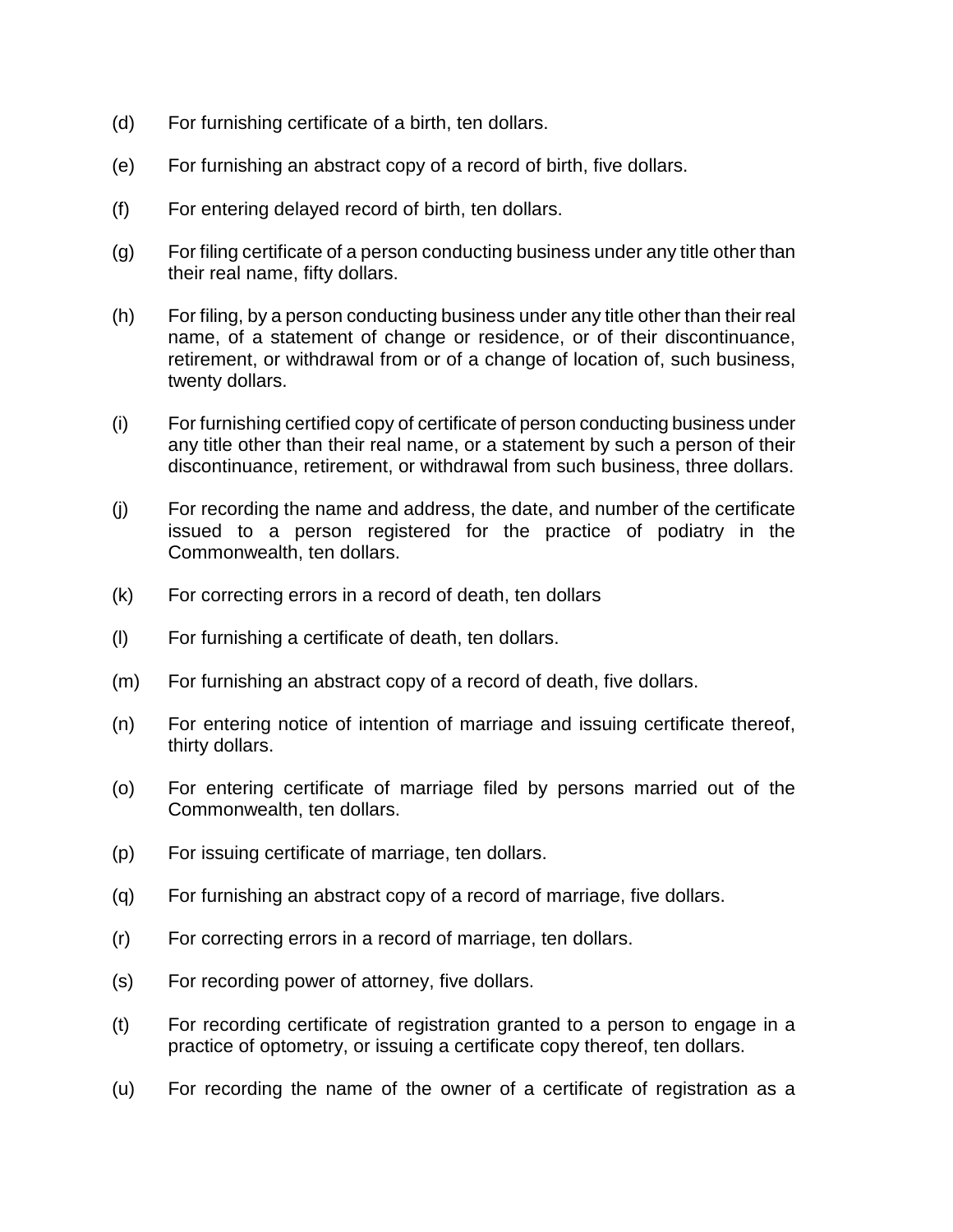physician or osteopath in the Commonwealth, ten dollars.

- (v) For recording order granting locations of poles, piers, abutments, or conduits, alterations or transfers thereof, and increase of number of wires and cable or attachments under the provisions of section twenty-two of chapter one hundred and sixty-six of the General Laws, fifty dollars, and five dollars additional for each street or way included in such order.
- (w) For examining records of papers relating to birth, marriage, or death upon application of any person, the actual expense thereof, but not less than five dollars.
- (x) For copying any manuscript or record pertaining to a birth, marriage, or death, three dollars per page.
- (y) For receiving and filing a complete inventory of all items to be included in a "closing out sale," "going out of business sale," "discontinuance of business sale," "selling out," "liquidation," "lost our lease," "must vacate," "forced out," or other designation of like meaning, two dollars per page.
- (z) For filing copy of written instrument or declaration of trust by the trustees of an association or trust, or any amendments thereof, as provided by section two of chapter one hundred and eighty-two of the General Laws, ten dollars.
- (aa) For recording any paper not specifically provided, five dollars for the first page and two dollars for each additional page.
- (bb) For furnishing a certificate that a person is a registered voter, five dollars.
- (cc) For furnishing a burial permit for a death within the town, ten dollars.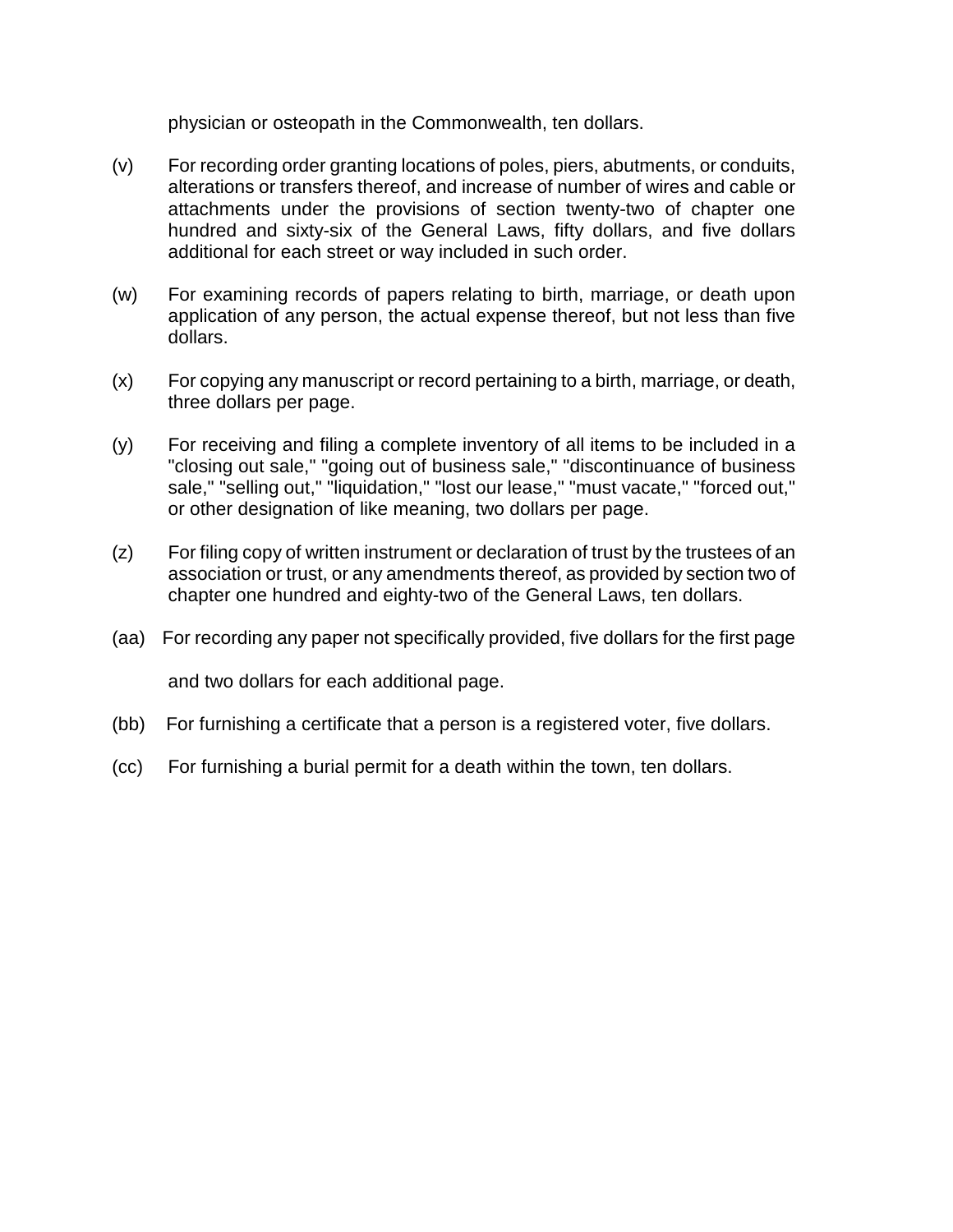#### **ASSESSORS**

The assessors shall publish periodically a list of valuations fixed by them on real estate, the next publication to be in the year 1940 and thereafter at intervals of five years.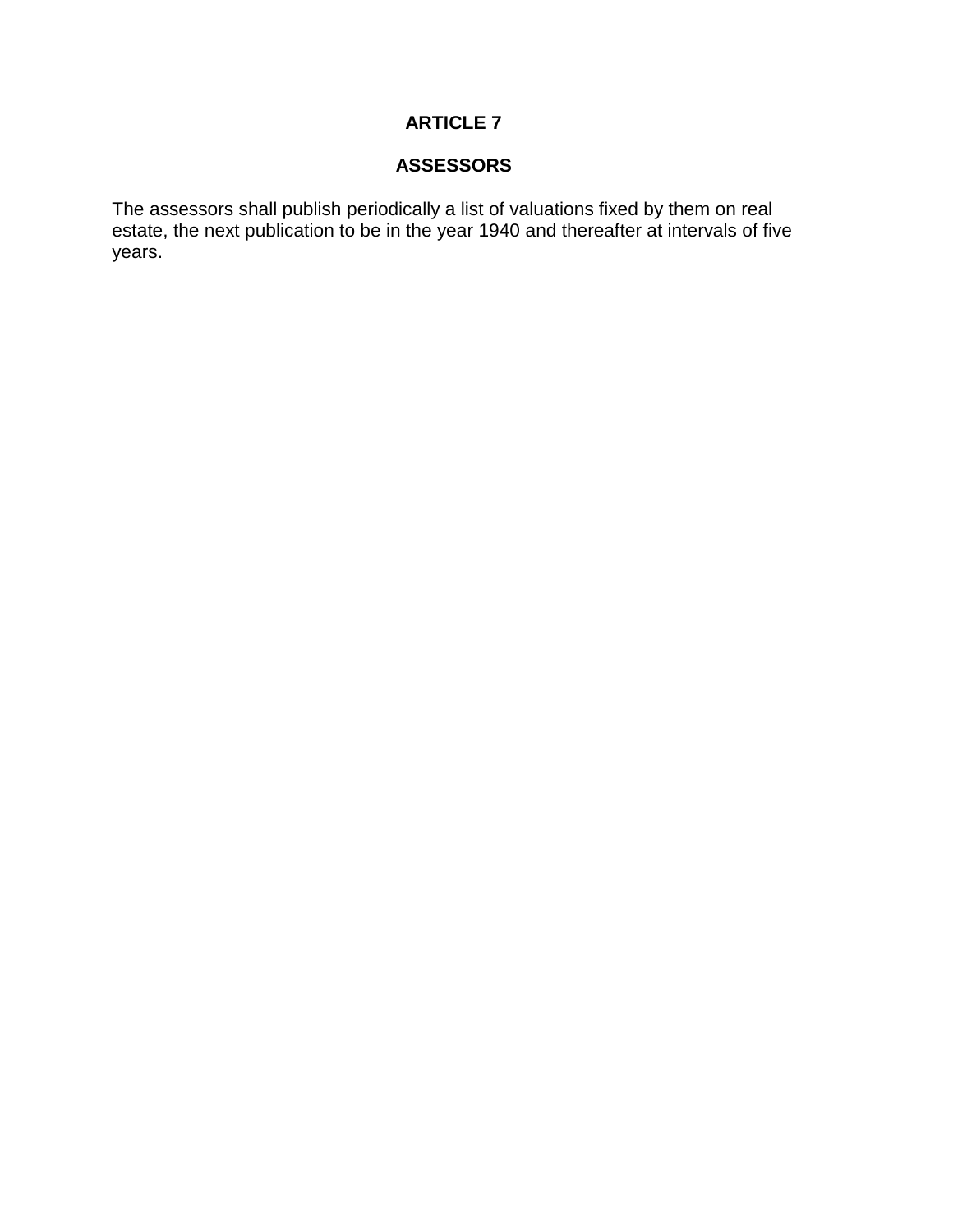#### **TOWN TREASURER**

**SECTION 1** - The town treasurer shall have stated daily hours for the transaction of business and shall give public notice thereof.

**SECTION 2** - The town treasurer shall pay no money from the treasury except upon a warrant or order signed by a majority of the Select Board and by the town accountant. Such warrant or order shall be sufficient authority to the treasurer to pay money in accordance therewith, and such payment shall discharge him from all liability on account of the money so paid.

**SECTION 3** - All checks drawn to the order of the town treasurer, any department, or cash shall be countersigned by the town accountant.

#### **SECTION 4**

(a) Maintenance of list of nonpaid taxes, fees, and charges.

The treasurer/collector shall annually furnish to each department, board, commission or division, hereinafter referred to as the licensing authority, that issues licenses or permits including renewals and transfers, a list of any person, corporation, or business enterprise, hereinafter referred to as the party, that has neglected or refused to pay any local taxes, fees, assessments, betterments or other municipal charges for not less than a twelve month period, and that such party has not filed in good faith a pending application for an abatement of such tax or a pending petition before the appellate tax board.

(b) Denial, revocation or suspension of license or permit.

The licensing authority may deny, revoke or suspend any license or permit, including renewals and transfers of any party whose name appears on said list furnished to the licensing authority from the treasurer/collector; provided, however, that written notice is given to the party and the treasurer/collector, as required by applicable provisions of law, and the party is given a hearing, to be held not earlier than fourteen (14) days after said notice. Said list shall be prima facie evidence for denial, revocation, or suspension of said license or permit to any party. The treasurer/collector shall have the right to intervene in any hearing conducted with respect to such license denial, revocation or suspension. Any findings made by the licensing authority with respect to such license denial, revocation or suspension shall be made only for the purposes of such proceeding and shall not be relevant to or introduced in any other proceeding at law, except for any appeal from such license denial, revocation or suspension. Any license or permit denied, suspended or revoked under this section shall not be reissued or renewed until the license authority receives a certificate issued by the treasurer/collector that the party is in good standing with respect to any and all local taxes, fees, assessments, betterments or other municipal charges payable to the municipality as the date of issuance of said certificate.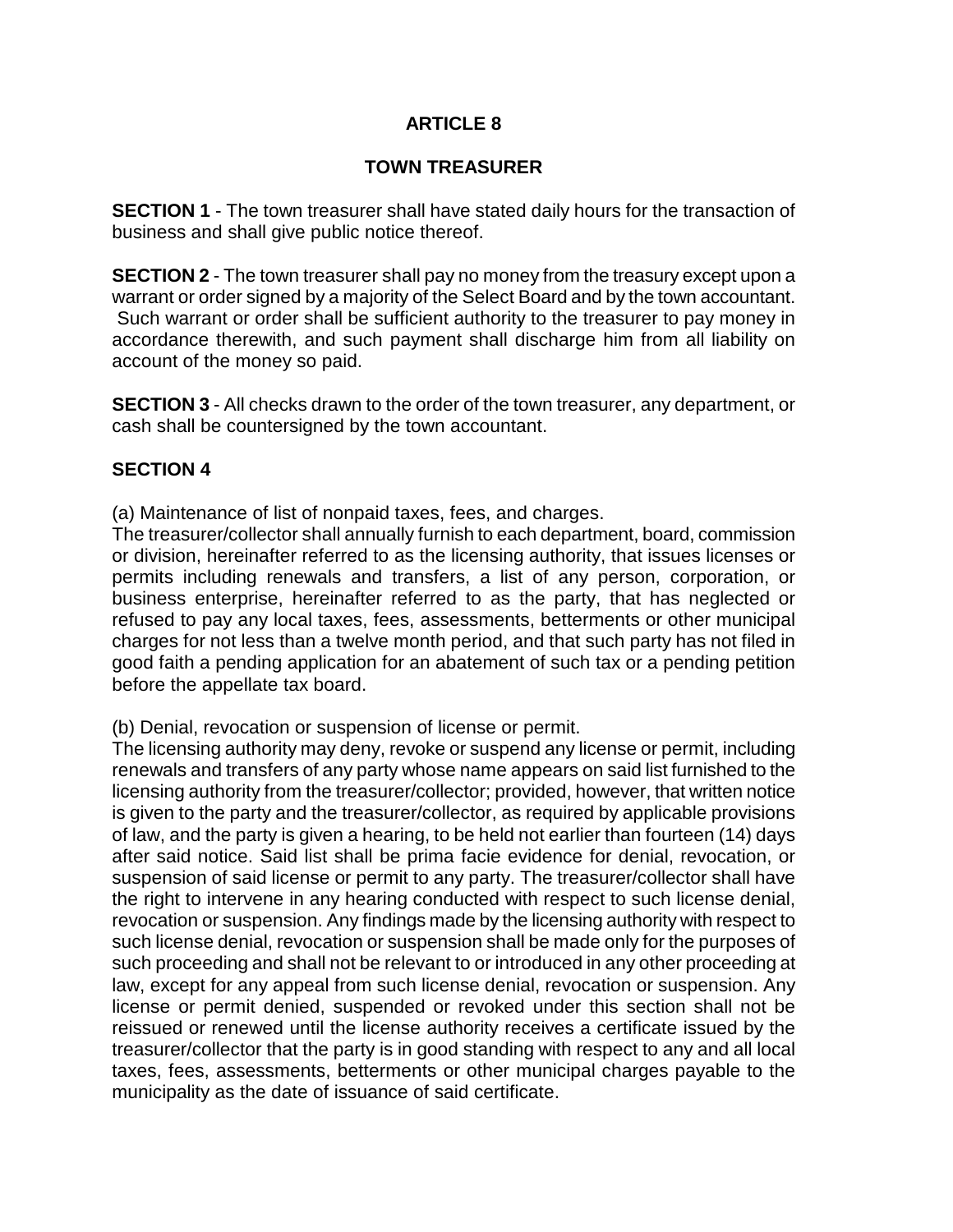#### (c) Payment Agreement.

Any party shall be given an opportunity to enter into a payment agreement, thereby allowing the licensing authority to issue a certificate indicating said limitations to the license or permit and the validity of said license shall be conditioned upon the satisfactory compliance with said agreement. Failure to comply with said agreement shall be grounds for the suspension or revocation of said license or permit; provided, however, that the holder be given notice and a hearing as required by applicable provisions of the law.

#### (d) Waiver of suspension or revocation.

The Select Board may waive such denial, suspension or revocation if it finds there is no direct or indirect business interest by the property owner, its officers or stockholders, if any, or members of their immediate family, as defined in Section 1 of Chapter 268 in the business activity conducted in or on said property.

(e) Nonapplicable licenses and permits.

This action shall not apply to the following licenses and permits: open burning, bicycle permits, sales of articles for charitable purposes, children work permits, clubs and associations dispensing food or beverage licenses, dog licenses, fishing, hunting, trapping licenses, marriage licenses, theatrical events, and public exhibition permits.

#### **SECTION 5**

The due date for payment of municipal charges and bills, unless otherwise provided by law, shall be thirty days after the charge or bill is issued, and thereafter interest on such charges and bills which remain unpaid shall accrue at the rate of interest charged on tax bills under the provisions of MGL Chapter 59, Section 57.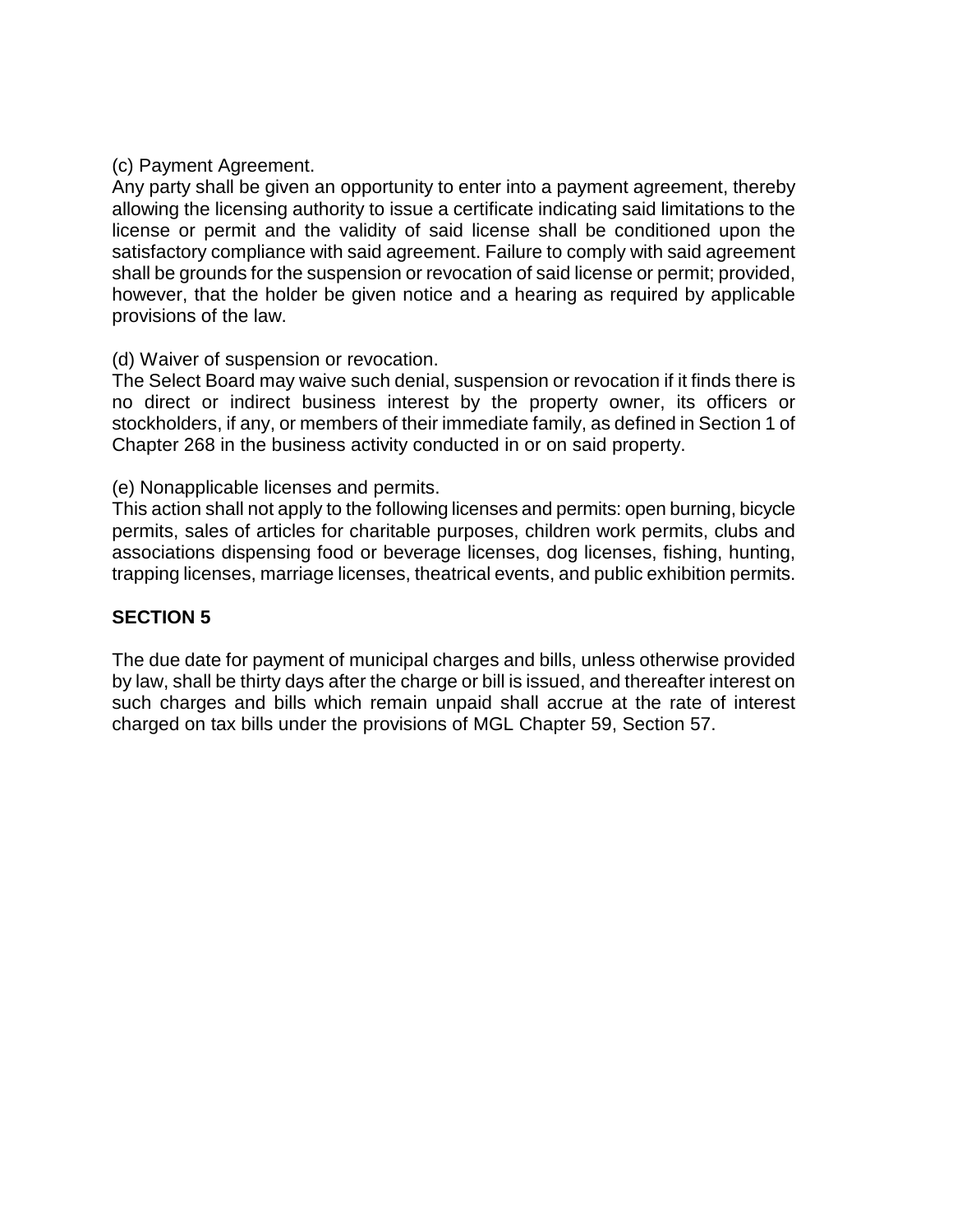#### **BOARD OF HEALTH**

**SECTION 1** - The board of health shall have stated daily hours during which its office shall be open for the transaction of business, and it shall give public notice thereof.

**SECTION 2** - The board shall make from time to time such regulations as it deems necessary for public health and safety, filed the same with the town clerk, and cause the same to be printed in suitable form for public distribution.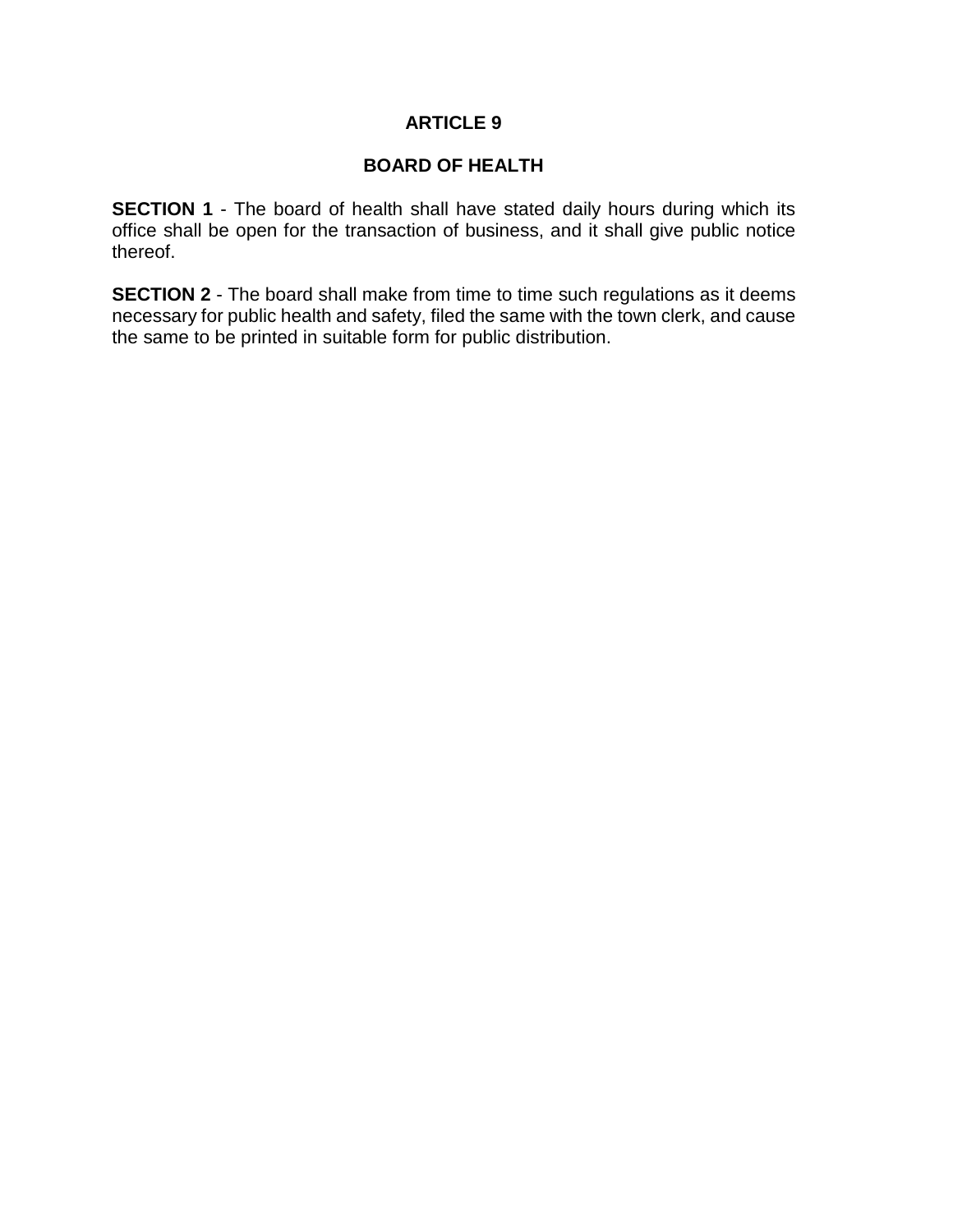#### **PUBLIC WAYS -- COMMON LANDS**

**SECTION 1** - No person shall erect, set up, or maintain any fence, portico, platform, or doorstep extending into, on, or over any sidewalk or other part of any public way.

**SECTION 2** - No person shall establish or maintain over any sidewalk or other part of any public way, any sign, sign board, or advertising device unless they shall have first obtained a permit therefor from the Select Board; and any such permit may be revoked by the Select Board at any time.

**SECTION 3** - No person shall establish or maintain any shade or awning over any part of a sidewalk, or other part of any public way, unless the same be secured and safely supported, and unless the lowest part thereof is not less than seven feet above the surface of the sidewalk or way, nor in any event without obtaining a permit therefor from the Select Board.

**SECTION 4** - No person other than a public officer or town agent, servant, or employee in the performance of their duties shall place any obstruction to travel on any public way without the consent of the Select Board; provided, however, that this section shall not be construed to prohibit reasonable emergency action to warn travelers of any obviously dangerous condition observed in the public way, provided the condition and action taken are reported by the person acting as soon as reasonably may be to the Select Board, the police or the superintendent of streets. No person shall leave any rubbish or refuse, or any noxious, dangerous, offensive, or unsightly object or matter on or in any public way, park, beach, or common lands of the town.

**SECTION 5** - Every person operating or having charge of a vehicle in any public way shall operate it in all respects as may be directed by any police officer.

**SECTION 6** - No person having under their care or control any vehicle shall permit the same or the animal or animals attached thereto, if any, to stand on or across any public way in such a manner as to obstruct the same for any unnecessary length of time. No person shall stop with any vehicle in any public way so near another vehicle as to obstruct public travel or upon or across any foot crossing or so as to obstruct any private way or private driveway.

**SECTION 6A** - The superintendent of streets may for the purposes of removing or plowing sow, or removing ice, from any public way, remove, or cause to be removed, to some convenient place, including any public garage, any vehicle which interferes with the removal or plowing of such snow, or the removal of such ice. In the event that such vehicle is so removed, the owner of such vehicle shall be liable for the cost of such removal and for the storage charges, if any, resulting therefrom, but shall not, notwithstanding any other provision of these by-laws, be otherwise liable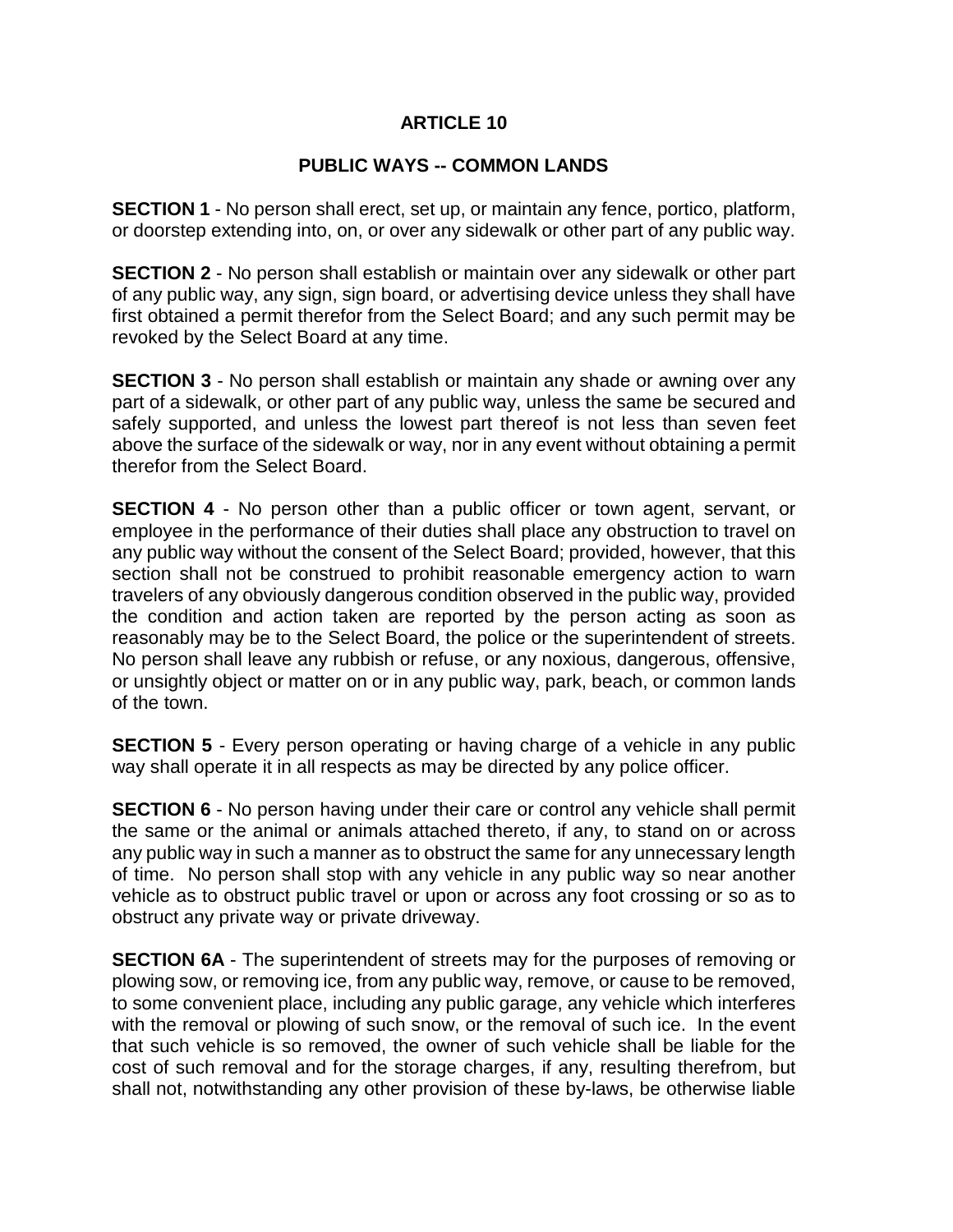to any fine, penalty, or other charge solely by reason of the fact that such vehicle was interfering with such plowing or removal.

**SECTION 7** - No person shall distribute or place, or cause to be distributed or placed, on or in any public way, park, beach, or other public place any placard, handbill, flier, poster, advertisement, or paper of any description; provided, however, that this section shall not be deemed to prohibit placing the same within doors of stores, offices, or business houses, or at the doors of residences, nor to apply to the distribution on any election day, to the extent otherwise permitted by law, of stickers or political notices.

**SECTION 8** - No person who owns or has charge of any horse, grazing beast, or swine shall suffer or permit such animal to run at large or, while at pasture, to be so tethered that it can, within the limits of its tether, go upon the traveled part of any street or upon any sidewalk.

**SECTION 9** - No person shall throw stones, snowballs, or other missiles, or shoot with or use any gun, bean blower, bow and arrow, slingshot, or other similar device in, on, or across any public way, park, beach, or common lands of the town. No person shall play at any game in which a ball is used, on the traveled part of any street or on any sidewalk; provided, there is excepted from the scope and effect of the preceding language the shooting and use of bow and arrows for the exclusive purpose of otherwise lawful hunting of deer and fowl as may be allowed by written authorization and permit on designated portions of any lands under the management, custody or control of the Town of Hingham Conservation Commission in conformity with the provisions of Article 30, Section 3, of the Town of Hingham By-laws, as amended from time to time.

**SECTION 10** - No person shall behave in a rude or disorderly manner, or use any indecent, profane or insulting language in any public place.

**SECTION 11** - No person shall loiter in any street, or on any sidewalk, or in any other place after being directed by a police officer to move on. No person shall obstruct the free use of any public way or sidewalk.

**SECTION 12** - No person shall break the surface of or dig up any sidewalk or other part of any public way or place thereon any staging or other temporary structure or move any building in or along the same without a written permit from the Select Board. Any permit issued therefor shall be in force for such time only as the board may specify and shall be subject to such conditions as they may prescribe, and in every case shall be upon condition that during the whole of every night from sunset to sunrise lighted lanterns and proper barriers shall be so placed as to secure travelers from danger; and upon the further condition that the permittee shall indemnify the town against the claims of all persons who may be injured in their persons or property by reason of the exercise of the privileges conferred by the permit. Permits for moving buildings along the public ways shall be issued only after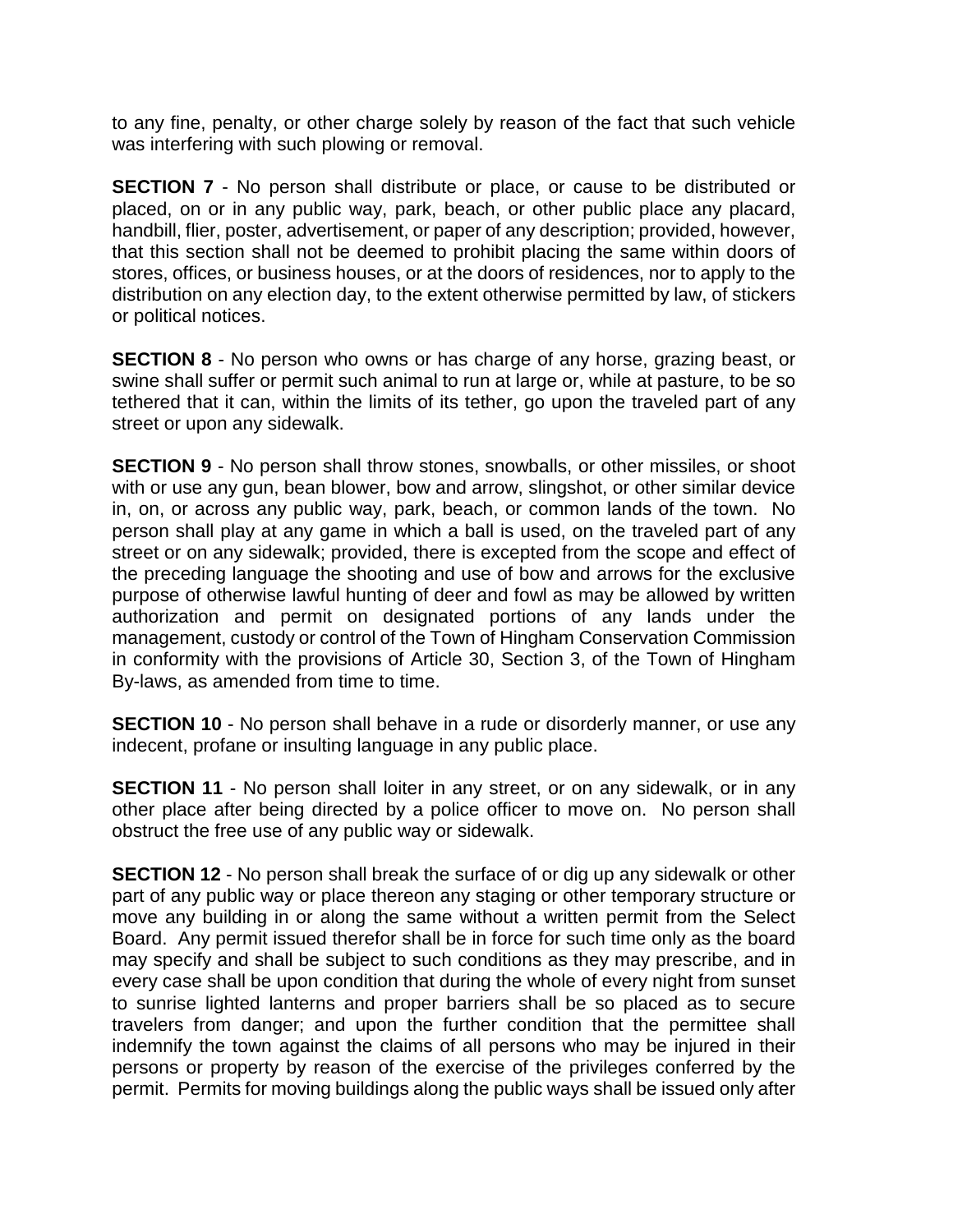the applicant has secured from the building commissioner the permit required by

Article 3, Section 20, of the Building By-Law adopted March 15, 1937.

**SECTION 13** - A person having a permit under Section 12 of this Article shall restore the public way to its original condition or to a condition satisfactory to the Select Board. The Select Board shall have the right to revoke any such permit at any time and may require a bond, either before the work is commenced or during its progress to assure the proper performance of the work, the restoration required therein, and/or the indemnification provided for in Section 12 of this Article.

**SECTION 14** - No person shall knowingly suffer or permit any water or other liquid to run or be discharged from any building owned by them or under their control, onto or across any curbed or finished sidewalk. Provided, however, that this Section shall not be deemed to prohibit washing windows or other parts of any building on private property if the work is done at a time when, and in such manner that, no unsafe condition results therefrom.

**SECTION 15** - No person shall coast upon or across any sidewalk, or other part of any public way, except at such times and at such places as may from time to time be designated by the Select Board.

**SECTION 16** - No person shall affix, write, paint, print, or otherwise inscribe any notice, advertisement, work, figure, or pictures on any sidewalk or other part of any public way, or on any fence, wall, post, stone, tree, building, or structure adjoining any public way without the consent of the owner thereof.

**SECTION 17** - No person, except physicians responding to emergency calls or drivers of ambulances, patrol wagons, fire apparatus responding to an alarm, or vehicle transporting United States mail, shall ride a horse or drive a vehicle through a funeral procession.

**SECTION 18** - No person shall fire or discharge any gun, pistol or other firearm in or across any public way or place, or within fifty yards thereof, but this section shall not prevent the use of such weapons in the lawful defense of one's person, family, or property, nor in the performance of any duty required or authorized by law.

**SECTION 19** - No person shall detonate or ignite any fireworks, or throw any lighted fireworks in, into, or upon any public way or place except on such days or parts thereof as shall be designated by the Select Board as periods when this Section will not apply. No person shall set any bonfire in any public way or place without first obtaining written permission from both the Select Board and the fire department.

**SECTION 20** - No person shall injure, deface, or destroy any street sign, quide board, lamp post, lamp, or lantern thereon, nor any tree, building, fence, or post or other thing set, erected, or made for the use or ornament of the town.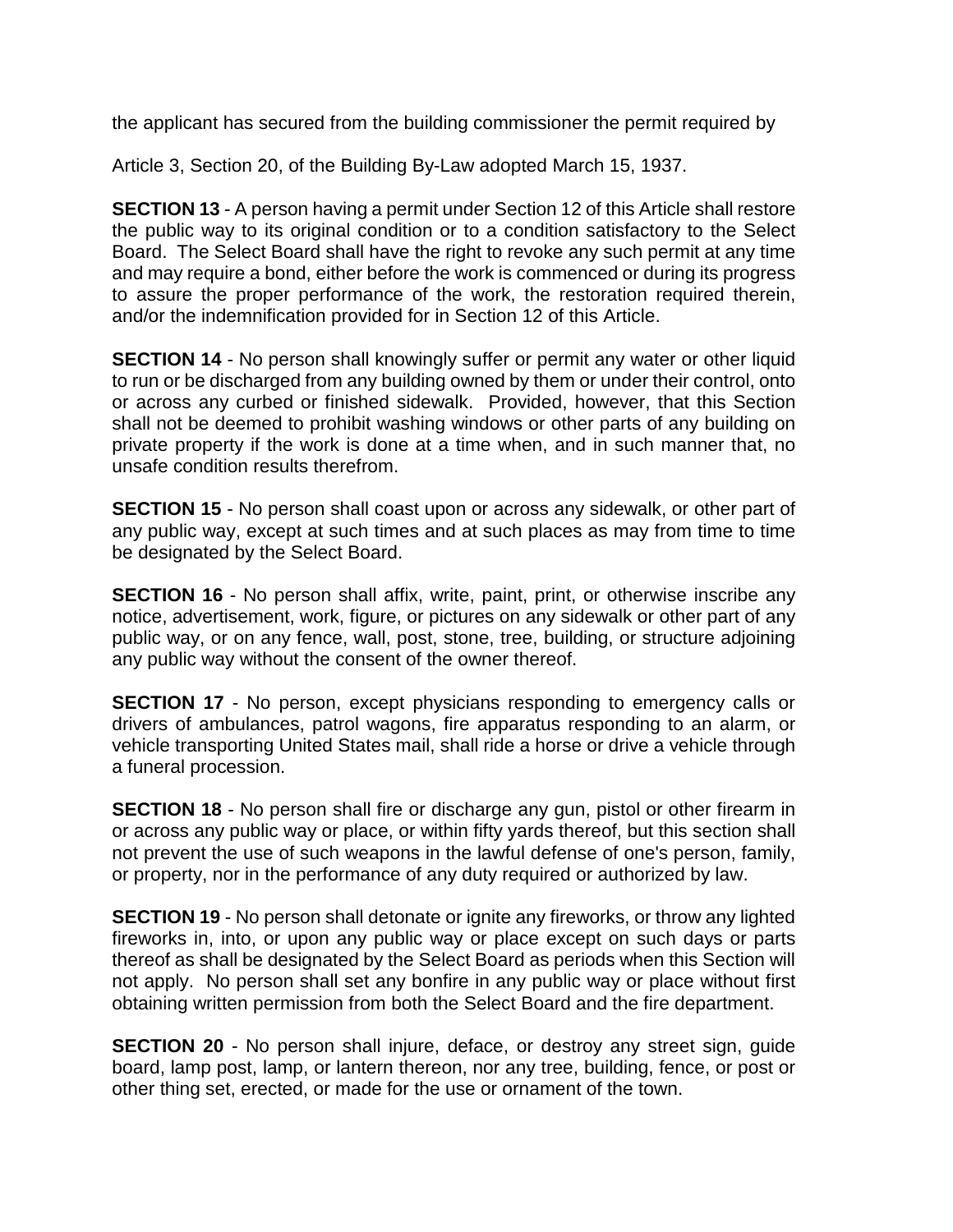**SECTION 21** - No person who owns or controls any building to which access is had through any opening or entrance in a sidewalk or other part of any public way shall suffer or permit a platform or grate or other covering thereof to raise above the adjacent surface of the sidewalk or street. Each such entrance or opening shall at all times when not in use be covered by a suitable grating or other covering, and whenever it is in use it shall be suitably guarded. The construction of each such cover and the method of guarding all such openings and entrances when in use shall be subject at all times to the approval of the Select Board.

**SECTION 22** - No owner or person in control of any building which abuts upon any sidewalk, and which has a roof slanting towards the sidewalk, shall permit the building to be without a barrier, snow guard, or other device to prevent snow or ice falling from such roof to the sidewalk.

**SECTION 23** - No person shall drive or ride a horse or drive an automobile along any sidewalk.

**SECTION 24** - All petitions for permission to erect poles in any public way shall contain an accurate description of the location prayed for and be accompanied by plans showing such location and the bounds of the way for a distance of two hundred feet on year side thereof, and, as to the part of the way so shown, the location of all buildings adjacent and thereto and of all poles thereon, and of all shade trees and hydrants therein or extending thereover. The ownership of all standing poles shall be designated on such plan.

**SECTION 25** - No person shall permit any part of tree, hedge, bush, or shrubbery growing on their land to extend over or overhang any street, sidewalk, or highway so as to interfere with the free full use of such street, sidewalk, or highway.

**SECTION 26** - The Select Board upon request may, at their discretion, supply any property owner of the town, or their officer or agent, with the lines and grades for sidewalks and streets. No charge shall be made for such service furnished within a reasonable time (as determined by the Select Board) after the first laying out, acceptance, or relocation of the street or sidewalk. Except as aforesaid the Select Board shall charge for such service such reasonable fee as shall be fixed by them. All fees collected hereunder shall be turned over to the town treasurer.

**SECTION 27** - At each junction of a private way with a public way there shall be a sign, erected and maintained on the private way by the owner thereof, reading "Private Way" or "Not a Public Way," but this section shall not apply to any private driveway not exceeding twelve feet in width which has a gate, gateway, or bar way at its junction with the public way, or which is otherwise so constructed and located that, in the opinion of the superintendent of streets, it cannot reasonably be mistaken for a public way.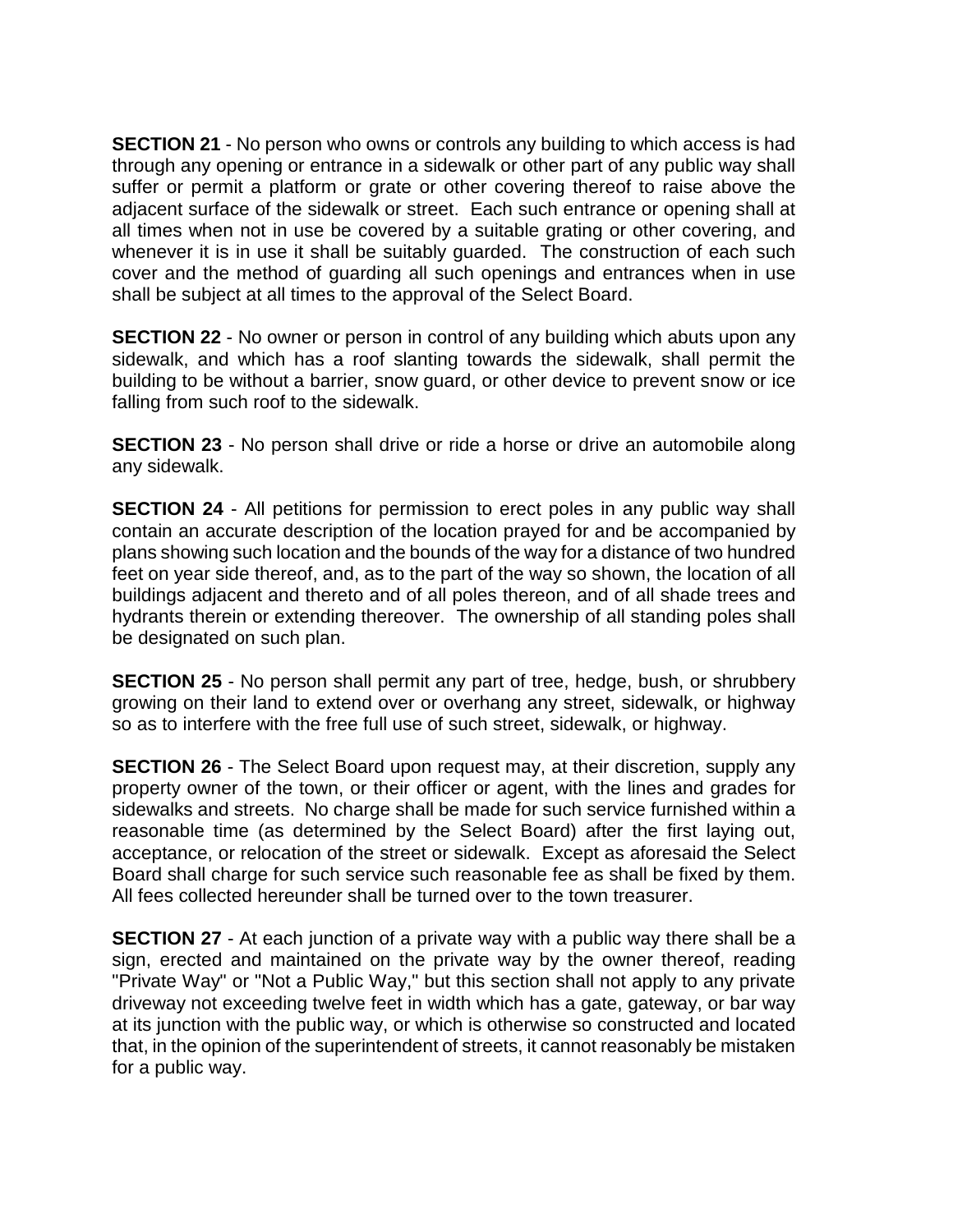**SECTION 28** - Each petition for the acceptance of a way to be acted on at any annual town meeting shall be presented to the Select Board not later than the first day of October next preceding such meeting.

**SECTION 29** - The word "vehicle" as used in this Article shall include every description of carriage or other artificial contrivance used or capable of being used as a means of transportation, except as otherwise provided herein or by law.

**SECTION 30** - No person shall enter upon the premises of another or upon any public property with the intention of peeping into the windows of a home or other building thereon, without the assent of the occupant, or of spying in any manner upon any person therein. This section shall not apply to an officer of the law in the performance of their duties.

**SECTION 30A** - No person shall drink any alcoholic beverages, as defined in Chapter 138, Section 1, of the Massachusetts General Laws, while on, in or upon any public way or way in which the public has a right of access as invitees or licensees, or any consent of the owner or person in control thereof. All alcoholic beverages being used in violation of this By-Law shall be seized and safely held until final adjudication of the charge against the person or persons summoned before the court for such violation, at which time they shall be returned to the person lawfully entitled to possession thereof. A police officer may arrest without a warrant anyone who violates this Section if such person is unknown to the officer and such person's identity is ascertained or until such person can be taken before a court having jurisdiction of the offense. Violation of this section shall be punishable by a fine of not more than Two Hundred (\$200.00) Dollars for each violation.

**SECTION 31** - Except as otherwise provided in any Section of this Article, any person violating any of the provisions of this Article shall forfeit not more than Twenty (\$20.00) Dollars for each offense.

Enforcement of Town By-Laws and Rules and Regulations

#### A. Criminal Process

 Whoever violates any provision of these by-laws, may be prosecuted and penalized in

the courts of the Commonwealth as provided by the Massachusetts General Laws.

#### B. Non-Criminal Process

Whoever violates the provisions of the by-laws listed below may, at the discretion of the designated enforcing officer, be subject to imposition of a penalty through non-criminal process in accordance with Massachusetts General Laws, Chapter 40, Section 21D:

#### 1. General By-Law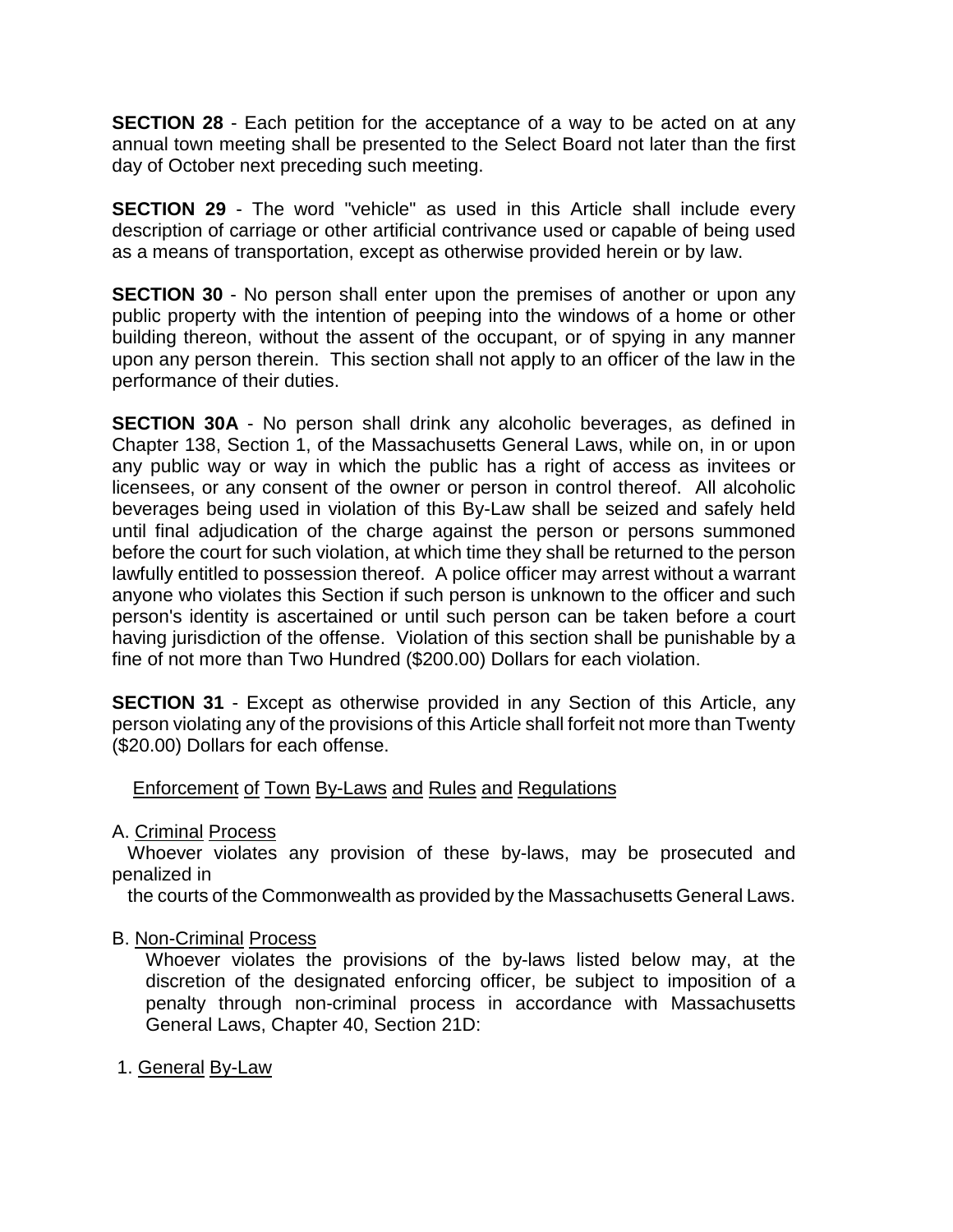#### Article 10, Section 4 Obstruction of public ways

Enforcing Officer Police Officers

**Penalty** First offense: Warning Second and subsequent offenses: \$50.00 fine

#### 2. General By-Law

Article 10, Section 14 Discharge of liquid on public ways

Enforcing Officer Police Officers

**Penalty** First offense: Warning Second and subsequent offenses: \$50.00 fine

#### 3. General By-Law

Article 15 Harbor By-Law

Enforcing Officers **Harbormaster** Assistant Harbormasters

**Penalty** First offense: Warning Second offense and subsequent offenses: \$50.00

#### 4. Shellfish Regulations and Management Plan

Enforcing Officers Shellfish Constable Assistant Shellfish Constable

**Penalty** First offense: \$50.00 Second offense and subsequent offenses: \$100.00

5. General By-Law

Article 22 Wetlands Protection By-Law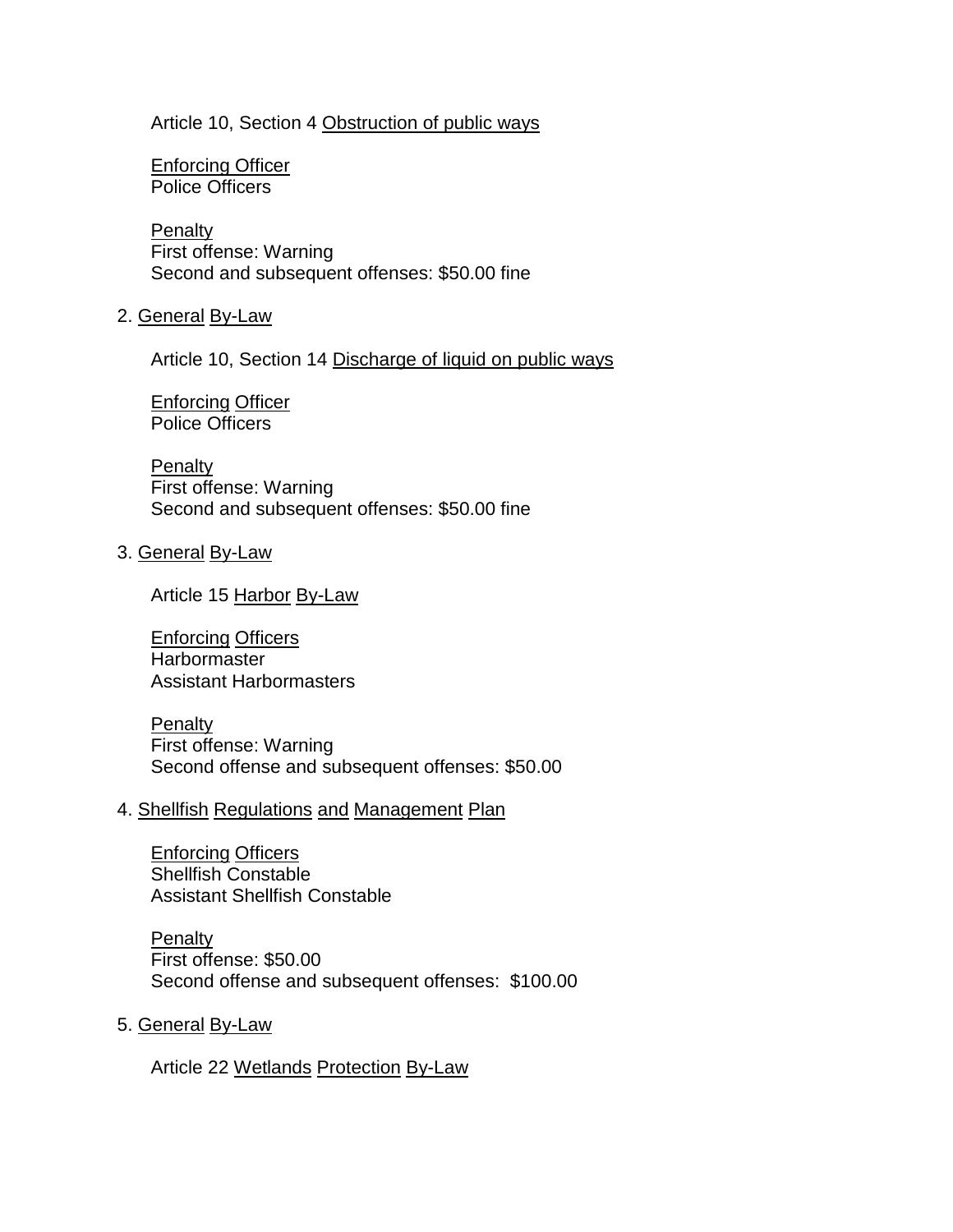Enforcing Officer Conservation Officer

| Penalty        |          |
|----------------|----------|
| First offense  | \$50.00  |
| Second offense | \$100.00 |
| Third offense  | \$300.00 |
|                |          |

6. Town of Hingham Taxi Rules and Regulations

Enforcing Officers Police Officers

Penalty \$100.00

#### 7. Rules and Regulations for Limousine Licenses

Enforcing Officers Police Officers

Penalty \$100.00

For the purposes of this section, the enforcing officer(s) designated above may enforce the By-Law indicated. The availability of non-criminal process shall not preclude the use of criminal process or other means of enforcement. Penalties specified shall apply to each offense, and for purposes of this Section, the existence of a violative condition shall be deemed a separate offense for each day that such condition continues.

**SECTION 32** - No person shall, except in the performance of legal duty or in military exercises or funerals, discharge any firearms or any other rifle upon or across any private property without consent of the owners or tenants thereof. Whoever violates this provision shall be punished by a fine not exceeding Twenty (\$20.00) for each offense.

**SECTION 33** - Regulation of Activity within Bare Cove Park.

Section 1 – The Bare Cove Park Committee (the "Committee") shall oversee the day –to-day operations of Bare Cove Park, approximately 450 acres of land and improvements owned by the Town of Hingham. The Committee shall consist of nine citizens of the Town appointed by the Select Board of three-year terms.

Section 2 - The Committee shall propose, from time to time, such regulations as it deems necessary for the governance of Bare Cove Park to be adopted by the Select Board (the "Board"). The Board shall file such regulations as it has adopted with the Town clerk and cause the same to be printed in suitable form for public distribution.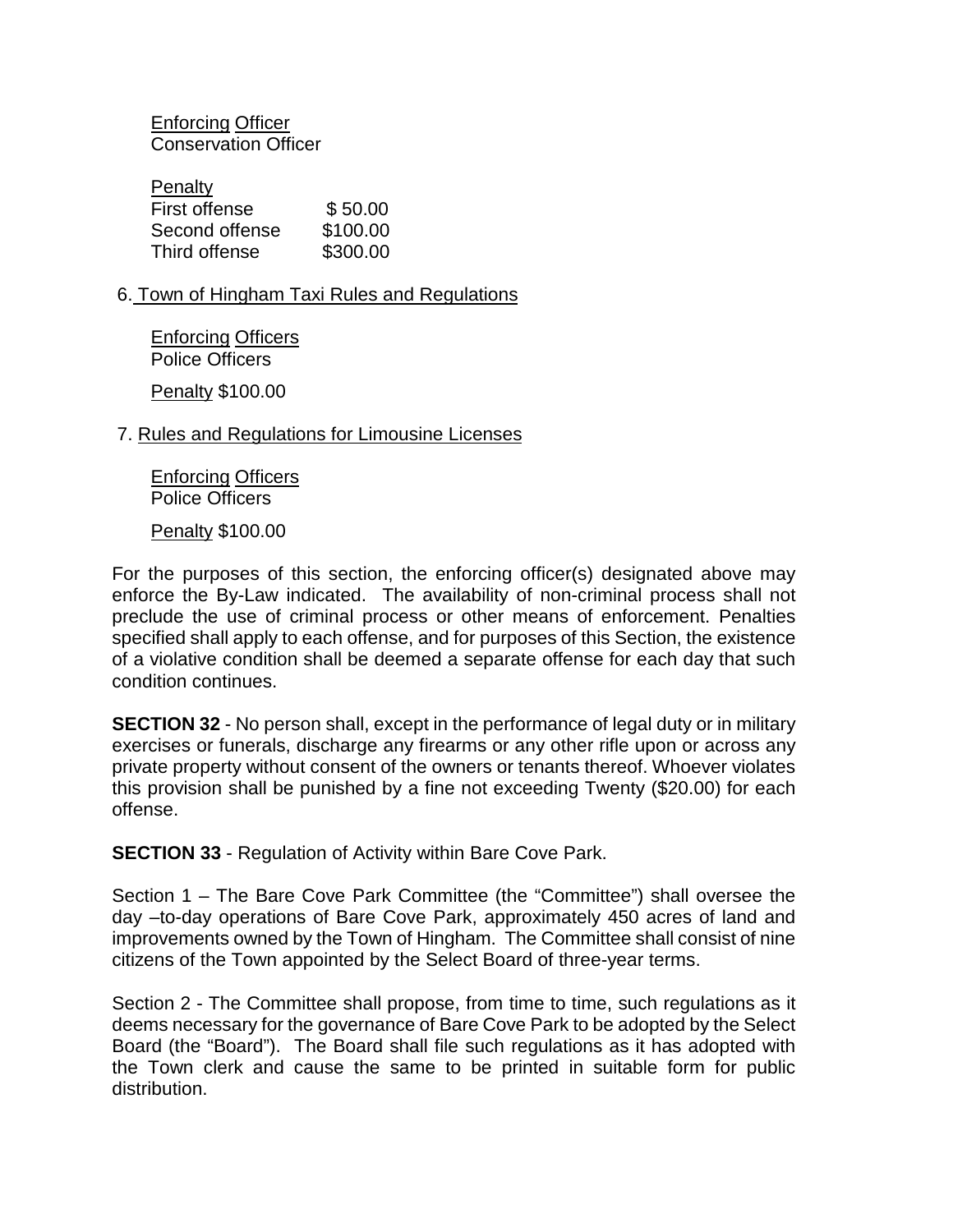# **SECTION 34** - **REMOVAL OF SOIL, LOAM, SAND, OR GRAVEL**

A. The removal of soil, loam, sand, or gravel from any land in the town not in public use to any location outside the town is prohibited.

B. The foregoing prohibition shall not apply to any removal activity in lawful operation on any premises on March 10, 1941, and any such removal activity may continue as an exempt operation unless and until abandoned. Nor shall the foregoing prohibition apply to any removal activity pursuant to a permit issued by the Board of Appeals prior to March 28, 1966

C. Whoever violates the provisions of this Article shall be punished by a fine of fifty dollars (\$50.00) for the first offense, one hundred dollars (\$100.00) for the second offense, and for each subsequent offense two hundred dollars (\$200.00).

D. The provisions of this Article shall be enforced by the Building Commissioner.

**SECTION 35** - Unregistered Motor Vehicles in Residential Districts

A. No person shall have more than one unregistered automobile or truck ungaraged on their premises in residential districts at any one time unless authorized by the Select Board. A violation of this Article shall be punishable by a fine of not more than Twenty (\$20.00) Dollars.

B. Whoever violates any provisions of this Article may, at the discretion of the Building Commissioner or a Police Officer of the Town of Hingham, be subjected to the imposition of a penalty through non-criminal process in accordance with Massachusetts General Laws, Chapter 40, Section 21D. For purposes of this paragraph, after the issuance of warning for a violation, a penalty of \$50.00 may be imposed for the second and subsequent violations of this Article. The availability of noncriminal process and penalties under this paragraph shall not preclude the use of criminal process or other means of enforcement.

C. Penalties specified shall apply to each offense and for purposes of this Article the existence of a violation shall be deemed a separate offense for each day that such violation continues.

#### **SECTION 36** - Size of Street Numbers on Buildings

The owner of each building used as a dwelling place or place of business within the Town shall maintain the approved street number of the premises in a conspicuous place, legible from the street, with numerals at least three (3) inches high.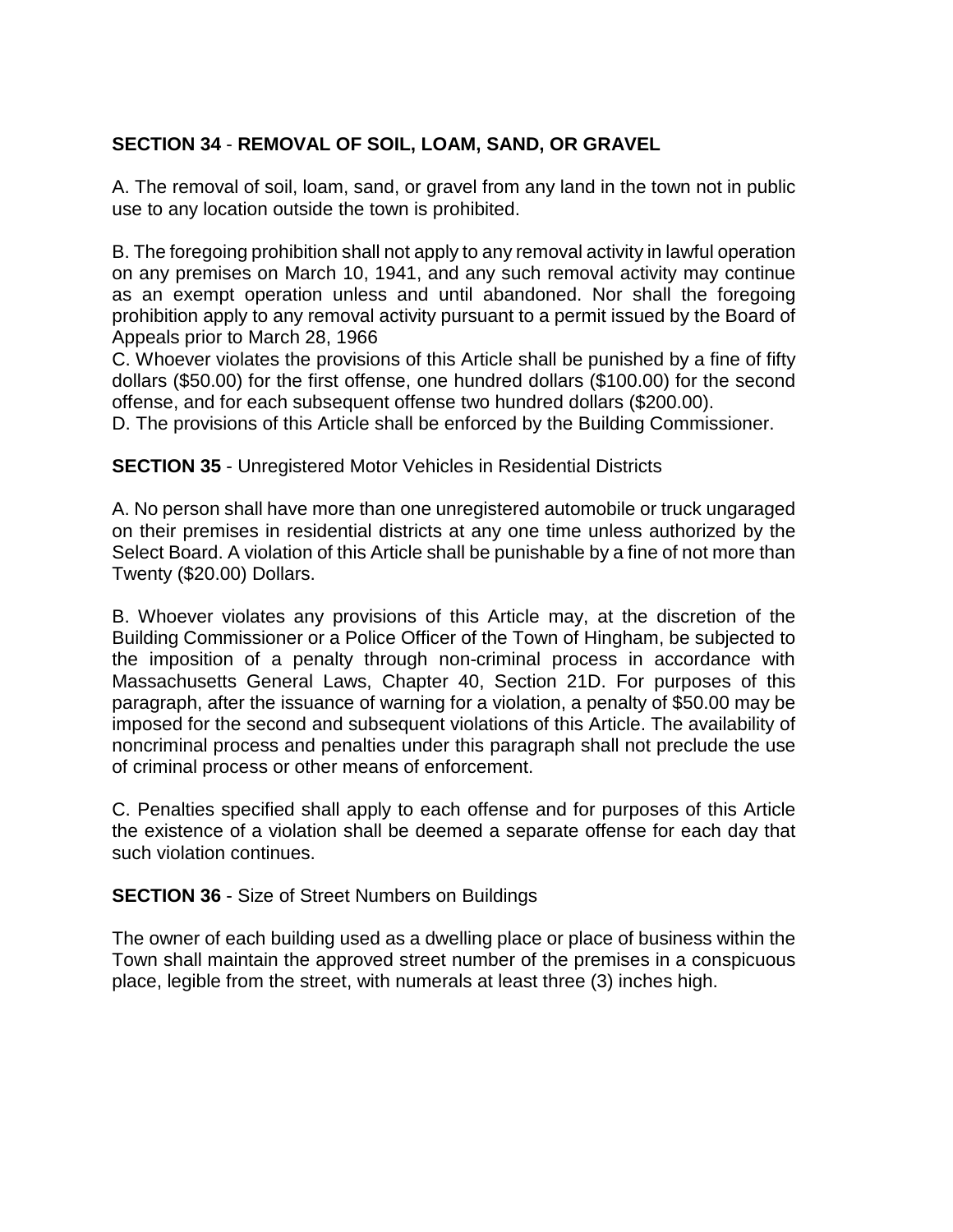### **PARADES AND OPEN AIR MEETINGS**

**SECTION 1** - No person, without having first obtained a permit from the chief of police, shall form or conduct in any way any parade (other than a military, funeral, or school parade) or any assembly of people for the purpose of display or demonstration.

**SECTION 2** - No person shall give any public address, speech, or harangue in any public way, public square, or pubic park without permission therefor from the chief of police.

**SECTION 3** - No permit shall be withheld under this Article for any consideration other than public order or safety or reasonable public convenience.

**SECTION 4** - Any person violating any of the provisions of this Article shall forfeit not more than ten dollars (\$10.00) for each offense.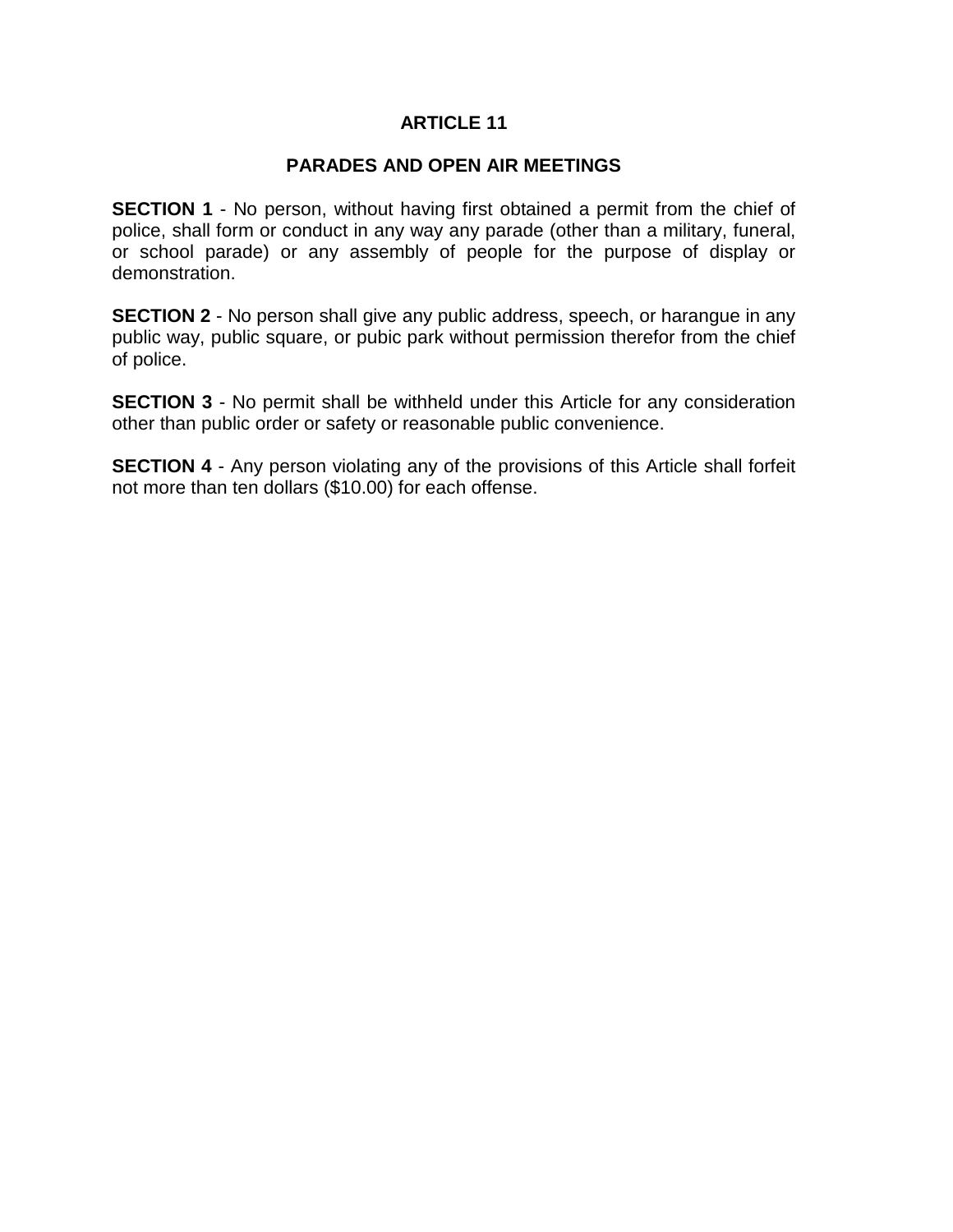## **JUNK COLLECTORS**

**SECTION 1** - The Select Board may license suitable persons as junk collectors to pass over public ways and in the course thereof to purchase and collect junk. No person shall engage in such business without such license. As used in these by- laws the word "junk" shall be deemed to describe all articles and material usually so described, and also old metal and every second-hand article.

**SECTION 2** - The Select Board may require each junk collector and each employee and agent of any such, when engaged in collecting junk, to display upon their person or vehicle, or both, a badge of such design as they may prescribe.

**SECTION 3** - The Select Board may require that any place, vehicle, or receptacle used for the collecting or keeping of junk shall be subject to examination at any time by the Select Board or their agent.

**SECTION 4** - The Select Board may license suitable persons to be dealers in and keepers of shops for the purchase, sale, and barter of junk, and no person shall be a dealer in or keeper of a junk shop without such license.

**SECTION 5** - Every person so licensed shall keep a book in which shall be written at the time of every purchase of any article of junk a description thereof, the name of the person from whom and the time when such purchase was made. Such book shall at all times be open to the inspection of the Select Board and police department.

**SECTION 6** - Every person so licensed shall put in a conspicuous place on their shop a sign having their name and occupation clearly inscribed thereon and shall at all times allow their shop and articles therein to be examined by the Select Board or the police department and shall comply with all directions and requirements of the Select Board or of the board of health.

**SECTION 7** - No person shall use any building, enclosure, or other structure for the storage, sale, or keeping of rags, waste, paper stock, or other inflammable material without a written license therefor from the Select Board, which license shall be granted only after the premises have been inspected and approved by the chief of the fire department.

**SECTION 8** - No person licensed under this Article shall directly or indirectly purchase or receive from any minor any article of junk, except rags, paper or bottles, knowing or having reason to believe the minor to be such.

**SECTION 9** - Each license granted under this Article shall expire on April 30 following the date of issuance and may be revoked by the Select Board at any time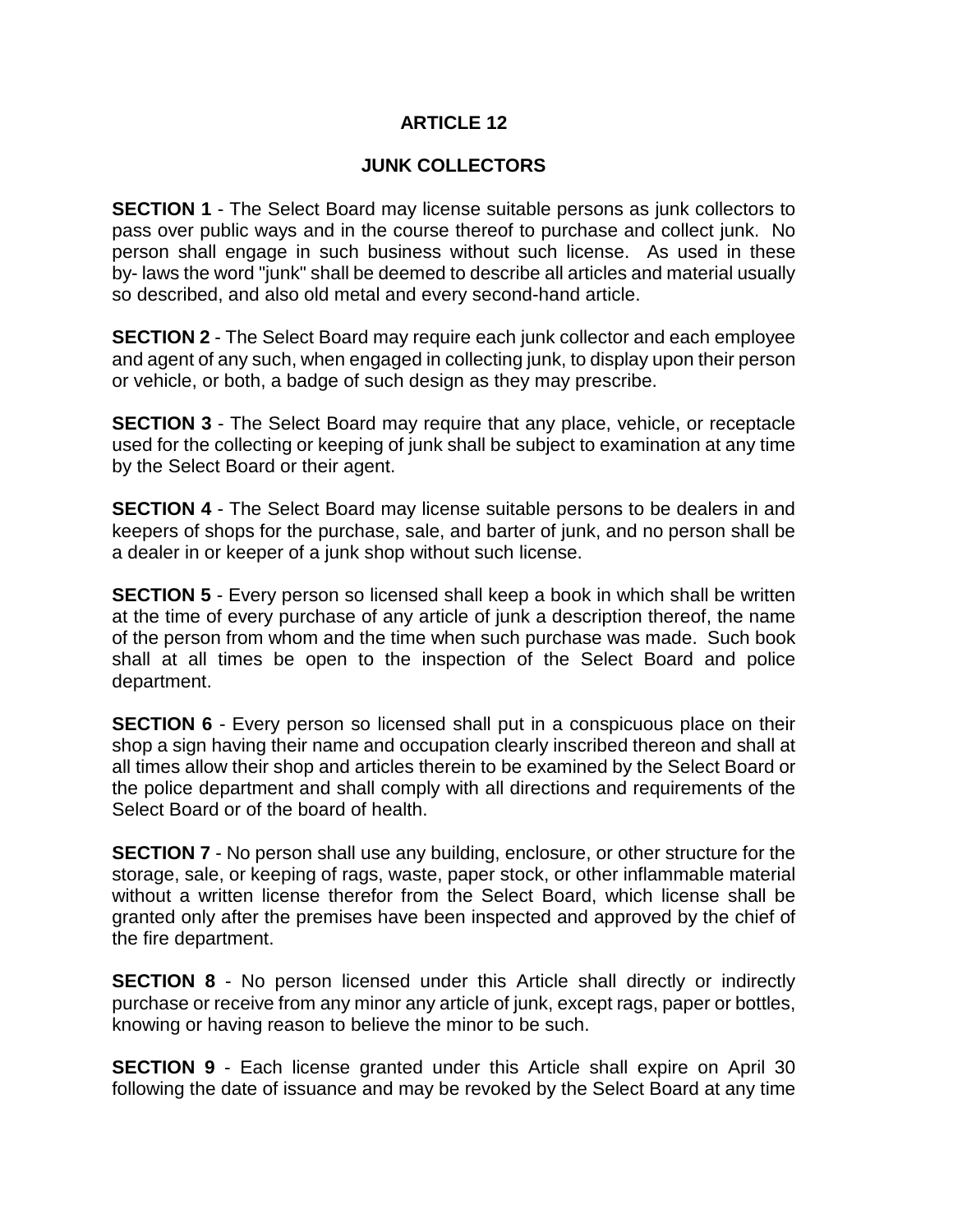in their discretion.

**SECTION 10** - Whoever violates any of the provisions of this Article or any rules, regulations or restrictions contained in any license issued to them hereunder or any requirement of the Select Board made hereunder shall forfeit not more than twenty dollars (\$20.00) for each offense.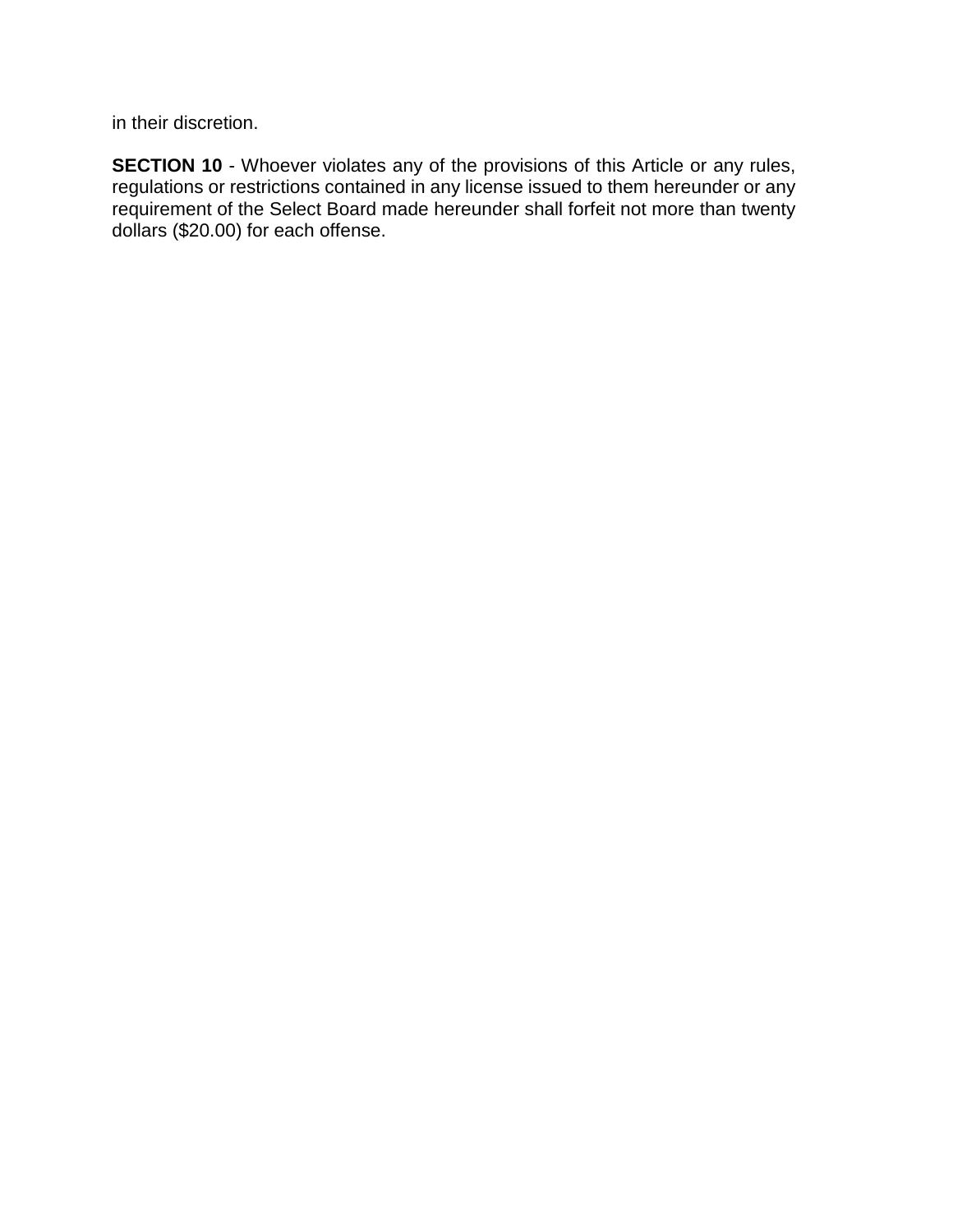## **DEALERS IN OLD OR SECOND-HAND METALS AND PRECIOUS METALS**

### **SECTION 1 - LICENSE -- REQUIRED**

No person shall deal in or keep a shop for the purchase, sale, or barter of old or second-hand metals or old or second-hand precious metals, hereinafter sometimes referred to as "such article" or "such articles," (including gold, silver, or platinum, without regard to the form or amount of such precious metal, or whether or not such precious metal is an incidental or minor component of some other article such as jewelry, bric-a-brac, statuary, or the like), or keep or store the same for purchase, sale, or barter, in any building or place within the limits of the town, without a license from the Select Board.

### **SECTION 2 - LICENSE -- ISSUANCE; CONTENTS; TERM; FEE**

The Select Board may license suitable persons to be dealers in or keepers of shops for the purchase, sale, or barter of old or second-hand metals or old or second-hand precious metals, at such places within the town as may be designated in such licenses, under such conditions and restrictions as are prescribed in this Part I, which by the provisions hereof are deemed to be and shall be incorporated in every such license.

Such license shall continue in force until the first day of May following the effective date of such license unless sooner revoked. Any such license may be granted in April to take effect on the first day of May next ensuing. The licensee shall pay to the Town Clerk, for the use of the town, fifty dollars (\$50.00).

### **SECTION 3 - LICENSE -- RECORDATION BY TOWN CLERK**

It shall be the duty of the Town Clerk to keep a record of every license granted under the provisions of this Part I.

### **SECTION 4 - GENERAL RULES AND REGULATIONS**

No person required to be licensed under this Part I shall, directly or indirectly, either purchase or receive by way of barter or exchange any of such articles from a minor knowing or having reason to believe them to be a minor.

No such article purchased or received shall be sold or altered in appearance, form, or substance until a period of at least thirty days from the date of its purchase or receipt has elapsed, except when such period, or portion thereof, is waived by the Chief of Police or the Chief of Police's designee. No such person shall have their shop open for the transaction of business nor shall they purchase or receive any of such articles, except between 8:00 a.m. and 10:00 p.m. No person so engaged as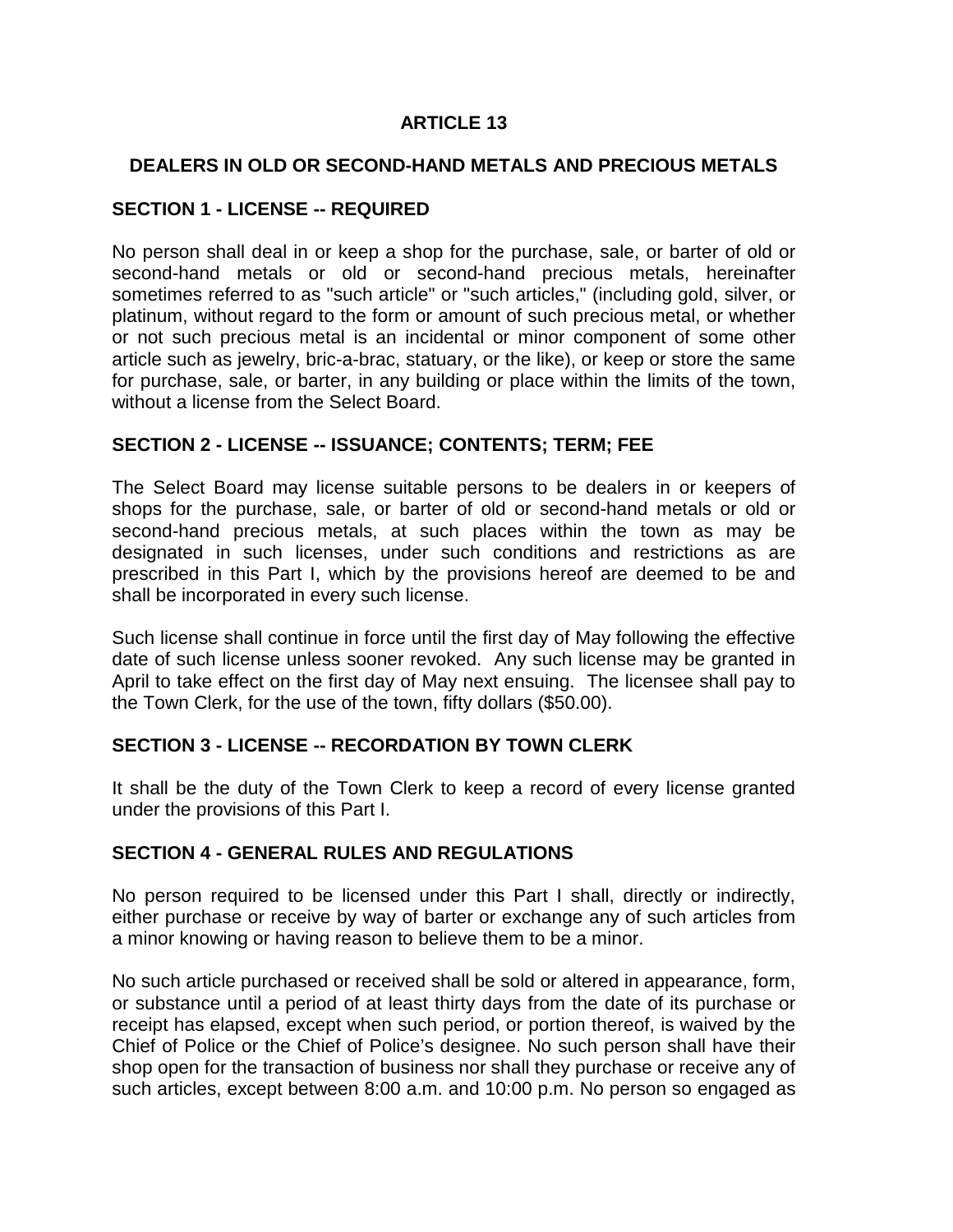a dealer in or a keeper of a shop for the purchase, sale, or barter of such articles, licensed under this Part I, shall keep, store, or deposit such articles other than in a covered building devoted to that purpose.

Every person required to be licensed under this Part I shall make out and deliver to the Chief of Police of the Town every day, Sundays and holidays excepted, before the hour of 10:00 a.m., a clear, legible, and correct list containing an accurate description of all such articles purchased or receiving during the preceding business day, the prices paid therefor, the time when such articles were purchased or received, and the respective numbers of such articles (required by Section 5 hereof) together with the name and address of the party from whom such articles were purchased or received. An electronic copy of this record shall be forwarded to the Police Department within one (1) calendar day of the transaction.

## **SECTION 5 - BOOKS TO BE KEPT; NUMBERING OF ARTICLES PURCHASED; INSPECTION**

Every person required to be licensed under this Part I shall keep a book in which shall be written in English, at the time of every purchase or receipt, a description of the old or second-hand metal or old or second-hand precious metal so purchased or received, the name, date of birth, and residence of the person from whom, and the day and hour when, such purchase or receipt was made.

Every such person shall, at the time of any such purchase or receipt, attach a number to each such article bought or received, and shall make entry of such number in the book. Such book shall at all times be open for the inspection of the Select Board, Chief of Police, any member of the police force, and by any person authorized in writing by the Select Board.

# **SECTION 6 - DESIGNATION AND INSPECTION OF SHOPS**

Every person required to be licensed under this Part I shall put in some suitable and conspicuous place in their shop a sign having their name and occupation clearly and legibly inscribed thereon. Such shops, and all articles therein may at all times be examined by the Select Board, Chief of Police, any member of the police force, and by any person authorized in writing by the Select Board.

### **SECTION 7** - **SCALES REQUIRED**

Every person required to be licensed under this Part I shall have on the licensed premises a suitable scale. Said scales shall be annually tested and sealed by the Sealer of Weights and Measures of the Town of Hingham.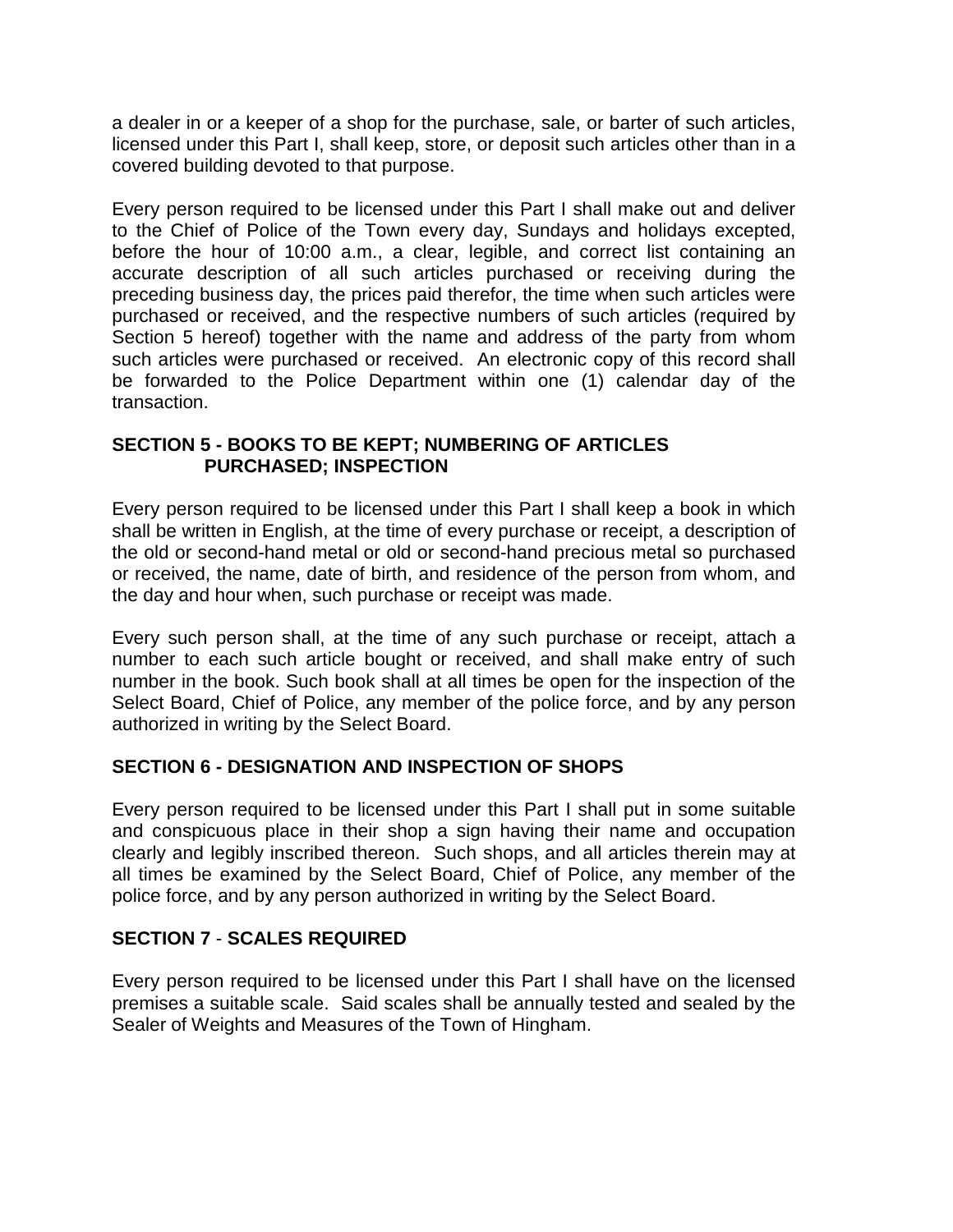# **PART II**

## **CONVEYANCES FOR COLLECTION OF METALS**

### **SECTION 8 - LICENSES -- REQUIRED**

No person shall drive, operate, or maintain a wagon or other conveyance for the collection of old or second-hand metals or old or second-hand precious metals within the limits of the town without a license from the Select Board. In this Part II, "such person" shall mean any person driving, operating, maintaining, or controlling any wagon or conveyance required to be licensed under this Part II.

### **SECTION 9 - LICENSES -- GENERALLY**

The Select Board may license suitable persons to drive, operate, maintain, or control wagons or other conveyances for the collection of old or second-hand metals or old or second- hand precious metals, under such conditions and restrictions as are prescribed in this Part II, which by the provisions hereof are deemed to be and shall be incorporated in every such license. Such license shall continue in force until the first day of May following the effective date of such license unless sooner revoked; provided, that such license may be granted in April to take effect on the first day of May next ensuing. The licensee shall pay to the Town Clerk for the license, for the use of the town, fifty dollars (\$50.00)

### **SECTION 10 - LICENSES -- RECORDATION BY TOWN CLERK**

It shall be the duty of the Town Clerk to keep a record of every license granted under the provisions of this Part II.

#### **SECTION 11 - GENERAL RULES AND REGULATIONS**

Every such wagon or other conveyance required to be licensed under this Part II shall bear clearly and conspicuously the licensee's name, and the number of the license, printed in English on a metal plate affixed to the outside, and each side, of the wagon or other conveyance. Each driver, operator, or person in control of any such licensed wagon or other conveyance shall wear on the front of their hat a metal badge, upon which shall appear in figures not less than one inch square the number of their license issued under this Part II. Such metal plates and badge shall be furnished by the Town Clerk at the expense of the licensee. Every license shall designate the person employed to drive such vehicle. Such driver shall not be changed without the consent of the Select Board, and record of such change shall be made in the Office of the Town Clerk. Every such wagon or other conveyance and all articles therein may at all times be examined by the Select Board, Chief of Police, any member of the police force, and by any person authorized in writing by the Select Board.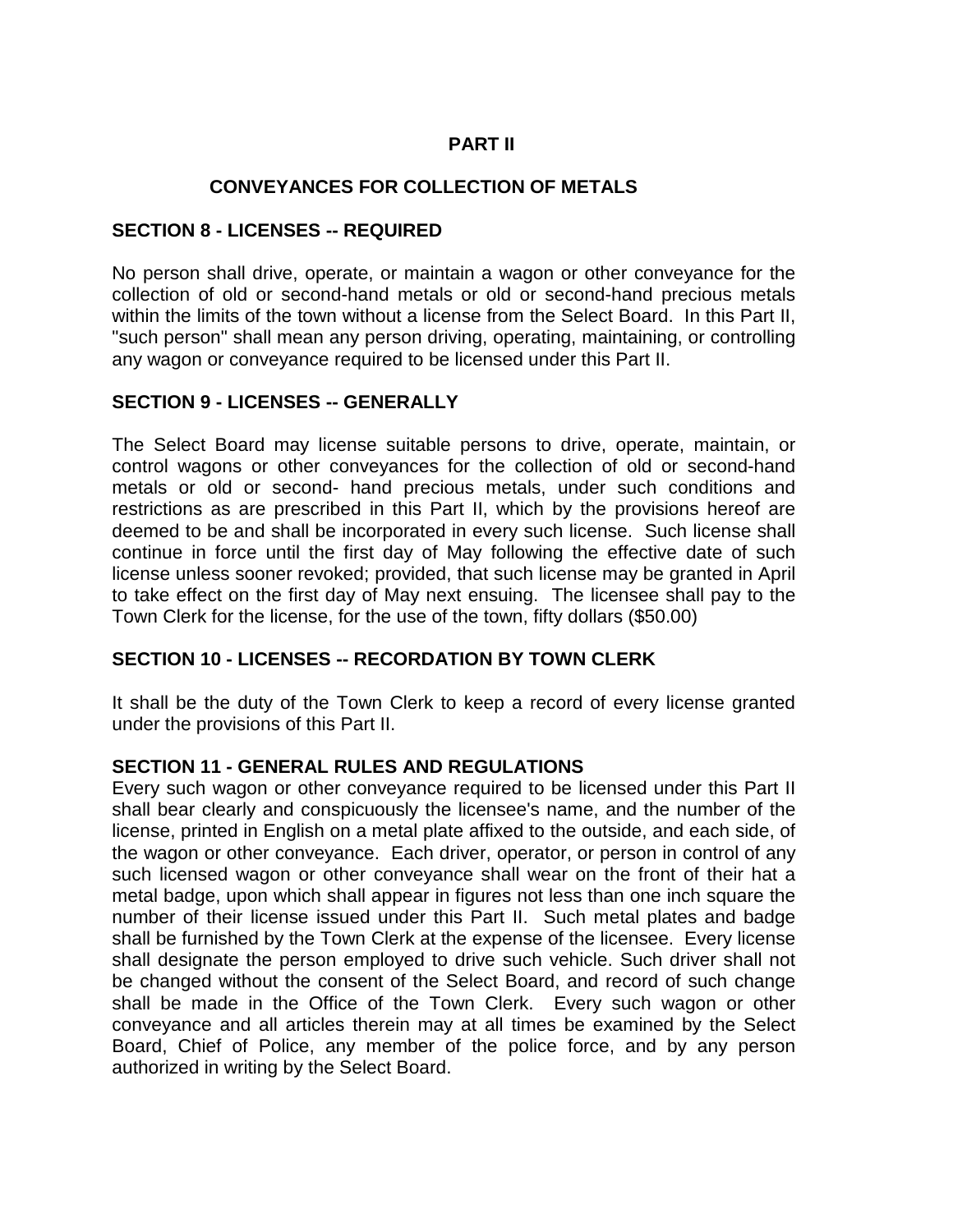No such person shall, directly or indirectly, either purchase or receive by way of barter or exchange any of such articles from a minor knowing or having reason to believe them to be a minor.

No such person shall purchase or receive any of such articles except on weekdays between 8:00 a.m. and 10:00 p.m.

No such article purchased or received shall be sold or altered in appearance, form, or substance until a period of at least fifteen days from the date of its purchase or receipt has elapsed, except when such period, or portion thereof, is waived by the Chief of Police or the Chief of Police's designee.

Every person required to be licensed under this Part II shall make out and deliver to the Chief of Police of the Town every day, Sundays and holidays excepted, before the hour of 10:00 a.m., a clear, legible, and correct list containing an accurate description of all such articles purchased or received during the preceding business day, the prices paid therefor, the time when such articles were purchased or received, and the respective number of such articles (required by Section 12 hereof), together with the name and address of the party from whom such articles were purchased or received.

# **SECTION 12 - BOOKS TO BE KEPT; NUMBERING OF ARTICLES PURCHASED; INSPECTION.**

Every person required to be licensed under this Part 11 shall keep a book in which shall be written in English, at the time of every purchase or receipt, a description of the old or second-hand metal or old or second-hand precious metal so purchased or received, the name, date of birth, and residence of the person from whom, and the day and hour when, such purchase or receipt was made.

Every such person shall, at the time of any such purchase or receipt, attach a number to each such article bought or received, and shall make entry of such number in the book. Such book shall at all times be open for the inspection of the Select Board, Chief of Police, any member of the police force, and by any person authorized in writing by the Select Board.

### **SECTION 13** - **SCALES REQUIRED**

Every person required to be licensed under this Part II shall have in any such wagon or conveyance a suitable scale. Said scales shall be annually tested and sealed by the Sealer of Weights and Measures of the Town of Hingham

### **PART III - VIOLATIONS**

**SECTION 14** - **PENALTIES.**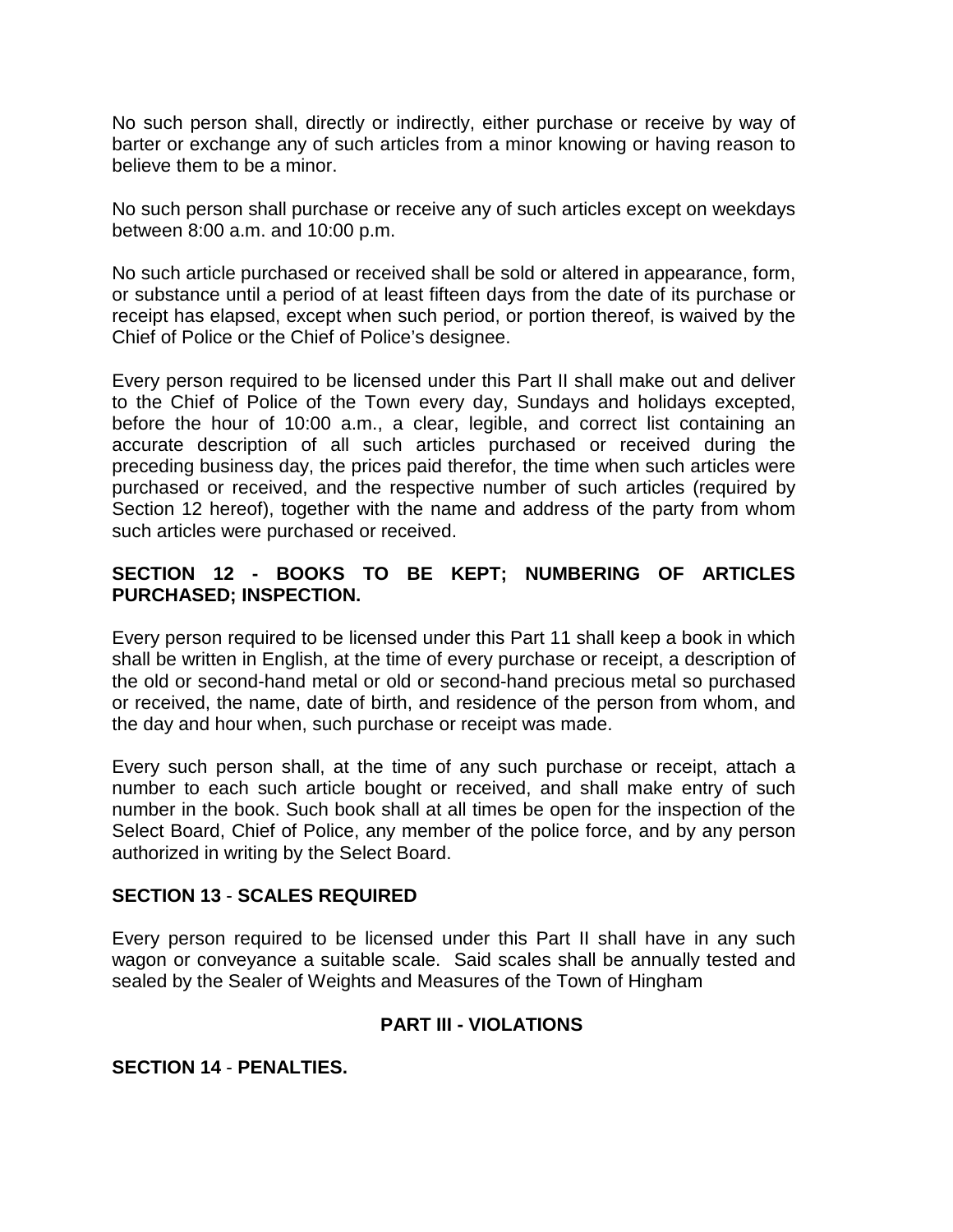Whoever violates any of the provisions of this Article 13 or any regulations or restrictions contained in any license issued hereunder shall be subject to a fine or not less than fifty dollars (\$50.00) and not more than two hundred dollars (\$200.00); and each day of any such violation shall constitute a separate offense.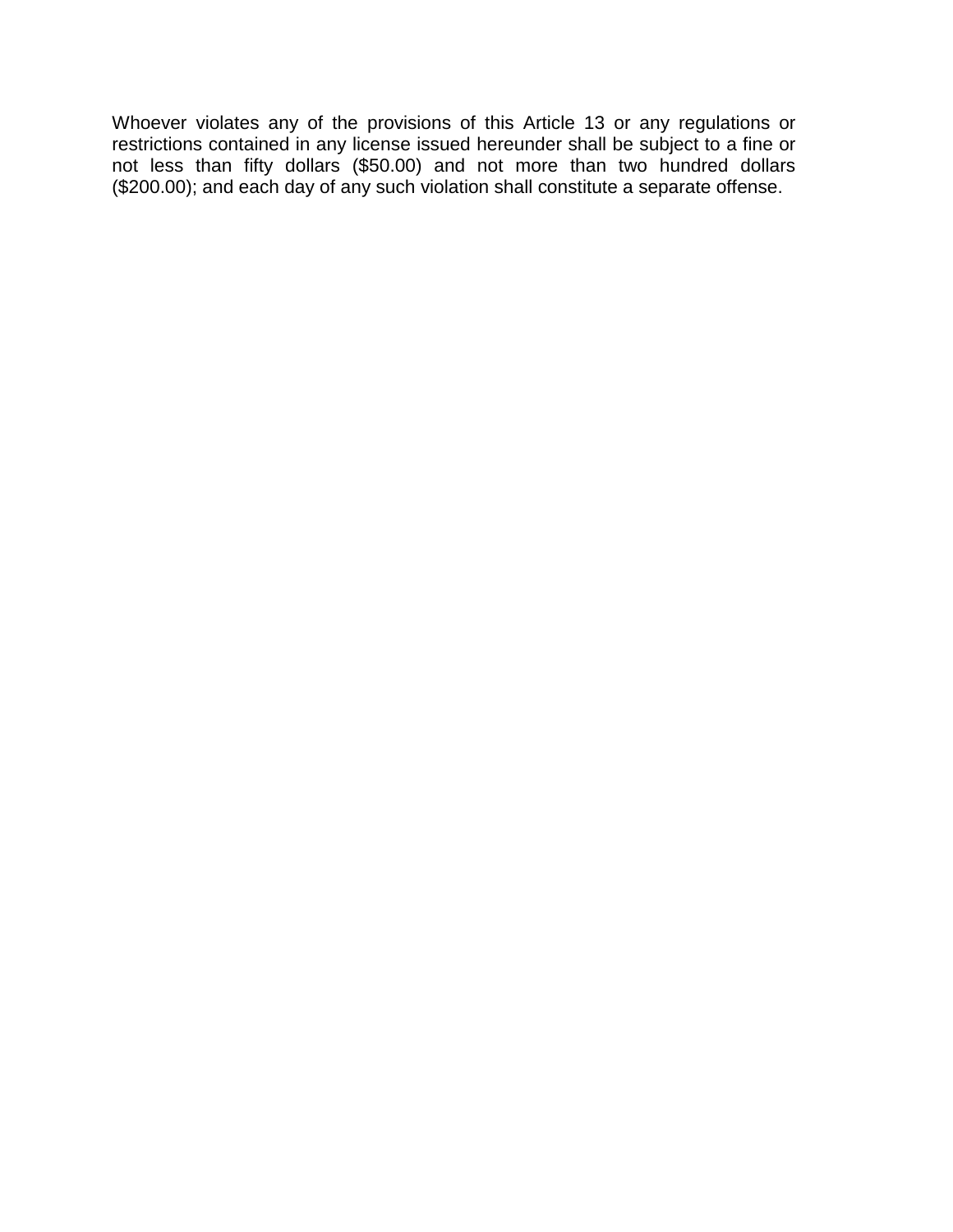## **ADVISORY AND CAPITAL OUTLAY COMMITTEES**

# **PART 1 ADVISORY COMMITTEE**

**SECTION 1** - There shall be an advisory committee, which shall perform the duties set forth in the following sections of this Article and be governed by the provisions thereof. Said committee shall consist of fifteen citizens of the town, and shall be appointed as provided in the following section. No person holding an elective or appointive town office shall be eligible to serve on said committee.

**SECTION 2** - Prior to the commencement of each fiscal year or as soon thereafter as reasonable review of prospective appointees permits, the Moderator shall appoint five members of said Committee, each to serve a term of three (3) years, commencing on the first day of the fiscal year for which the appointment is made or the date of the actual appointment if made after the commencement of the fiscal year. Each member of the Committee shall serve through June 30th of the year in which such member's term expires. The Committee shall choose its own officers who shall serve without pay. The Committee shall cause to be kept a true record of its proceedings.

**SECTION 3** - All Articles in any Town Meeting Warrant shall be referred to and considered by the Advisory Committee. A public meeting may be held upon any article, and a notice of such meeting shall be given in accordance with the Open Meeting Law of the Commonwealth of Massachusetts, M.G.L. c. 30A, s. 18-25 as then in effect. The Committee shall report to the Town Meeting, in print or otherwise, such recommendations on each article as it deems best for the interests of the Town.

**SECTION 4** - The advisory committee shall consider the budget proposed for the town for the ensuing fiscal year by the Select Board. Such budget shall show in detail all estimated income from the proposed tax levy and other sources and all proposed expenditures, including debt service, for the ensuing fiscal year, and shall be arranged to show the actual and estimated income and expenditures for the previous, current and ensuing fiscal years. The advisory committee shall, after considering such proposed budget, establish the amounts which should, in its opinion, be appropriated for the ensuing fiscal year, shall add thereto such explanations and suggestions as it deems expedient, and shall report thereon as provided in Section 3.

**SECTION 5** - Whenever any vacancy shall occur in the Committee it shall be filled by the Moderator. If any member is absent from five consecutive meetings of the Committee, for other cause than illness, said member's position shall be deemed vacant and the Committee shall report such vacancy to the Moderator, who shall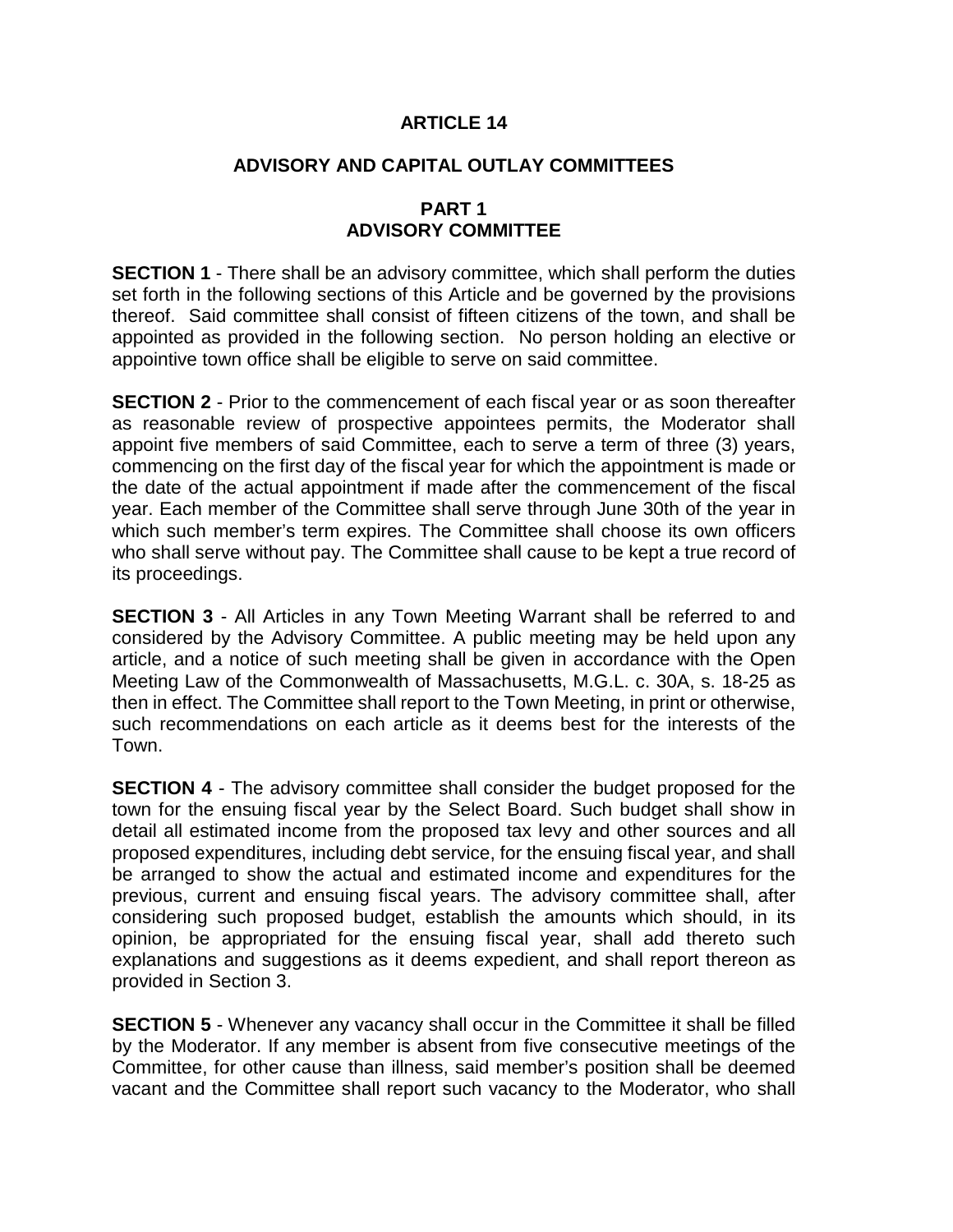proceed to fill the same. Any person appointed to fill a vacancy in the Committee shall hold office for the unexpired term of the person whom such appointee succeeds**.**

**SECTION 6** - The committee shall make an annual report of its doings, with recommendations relative to financial matters and such other matters at it deems expedient, to be printed with the annual reports of the town officers.

### **PART 2**

### **CAPITAL OUTLAY COMMITTEE**

**SECTION 1** - There shall be a Capital Outlay Committee (Committee), which shall perform the duties set forth in the following sections of this Article 14 and be governed by the provisions hereof. Said Committee shall consist of five citizens of the Town, appointed as provided in the following sections, and the Town Accountant ex-officio.

**SECTION 2** - The moderator shall appoint three members of said Committee. Prior to the commencement of each fiscal year, the moderator shall appoint one member to said Committee to serve a term of three years, commencing on the first day of the fiscal year next following the appointment.

**SECTION 3** - The Chair of the Advisory Committee, at or about the commencement of each fiscal year, shall appoint, from among the members of the Advisory Committee, two members of said Committee to serve a term of one year, beginning on the first day of said fiscal year.

**SECTION 4** - Whenever any vacancy shall occur in the Committee, it shall be filled by the appointing authority which appointed the member whose position shall have become vacant. Any person appointed to fill a vacancy in the Committee shall hold office for the unexpired term of the person whom they succeed.

**SECTION 5** - The Town Accountant, as an ex-officio member of the Committee, shall not be entitled to vote on the making of recommendations to be included in its reports. The Committee shall choose its own officers and shall serve without compensation.

**SECTION 6** - It shall be the duty of the Committee to ascertain annually what capital outlays will be required by the Town during the next five years. In making this determination, it may consult with Town, county, and state officials, and with other boards and committees of the Town. It shall publish and distribute to each voter an annual report and such further reports as it deems advisable, and shall include in such reports its recommendation for scheduling capital outlays and for the financing of such outlays as in its judgment cannot be, or should not be, paid for entirely out of current revenues."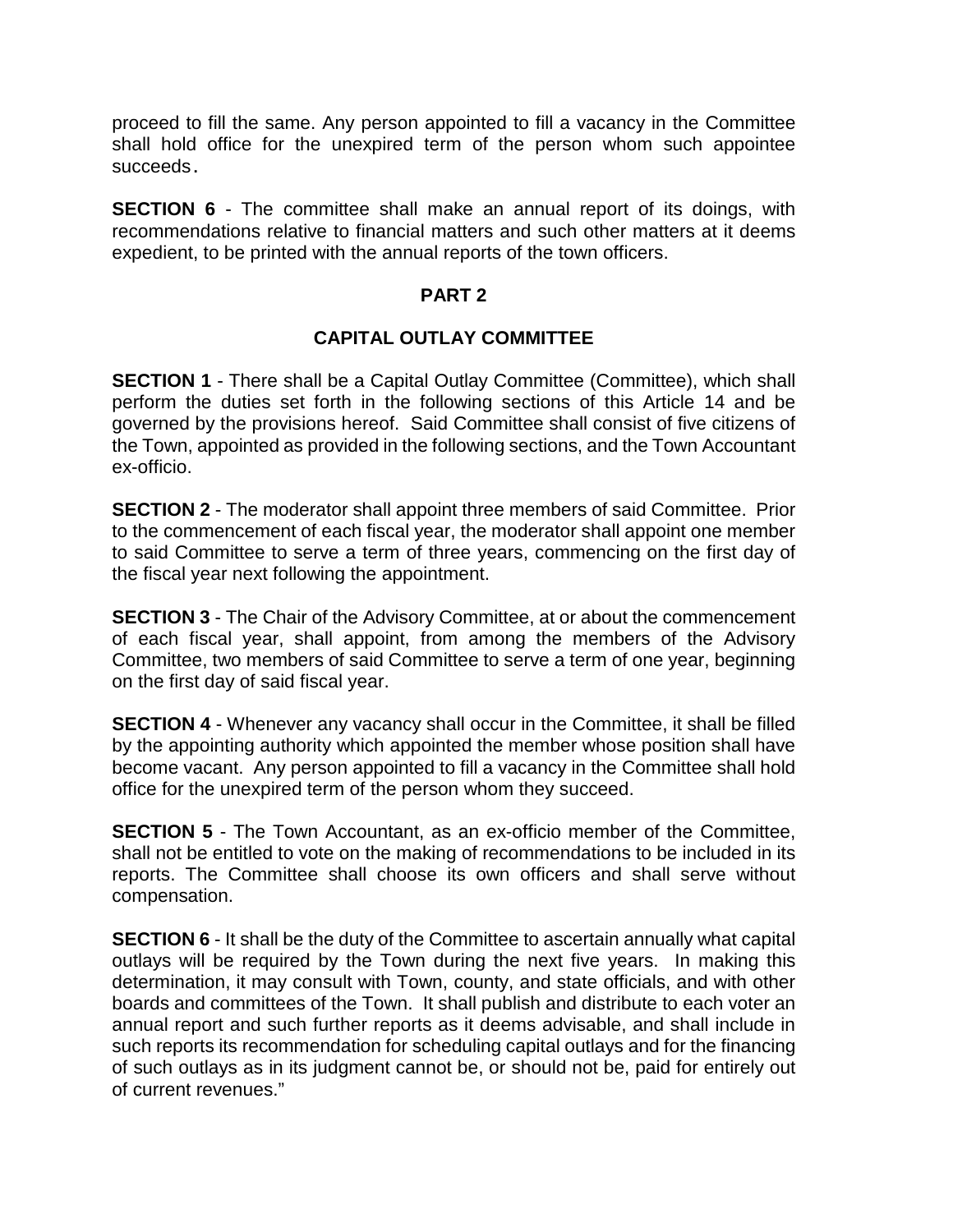### **HARBOR BY-LAW**

### **SECTION 1 - Authority and Enforcement**

The Harbormaster has the authority to enforce this Article 15 and regulations adopted pursuant hereto; G.L. Chapter 60B: Excise on Boats, Ships and Vessels in Lieu of Local Property Tax; G.L. Chapter 90B: State Boating Laws; G.L. Chapter 91: Waterways; G.L. Chapter 102: Shipping and Seamen, Harbors and Harbor Masters; G.L. Chapter 130: State Marine Fisheries Regulations; G.L. Chapter 131: State Inland Fish Regulations; CMR 310: Department of Environmental Protection; CMR 320: Public Access Facilities; CMR 321: Division of Fisheries and Wildlife; CMR 322: Division of Marine Fisheries; CMR 323: Division of Law Enforcement; CMR 527: Board of Fire Prevention Regulations; and other applicable laws and regulations, to the full extent permitted by law.

### **SECTION 2 - Definition of Terms**

As used in this Article 15, and in any regulations adopted pursuant to this Article 15, the following words shall have the following meanings, respectively:

"Anchor" - The holding of a Vessel in place by lowering a heavy weight into the water by cable, chain, line or other method.

"Channel" - a navigable route for the passage of Vessels, established by customary use or under the authority of federal, state or municipal law.

"Docking" - The making fast of a boat, raft, or float by means of cables, anchors, lines, chains, or other device or contrivances, to the ocean bottom, the shore, or a dock, slip, pier, or marina; meaning and intending that this phrase applies to boats, rafts or floats which are secured to the ocean bottom, as well as to boats, rafts, or floats secured to a dock or slip in a marina.

"Harbormaster" - The harbormaster, deputy harbormaster and assistant harbormasters duly appointed by the Select Board.

"Hingham Harbor" - The waters of the sea lying within the limits of the Town of Hingham.

"Hingham Waterways" - The navigable bodies of water within the limits of the Town of Hingham including, without limitation, the ponds, rivers, streams, seas, and oceans.

"Mooring" - A temporary, semi-permanent, or permanent anchorage installation, comprising an anchor, chain, and mooring buoy, or their equivalents.

"Person" - An individual; a receiver; a trustee; a partnership; joint venture; a firm; an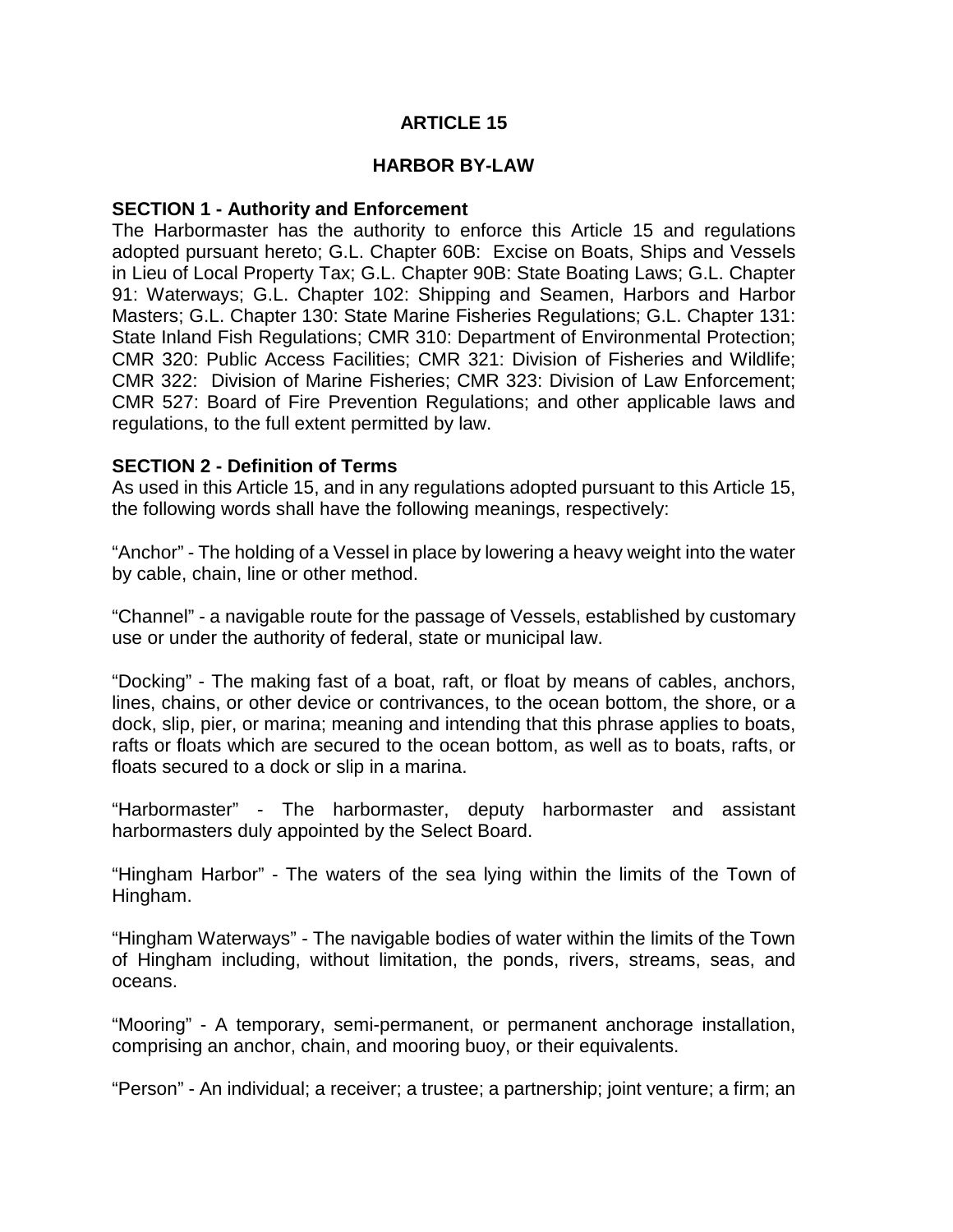unincorporated association; a syndicate; a trust; a corporation; or any other entity having legal personality.

"Skin Diving" - Swimming underwater with the aid of fins, mask, snorkel tube, or selfcontained apparatus for the assistance of breathing.

"Vessel" - The word "vessel" shall mean, inclusively, to the extent permitted by law, watercraft of every description, including but not limited to ships of all kinds, barges, sailing vessels, craft and powerboats of any type or kind by whatever means propelled, every object designed, adapted or capable of being navigated, towed or operated on water from place to place for the transportation of merchandise, people, or for any other purpose (except a seaplane), or other artificial contrivance, used or capable of being used as a means of transportation on water, and as otherwise construed under Massachusetts and/or federal law.

### **SECTION 3 – Waterways Regulations**

The Harbormaster shall adopt regulations governing the Hingham Waterways; Vessels on or in the Hingham Waterways, including but not limited to the anchorage, mooring, and/or operation of such vessels; and/or activities that take place on or in the Hingham Waterways; and to the extent said vessels and activities affect and/or are related to or directed to the Hingham Waterways, around the Hingham Waterways; to the full extent permitted by law, including, without limitation, anchorage, moorings, floats, mooring waiting lists, docking, and shellfishing. These regulations shall be submitted to the Select Board for approval and then, if approved, to the Environmental Police for review and approval to the extent necessary. After review by the Environmental Police, the Select Board shall have the opportunity to consider any comments provided by the Environmental Police, and resubmit to the Environmental Police for approval to the extent necessary. Upon approval by the Select Board, and by the Environmental Police to the extent necessary, a notice shall be published in a newspaper in circulation in the Town of Hingham and copies thereof shall be made available through the Harbormaster's Office upon request. Said regulations may be amended from time to time in the manner hereinbefore set forth.

### **SECTION 4 - Wake Restrictions**

No vessel shall exceed the speed of six (6) nautical miles per hour or be operated at speed which shall cause a visible wake within the confines of Hingham Harbor, except while engaged in water skiing or the use of personal watercraft in areas as defined on charts issued for such use by the Select Board.

### **SECTION 5 - Skin Diving**

Any person skin diving in Hingham Harbor shall:

(a) Obtain the written approval of the Harbormaster in advance, designating the permitted area;

(b) Operate from a vessel occupied and under the control of at least one other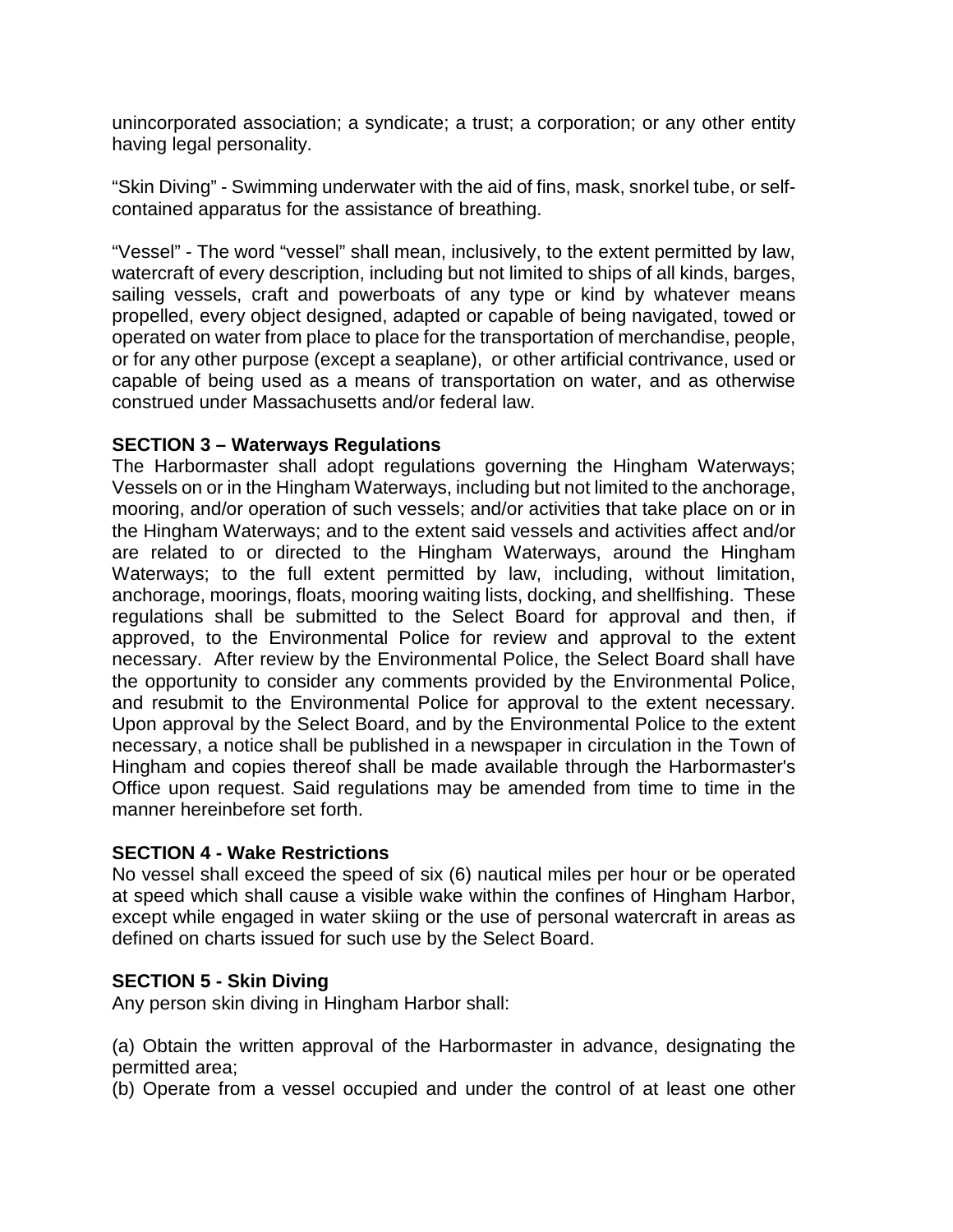natural person not less than eighteen (18) years of age;

(c) Display a diver's flag consisting of a red field and a white diagonal stripe not less than twelve (12) inches square, held upright on a float or other similar device at a height sufficient to be visible to passing vessels; and

(d) Tow said float and flag with them while they are on surface or submerged in water, unless for commercial purposes permission in writing is granted by the Harbormaster to display floats or flags in some other manner for the protection of divers in Hingham Harbor.

## **SECTION 6 - Water Skiing**

No person shall operate a vessel in Hingham Harbor or in the Hingham Waterways of the Back River or Weir River (which are Areas of Critical Environmental Concern) while towing water skiers, aquaplanes or other similar devices except in areas defined on charts issued by the Select Board, and in no event shall any such vessel be operated within one hundred fifty (150) feet of any beach or swimming float.

# **SECTION 7 - Obstruction of Channels**

No private marker, mooring or anchorage buoy, lobster pot buoy, or other temporary or permanent marker may be placed in the fairway or channel of Hingham Harbor at any time without the express written permission of the Harbormaster. Any such marker or buoy, so placed in any fairway or channel in Hingham Harbor, shall be construed as a hazard to navigation, and shall be removed by the person causing it to be in place, upon the order of the Harbormaster, or may be removed by the Harbormaster, with no liability to the Harbormaster or the Town of Hingham, or the agents, servants, or employees of either.

### **SECTION 8 - Unauthorized Boarding or Moving of any Vessel**

No person, other than the Harbormaster or a person acting with the Harbormaster's written consent, shall board or move any vessel in mooring or anchorage or molest any tender except in case of emergency or with the express consent of the owner or master of said vessel or as otherwise permitted by law.

### **SECTION 9 - Conformance with Existing Regulations and Disclaimer**

Nothing contained herein shall be construed to conflict with the jurisdiction of the United States Government with respect to the enforcement of navigation, shipping, anchorage, and associated laws of the United States, or any lawful regulation of the Division of Waterways of the Department of Environmental Protection, or the Environmental Police or any of the laws of the Commonwealth of Massachusetts.

The invalidity of any section or provision of this Article shall not invalidate any other section or provision thereof.

### **SECTION 10 – Violation**

Whoever violates any section or provision of this Article or any regulation adopted pursuant to this Article shall be liable for a penalty to be determined by the Select Board in an amount not to exceed fifty (50) dollars per day for each violation to the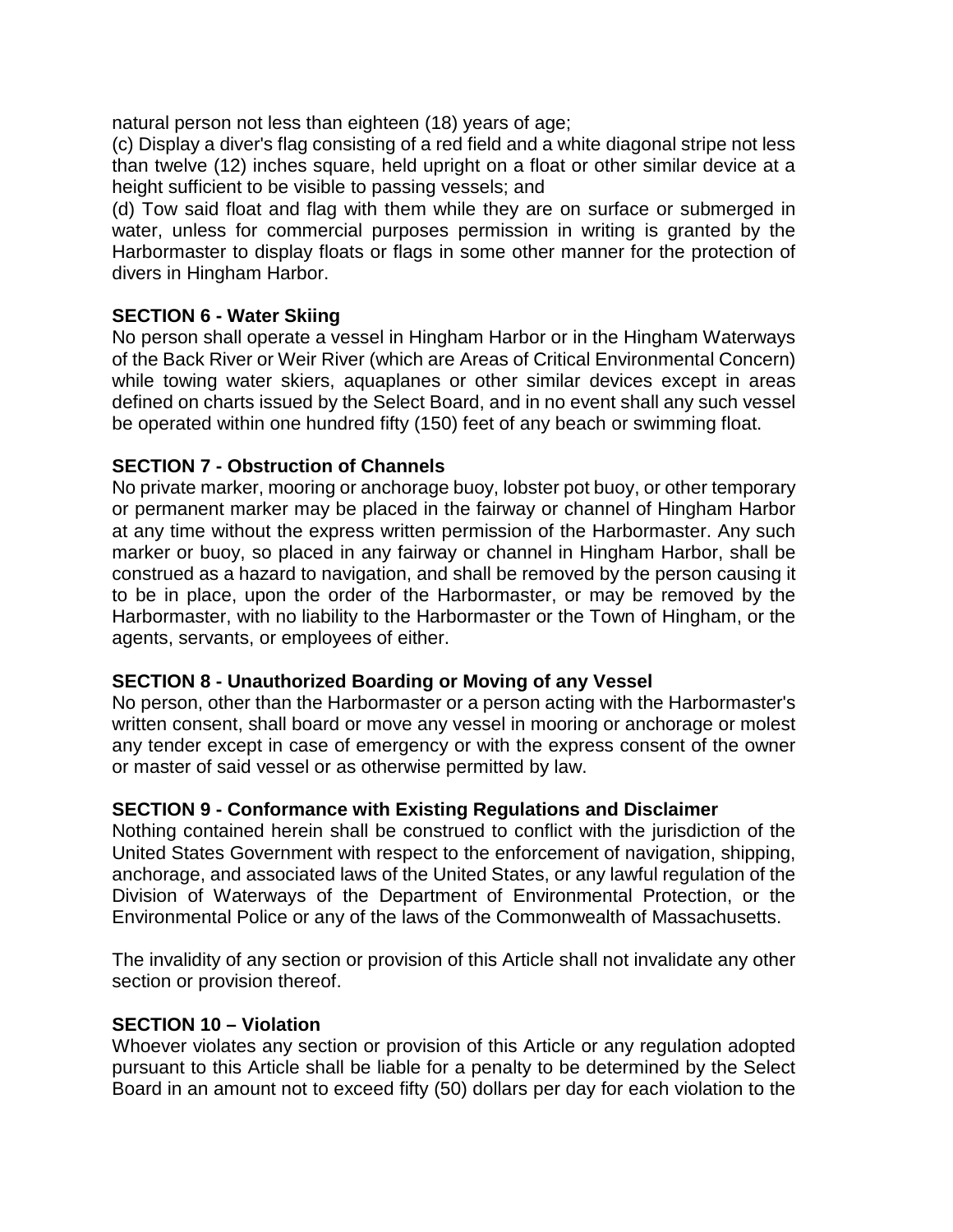full extent permissible by law, and/or as otherwise authorized by law.

# **SECTION 11 – Effective Date**

This Article shall become effective upon approval of the Director of Environmental Police and the expiration of five (5) days after publication in a newspaper of general circulation in the Town of Hingham. The provisions of Sections 1 through 6 of the previously existing Article 15 as in effect prior to the enactment of this Article 15 shall remain in full force and effect until the regulations to be adopted pursuant to Section 3 of this Article 15 become effective.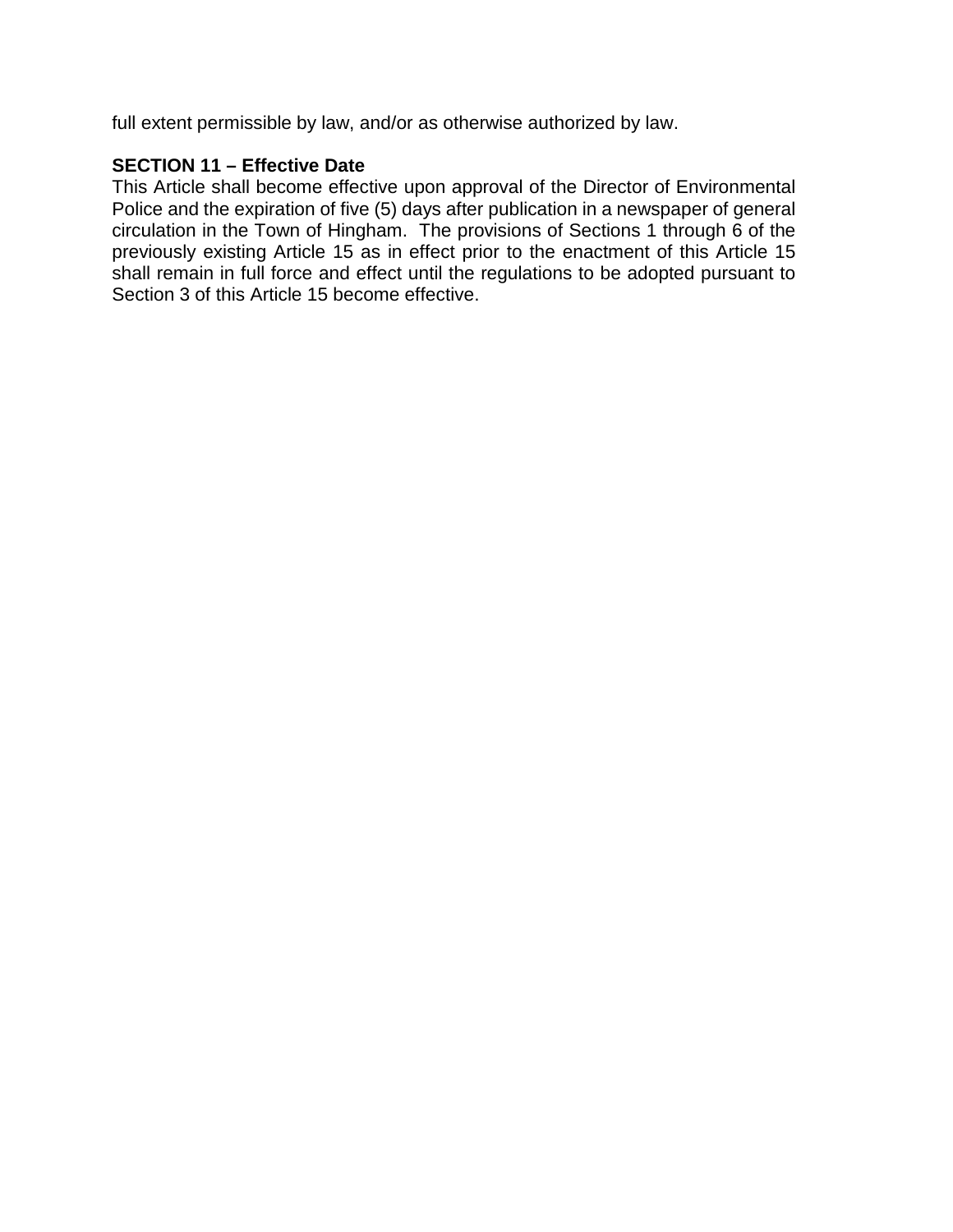## **COUNCIL ON AGING**

**SECTION 1** - There shall be a Council on Aging for the purpose of coordinating or carrying out programs designed to meet the problems of the aging in cooperation with programs of the Massachusetts Executive Office of Elder Affairs as established under Massachusetts General Laws chapter 6A, section 16.

**SECTION 2** - The Council on Aging (consisting at the time of amendment of this section of seven (7) members, the terms of four (4) of whom expire in 1973 and terms of the other three (3) of whom expire in 1975) shall henceforth consist of eleven (11) members appointed by the Select Board. Eight (8) members shall be appointed in 1973, four (4) for a term of three (3) years and four (4) for term of one (1) year. Thereafter upon the expiration of a term of each member (including the three present members whose terms will expire in 1975) each appointment shall be for a term of three (3) years. Any member may be reappointed for subsequent terms and the members of the Council shall serve without pay.

**SECTION 3** - Whenever a vacancy shall occur in the membership of the Council by reason of death, resignation, inability to act or for any other reason, the vacancy shall be filled by appointment by the Select Board for the remainder of the term.

**SECTION 4** - The Council on Aging at its annual meeting to be held at a date, time, and place as determined by the Council shall elect from its membership a Chair, Vice Chair, and Secretary.

**SECTION 5** - The Council shall submit an annual report of its activities to the Town and shall send a copy thereof to the Executive Office of Elder Affairs.

**SECTION 6** - The Council may appoint such clerks and other employees as it may require, providing however that no clerks or employees shall be appointed unless the Town of Hingham shall previously have appropriated the funds for the salary of any such clerks or employees or the same shall have been provided by the Commonwealth of Massachusetts and/or the Federal Government.

**SECTION 7** - In accordance with M.G.L. c. 44, s. 53E<sup>1</sup>/<sub>2</sub>, there is hereby established in the Department of Elder Services a Department of Elder Services Revolving Fund for the following purposes:

- 1. For the receipt of all fees and charges received from Senior Center Programs
	- of the Department of Elder Services and/or the Council on Aging.
- 2. For Expenditures to pay the costs and expenses of said Senior Center Programs.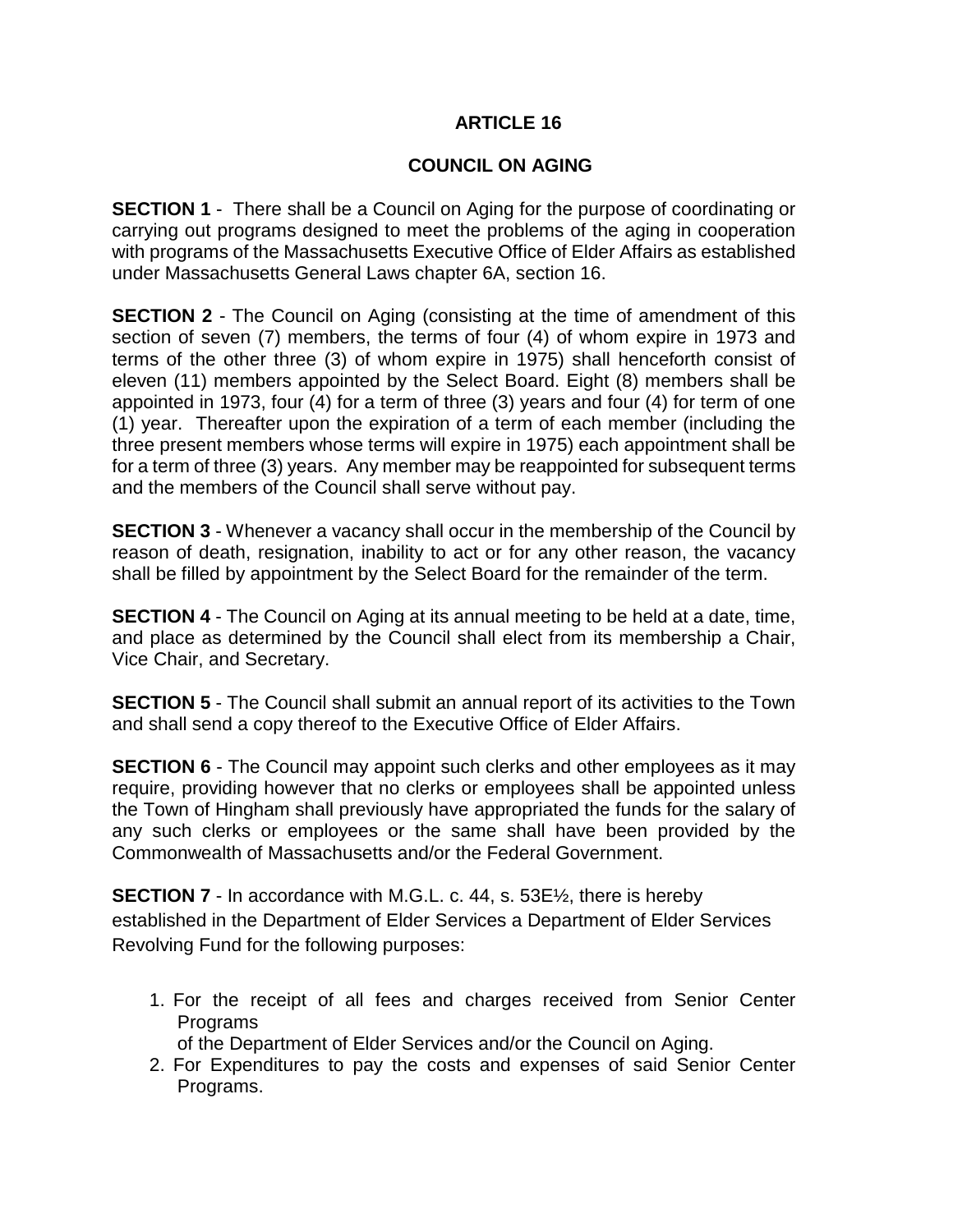The Director of Elder Services shall be authorized to expend from said Revolving Fund for said purposes in accordance with the provisions of M.G.L. c. 44, s. 53E½. The Director of Elder Services shall report all receipts and expenditures of said Revolving Fund to the Select Board at the end of each Fiscal Year.

And further, to establish said Elder Services Revolving Fund for Fiscal Year 2018 in accordance with the above provisions and to limit the total amount that may be spent from said Elder Services Revolving Fund to \$60,000 during Fiscal Year 2018.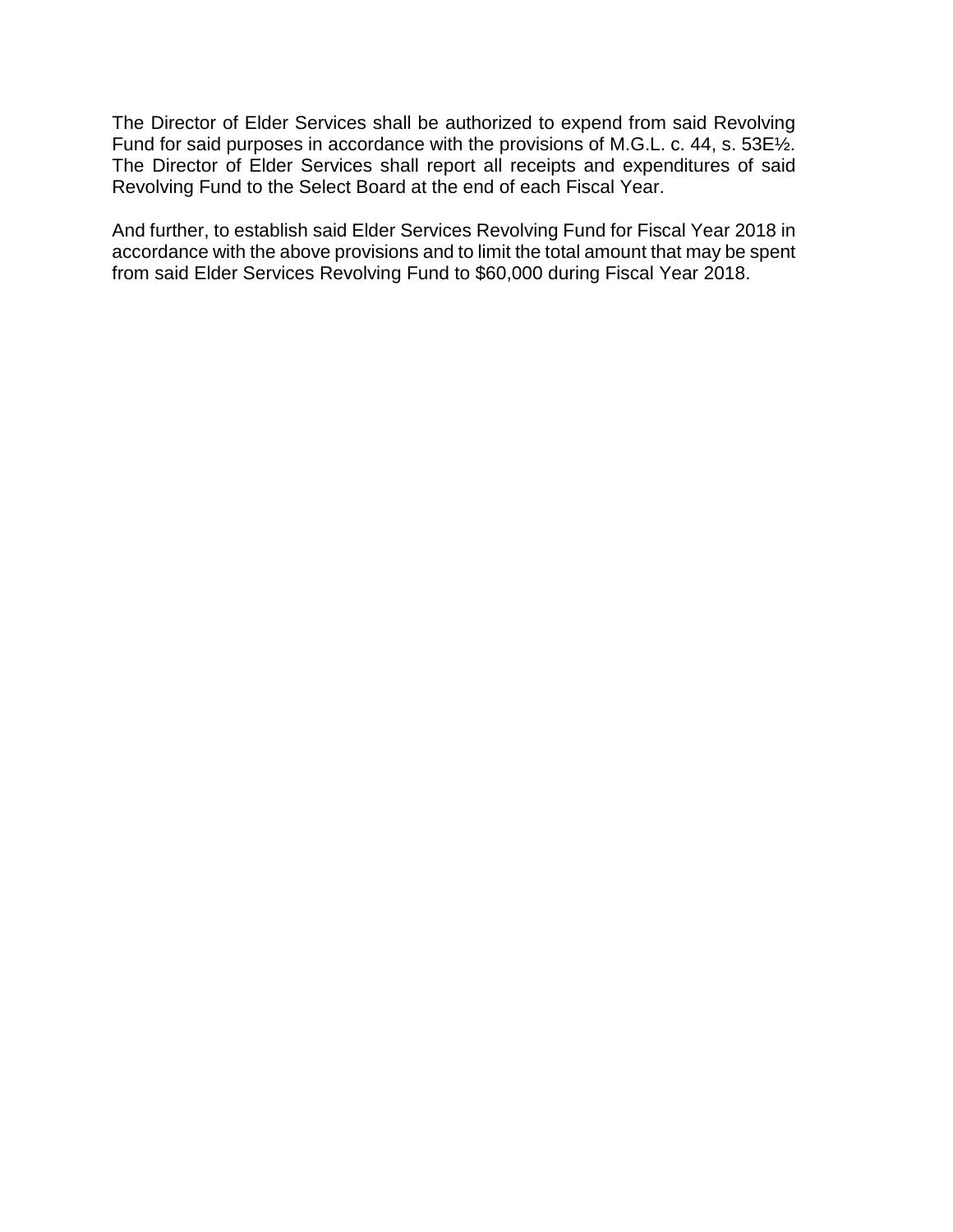# **DOG REGULATIONS**

**SECTION 1** - No owner or keeper of a dog shall permit the dog to go beyond the confines of the property of the owner or keeper unless the dog is held firmly on a leash or attended by a person exercising control of such dog. If, in the sole judgment of the Animal Control Officer or any police officer, an unleashed dog (That is not confined to the property of the owner or keeper) is not under voice control, the owner or keeper shall leash the dog immediately at the direction of said officer.

**SECTION 2** - The Animal Control Officer may apprehend and impound any dog which they determine to be in violation of Section 1.

**SECTION 3** - The Animal Control Officer, upon apprehending any dog, shall make a complete registry, entering the breed, color and sex of such dog, its license number, and the name and address of the owner if known.

**SECTION 4** - If the owner of an impounded dog is known, such owner shall be given notice of the impounding within three days thereof. Such owner may reclaim the dog upon payment of a fee determined by the Animal Control Officer with the approval of the Select Board, together with any unpaid license fees, late fees, fines and reasonable costs incurred by the Town for impounding and maintaining the dog.

**SECTION 5** - No person shall keep within the Town any dog which by biting, barking, howling or in any other manner disturbs the peace and quiet of any neighborhood or endangers the safety of any person, domesticated animal or farm animal. No owner or keeper of a dog shall permit the dog to perform its natural body functions on property other than that of the dog owner or keeper without approval of said property owner.

**SECTION 6** - The Animal Control Officer is hereby authorized to seek a complaint against the owner or keeper of a dog who is found to have violated Sections 1 or 5 of this By-Law and impose fines and reclaiming fees with the approval of the Select Board.

**SECTION 7** - In addition to the foregoing fines and reclaiming fees, the Animal Control Officer is also authorized and empowered to muzzle, restrain or order the owner or keeper of a dog to muzzle or restrain a dog pending a hearing before the Select Board as hereinafter provided, when the Animal Control Officer finds that

- a. a dog has bitten or threatened any person, domesticated animal or farm animal,
- b. a dog has chased any vehicle upon any way open to public travel in the Town, or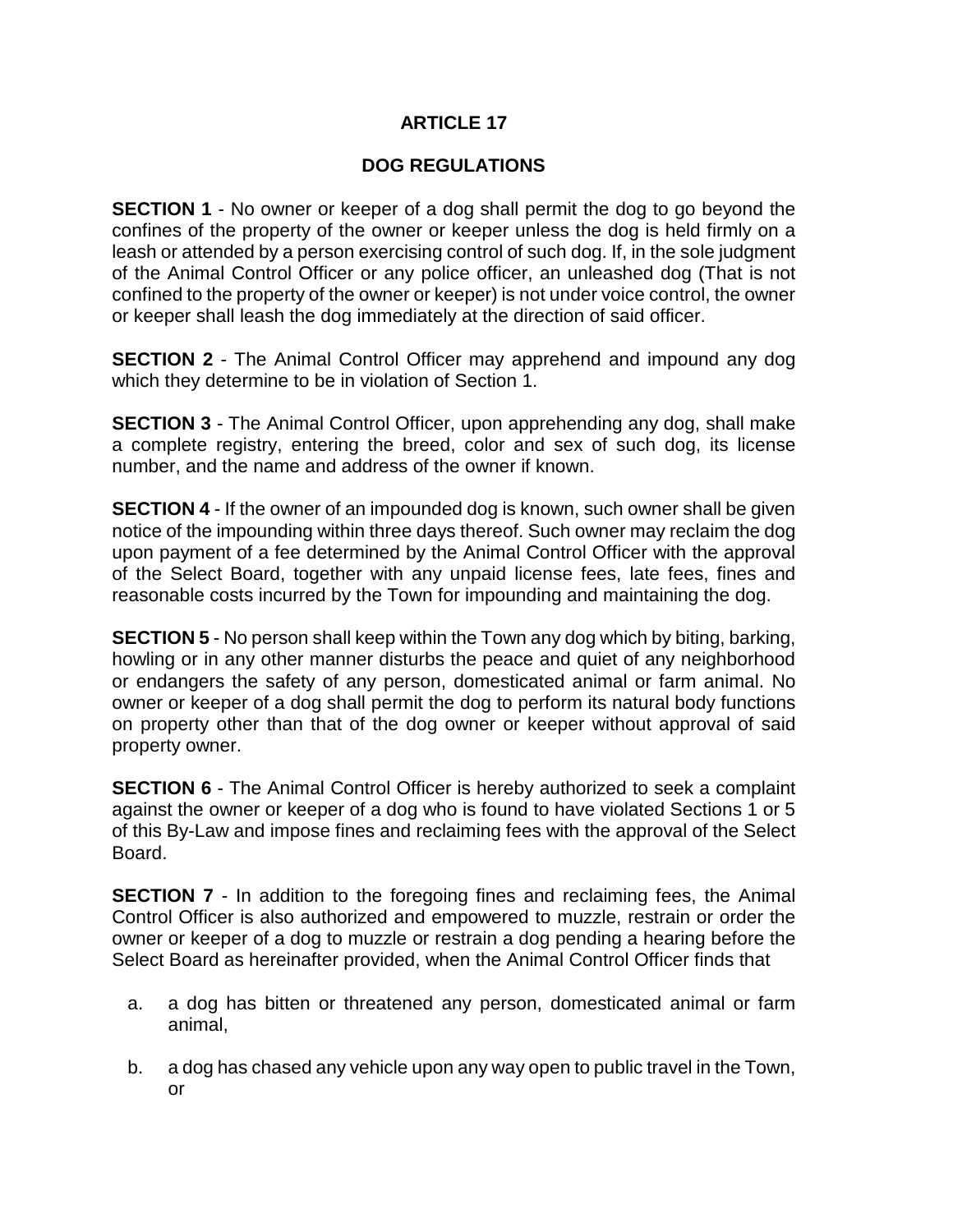c. the owner or keeper has violated any provision of this By-Law more than three times in any calendar year.

**SECTION 8** - The owner or keeper of any dog that has been ordered muzzled or restrained under the provisions of Section 7 may request the Animal Control Officer in writing to vacate such order. If such order is not vacated, the owner of such dog may bring a petition in the District Court praying that the order of restraint be reviewed by the court as provided in Massachusetts General Laws, Chapter 140, Section 157 as amended.

**SECTION 9** - In addition to any other statutory authority contained in Massachusetts General Laws, Chapter 140, the Animal Control Officer may enter a complaint with the Select Board to the control or disposition of any dog found to be uncontrollable or whose owner or keeper is unresponsive to any other penalties contained in this By-Law.

**SECTION 10 - Dog Licenses and Rabies Vaccinations** 

- a. Each dog in Hingham must be licensed at six months of age and remain licensed thereafter.
- b. No dog license will expire later than the expiration date of the current rabies vaccination.
- c. No dog license will be issued until proof of a current rabies vaccination has been determined.
- d. A fine of \$15 will be assessed for failure to license a dog within two months after (1) the dog reaches six months of age or (2) expiration of the current license or (3) being acquired or moved into the Town of Hingham without a current license.
- e. A fine of \$50 will be assessed for failure to maintain a current rabies vaccination for a dog unless (1) the dog is under six months of age or (2) the dog has been acquired or moved into the Town of Hingham less than ninety days.
- f. Any fine may be assessed through non-criminal process in accordance with MGL Ch 40, Section 21 D. Each day on which any such violation continues shall be considered a separate violation of this section. The availability of non-criminal process under this article shall not preclude the use of criminal process or other means of enforcement.

**SECTION 11** - All monies received or recovered from license fees, late fees, reclaiming fees, reasonable costs and fines shall be paid into the treasury of the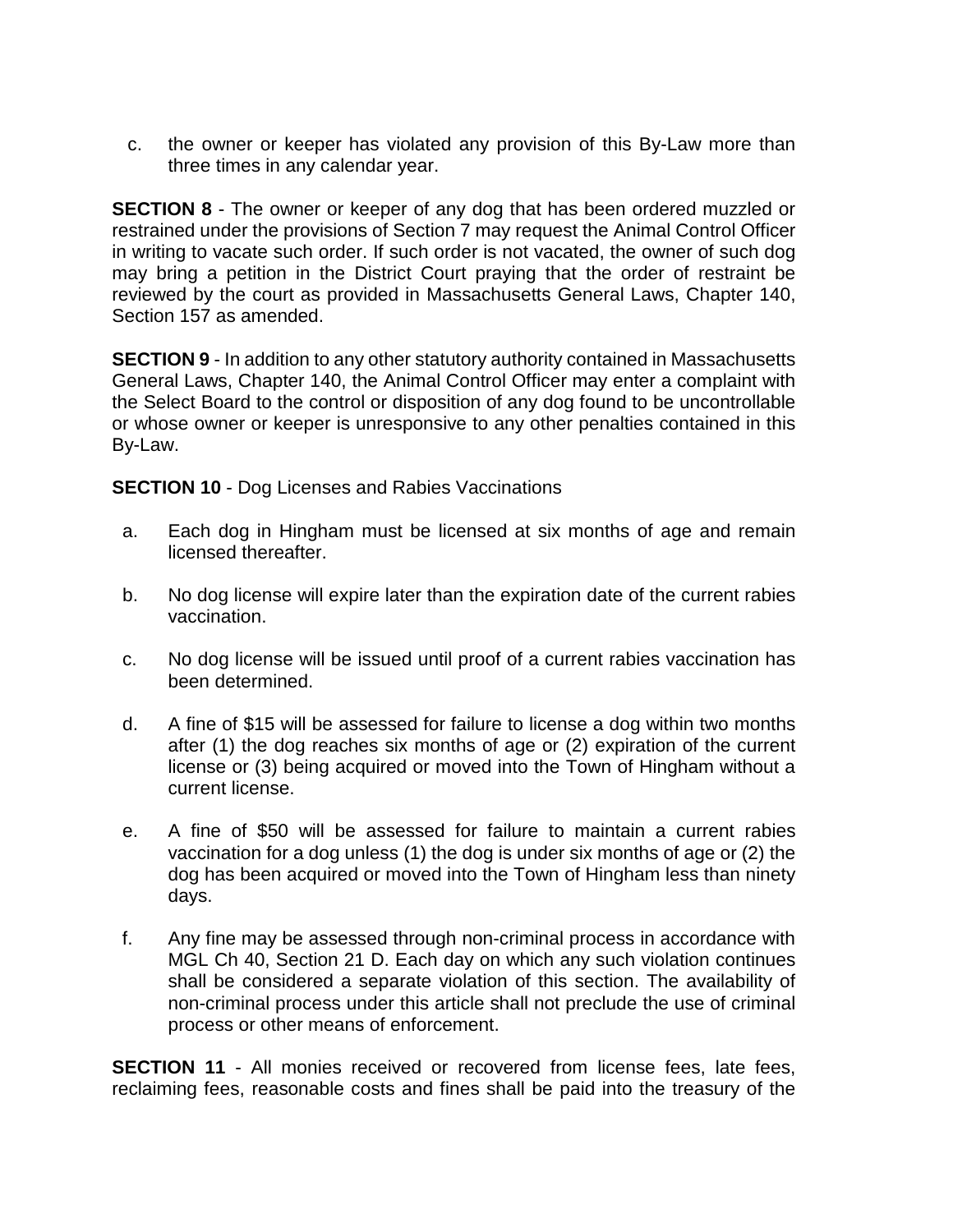Town of Hingham.

# **SECTION 12 –** Banned or Removed Dogs

a. Dogs "banned" or "removed" from another town or municipality may not be relocated to or permitted to be kept within the territory of the Town of Hingham.

b. Fines for Violation – Violation of Article 17, Section 12 a shall be punished by a fine of \$50.00 for each offense, each day of violation constituting a separate offense.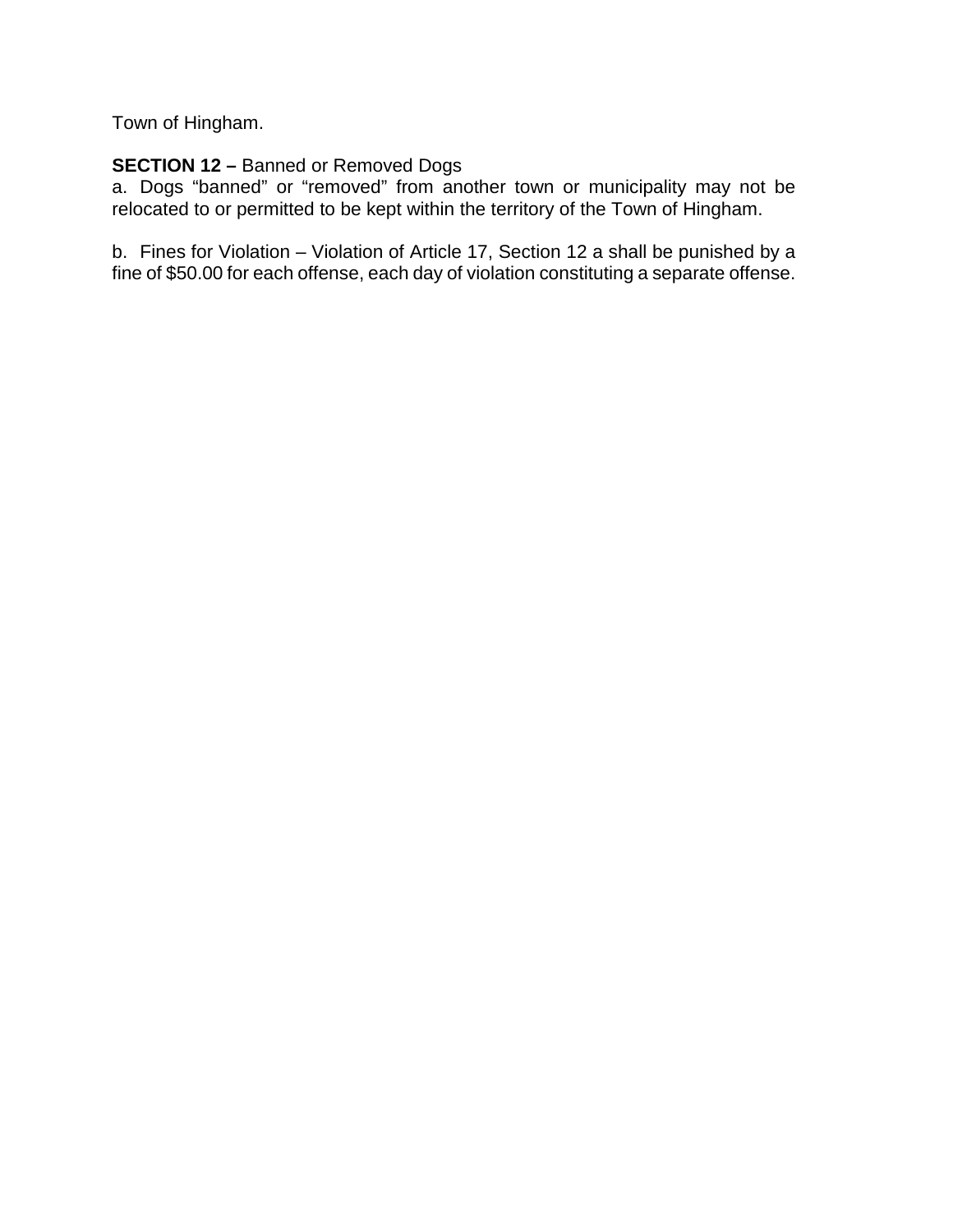### **FEES FOR PLUMBING AND GAS PERMITS**

#### Residential Plumbing and Gas Fees:

| 1 Fixture (Minimum)                      | \$35       |
|------------------------------------------|------------|
| Each additional fixture                  | \$10       |
| New house (complete)                     | \$200      |
| <b>Site Visit</b>                        | \$35       |
| Re-inspection fee                        | \$ 75/unit |
| <b>Commercial Plumbing and Gas Fees:</b> |            |
| 1 fixture (Minimum)                      | \$45       |
| Each additional fixture                  | \$15       |
| <b>Site Visit</b>                        | \$50       |
| Re-inspection fee                        | \$75/unit  |
| Work started without permits:            | Double fee |

Permit applications are to include homeowner's phone number.

Inspections are conducted Monday – Friday After 10:00 am

Inspections to be called in to 781-741-1420 between 8:30 and 10:00 am with the permit number.

Plumbers must be on premises for all inspections

No Water Piping To Be Installed On Outside Walls. No exceptions

Permit applications cannot be accepted without required fees

Rough and final inspections mandatory

Re-inspection fees will be enforced

In accordance with M.G.L. c. 44, s. 53E½, there is hereby established in the Building Department a Building Department Revolving Fund for the following purposes:

1. For the receipt of all fees from plumbing, gas, and electrical inspections performed by Inspectors.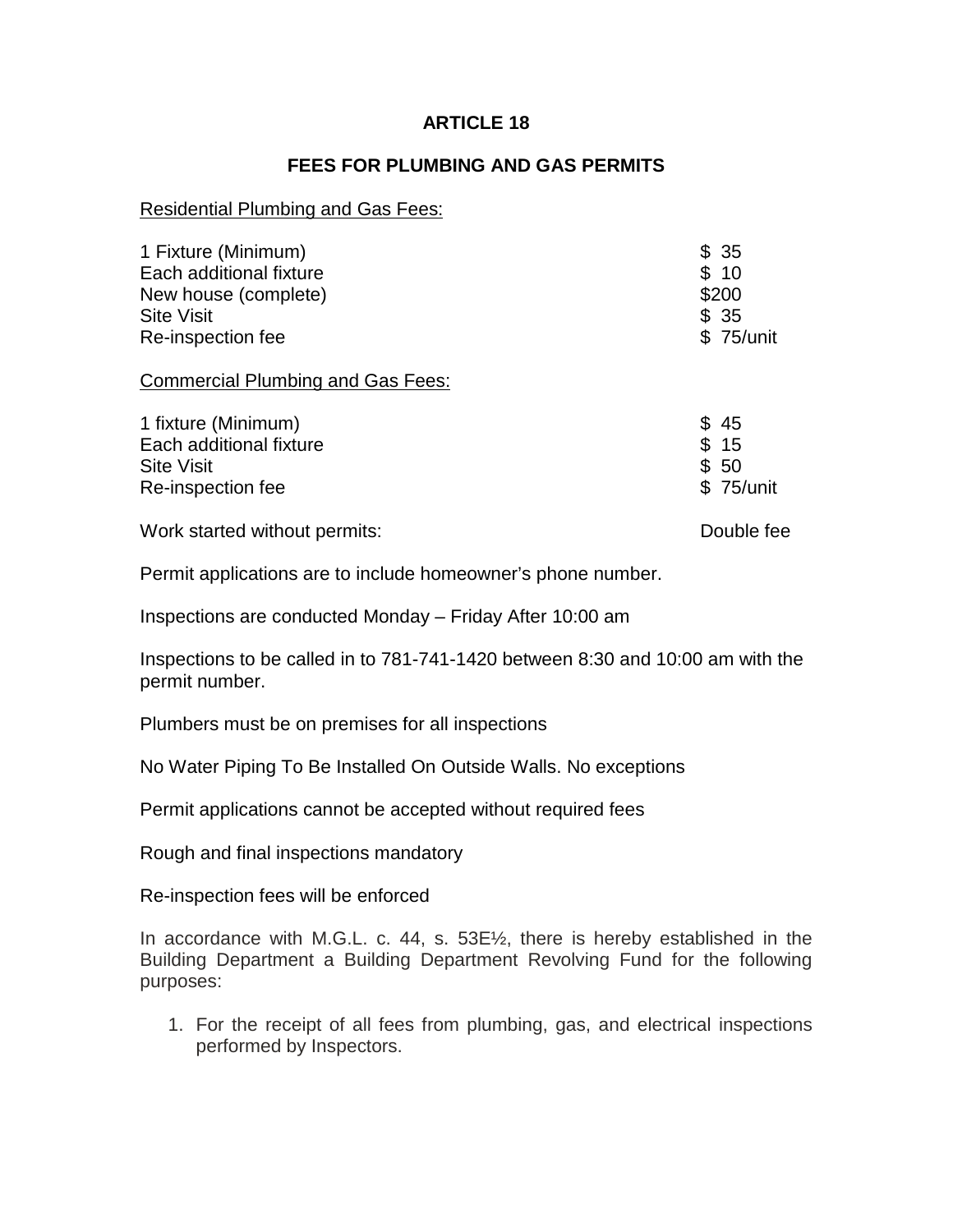2. For expenditures to pay wages, salaries, and fringe benefits (as applicable) for said Inspectors and their staff for performance of their services.

The Building Commissioner shall be authorized to expend from said Revolving Fund for said purposes in accordance with the provisions of M.G.L. c. 44, s. 53E<sup>1</sup>/<sub>2</sub>. The Building Commissioner shall report all receipts and expenditures of said Revolving Fund to the Board of Selectmen at the end of each Fiscal Year.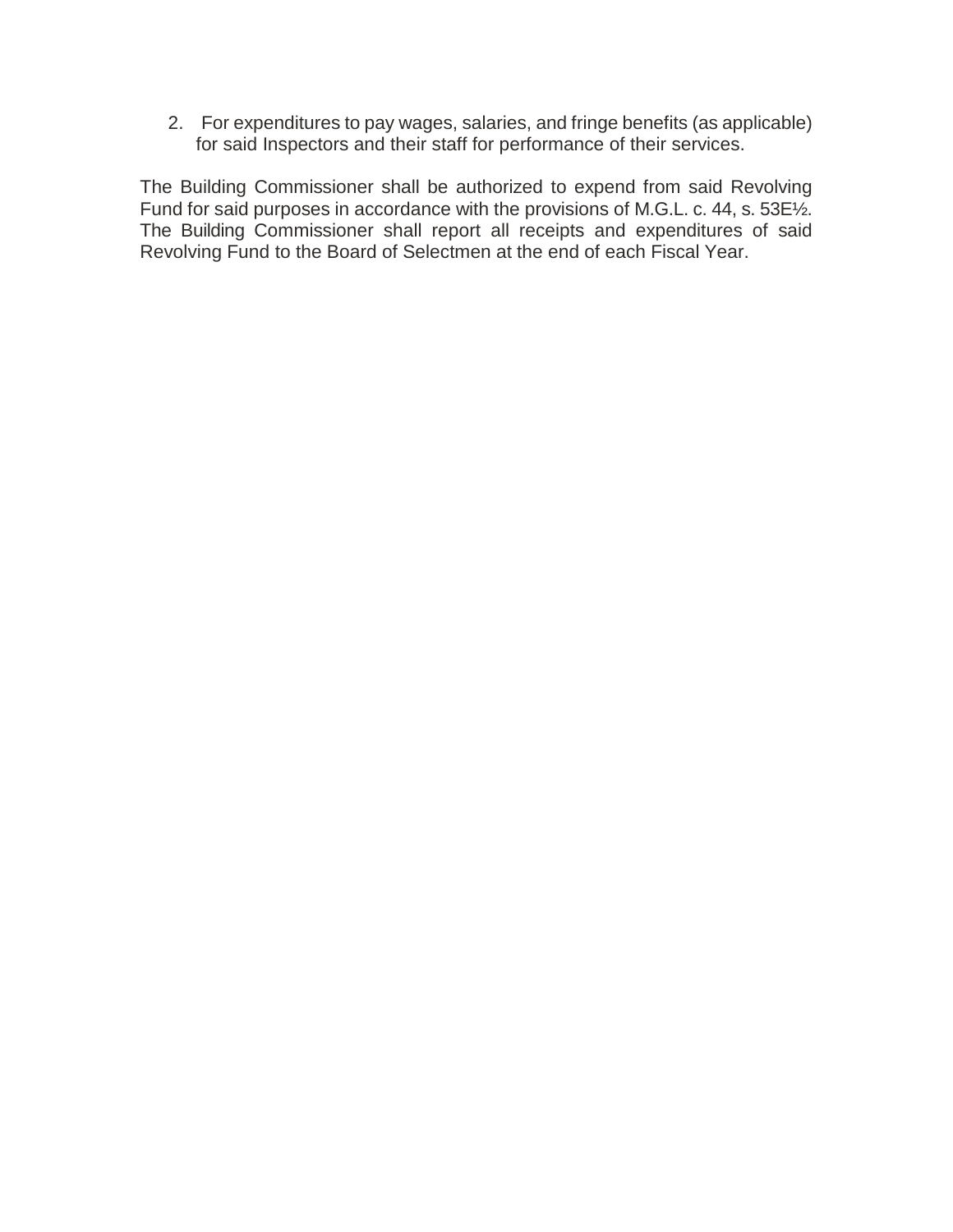### **FIRE DISTRICTS**

The following districts are established and designated as Fire Districts pursuant to and in accordance with Article 3 of Massachusetts State Building Code. All buildings and structures, and all additions, enlargements, and/or extensions to existing buildings and structures, erected or extended or added after January 1, 1975, in areas so designated shall be governed by the provisions of Article 3 of the Massachusetts State Building Code:

(1) Fire District No.1: All areas designated on a plan entitled "Town of Hingham Fire Districts – 1975" as from time to time amended, on file in the office of the Town Clerk, and in the office of the Building Commissioner, including those areas or zones designated on the Town of Hingham Zoning Map as Business District A, Business District B, Waterfront District, Industrial District A, Industrial District B, Industrial Park District, and Office Park District.

(2) Outside Fire Limits: All areas not designated as within Fire District No. 1 are deemed to be "Outside Fire Limits."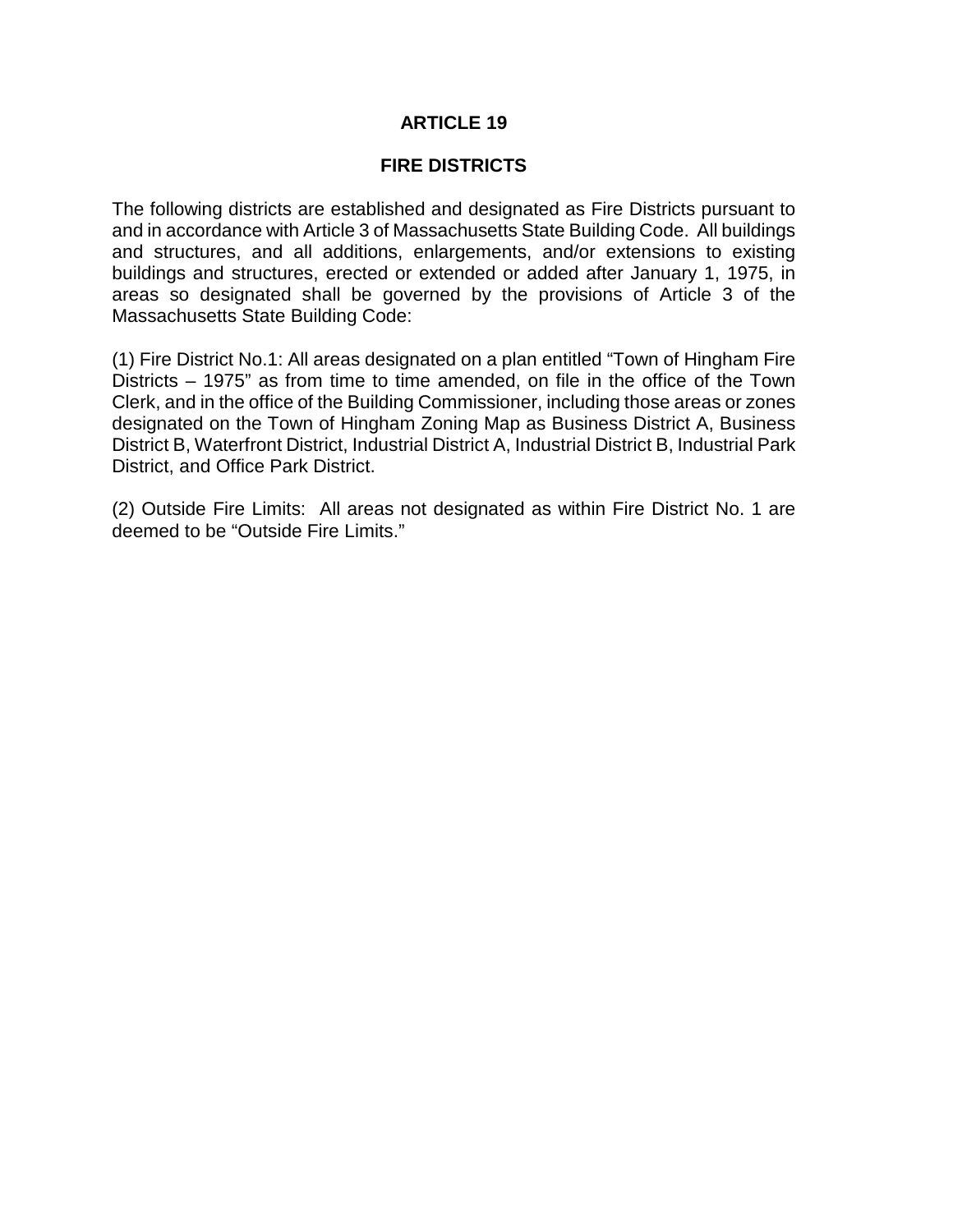### **FEES FOR EXPLOSIVES AND INFLAMMABLE MATERIALS**

Fees for licenses, registrations and certificates relative to explosives and inflammable materials included in Massachusetts General Laws Chapter 148, Section 9.

The following fees for initial licenses and for certificates of annual registration are hereby established and shall be paid to the Town Clerk by all applicants and holders of licenses excepting from the provisions hereof the Town of Hingham and any subdivision thereof, including all boards, departments, committees, commissions, councils, and any body of a similar nature of the Town, prior to issuance of a license or certificate of annual registration:

(1) Initial License: The fee for initial license pertaining to the keeping, storage, manufacture or sale, of gunpowder, dynamite, crude petroleum or any of its products, or explosive or inflammable fluids or compounds, tablets, torpedoes or any explosives of a like nature, of any substance having such properties that it may spontaneously, or acting under the influence of any contiguous substance, or of any chemical or physical agents, ignite or inflame or generate inflammable or explosive vapors or gases to a dangerous extent, shall be \$100.00.

(2) The fee for annual registration and/or certificate of such annual registration pertaining to the keeping, storage, manufacture or sale of any product or material, included in subparagraph (1) above, shall be \$100.00.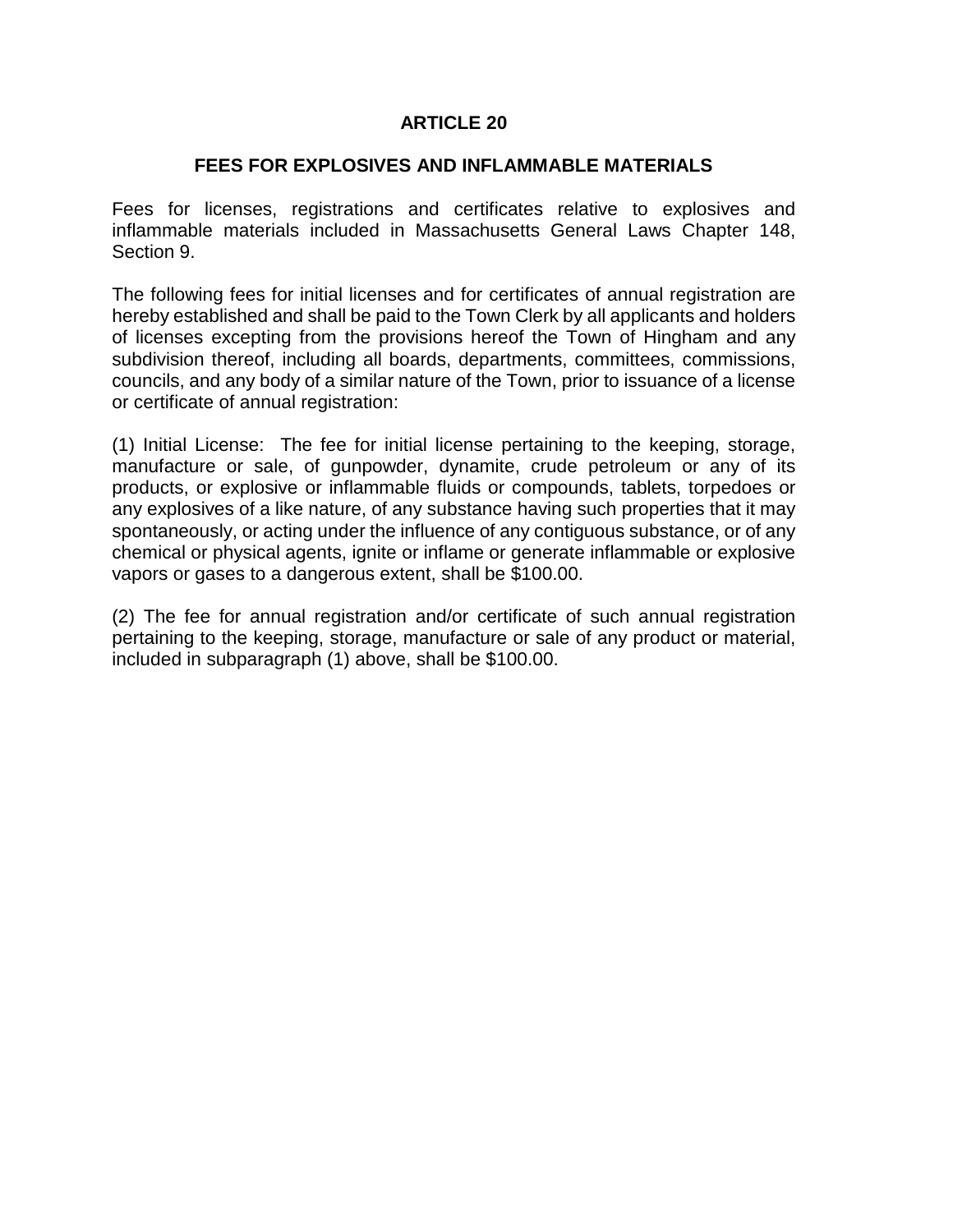# **FEES FOR BUILDING PERMITS**

The following fees for building permits are hereby established and shall be paid by an applicant for a building permit, to the Building Commissioner, for use of the Town, at the time of filing an application and, in any event, prior to the issuance of permit:

| <b>Residential</b><br>New Construction, Add'n/Altn's.<br>Demolition | \$10/\$1000 of est. cost<br>or \$50 minimum |
|---------------------------------------------------------------------|---------------------------------------------|
| Certificate of Occy. (includes Temporary)                           | \$35 per unit                               |
| Tent                                                                | \$35                                        |
| Re-inspection fee                                                   | \$75                                        |
| Work started w/o permit                                             | Dbl. Fee & \$100                            |
| <b>Commercial</b><br>New Construction, Add'n/Altn's.<br>Demolition  | \$15/\$1000 of est. cost<br>or \$50 minimum |
| Certificate of Occy. (Includes Temporary)                           | \$35 per unit                               |
| Signs                                                               | \$3 sq. ft.or \$50 minimum                  |
| Tent                                                                | \$35                                        |
| Re-inspection fee                                                   | \$75                                        |
| Work started w/o permit                                             | Dbl. Fee & \$100                            |

The fees set forth herein may be changed and adjusted from time to time by the Select Board.

In the case of an application for a building permit submitted by the Hingham Housing Authority, this fee may be waived at the discretion of the Select Board, but only for such projects as are developed solely by the Hingham Housing Authority or by the Hingham Housing Authority in partnership with other public sector or nonprofit organizations.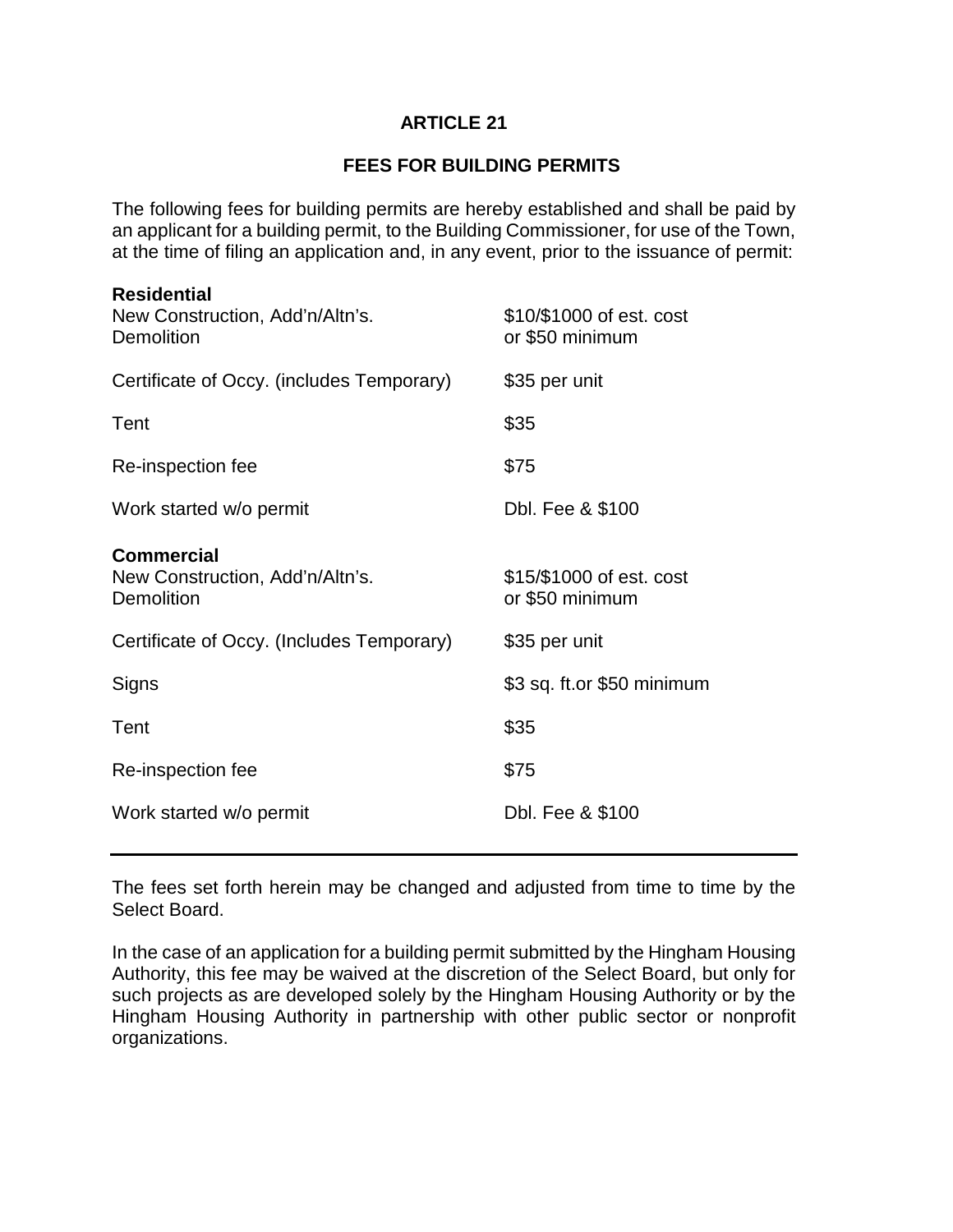### **WETLANDS PROTECTION BY-LAW**

### **SECTION 1: PURPOSE AND PROTECTABLE RESOURCES**

The purpose of this By-Law is to protect the foreshores, wetlands, and groundwater supply of the Town of Hingham by controlling activities deemed to have a significant effect on wetland and water quality values, including, but not limited to, the following:

Public or private water supply, groundwater, flood control, erosion control, storm damage, water pollution, fisheries, shellfish, wildlife, recreation and aesthetics. No person shall remove, fill, dredge, or alter any bank, freshwater wetland, coastal wetland, beach, dune, bog, flat, marsh, meadow, vernal pools or swamp, or any estuary, creek, river, stream, pond, lake, or the ocean, or the land under or bordering on said waters or wetlands, or any land subject to tidal action, coastal storm flowage, or flooding, or Riverfront Area without first filing written notice of their intention to so remove, fill, dredge, or alter by sending a separate letter, by certified mail, or by hand delivery to the Hingham Conservation Commission (hereinafter referred to as the "Commission") or its authorized agent, and without receiving and complying with an Order of Conditions, and provided all appeal periods have lapsed. Such Notice of Intent shall include such plans as required, from time to time, by the Commission and as may be necessary to describe such proposed activity and its effect on the environment. The same plans and specifications required to be filed by an applicant under Massachusetts General Laws, Chapter 131, Section 40, will be accepted as fulfilling the requirements of this By-Law.

The Commission may hear any oral presentation under this By-Law at the same public hearing required to be held under the provision of said Chapter 131, Section 40 of the Massachusetts General Laws. Definitions set forth in said chapter and section of the General Laws and in the regulations issued, as amended from time to time, by the Department of Environmental Protection, or any successor thereto, are hereby made a part of this By-Law. The Commission may, from time to time, adopt such additional definitions, regulations, and performance standards as it may deem necessary to further the purpose and protect the interests of this By-Law. Said definitions shall become effective upon publication following a public hearing.

This Article 22 is intended to utilize the Home Rule authority of this municipality to protect additional resource areas, for additional values, with additional standards and procedures stricter than those of the Wetlands Protection Act, M.G.L. Chapter 131, Section 40 and regulations thereunder, 310 CMR 10.00. Activities that may not require review or permitting under the Wetlands Protection Act, the Rivers Protection Act, or other federal, state or local statutes are not assumed to be exempt from this By-Law.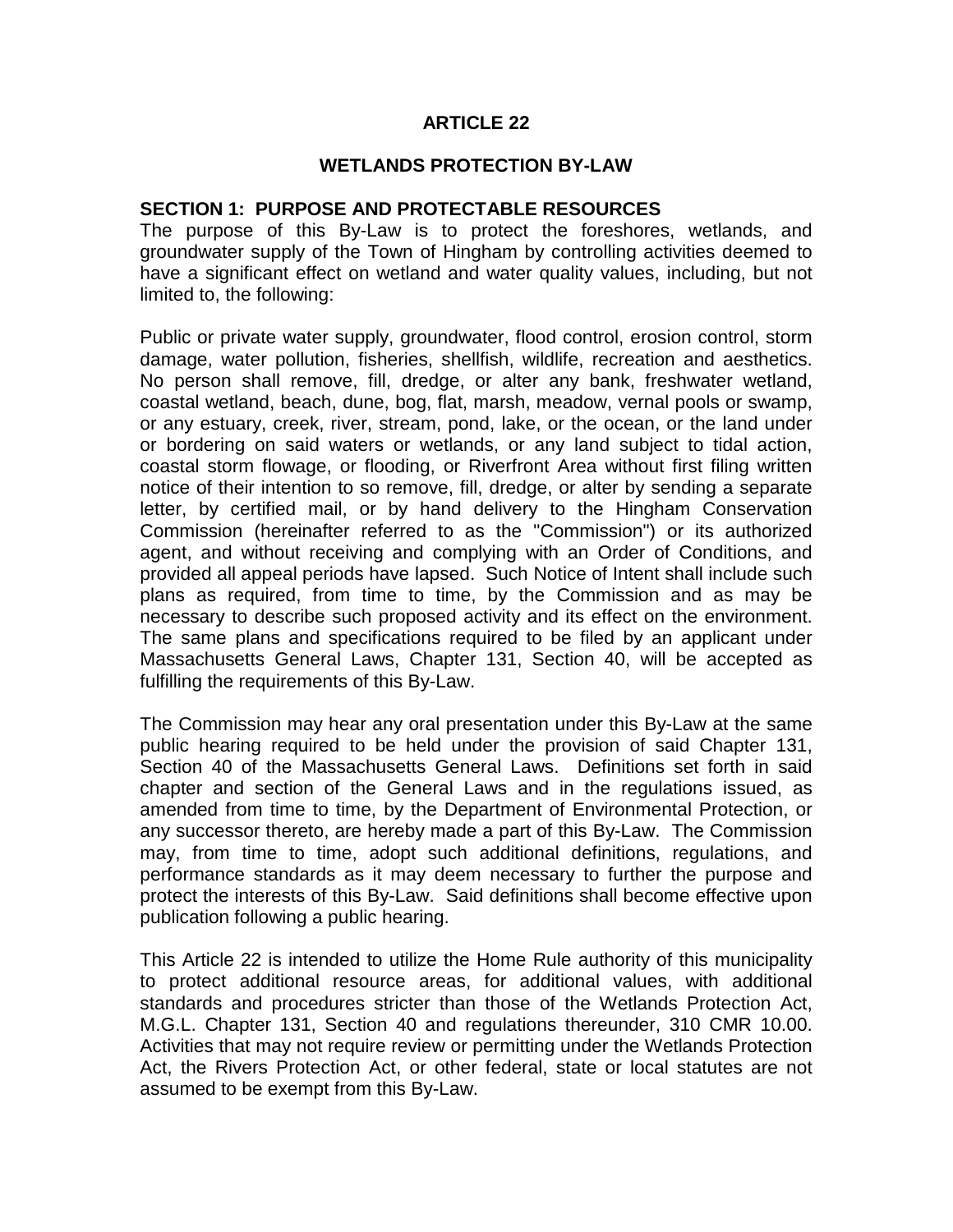### **SECTION 2: REGULATED ACTIVITIES**

2A. Except as permitted by the Commission or as otherwise provided in this By-Law, no person shall remove, fill, dredge, alter or build upon or within one hundred (100') feet of any resource area, as outlined in Section 1 of this By-Law, or within the two-hundred foot (200') Riverfront Area, as defined in 310 CMR Section 10.58. The provisions of this By-Law shall not apply to any removing, filling, dredging, or altering necessary in the course of maintaining or repairing, or replacing, but not substantially changing or enlarging, an existing lawfully located structure or facility used in the service of the public to provide electric, gas, sewer, water, telephone or telecommunication services. Any removal, filling, dredging or altering authorized by this section 2A shall be subject to best management practices for sediment and erosion control.

2B. Except as authorized by the Commission, no activity or alteration shall be permitted within a fifty (50') foot Buffer strip between any wetland resource , bordering vegetated wetland, coastal dune or bank, and/or isolated vegetated wetland and any proposed site disturbance. Prohibited activities shall include, but are not limited to, the following: (1) new construction of any buildings, decks, in-ground and above-ground swimming pools, sheds and/or driveways of any nature or type (excepting water dependent structures expressly approved by the Commission); (2) alteration, reconstruction or relocation of existing buildings, sheds and/or driveways of any nature or type; and (3) activities which involve or result in the removal, filling or altering of land within the buffer strip, including vegetation removal and grading. Nothing herein shall preclude the maintenance of an existing, lawfully constructed structure located within the BUFFER ZONE. The Commission may allow the prohibited activities upon an express determination that the applicant has made a clear and convincing showing that the proposed work in the BUFFER STRIP and its natural and consequential impact and effects will not adversely affect the wetland values of this By-Law.

2C. Except as authorized by the Commission, no activity or alteration shall be permitted within one hundred (100') feet of a vernal pool, whether it be certified or uncertified but accompanied by credible evidence of its viability as a vernal pool. The one hundred feet (100') around the defined vernal pool boundaries shall be known as "Vernal Pool Protection Zone".

Isolated Vegetated Wetlands, Isolated Land Subject to Flooding, and the adjacent 100 feet surrounding these depressions are protected under the Hingham Wetlands Protection By-Law. Vernal Pool Habitat is defined as confined basin depressions which, at least in most years, hold water for a minimum of two continuous months during the spring and/or summer, and which are free of adult fish populations, as well as the area within 100 feet of the mean annual boundaries of such depressions.

### **SECTION 3: DEFINITIONS**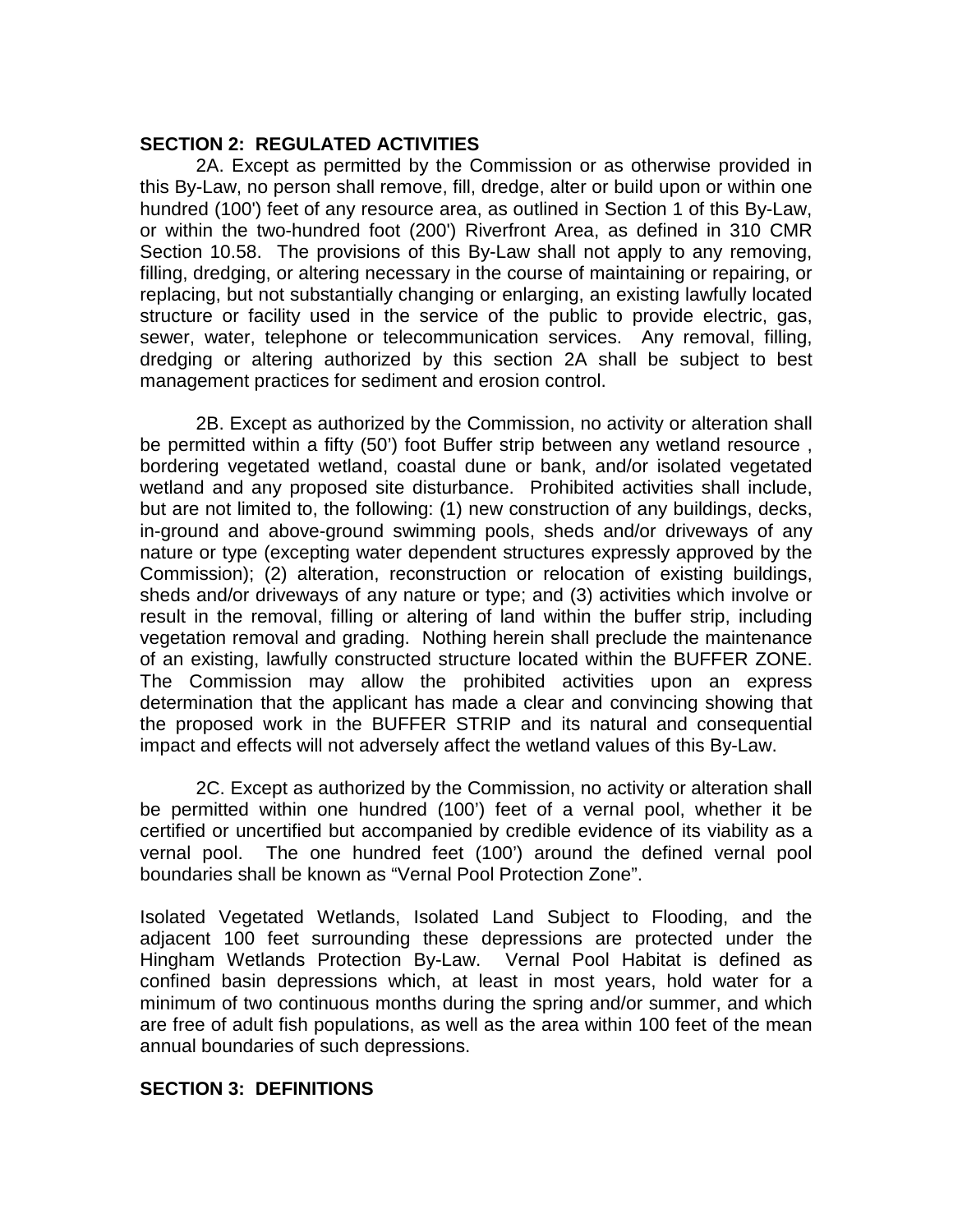The term "person" as used in this By-Law shall include any individual, group of individuals, association, partnership, corporation, company, business, organization, trust, estate, the Commonwealth or political subdivision thereof, administrative agency, public or quasi-public corporation or body, or any other legal entity or its legal representatives, agents or assigns.

## **SECTION 4A: REQUEST FOR DETERMINATION**

The Commission may make a determination as to whether or not this By-Law applies to a specific situation prior to the filing of a written Notice of Intent under the provisions hereof within twenty-one (21) days of the receipt of a written request by certified mail, or by hand, from any person desiring such a determination. The Commission, its agents, officers, and employees, may enter upon the land on which the proposed work is to be done in response to a Request for Determination, or for the purpose of carrying out its duties under this By-Law, and make, or cause to be made, such examination or survey as it deems necessary.

# **SECTION 4B: NOTICE OF INTENT**

The same Notice of Intent, plans and specifications required to be filed by an applicant under Massachusetts General Laws, Chapter 131, Section 40, will be accepted as fulfilling the filing requirements of the By-Law. Within twenty-one (21) days after receiving a Notice of Intent, the Commission shall hold a public hearing on the proposed activity. Notice of the date, time and place of said hearing shall be given by the Commission at the expense of the applicant not less than five (5) days prior to such hearing by publication in a newspaper of general circulation in the Town and by mailing a notice to the applicant by mail. The applicant may be present at said hearing and may be represented by counsel and shall be entitled to present evidence, call witnesses, and question any witnesses appearing at the hearing. The Commission shall make and keep a record of its proceedings and, upon request, shall furnish copies at reasonable cost. Said hearing shall be conducted simultaneously with the public hearing required to be held under the provisions of said Chapter 131, Section 40, and in conformity with said regulations promulgated by the Department of Environmental Protection. The Commission, its agents, officers, and employees, may enter upon the land on which the proposed work is to be done in response to a Request for Determination, or for the purpose of carrying out its duties under this By-Law, and make, or cause to be made, such examination or survey as it deems necessary.

# **SECTION 5: AUTHORIZATION OF COMMISSION TO DENY PROJECT**

The Commission is empowered to deny permission for any removal, dredging, filling or altering on subject lands within the Town if, in its judgment, such denial is necessary to preserve the environmental quality and to protect the wetland and water quality values of either or both the subject lands and contiguous lands. Due consideration shall be given to possible effects of the proposal on all values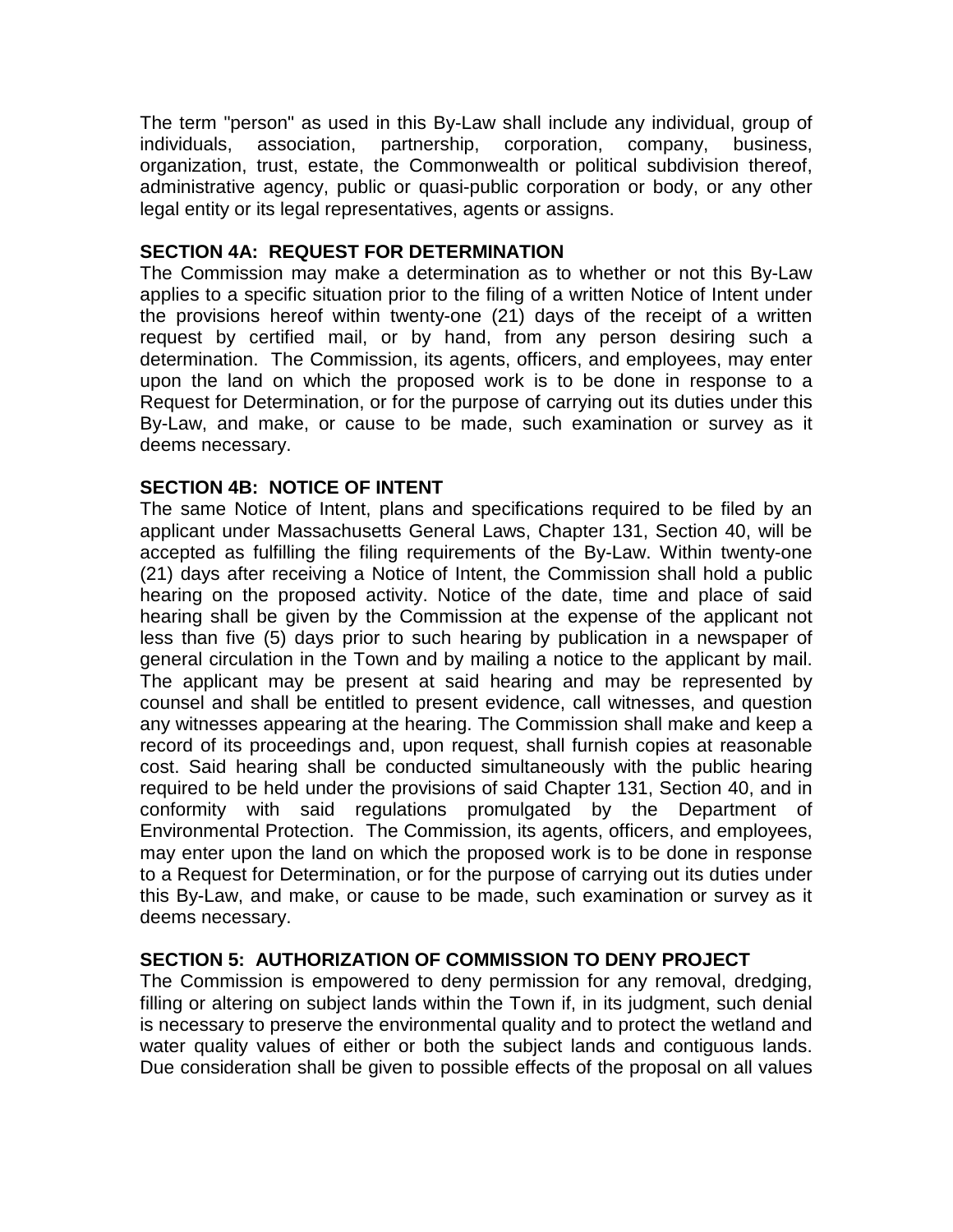to be protected under this By-Law and to any demonstrated hardship on the petitioner by reason of a denial, as brought forth at the public hearing.

### **SECTION 6: ISSUANCE OF AN ORDER OF CONDITIONS**

The Commission may, as an alternative to denial, impose such conditions as it deems necessary to contribute to said protection and preservation of subject and contiguous lands in accordance with the purpose of this By-Law and may issue an Order of Conditions. Any Order of Conditions issued under this By-Law shall be considered a "permit obtainable by local by-law", as defined in Massachusetts General Laws, Chapter 131, Section 40 and its regulations.

### **SECTION 7A: EMERGENCY WORK AND OTHER EXEMPTIONS**

Notice required by Section 1 of this By-Law shall not apply to emergency projects necessary for the protection of the health or safety of the citizens of the Commonwealth and to be performed or ordered to be performed by an agency of the Commonwealth of Massachusetts or of the Town. An emergency project shall mean any project certified to be an emergency by the Commission or its authorized agent. If the Commission or its authorized agent, as the case may be, fails to act within twenty-four hours of receipt of a Request for Certification of an emergency project, said project may be certified by the Hingham Select Board or its authorized agent. In no case shall any removal, filling, dredging, or altering commence prior to any emergency certification nor extend beyond the time necessary to abate the emergency.

#### **SECTION 7B: FILING FEES:**

The Commission is authorized to establish filing fees to defray costs incurred in conducting hearings under the Wetlands Protection By-Law and to adopt rules and regulations regarding the establishment and collection of such fees. Such rules and regulations may be adopted or amended at any regularly scheduled meeting of the Commission subject to the approval of the Select Board. Upon such approval they shall be published once in a newspaper of general circulation in the Town, shall thereafter be posted for seven consecutive days in five conspicuous places, and shall become effective upon the expiration of said seven (7) days.

The Commission may waive fees when an application fee for a permit, filing, or request for determination or applicability or other application is made by a government agency, municipality or not-for-profit organization.

## **SECTION 8: ESTABLISHMENT OF SURETY BONDS**

The Commission may require the posting of security, running to the Town, including, without limitation, a letter of credit, cash, and bond with surety, in such form and amount and with such conditions as may be determined in the sole opinion of the Commission, after recommendation by its Town Counsel. Such security shall secure faithful and satisfactory performance on work required by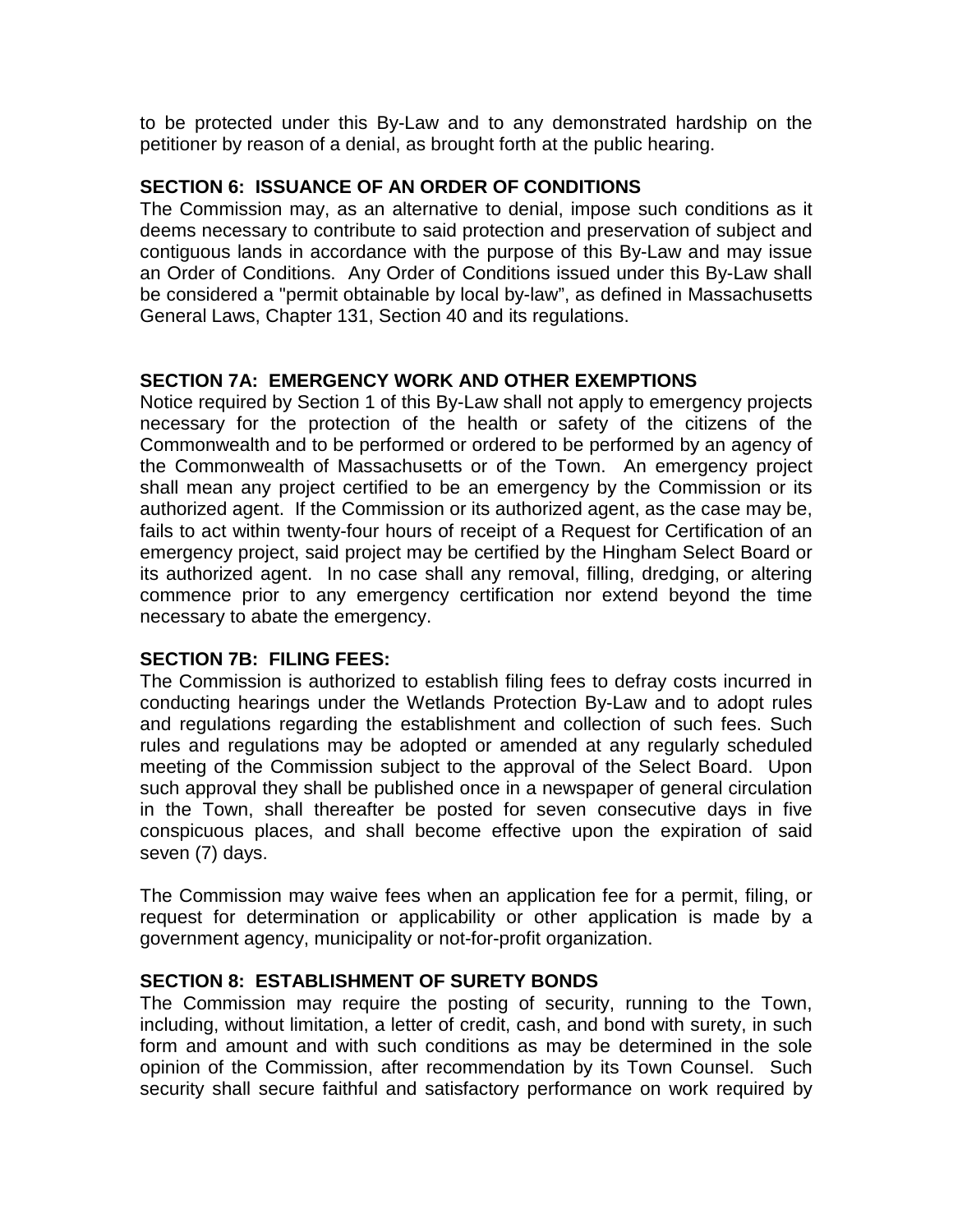any final "Order of Conditions", but shall not be an amount greater than the estimated cost of the work required for the restoration of affected lands and properties if the work is not performed as required.

The Commission may also consider a Conservation Restriction, easement or other covenant enforceable in a court of law as a way to secure adherence to conditions imposed by the Commission. Such covenant shall be executed and duly recorded by the owner of record, running with the land to the benefit of the Town, whereby the permit conditions shall be performed and observed before any lot may be conveyed other than by mortgage deed. This method shall be used only with the consent of the applicant.

# **SECTION 9: ENTRY TO PROPERTY FOR REVIEW PURPOSES**

The Commission, its agents, officers and employees shall have the authority to enter upon privately owned land pursuant to warrant, court procedure, or another appropriate administrative order for the purpose of performing their duties under the Bylaw and may make or cause to be made such examinations, surveys or sampling as the Commission deems necessary.

# **SECTION 10: BURDEN OF PROOF**

The applicant for a permit shall have the burden of proving by a preponderance of credible evidence that the work proposed in the application and depicted on the plans will not have unacceptable significant or cumulative effect upon the wetland values protected by this Article 22.

### **SECTION 11 ESTABLISHMENT OF ENFORCEMENT AUTHORITY**

### **SECTION 11A:**

The Commission shall have the authority to enforce this By-Law, its regulations, and permits issued thereunder by enforcement orders, violation notices, administrative orders, and civil and criminal court actions. Upon request of the Commission to, and with the approval of, the Select Board, the Town Counsel may take legal action for enforcement under civil law. Upon request of the Commission, the Chief of Police may take legal action for enforcement under criminal law.

### **SECTION 11B: ESTABLISHMENT OF FINES**

Any person including, but not limited to, the property owner, landscaper, contractors and tree cutting services, who violates any provision of this By-Law, its regulations or any conditions of a permit issued pursuant to it shall be punished by a fine which shall be set by the Commission. The fine shall be \$100.00 (one hundred dollars) per violation. Each day or portion thereof during which a violation continues shall constitute a separate violation and each By-Law, regulation or permit violated shall constitute a separate offense. A Hingham police officer or the Conservation Commission or its agent may enforce this By-Law by noncriminal complaint pursuant to M.G.L. Chapter 40, Section 21D.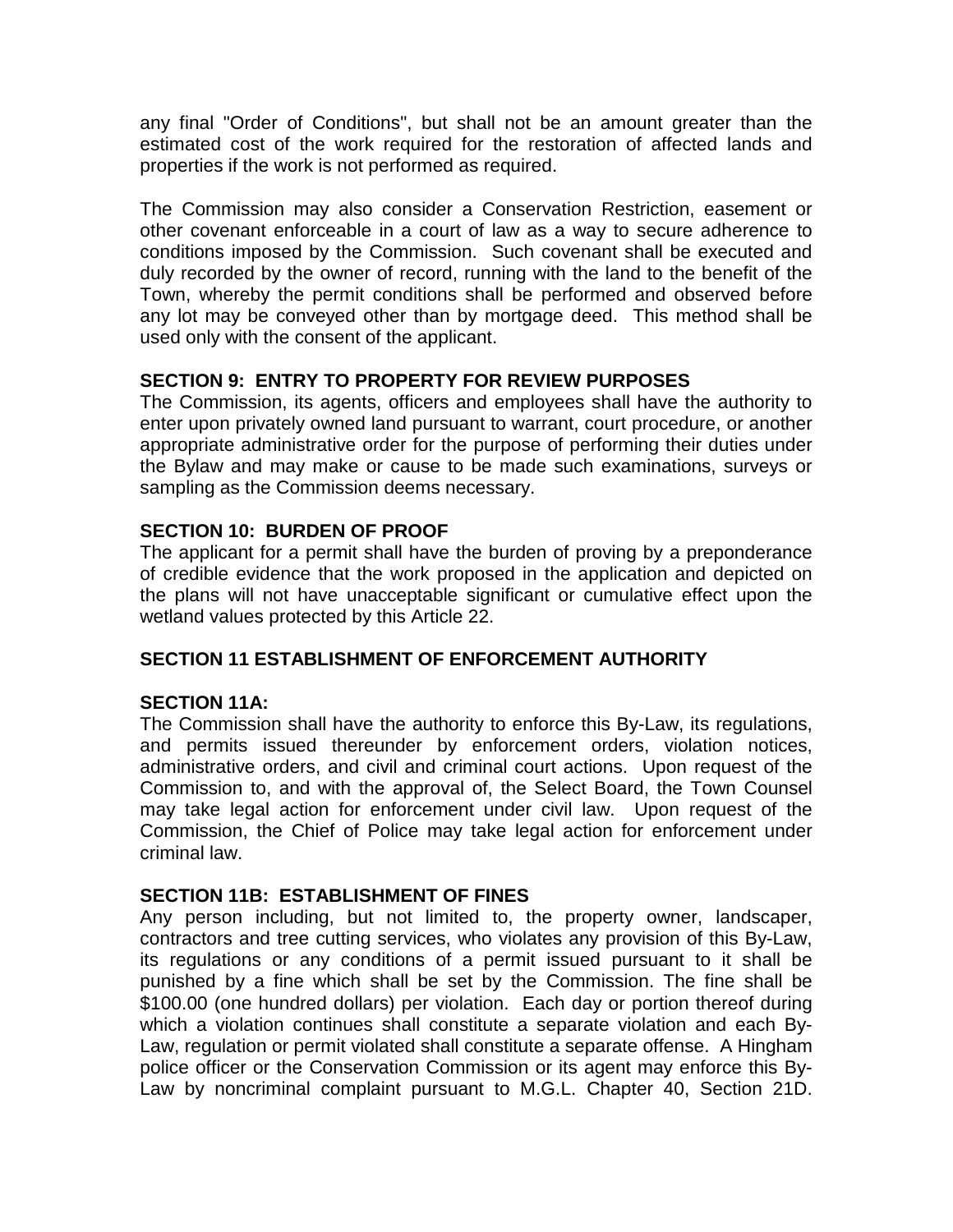Upon request by the Commission, the Select Board and Town Counsel shall take such legal action as may be necessary to enforce this By-Law and permits issued pursuant to it.

# **SECTION 11C: SHOW-CAUSE HEARINGS**

The Commission may require a Wetlands By-Law violator to attend a "Show-Cause" Hearing at a scheduled time and date certain if, in the Commission's judgment, the violator has failed to respond to an Enforcement Order, cooperate with the Commission's request for remedial actions or take required steps necessary for ensuring protection of the resources and associated buffer zones in a timely manner.

# **SECTION 12: SEVERABILITY**

Should any section or provision of this By-Law be found invalid, the validity of any other section or provision thereof shall not be affected, nor shall it invalidate any permit, approval or determination which previously has been issued.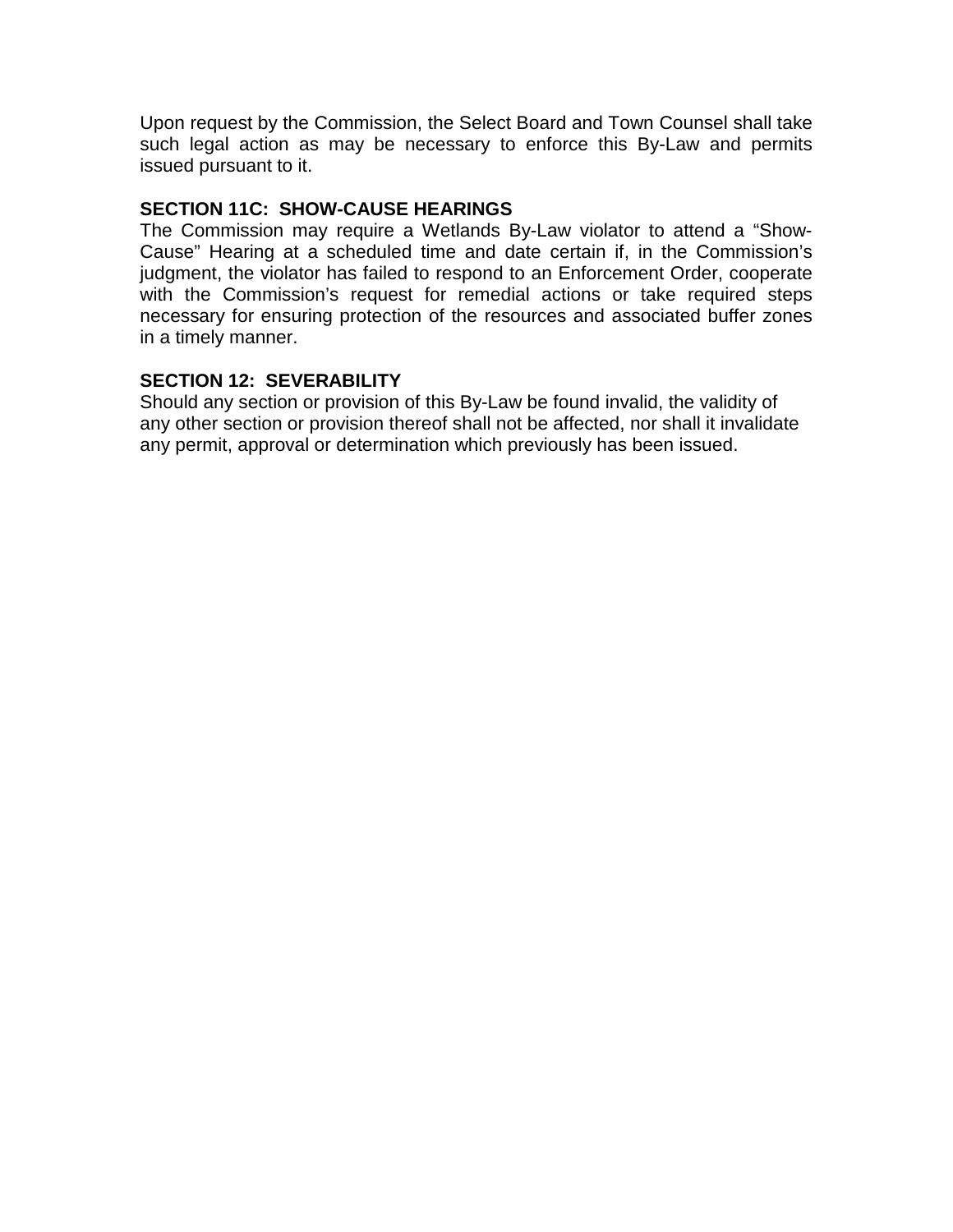## **SEWER APPROPRIATION BY-LAW**

**SECTION 1** - Any Article in the Warrant for a regular or special town meeting which involves the expenditure or appropriation of money for the laying out, construction, making and/or maintaining a system of main drains and common sewers, within the Town of Hingham, shall include the following information in the body of the Article or in the motion under the Article, printed in the Advisory Committee report, or provided by the Advisory Committee as a printed document to be furnished voters at said regular or special town meeting:

(a) A complete list of streets, roads, ways or portions thereof in which there is to be the layout, construction or making of a system of main drains and common sewers;

(b) A financial impact statement including:

(i) The total estimated cost of the project;

(ii)The estimated property tax impact per \$1000 of assessment for each and every year funds are expended or repayments are being made on borrowing for said project;

(iii) The estimated rate of the assessment upon the owners of the land to be bettered based on the method of assessment voted by the Town and allowed by Massachusetts General Laws.

(c) The Board of Health may, but is not required to, submit an advisory statement indicating the public health and environmental needs for said project;

(d) The Board of Sewer Commissioners may, but is not required to, submit an advisory statement indicating the scope and constraints of said project; and

(e) Such other information as the Advisory Committee deems appropriate.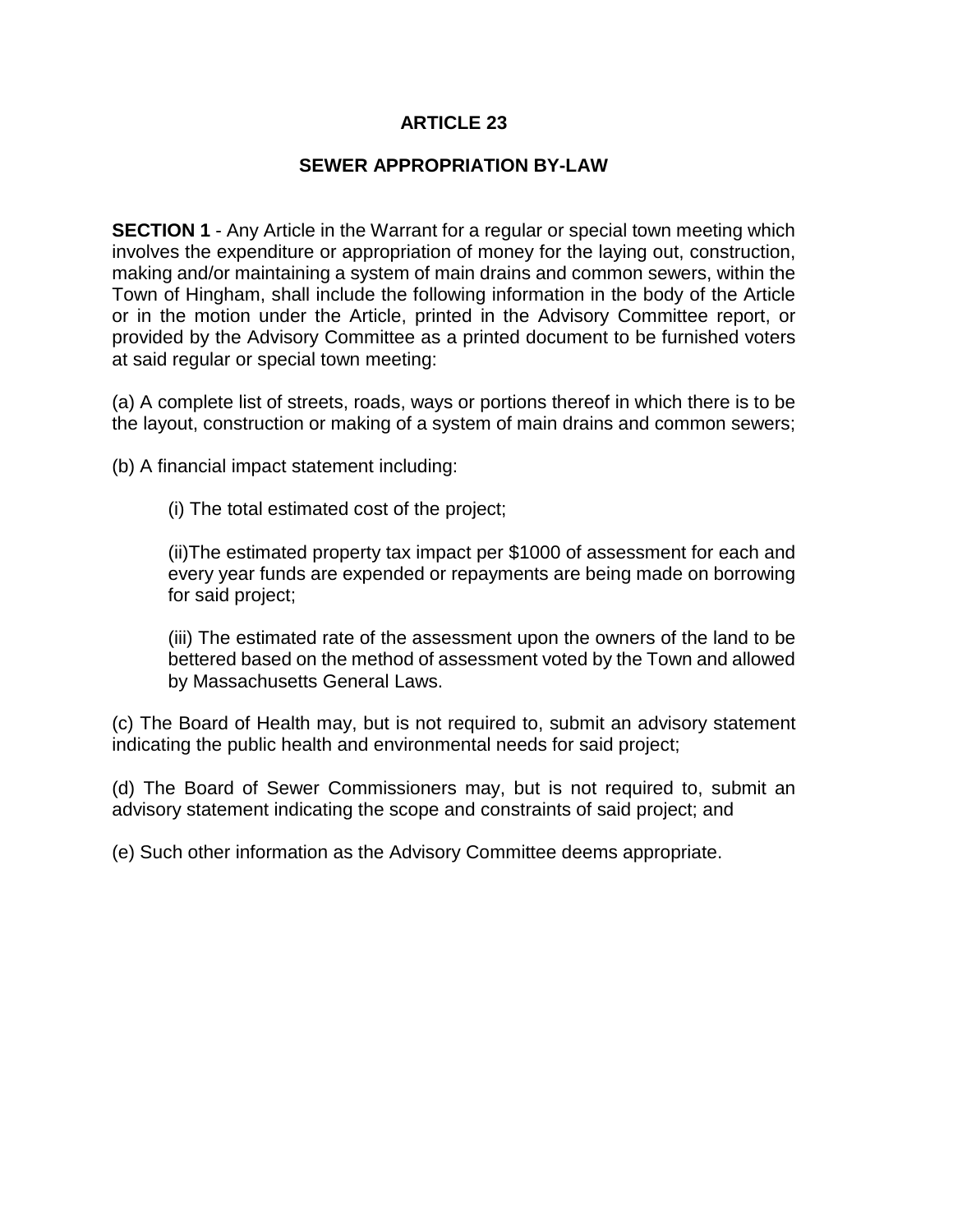### **PARKING FOR HANDICAPPED PERSONS**

#### **SECTION 1 - REQUIREMENTS FOR HANDICAPPED PARKING SPACES**

No person shall park a motor vehicle, motorcycle or like means of transportation in a designated parking space that is reserved for vehicles owned and operated by disabled veterans or by handicapped persons unless said vehicle bears a distinctive license place authorized by Section 2 of Chapter 90 of the General Laws or by similar laws of other jurisdictions.

Any person or body that has lawful control of a public or private way or of improved or enclosed property used as off street parking areas for businesses, shopping malls, theaters, auditoriums, sporting or recreational facilities, cultural centers, residential dwellings, or for any other place where the public has right of access as invitees or licensees shall be required to reserve parking spaces in said off-street parking areas for any vehicle owned and operated by a disabled veteran or handicapped person whose vehicle bears a distinguishing license plate authorized by Section 2 of Chapter 90 or by similar laws of other jurisdictions, according to the following formula:

If the number of parking spaces in any such area is more than fifteen (15) but not more than twenty-five (25), one parking space; more than twenty-five (25) but not more than forty (40), five (5%) percent of such spaces but not less than two (2); more than forty (40), but not more than one hundred (100), four (4%) percent of such spaces but not less than three (3); more than one hundred (100) but not more than two hundred (200), three (3%) percent of such spaces but not less than four (4); more than two hundred (200) but not more than five hundred (500), two (2%) percent of such spaces but not less than six (6); more than five (500) hundred but not more than one thousand (1,000), one and one-half (1 1/2%) percent of such spaces but not less than ten (10); more than one thousand (1,000) but not more than two thousand (2,000), one (1%) percent of such spaces but not less than fifteen (15); more than two thousand (2,000) but less than five thousand (5,000), three fourth (3/4 of 1%) percent of such spaces but not less than twenty (20); and more than five thousand (5,000), one half of the one percent (1/2 of 1%) of such spaces but not less than thirty (30).

**SECTION 2** - **SIGN REQUIREMENTS FOR HANDICAPPED PARKING SPACES** Parking spaces designated as reserved under the provisions hereof shall be identified by use of the above grade signs with white lettering against a blue background bearing the words "Handicapped Parking: Special Plate Required. Unauthorized Vehicles may be removed at Owner's Expense." Said spaces shall be as near as possible to a building entrance or walkway; shall be adjacent to curb ramps or other unobstructed methods permitting sidewalk access to a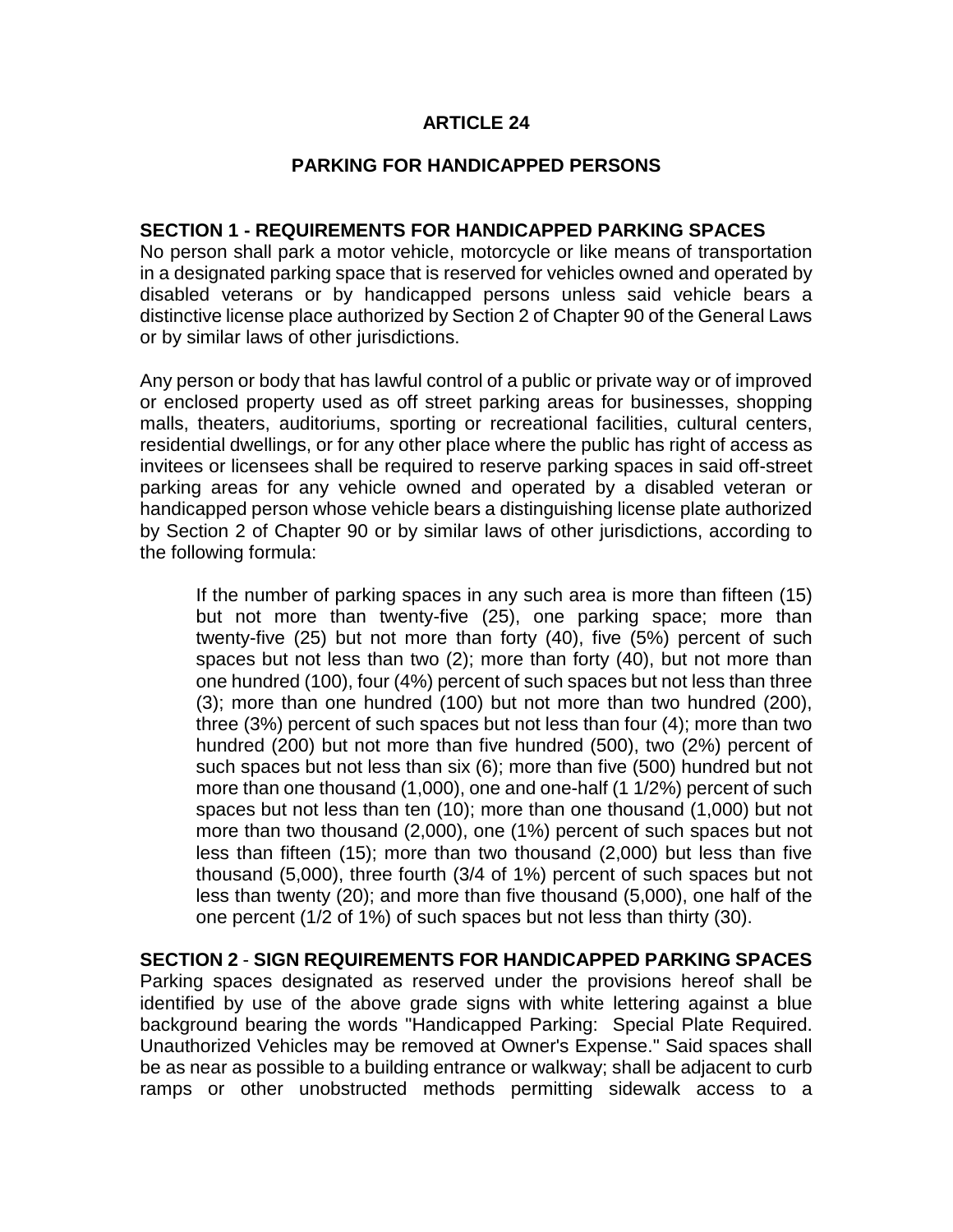handicapped person; and shall be twelve feet wide or two eight foot side areas with four feet of cross hatch between them.

# **SECTION 3** - **REGULATION OF UNAUTHORIZED VEHICLES IN HANDICAPPED SPACES**

Unauthorized vehicles shall be prohibited within parking spaces designated for use by disabled veterans or handicapped persons as authorized by this By-Law, and shall be prohibited for use in such a manner as to obstruct a curb ramp designated for use by handicapped persons as a means of egress to a street or a public way.

# **SECTION 4** - **PENALTY**

The penalty for violation hereof shall be as follows:

First Offense: One Hundred (\$100.00) dollars

Second Offense: One Hundred (\$100.00) dollars

Three or more offenses, the vehicles may be removed according to the provisions of Section 120D of Chapter 266 of the General Laws.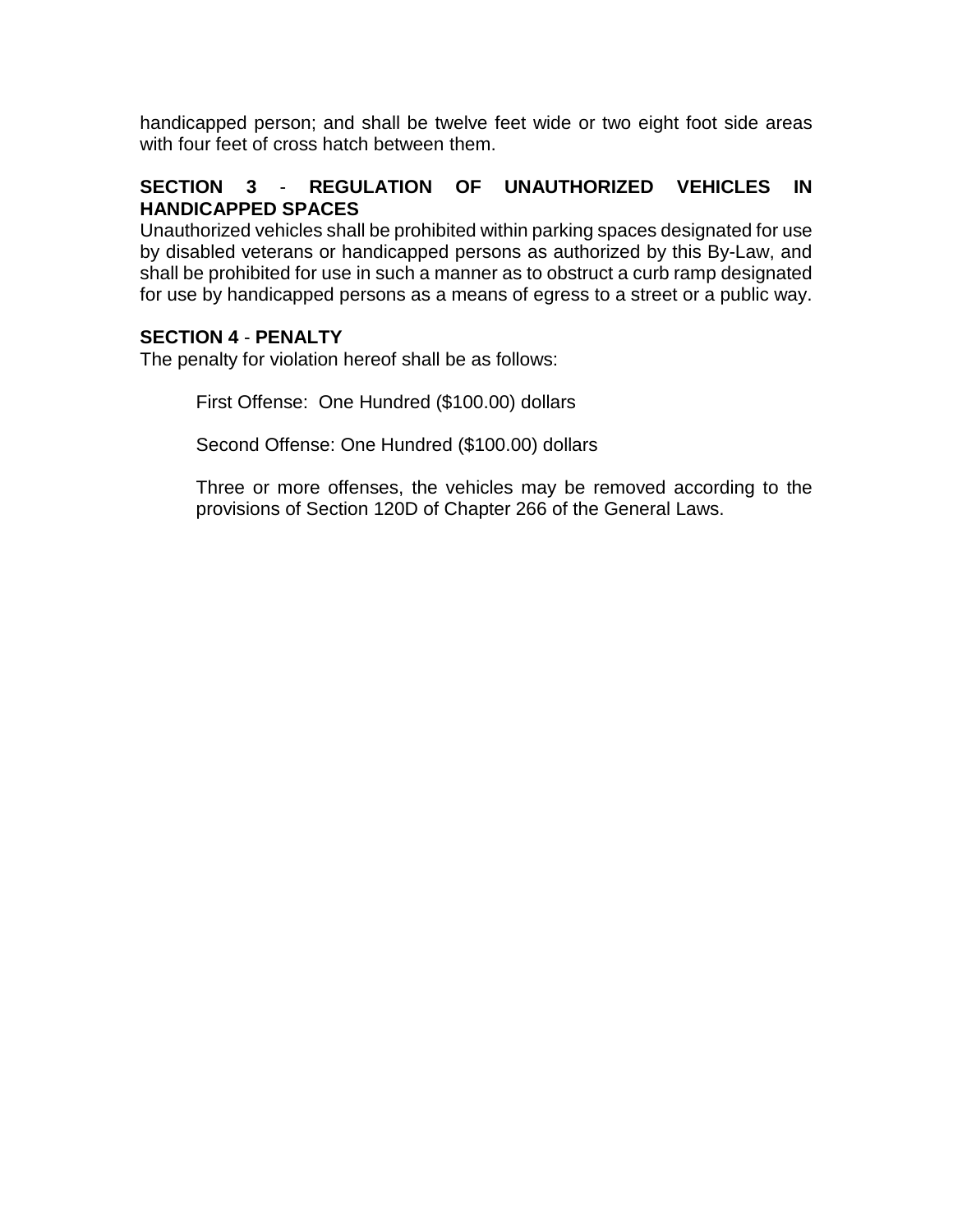## **WEIGHTS AND MEASURES – FEES**

**SECTION I** - Except as otherwise provided herein and as may be required by law, the following fees shall be charged by the Sealer of Weights and Measures:

- a. For sealing balances and scales:
	- over 10,000 pounds, fifty dollars;
	- 5,000 to 10,000 pounds, thirty dollars;
	- l,000 to 5,000 pounds, twenty dollars;
	- 100 to 1,000 pounds, ten dollars;
	- more than ten pounds but less than 100 pounds, six dollars;
	- ten pounds or less, four dollars;
- b. For sealing avoirdupois, metric, apothecary, or troy weights -- forty cents each;
- c For sealing liquid measuring meters:
	- for oil or grease, four dollars;
	- for gasoline, eight dollars;
	- for vehicle tank pump, sixteen dollars;
	- for vehicle tank gravity, twenty dollars;
- d. For sealing other devices:
	- fabric measuring, four dollars;
	- wire, rope, or cordage measuring, four dollars;
	- yard sticks, forty cents

**SECTION 2** - From time to time, fees herein may be established, changed, adjusted, increased, and/or deleted by the Sealer of Weights and Measures, with the approval of the Select Board.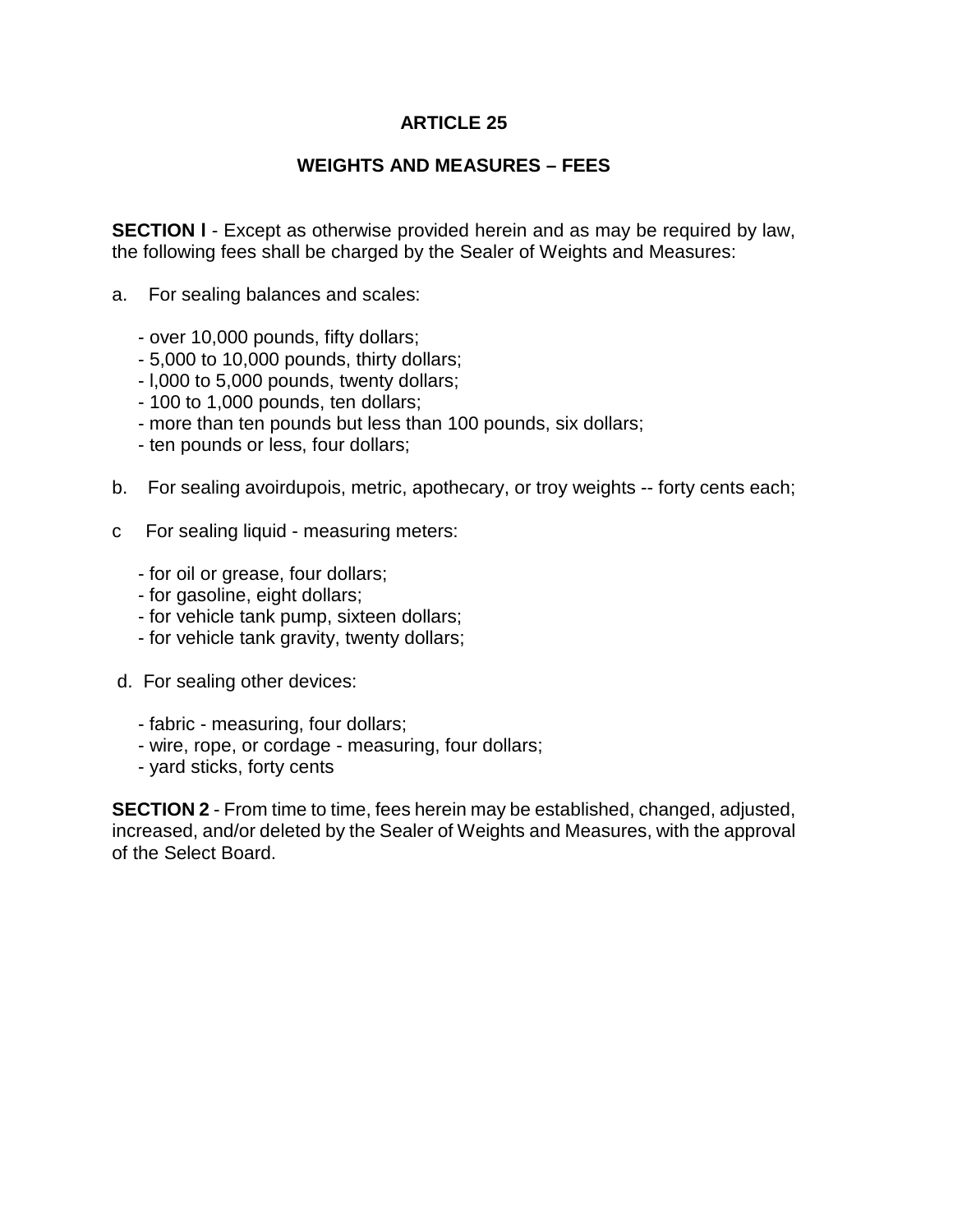### **ON-SITE WASTE WATER DISPOSAL SYSTEM INSPECTION**

 No person or entity shall sell or transfer any real property within the Town, having a building or structure thereon, which utilizes an on-site waste water disposal system or systems, without having certified and provided the following:

(1) A written certification to the buyer that an inspection of the system or systems has been made, within the twelve month period immediately preceding the sale or transfer of said property, by a Disposal Works Installer licensed by the Town of Hingham or its subdivisions. Said certification shall disclose that the inspection was made, and the result(s) of said inspection;

(2) A scale drawing or plot plan to the Board of Health and the Board of Sewer Commissioners, containing the location, on said property, of the cover or covers for such system or systems. A copy of said drawing or plot plan shall also be provided to the buyer.

Any further action to be taken under this by-law shall be in accordance with such regulations as shall be adopted by the Board of Health.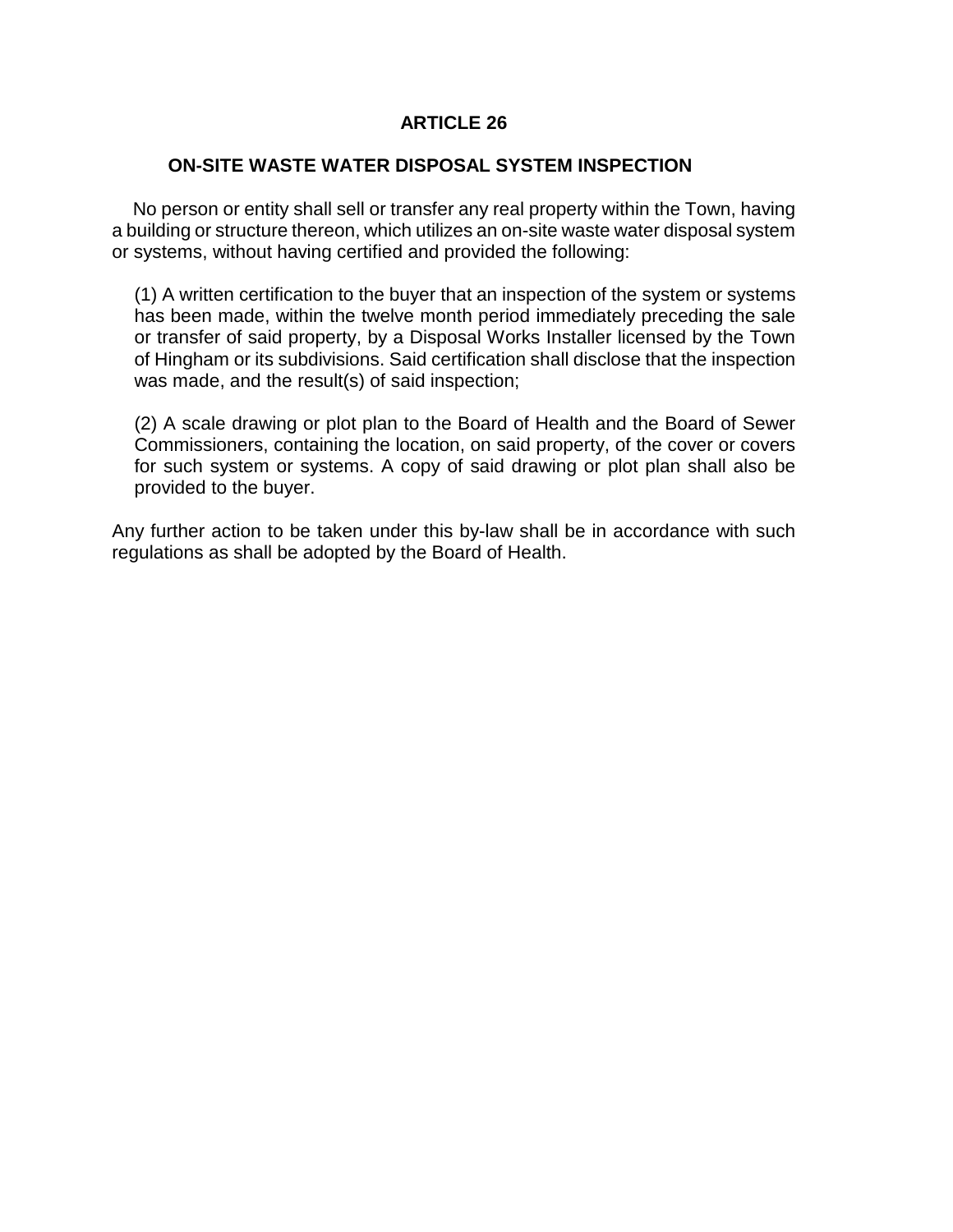#### **PUBLICATION OF BUILDING PERMITS ISSUED**

 Each week the office of the Building Commissioner shall cause to be published, in a newspaper of general circulation in Hingham, a list of all Building Permits issued during the previous week, except those issued for interior alterations and re-roofing. The list shall include the name or names of the applicant or applicants, the address of the property, the date the Permit was issued, a brief description of the proposed construction or operations and the statement; Building Permits may be appealed to the Board of Appeals. The time within which an appeal may be taken by a person aggrieved by an interpretation, order, requirement, direction or failure to act by the Building Commissioner, under the State Building code, is 45 days.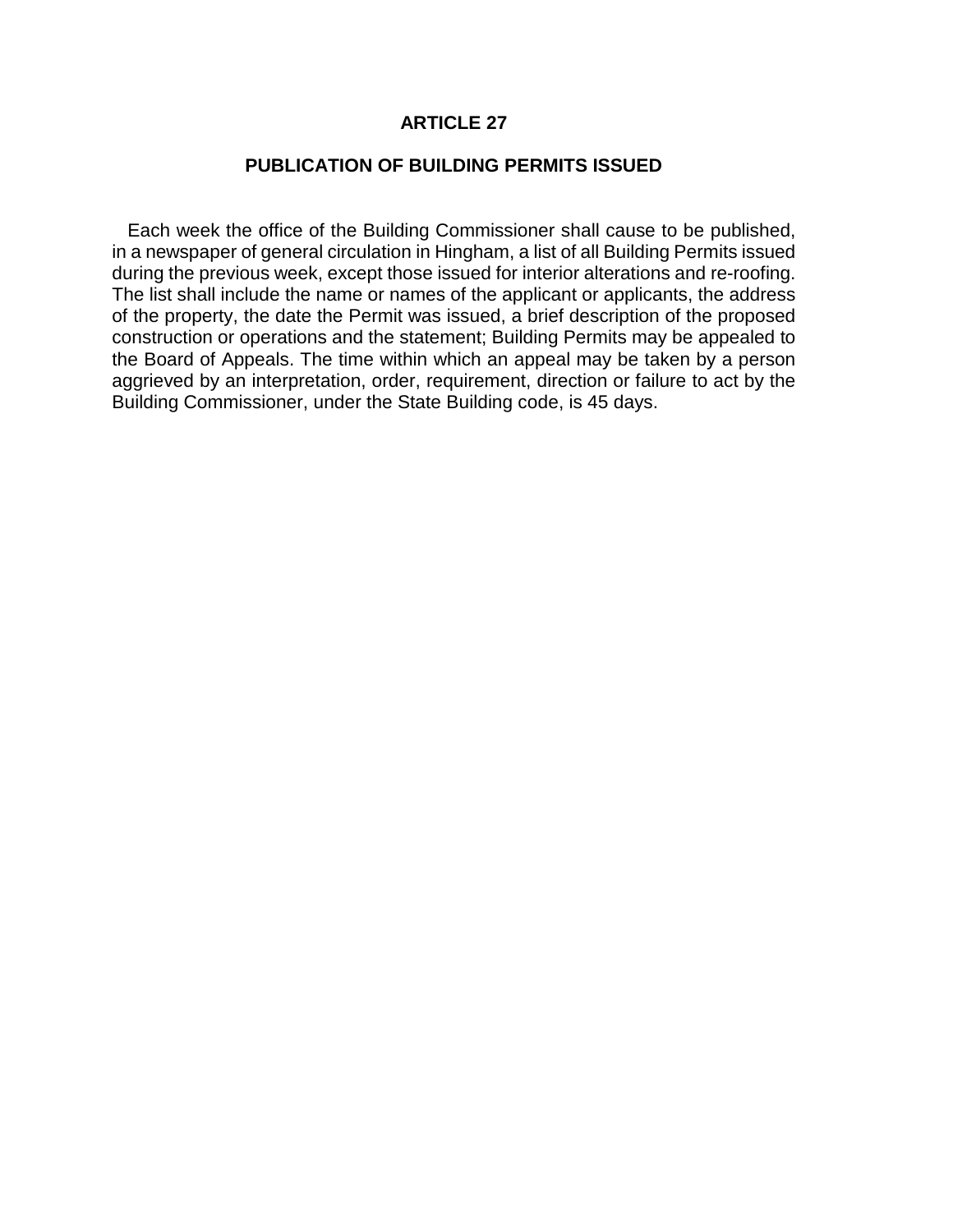### **HISTORIC DISTRICTS BY-LAW**

### **SECTION 1 - AUTHORITY AND PURPOSE**

This By-Law shall be known and may be cited as the Historic Districts By-Law of the Town of Hingham and is adopted pursuant to the provisions of Chapter 40C of the Massachusetts General Laws, as amended.

The purpose of this By-Law is to promote the educational, cultural, economic and general welfare of the public through the preservation and protection of the distinctive characteristics of buildings and places significant in the history of the Town, or its architecture, and through the maintenance and improvement of settings for such buildings and places and the encouragement of design compatible therewith. Regulations may be promulgated by the Historic Districts Commission in accordance with the provisions of Chapter 40C of the Massachusetts General Laws, as amended, in order to fulfill the purposes of this By-Law.

## **SECTION 2 - HISTORIC DISTRICTS COMMISSION**

In accordance with the provisions of Chapter 40C, Section 4, of the Massachusetts General Laws, the Historic Districts Commission appointed by the Select Board pursuant to the provisions of Chapter 502 of the Acts of 1966 shall be designated as the Historic Districts Commission under this By-Law. The Commission shall consist of five citizens of the Town appointed for three-year terms, with the terms of either one or two members expiring each year. Five alternate members shall be appointed in a like manner. Vacancies shall be filled in the same manner as the original appointment for an unexpired term. One regular member and one alternate member shall be appointed from each of at least three nominees submitted by the Boston Chapter of the American Institute of Architects, from at least three nominees submitted by the Hingham Historical Society, and from at least three nominees submitted by the Hingham Planning Board. One regular and one alternate member shall be appointed, where possible, from among the residents of the historic districts, and one regular and one alternate member shall be appointed at large. If within thirty days after submission of a request for nominees to an organization entitled to submit nominations for membership on the Commission no such nominations have been made, the Select Board may proceed to make the appointments to the Commission without nomination by such organization.

In case of the absence, inability or unwillingness to act of a member of the Commission, their place shall be taken by an alternate member designated by the chair. Each member and alternate shall continue in office until the expiration of their term or until their successor is duly appointed and qualified. All members shall serve without compensation. The Commission shall annually elect a chair and vice-chair from its number and a secretary from within or without its number.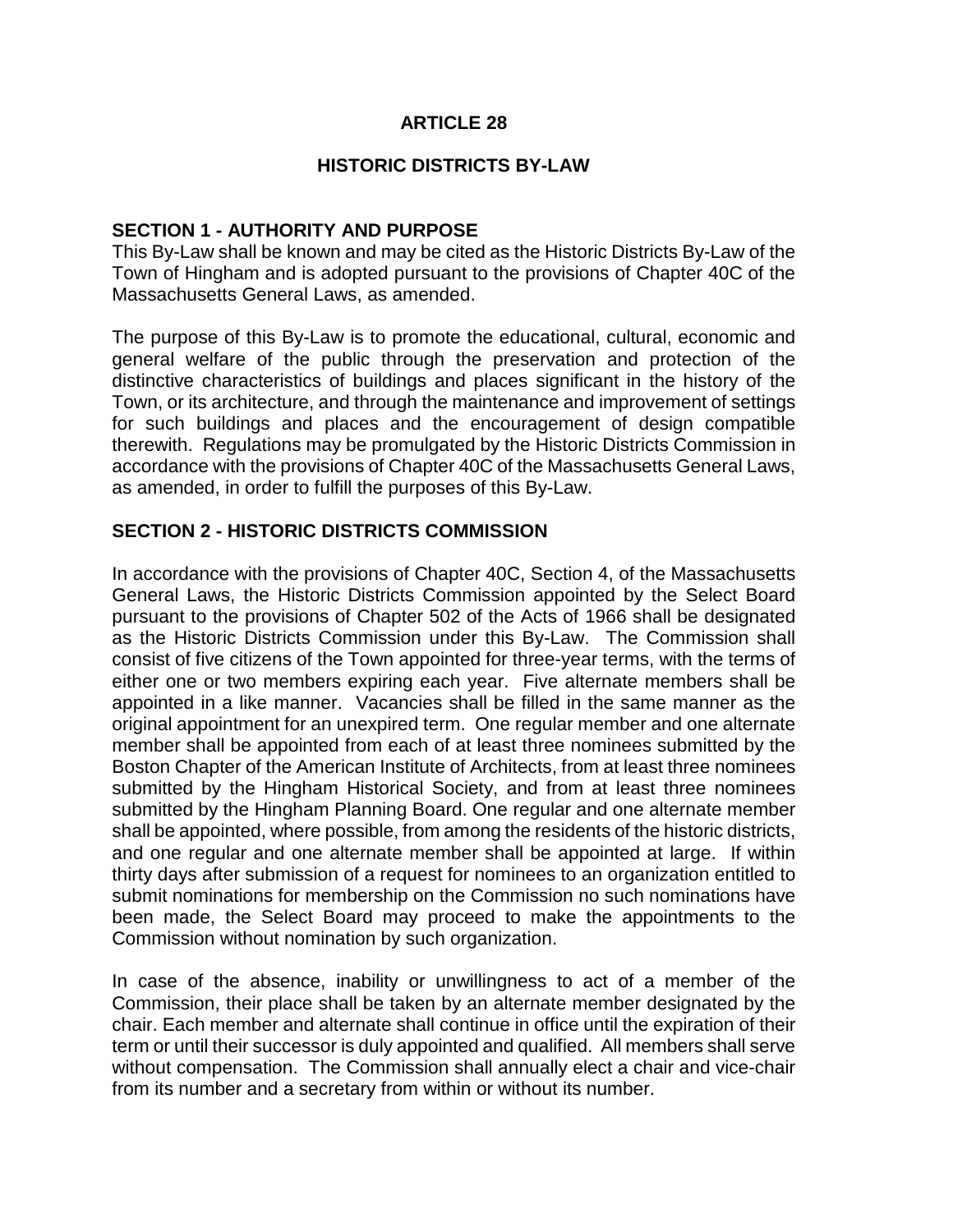## **SECTION 3 - DEFINITIONS**

As used in this By-Law the word "altered" includes the word "rebuilt", "reconstructed", "restored", "removed", and "demolished" and the phrase "changed in exterior color"; the word "building" means a combination of materials forming a shelter for persons; animals or property; the word "Commission" means the Commission acting as the Historic Districts Commission; the word "constructed" includes the words "built", "erected", "installed", "enlarged", and "moved"; the words "exterior architectural feature" means such portion of the exterior of the building or structure as is open to view from a public street, public way, public park or public body of water, including but not limited to the architectural style and general arrangement and setting thereof, the kind, color and texture of exterior building materials, the color of paint and other materials applied to exterior surfaces and the type and style of windows, doors, lights, signs and other appurtenant exterior fixtures; the words "person aggrieved" mean an applicant, an owner of property adjoining the property of an applicant, an owner of property within the same historic district as the property of an applicant and within one hundred feet of said property as measured from a property line and any charitable corporation one of whose purposes is the preservation of historic structures or districts; the word "structure" means a combination of materials other than a building, including a sign, fence, wall, terrace, walk or driveway.

## **SECTION 4** - **CERTIFICATE OF APPROPRIATENESS, NON-APLLICABILIT OR HARDSHIP**

Except as otherwise provided in Sections 6 or 7 of this By- Law, no building or structure within an historic district shall be constructed or altered in any way that affects an exterior architectural feature unless the Commission shall first have issued a certificate of appropriateness, a certificate of non-applicability or a certificate of hardship with respect to such construction or alteration.

Any person who desires to obtain a certificate from the Commission shall file with the Commission an application therefor in such form as the Commission may reasonably determine, together with such plans, elevations, specifications, material or other information, including in the case of demolition or removal a statement of the proposed condition and appearance of the property thereafter, as may be reasonably deemed necessary by the Commission to enable it to make a determination on the application.

No building permit for construction of a building or structure or for alteration of an exterior architectural feature within an historic district and no demolition permit for demolition or removal of a building or structure within an historic district shall be issued by the Building Commissioner until the certificate required by this section has been issued by the Commission.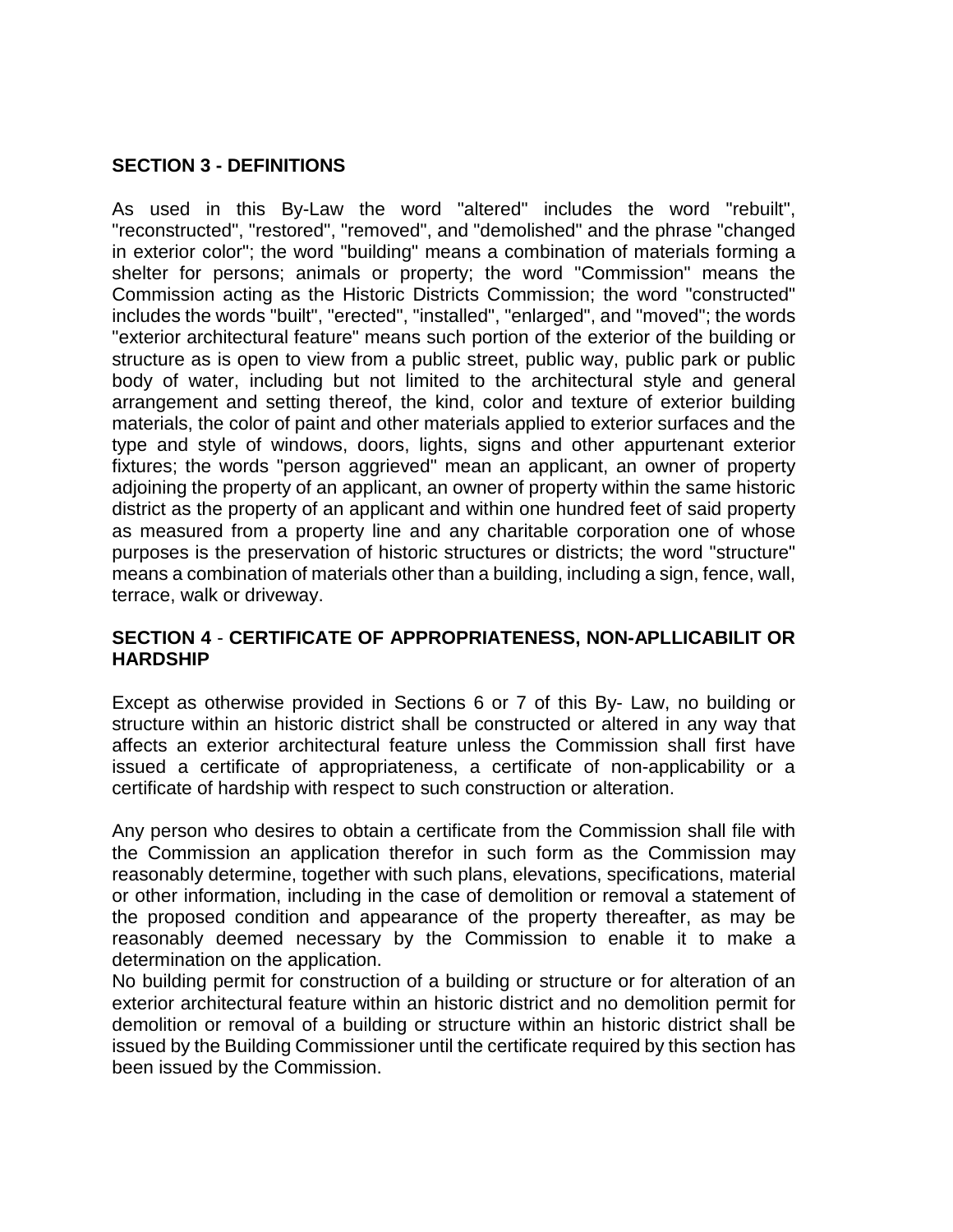## **SECTION 5-- FACTORS CONSIDERED BY COMMISSION IN MAKING DETERMINATION ON APPLICATION FOR CERTIFICATE**

In passing on matters before it the Commission shall consider, among other things, the historic and architectural value and significance of the site, building or structure, the general design, arrangement, texture, material and color of the features involved, and the relation of such features to similar features of buildings and structures in the surrounding area. In the case of new construction or additions to existing buildings or structures the Commission shall consider the appropriateness of the size and shape of the building or structure both in relation to the land area upon which the building or structure is situated and to buildings and structures in the vicinity, and the Commission may in appropriate cases impose dimensional and setback requirements in addition to those required by other applicable laws or by-laws. The Commission shall not consider interior arrangements or architectural features not subject to public view.

The Commission shall not make any recommendation or requirement, except for the purpose of preventing changes or developments incongruous with the historic aspects or the architectural characteristics of an historic district.

# **SECTION 6 - EXCLUSION OF CERTAIN MATTER FROM REVIEW**

The authority of the Commission shall not extend to the reconstruction, if substantially similar in exterior design, of a building, structure or exterior architectural feature damaged or destroyed by fire, storm or other disaster, provided such reconstruction is begun within one year of the damage or destruction and carried forward with due diligence.

The Commission may determine from time to time after public hearing that certain categories of exterior architectural features, if the provisions of applicable laws or by-laws do no limit the authority of the Commission with respect thereto, may be constructed or altered without review by the Commission without causing substantial derogation from the intent and purposes of this By-Law.

Upon request the Commission shall issue a certificate of non-applicability with respect to construction or alteration in any category then not subject to review by the Commission in accordance with this Section 6.

# **SECTION 7 - ORDINARY MAINTENANCE; LANDSCAPING; CHANGES OTHERWISE PERMITTED OR REQUIRED**

Nothing in this By-Law shall be construed to prevent the ordinary maintenance, repair or replacement of any exterior architectural feature within an historic district which does not involve a change in design, material, color or the outward appearance thereof, nor to prevent landscaping with plants, trees or shrubs, nor construed to prevent the meeting of a requirement certified by a duly authorized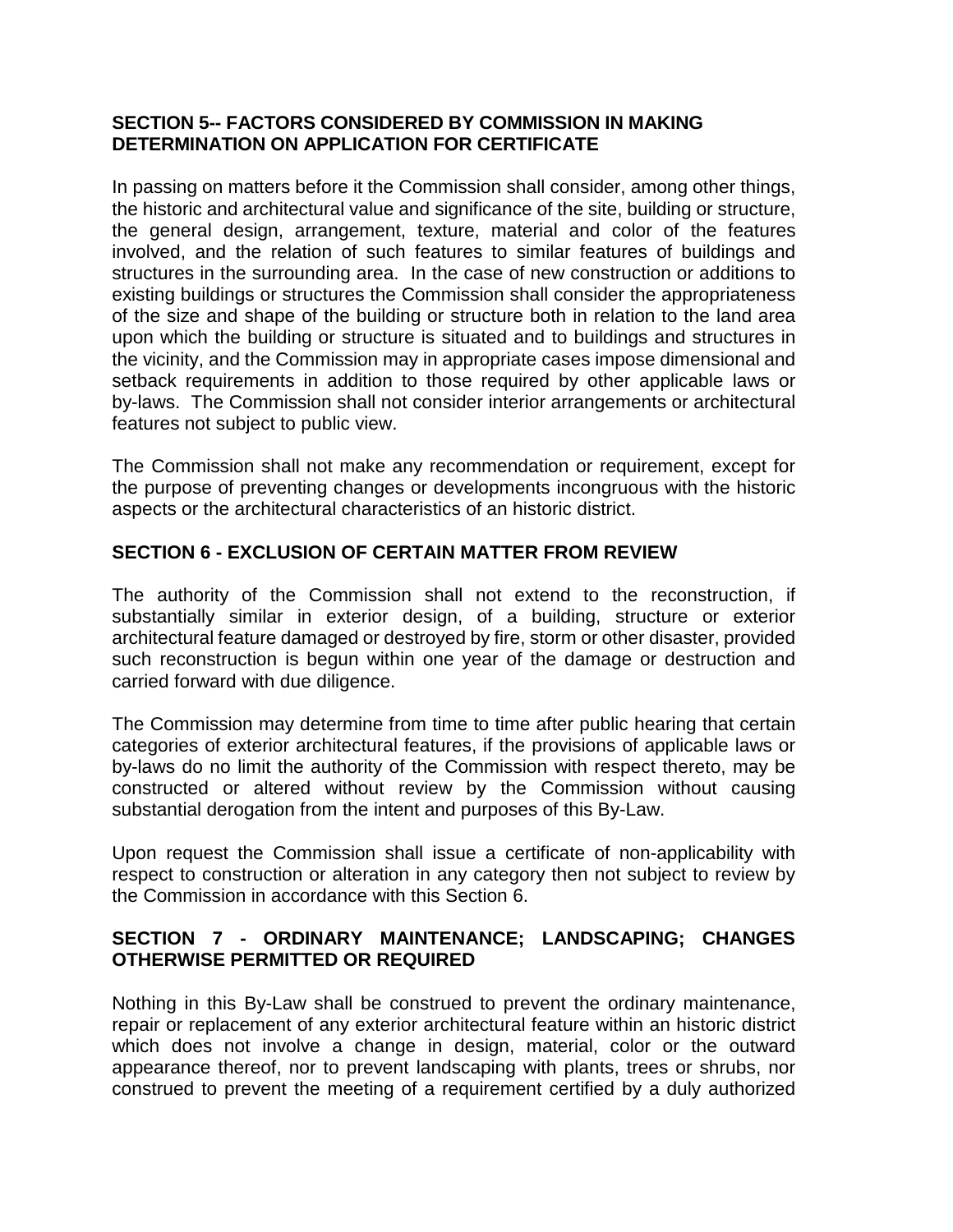public officer to be necessary for public safety because of an unsafe or dangerous condition, nor construed to prevent any construction or alteration under a permit duly issued prior to the effective date of the applicable historic district by- law.

# **SECTION 8 - ADDITIONAL POWERS, FUNCTIONS AND DUTIES OF COMMISSION**

The Commission shall be a majority vote of the members thereof promulgate appropriate procedural rules and regulations for the calling of meetings, the calling and conduct of hearings, the issuance and filing of certificates and other determinations, and the keeping of records, provided that the same shall be consistent with the requirements of Chapter 40C, Sections 10 and 11, of the Massachusetts General Laws, and other provisions of this By- Law.

The Commission may after public hearing set forth in such manner as it may determine various designs of certain appurtenances, such as lighting fixtures, which will meet the requirements of an historic district and a roster of certain colors of paint and roofing materials which will meet the requirements of an historic district, but no such determination shall limit the right of an applicant to present other designs or colors to the Commission for its approval.

The Commission may, where a certain construction or alteration is otherwise inappropriate, nevertheless determine that owing to conditions especially affecting the building or structure involved, but not affecting the historic district generally, failure to approve an application will involve a substantial hardship, financial or otherwise, to the applicant and that such application may be approved without substantial detriment to the public welfare and without substantial derogation from the intent and purpose of this By-Law. If the Commission so determines, it shall cause a certificate of hardship to be issued to the applicant.

The Commission may, subject to appropriation, employ clerical and technical assistants or consultants and incur other expenses appropriate to the carrying on of its work, and may accept money gifts and expend the same for such purposes.

The Commission shall have, in addition to the powers, authority and duties granted to it by this By-Law, such other powers, authority and duties as may be assigned to it from time to time by Town Meeting vote.

## **SECTION 9 - APPEALS TO AND ENFORCEMENT BY THE SUPERIOR COURT**

Any person aggrieved by a determination of the Commission may, within twenty days after the filing of the notice of such determination with the Town Clerk, appeal to the superior court for Plymouth County, in accordance with the provisions of Chapter 40C, Section 12A, of the Massachusetts General Laws.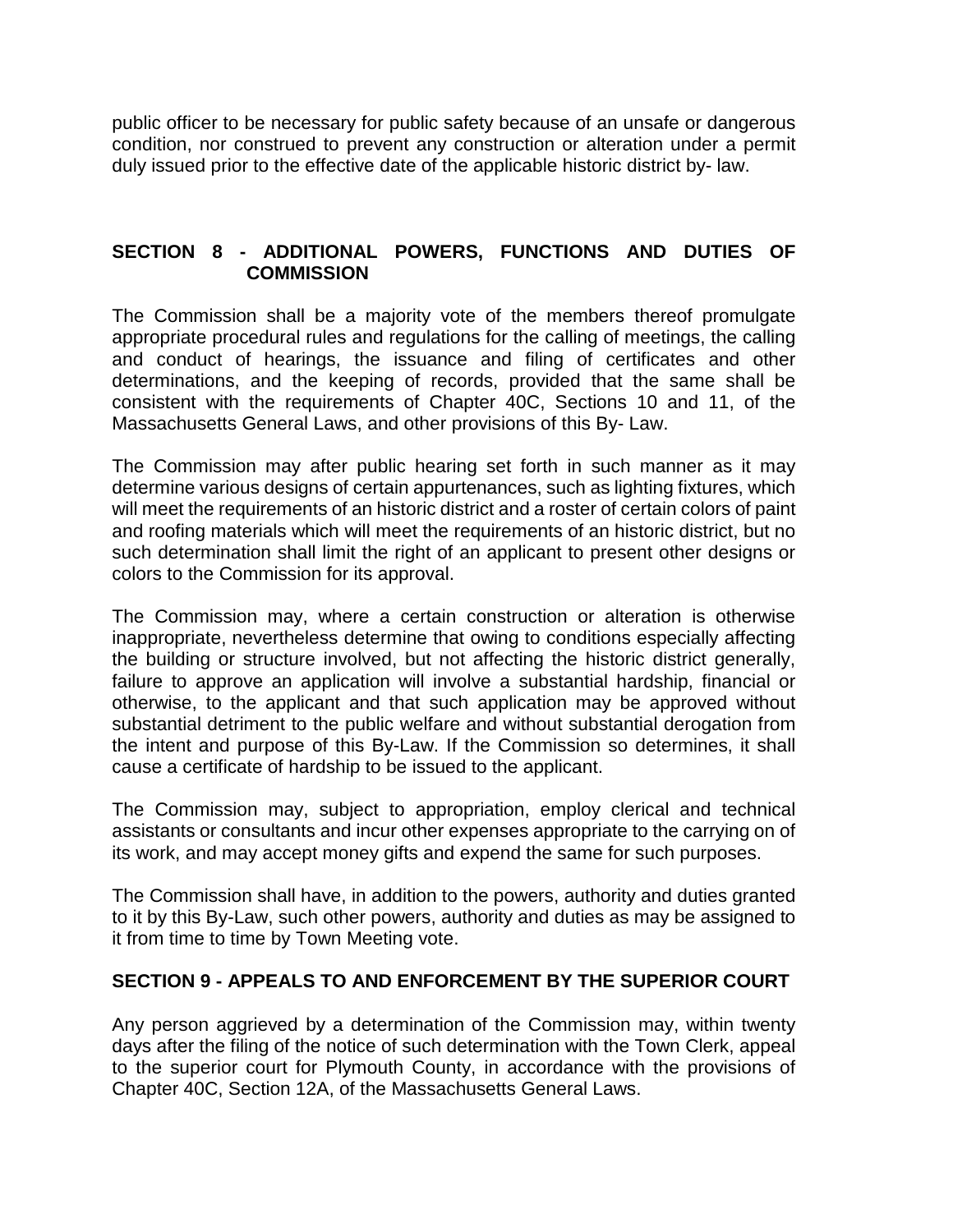The superior court for Plymouth County may, in accordance with the provisions of Chapter 40C, Section 13, of the Massachusetts General Laws, enforce the provisions of this By-Law, and any determination, ruling or regulation issued pursuant thereto, and may, upon the petition of the Commission or the Select Board, restrain by injunction violations thereof; and, without limitation, such court may order the removal of any building, structure or exterior architectural feature constructed in violation thereof, or the substantial restoration of any building, structure or exterior architectural feature altered or demolished in violation thereof, and may issue such other orders for relief as may be equitable.

Whoever violates any of the provisions of this By-Law shall be punished by a fine of not less than ten dollars nor more than five hundred dollars. Each day during any portion of which a violation continues to exist shall constitute a separate offense.

## **SECTION 10 - DISTRICTS ESTABLISHED BY SPECIAL ACTS OF THE**  GENERAL **COURT**

The Lincoln Historic District and the Glad Tidings Historic District, established pursuant to a prior Special Act of the Massachusetts General Court, shall hereafter be subject to the provisions of this By-Law, notwithstanding the terms of such Special Act. The provisions of this By-Law shall not affect the validity of these historic districts.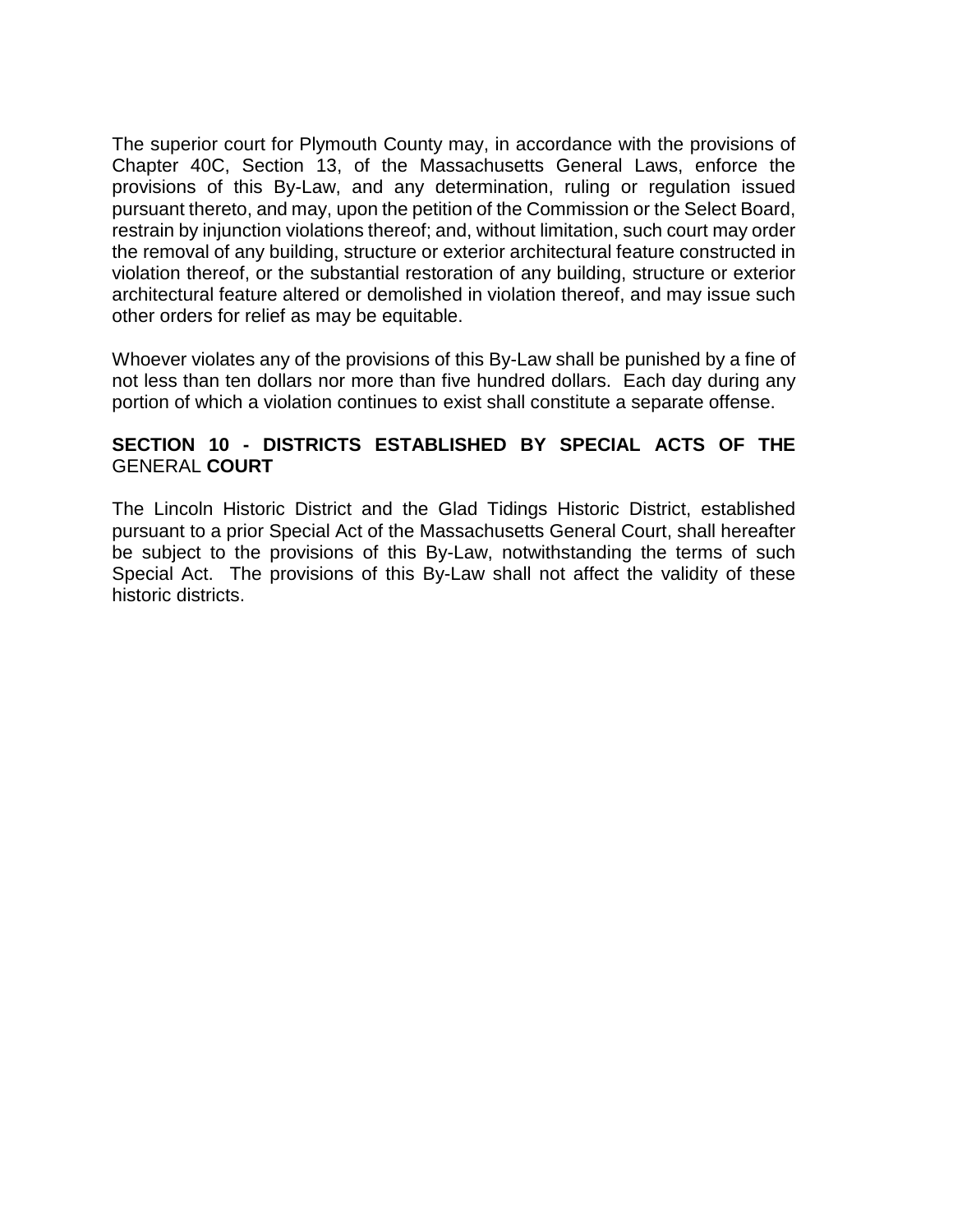# **ELECTRICAL PERMIT FEES**

### A. **All inspection requests require a permit number.**

- B. All service related work requires a utility authorization number.
- C. Service alteration fees are in addition to minimum charges.
- D. Fees for unusual or special condition not listed on this fee schedule shall be set by the Inspector of Wires or the Building Commissioner.
- E. Electrical permits must be obtained within 5 days of commencing work or a double fee for that permit will be charged.
- F. **All jobs must have a final inspection.**

# **Residential**

| 1                | <b>Base Residential Fee</b>                      | \$35.00   |
|------------------|--------------------------------------------------|-----------|
| $\boldsymbol{2}$ | Reinspection fee                                 | \$75.00   |
| 3                | Inspection(late fee) permits after staging       | \$70.00   |
| 4                | Service Change 100 to 200 AMP Residential        | \$35/\$70 |
| 5                | Each Addn't 100 AMPS or portion of (w 1 meter)   | \$35.00   |
| $6\phantom{1}6$  | Temporary Service, six month limit               | \$40.00   |
| 7                | New Single Family Dwell/Complete Rehab + 50%     | \$200.00  |
| 8                | New Home complete with 200 AMP Service           | \$225.00  |
| 9                | New Home complete with 300 AMP                   | \$275.00  |
| 10               | New Home complete with 400 AMP or more           | \$325.00  |
| 11               | Trenches each 100'                               | \$35.00   |
| 12               | <b>Audio Visual System</b>                       | \$35.00   |
| 13               | <b>Major Appliances</b>                          | \$35.00   |
| 14               | Septic system wiring motor/pump                  | \$35.00   |
| 15               | Alarm systems, Fire and Burgler                  | \$35.00   |
| 16               | <b>Gas or Oil Burners</b>                        | \$35.00   |
| 17               | Hot Water heater                                 | \$35.00   |
| 18               | Electric Heating per 10KW                        | \$35.00   |
| 19               | Each addn'l 100 AMP meter or subpanel, each      | \$35.00   |
| 20               | Swimming Pools (inground)                        | \$90.00   |
| 21               | Swimming Pools (above ground)                    | \$60.00   |
| 22               | Hot Tubs/Spas/Hydromassage                       | \$60.00   |
| 23               | Private Street Lighting, then \$20 per pole      | \$35.00   |
| 24               | Heat, Vent, & A/C Units                          | \$35.00   |
| 25               | Low Voltage                                      | \$35.00   |
| 26               | Grounding of foundation/Metal Siding/Metal Bldg. | \$35.00   |
| 27               | Hand holes, each                                 | \$35.00   |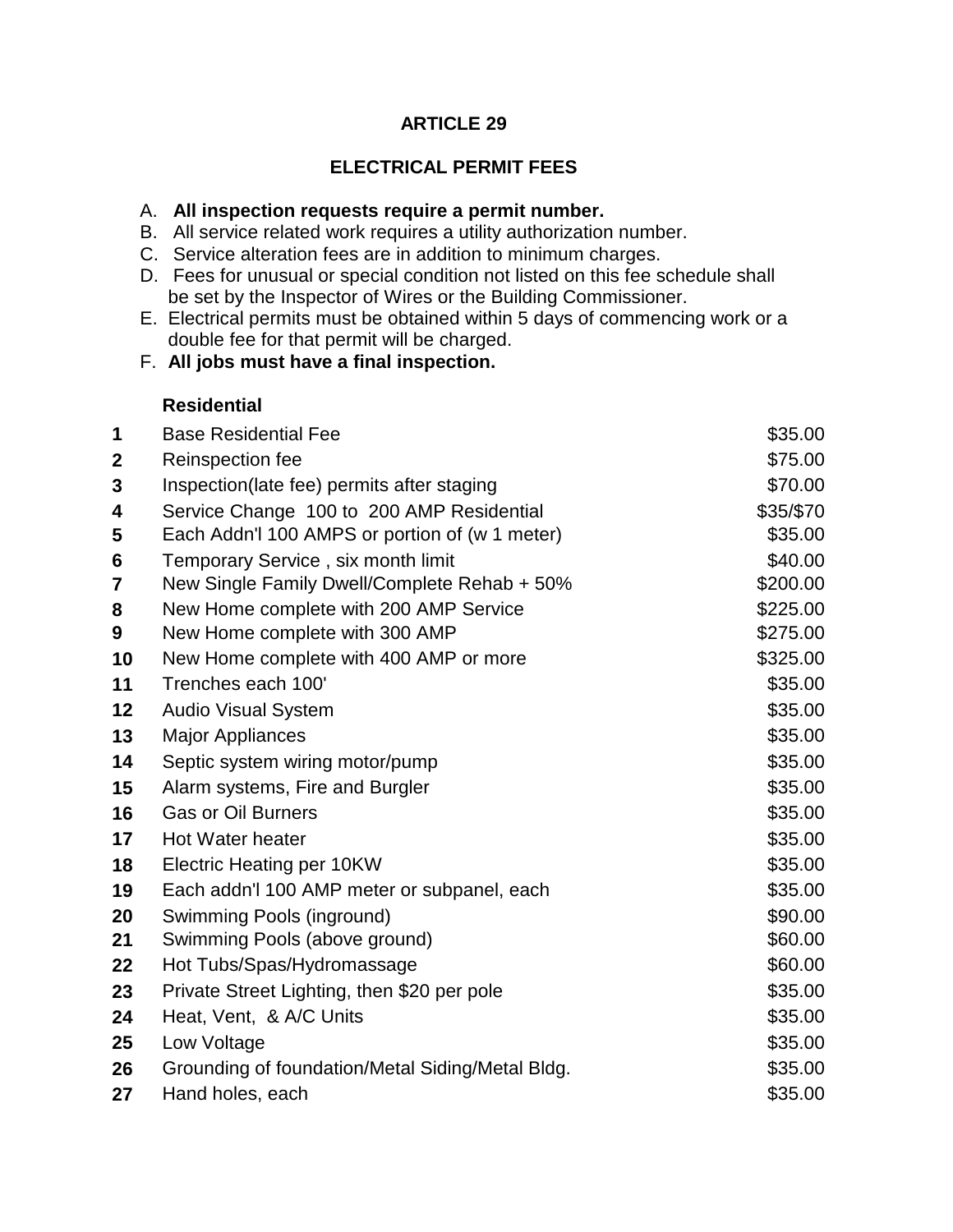Commercial Electrical Permit Fee Schedule

# A. **All inspection requests require a permit number**.

- B. All service related work requires a utility authorization number.
- C. Service alteration fees are in addition to minimum charges.
- D. Fees for unusual or special condition not listed on this fee schedule shall be set by the Inspector of Wires or the Building Commissioner.
- E. Electrical permits must be obtained within 5 days of commencing work or a double fee for that permit will be charged.
- F. **All jobs must have a final inspection**.

# **Commercial**

| 1                       | <b>Base Commercial Fee</b>                                 | \$50.00  |
|-------------------------|------------------------------------------------------------|----------|
| $\boldsymbol{2}$        | Reinspection required                                      | \$75.00  |
| $\mathbf{3}$            | Inspection Fee for Off Hour Inspections (add'I fee)        | \$200.00 |
| 4                       | Annual Maintenance Inspection Fee (up to 5 insp)           | \$225.00 |
| 5                       | Inspection (Late fee) for permits filed after staging work | \$100.00 |
| $6\phantom{1}$          | New Const. - fee calculated @ .10 per sq. ft. \$200.00 min | \$200.00 |
| $\overline{\mathbf{7}}$ | Comm., Indust., Rehab more than 50% use new const.         | \$200.00 |
| 8                       | 200 AMP or less                                            | \$150.00 |
| 9                       | 201 AMP to 400 AMP                                         | \$200.00 |
|                         | 401 to 600 AMP (over 600 based on \$1 per AMP)             | \$250.00 |
| 10                      | Each Addn'l. Sub Panel or sub-main                         | \$50.00  |
| 11                      | Temporary Service, six month limit                         | \$70.00  |
| 12                      | Alarm System (Fire or Burglar)                             | \$50.00  |
| 13                      | <b>Gas or Oil Burner</b>                                   | \$70.00  |
| 14                      | <b>Cellular Tower Antenna</b>                              | \$500.00 |
| 15                      | <b>Cellular Tower Equipment Room</b>                       | \$500.00 |
| 16                      | Gas Pumps (first 2, then \$20 per pump)                    | \$50.00  |
| 17                      | Grounding of foundation, Metal Siding or Metal Building    | \$50.00  |
| 18                      | Ground Mounted Light (up to 3, each addn'l. \$20. per pole | \$50.00  |
| 19                      | Traffic light. (each addn'l. \$50)                         | \$100.00 |
| 20                      | Trenches per 100'                                          | \$35.00  |
| 21                      | Low Voltage (first 25 jacks) each addn'l .\$1.50           | \$70.00  |
| 22                      | HVAC Air Conditioner, addn'l. \$5 per ton/Max \$100        | \$70.00  |
| 23                      | Tents, Concessions, Carnivals                              | \$100.00 |
| 24                      | <b>Energy Management Systems</b>                           | \$50.00  |
| 25                      | Hand holes, each                                           | \$50.00  |
| 26                      | Exit Sign/Emergency Light (each)                           | \$10.00  |
| 27                      | Sign Lighting                                              | \$25.00  |
| 28                      | <b>Motion Picture Machines and Special Apparatus</b>       | \$50.00  |
| 29                      | Motors and Generators 1 HP to 8 HP                         | \$25.00  |
| 30                      | Motors and Generators 9 HP and over                        | \$35.00  |
| 31                      | Transformers 5 KVA -                                       | \$250.00 |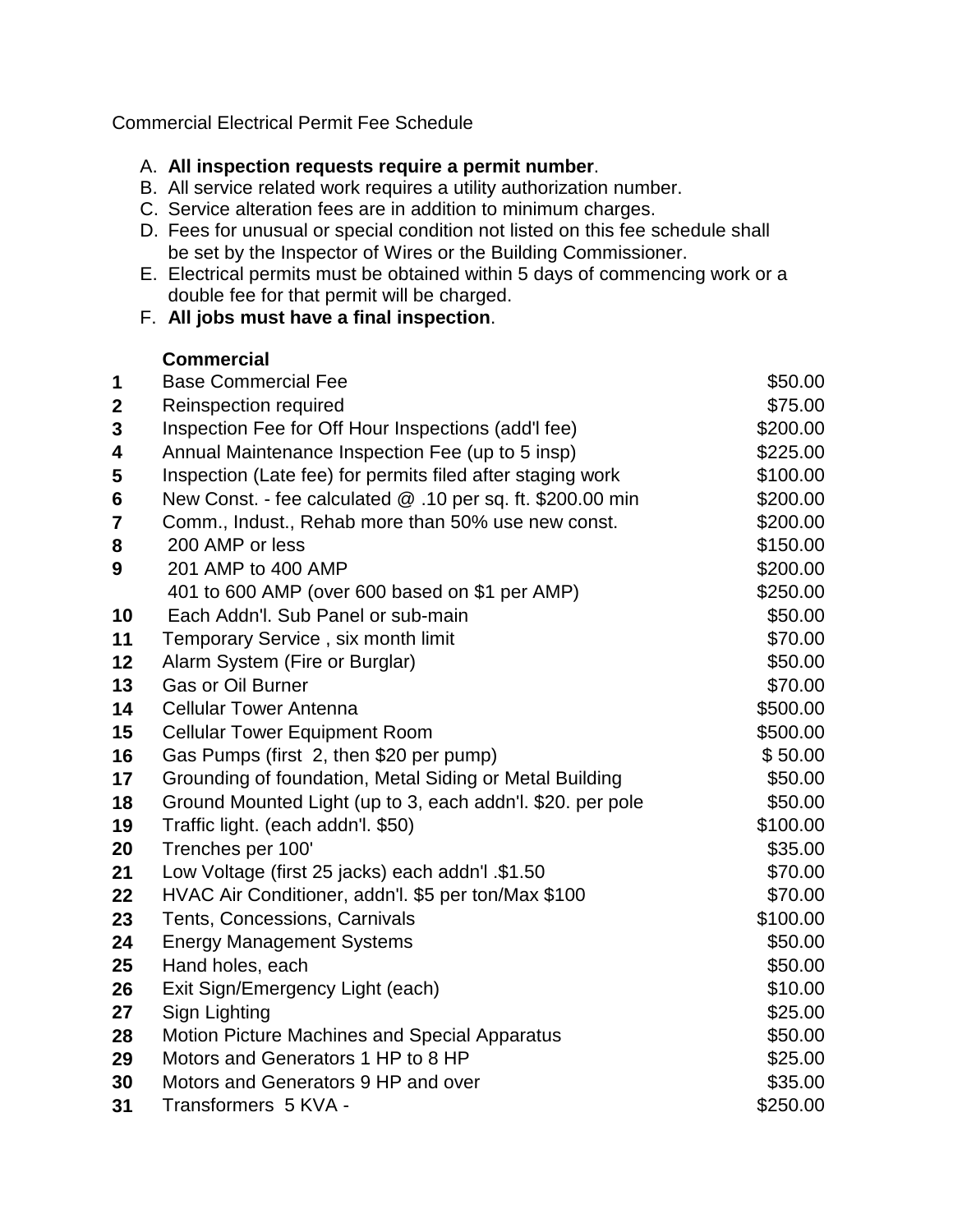## **RULES AND REGULATIONS GOVERNING USE OF CONSERVATION LAND IN HINGHAM**

**SECTION 1** - All people are welcome to use lands under the control of the Conservation Commission for passive recreation from 1/2 hour before sunrise to 1/2 hour after sunset. No person shall be allowed to use said lands at other times without the written permission of the Conservation Commission.

**SECTION 2** - No cars, trucks, or other powered vehicles or tools are allowed in or on said lands except authorized Town vehicles and those which may be allowed in or on said lands with the written permission of the Conservation Commission. **SECTION 3** - (1) No hunting is allowed on any lands under the management, custody or control of the Town of Hingham Conservation Commission (hereinafter "Commission") other than as may be authorized by the Commission in accordance with the provisions of subsection (2) of this Section 3.

(2) (a) Otherwise lawful hunting of deer and fowl by use and shooting of bow and arrows may be conducted on those designated portions of any lands under the management, custody or control of the Commission only as authorized by written permit issued by the Commission in accordance with the provisions of this Section 3.

(2) (b) Such authorization and permits, if any, as provided for in subsection 2(a) hereof shall be granted by the Commission pursuant to a written policy or regulations developed, adopted, promulgated and implemented by the Commission to (i) comply with the Commission's legal obligations, (ii) manage the needs of the hunting community and the non-hunting community, and the resources involved with the activity, and (iii) comply with provisions of state and federal laws and regulations applicable to such hunting.

(2) (c) The Commission shall (i) develop and adopt said written policy or regulations as provided for under subsection 2(b) hereof through a public hearing process, (ii) promulgate and implement the initial written policy or regulations no later than October 1, 2014.

(2) (d) A mandatory provision of any such policy or regulations under subsection (2) (c) hereof shall require that any such authorization and permits can only be issued upon written application by each individual seeking such authorization and permit, which application shall require such information as the Commission deems reasonable to (i) comply with the Commission's legal obligations, (ii) manage the needs of the hunting and non-hunting community, and the resources involved with the activity, and (iii) comply with provisions of state and federal laws and regulations applicable to such hunting. The Commission may, as a condition precedent to the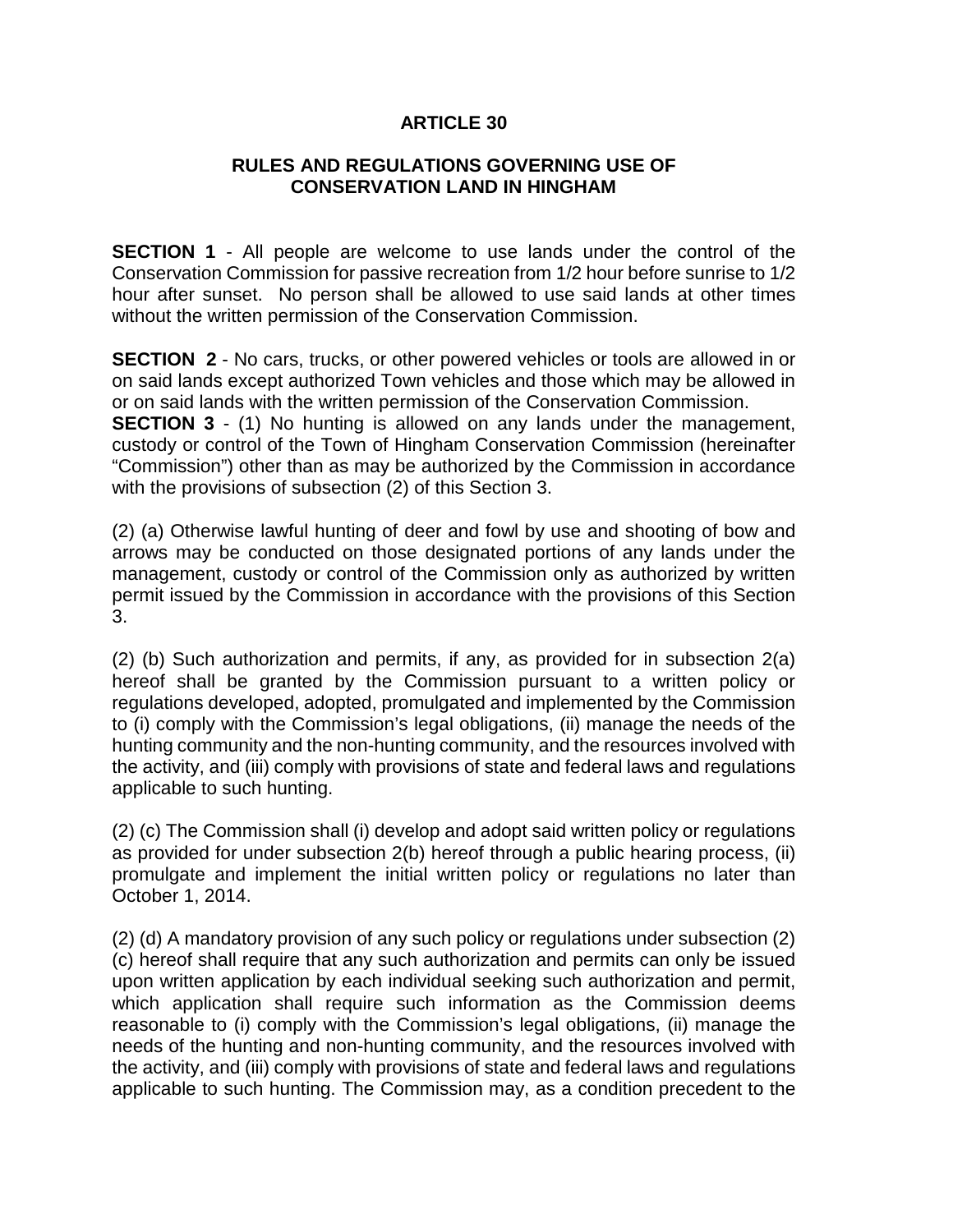issuance of any such authorization and permit, and with approval of the Select Board of the Town of Hingham, charge to and require payment of a uniform fee by all such applicants for the purpose of defraying the administrative cost of the Commission incurred in processing such applications and administering this Section 3; and may as a further condition precedent thereof require a written release of liability and/or indemnification from the applicant to the extent allowed by law.

**SECTION 4** - No person shall cut, break, remove, deface, defile, or ill-use any structure, fence, sign, stone wall, or have possession of any part thereof in or on said lands.

**SECTION 5** - No unauthorized person shall cut any trees, bushes, plants, or flowers in or on said lands without the written permission of the Conservation Commission.

**SECTION 6** - No trails shall be cut or marked, nor facilities of an enduring nature such as bridges, towers, lean-tos or buildings be constructed without the written permission of the Conservation Commission.

**SECTION 7** - No person shall engage in business, sell or expose for sale, or give away goods, wares or circulars, upon said lands without the written permission of the Conservation Commission.

**SECTION 8** Overnight camping on Conservation lands is not permitted without prior written approval from the Conservation Commission.

**SECTION 9** - No person shall dump or discharge any litter, trash, stumps, brush, leaves, sand, stones, or fill on any lands under the control of the Conservation Commission.

**SECTION 10-** No person except with written permission of the Conservation Commission under Permit, shall dig or disturb any artifact or archaeological remains.

**SECTION 11-** All persons 15 years of age and over, while fishing on land under control of Hingham Conservation Commission, shall possess and display a valid Massachusetts Fishing or Sporting License and comply with all other Fish & Wildlife Laws of the Commonwealth of Massachusetts. The Hingham Conservation Commission encourages a policy of "Catch and Release" of all fish taken from any waters under control of the Commission.

**SECTION 12-** No person shall tamper with the operation of any fish ladder or interfere with migrating adult or juvenile herring in any water courses or water bodies controlled by the Commission.

**SECTION 13-** Possession or consumption of alcoholic beverages is prohibited on all lands under the control of the Conservation Commission.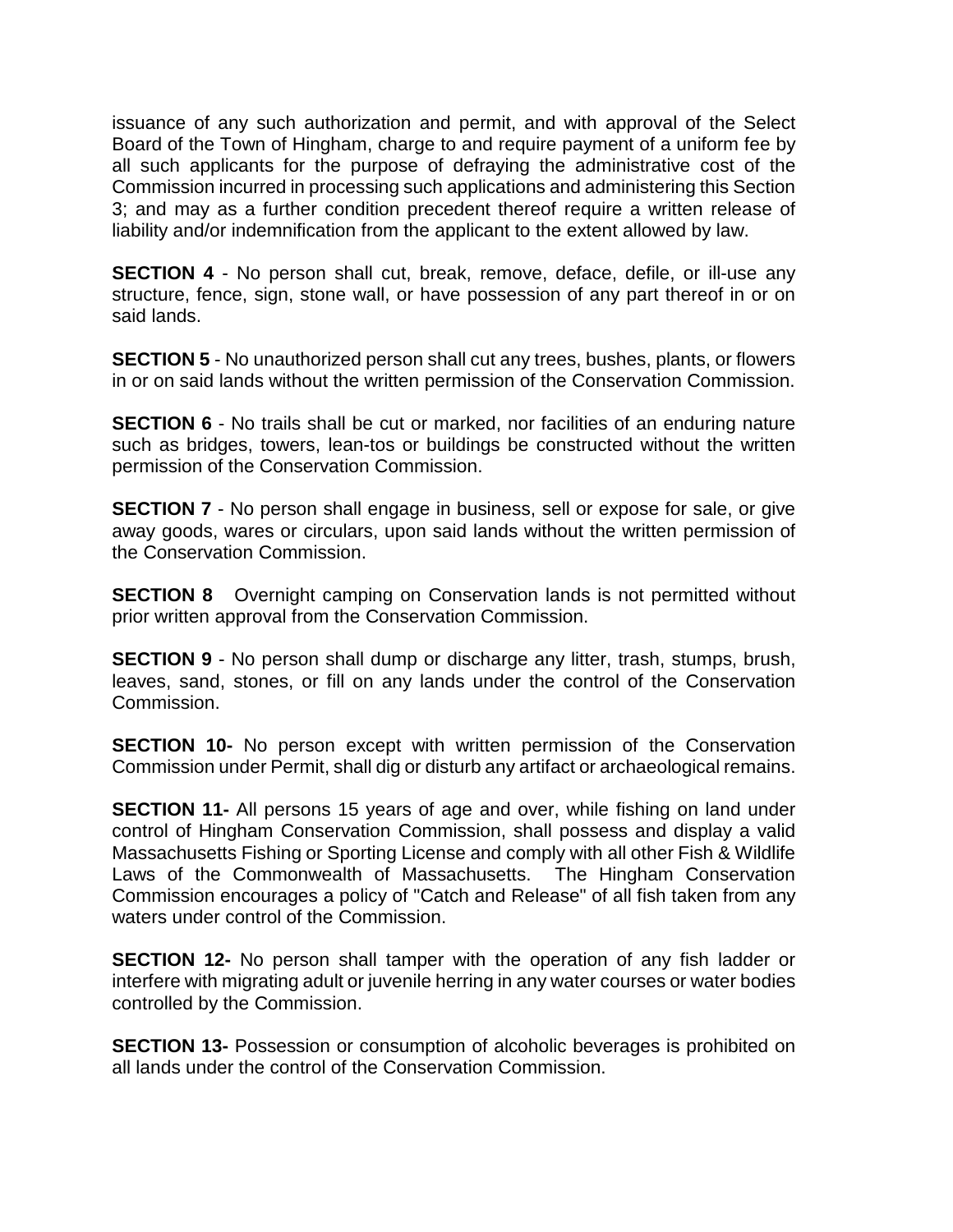**SECTION 14-** Penalties: Any violation of the Rules and Regulations hereunder, carries with it a penalty of a fine not to exceed \$200.00.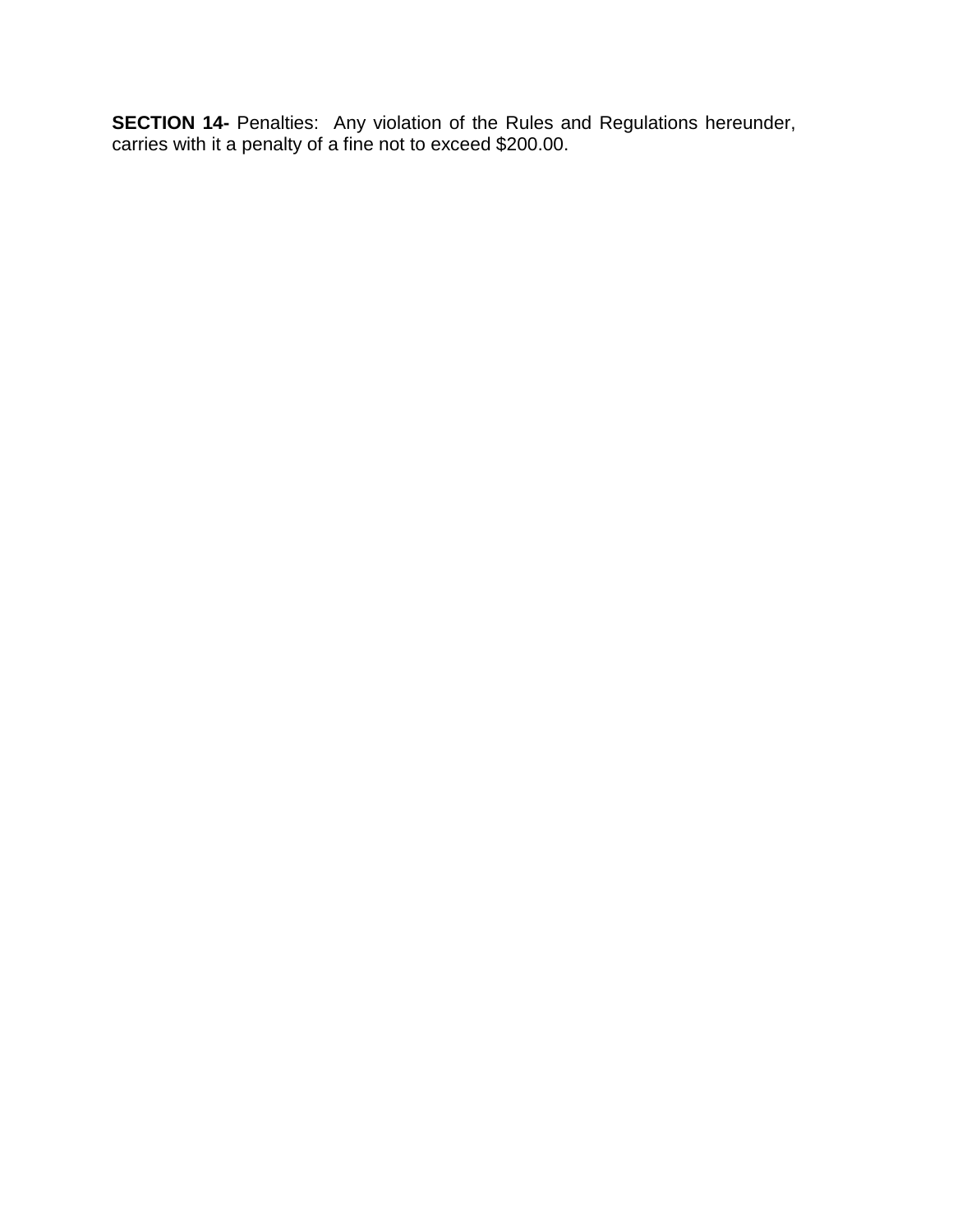# **DEMOLITION OF HISTORICALLY SIGNIFICANT BUILDINGS OR STRUCTURES**

## **SECTION 1 - INTENT AND PURPOSE**

This By-Law is adopted for the purpose of protecting the historic and aesthetic qualities of the Town by preserving, rehabilitating or restoring whenever possible, buildings or structures which constitute or reflect distinctive features of the architectural or historic resources of the Town, thereby promoting the public welfare and preserving the cultural heritage of the Town.

## **SECTION 2 - DEFINITIONS**

For the purposes of this By-Law the following words and phrases have the following meanings:

Commission - The Hingham Historical Commission

Commission Staff – The person(s) regularly providing staff services for the Commission whom the Commission has designated as "commission staff" for the purposes of this By-Law.

Commissioner – The person occupying the office of Hingham Building Commissioner or otherwise authorized in the Town of Hingham to issue permits under the Massachusetts State Building Code.

Demolition – The act of pulling down, destroying, removing, razing or commencing the work of any destruction of a regulated building or structure as defined in Section 3 of this By-Law, or any portion thereof, excluding modifications to the interior of the building or structure having no effect on the exterior thereof. Without limiting the foregoing, demolition includes the act of removal or replacement of any historic architectural element of any regulated building or structure for which a building permit is required from the Commissioner including, but not limited to, the frame, finish, window(s), roofing, chimney(s), siding, or any other architectural feature affecting the exterior of a regulated building or structure.

Permit - A permit issued by the Commissioner for any Demolition (as defined in this By-Law). A Permit, as this term is used in this By-Law, shall include a building permit for Demolition activities as defined above and/or a permit for demolition issued by the Commissioner pursuant to the Massachusetts State Building Code.

Historically Significant – a determination by the Commission that a Regulated Building or Structure is: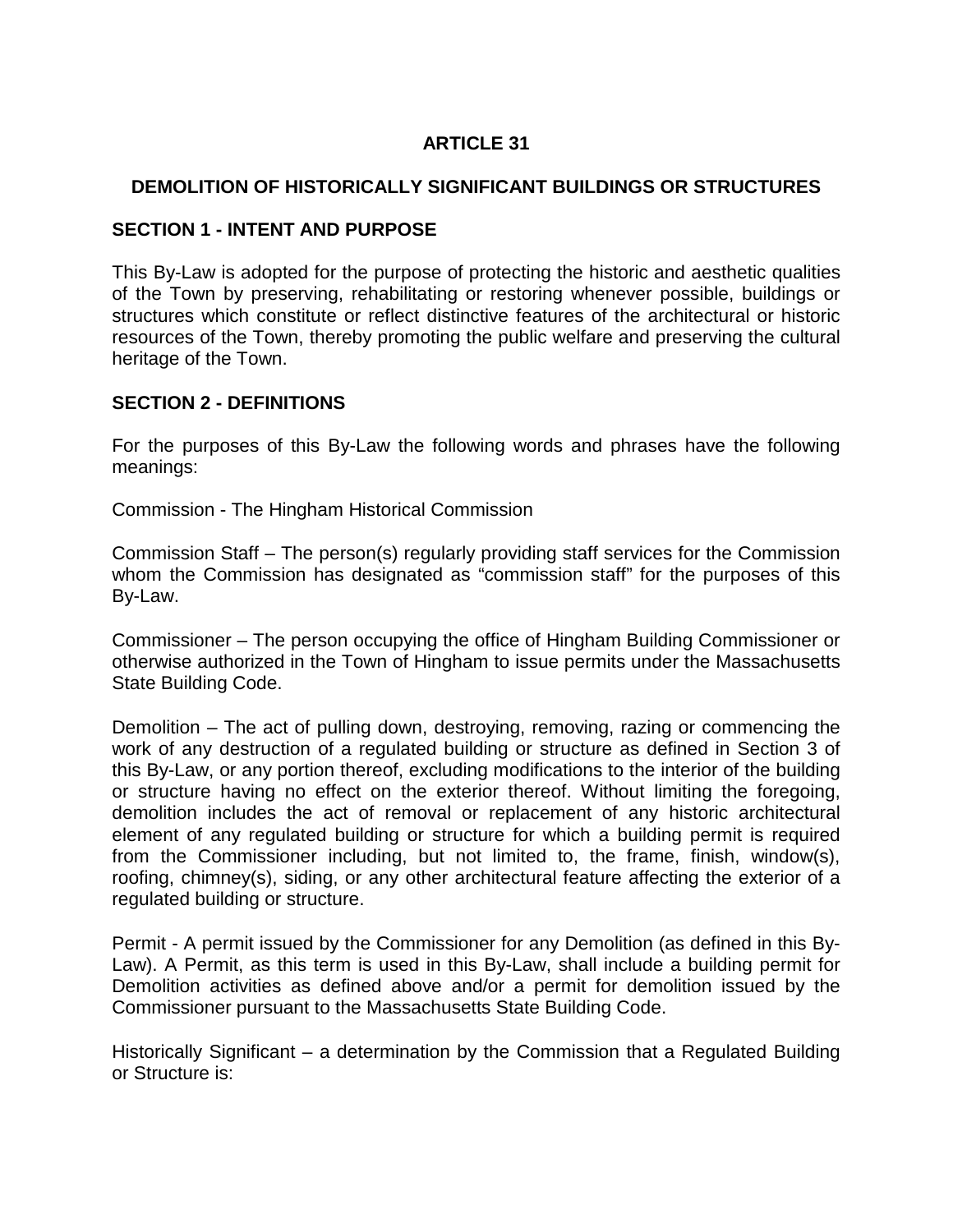(1) Importantly associated with one or more historic persons or events, or with the architectural, cultural, political, economic or social history of the Town, the Commonwealth of Massachusetts or the United States of America; or

(2) historically or architecturally important by reason of period, style, method of building construction or association with a particular architect or builder, either by itself or in the context of a group of buildings or structures.

# **SECTION 3 - REGULATED BUILDINGS AND STRUCTURES**

The provisions of this By-Law shall apply only to the following buildings or structures (and the architectural elements thereof) which shall be known for purposes of this bylaw as "Regulated Buildings or Structures":

(1) a building or structure listed on the National Register of Historic Places or the State Register of Historic Places, or the subject of a pending application for listings on either of said Registers; or

(2) a building or structure located within 200 feet of the boundary line of any federal, state or local historic district; or

(3) a building or structure included in the Inventory of the Historic and Prehistoric Assets of the Commonwealth, the Hingham Comprehensive Inventory of the historic, architectural and archeological assets of the Town or designated by the Commission for inclusion in either of said Inventories. Notwithstanding the preceding sentence, the provisions of this section shall not apply to any building or structure located in a local historic district and subject to regulation under the provisions of Chapter 40C of the Massachusetts General Laws.

# **SECTION 4 - PROCEDURE**

A. The Commissioner shall forward a copy of each Permit application for a Regulated Building or Structure to the Commission within seven (7) days after the filing of such application. Notwithstanding anything to the contrary contained in this Article 31, the procedure set forth in this Section 4 shall not apply, and the Commissioner may issue a Permit, if the Commissioner determines that: (a) the proposed Demolition is part of a project which includes the repair or renovation of the structure in question, and (b) the appearance of the structure subsequent to the completion of the Demolition and related repair or renovation from the street(s) abutting the property upon which the structure is located shall be substantially the same as its appearance prior to such Demolition.

B. Within thirty (30) days after its receipt of such application, the Commission shall determine whether the Regulated Building or Structure is Historically Significant. The applicant for the permit shall be entitled to make a presentation to the Commission if they make a timely request in writing to the Commission. The Commission may, by a majority vote of the Commission, delegate the determination of whether a Regulated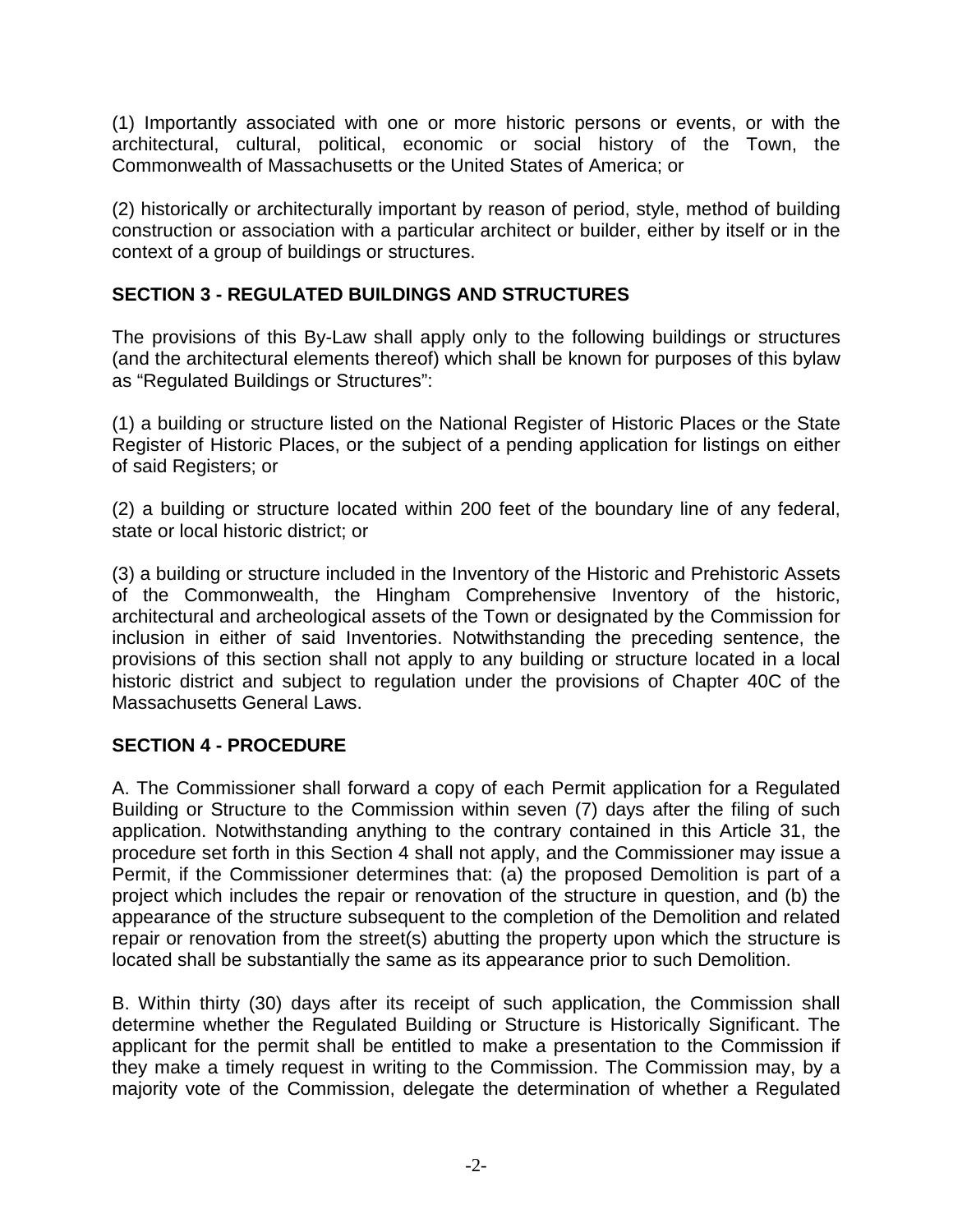Building or Structure is Historically Significant to Commission Staff or to a designated Commission member. In the event that the Commission delegates the determination to the Commission Staff or to a designated Commission member, the Commission shall adopt criteria to be followed by the Commission Staff or such member in making the determination. A determination by the Commission Staff or by a Commission member pursuant to such delegation shall be deemed a determination by the Commission.

C. If the Commission determines that the Regulated Building or Structure is not Historically Significant, it shall so notify the Commissioner and the applicant in writing and the Commissioner may issue a Permit. If the Commission determines that the Regulated Building or Structure is Historically Significant, it shall notify the Commissioner and the applicant in writing that a demolition plan review must be made prior to the issuance of a Permit. If the Commission fails to notify the Commissioner and the applicant of its determination within thirty (30) days after its receipt of the application, then the Regulated Building or Structure shall be deemed not Historically Significant and the Commissioner may issue a Permit.

D. Within sixty (60) days after the applicant is notified that the Commission has determined that a Regulated Building or Structure is Historically Significant, the applicant for the permit shall submit to the Commission ten (10) copies of a demolition plan which shall include the following information: (i) a map showing the location of the Regulated Building or Structure or architectural element(s) thereof to be demolished with reference to lot lines and to neighboring buildings and structures: (ii) photographs of all street facade elevations; (iii) a description of the Regulated Building or Structure or architectural element(s) thereof to be demolished; (iv) the reason for the proposed Demolition and data supporting said reason, including, where applicable, data sufficient to establish any economic justification for Demolition; and (v) a brief description of the proposed reuse of the parcel on which the Regulated Building or Structure is located.

E. The Commission shall hold a public hearing with respect to the application for a Permit, and shall give public notice of the time, place and purposes thereof at least fourteen (14) days before said hearing in such manner as it may determine, and by mailing, postage prepaid, a copy of said notice to the applicant, to the owners of all adjoining property and other property deemed by the Commission to be materially affected thereby as they appear on the most recent real estate tax list of the board of assessors, to the planning board, to any person filing written request for notice of hearings, such request to be renewed yearly in December, and to such other persons as the Commission shall deem entitled to notice. Within sixty (60) days after its receipt of the demolition plan, the Commission shall file a written report with the Commissioner on the demolition plan which shall include the following: (i) a description of the age, architectural style, historic association and importance of the Regulated Building or Structure or architectural element(s) thereof to be demolished; and (ii) a determination as to whether or not the Regulated Building or Structure or any architectural element thereof should preferably be preserved. The Commission shall determine that a Regulated Building or Structure or architectural element thereof should preferably be preserved only if it finds that the Regulated Building or Structure or architectural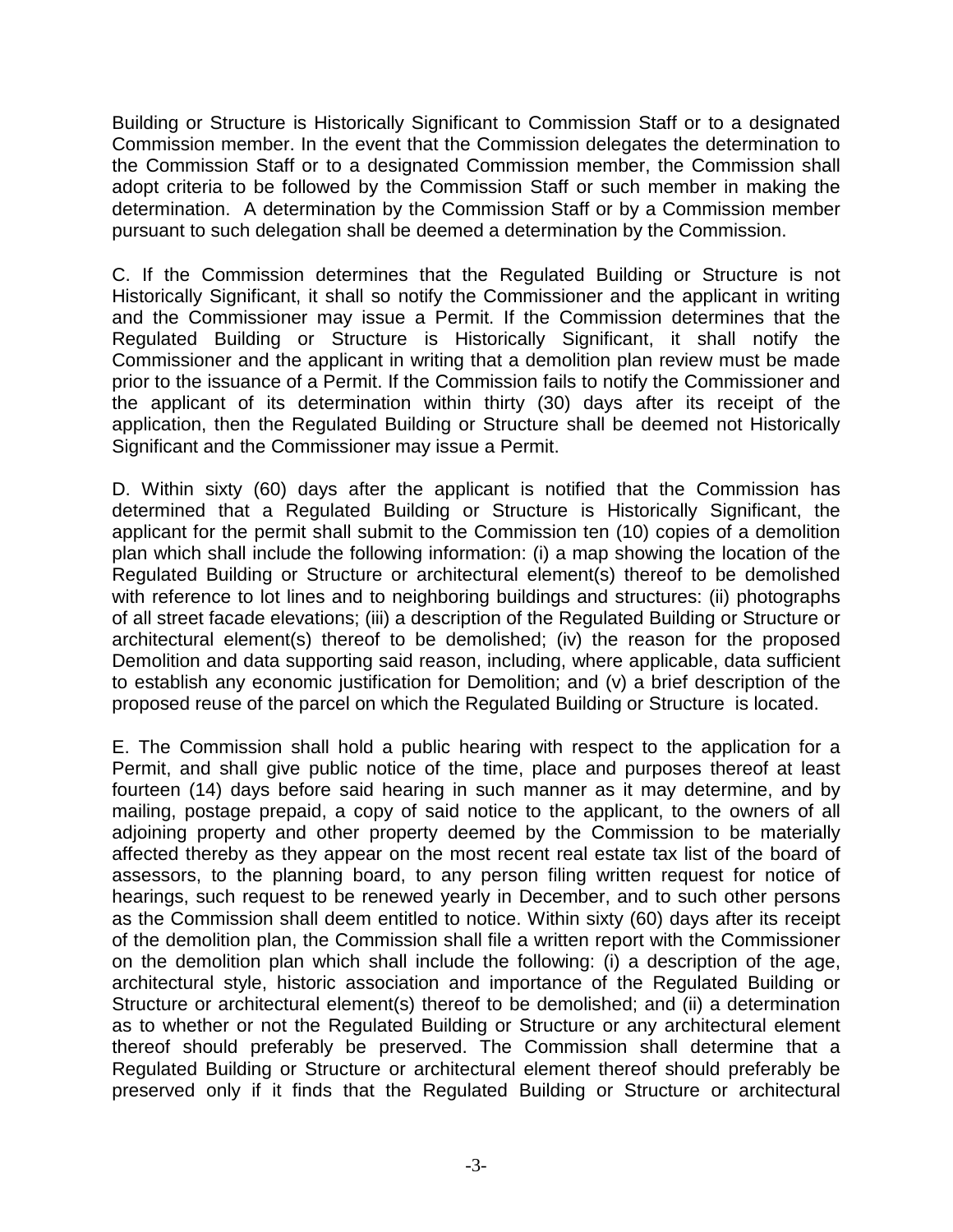element(s) thereof is Historically Significant because it is important to the Town's historical and/or architectural resources and is in the public interest to preserve, rehabilitate or restore.

F. If, following the demolition plan review, the Commission does not determine that the Regulated Building or Structure and/or architectural element(s) thereof to be demolished should preferably be preserved, or if the Commission fails to file a report with the Commissioner within the time limit set out in subparagraph (E) next above, then the Commissioner may issue a Permit.

G. If, following the demolition plan review, the Commission determines that the Regulated Building or Structure and/or architectural element(s) thereof to be demolished should preferably be preserved, then the Commissioner shall not issue a Permit for a period of six (6) months from the date of the filing of the Commission's report unless the Commission informs the Commissioner prior to the expiration of such six (6) month period that it is satisfied that the applicant for the Permit has made a bona fide, reasonable and unsuccessful effort to locate a purchaser for the Regulated Building or Structure who is willing to preserve, rehabilitate or restore the Regulated Building or Structure, or has agreed to accept a Permit on specified conditions approved by the Commission.

H. Any material change to the plans filed and approved by the Commissioner and the Commission that (i) pursuant to the Massachusetts State Building Code, requires the permit holder to file for a modification, (ii) occurs subsequent to the issuance of a Permit previously approved by the Commission, and (iii) affects the exterior of a Regulated Building or Structure or architectural element thereof, must be reviewed by the Commission. The applicant shall submit plans detailing the requested changes to the Commission and the Commissioner. The Commission shall issue a written report to the Commissioner within 30 days of receipt of such plans. Such report shall either approve the requested changes and authorize the issuance of a Permit pursuant to the revised plans or shall deny the proposed changes. The changes shall be deemed approved if such report is not received by the Commissioner within said thirty (30) day period. If the proposed changes are not approved, the applicant may proceed with the work as authorized under the original Permit or the work as described in the revised plans will be subject to Section 4.G above.

# **SECTION 5 - EMERGENCY DEMOLITION**

If the condition of a Regulated Building or Structure poses a serious and imminent threat to the public health or safety due to its deteriorated condition, the owner of such Regulated Building or Structure may request the issuance of an emergency Permit from the Commissioner. As soon as practicable after the receipt of such a request, the Commissioner shall arrange to have the property inspected by a board consisting of the Commissioner, the Chair of the Commission and the Board of Health, and the Chief of the Fire Department, or their respective designees. After the inspection of the Regulated Building or Structure and consulting with this board, the Commissioner shall determine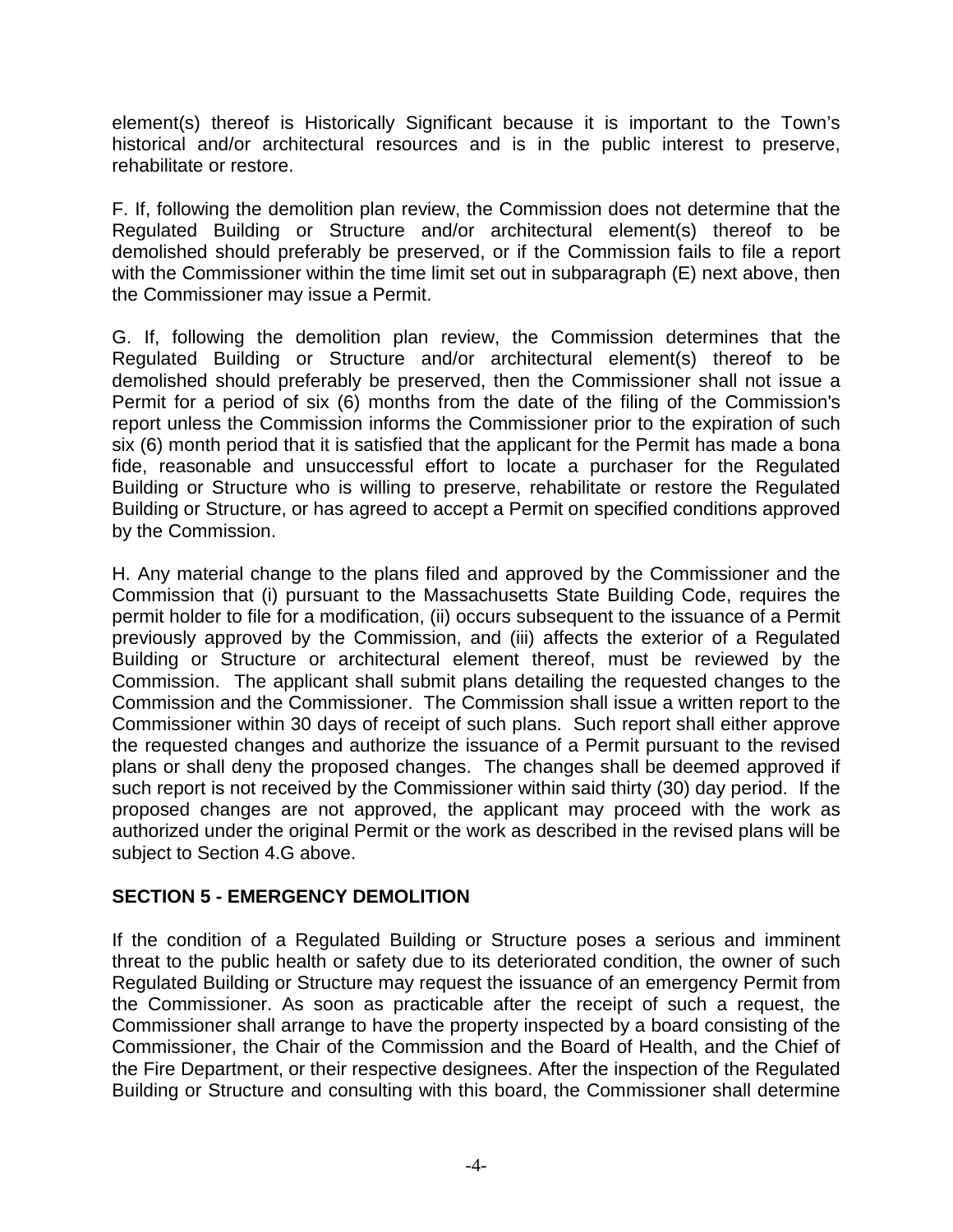whether the condition of the Regulated Building or Structure represents a serious or imminent threat to public health or safety and whether there is any reasonable alternative to the immediate Demolition of the Regulated Building or Structure which would protect the public health and safety. If the Commissioner finds that the condition of the Regulated Building or Structure poses a serious and imminent threat to public health or safety, and that there is no reasonable alternative to the immediate Demolition thereof, the Commissioner may issue an emergency Permit to the owner of the Regulated Building or Structure. Whenever the Commissioner issues an emergency Permit, under the provisions of this section 5, the Commissioner shall prepare a written report describing the condition of the Regulated Building or Structure and the basis for the decision to issue an emergency Permit with the Commission. Nothing in this section 5 shall be inconsistent with the procedures for the demolition and/or securing of buildings and structures established by Chapter 143, Sections 6-10, of the Massachusetts General Laws. In the event that a Board of Survey is convened under the provisions of Section 8 of said Chapter 143 with regard to any Regulated Building or Structure, the Commissioner shall request the Chair of the Commission or the Chair's designee to accompany that Board of Survey during its inspection. A copy of the written report prepared as a result of such inspection shall be filed with the Commission.

# **SECTION 6 - NON-COMPLIANCE**

A. The Commission may request that the Select Board institute any and all actions or proceedings, in law or equity as the Select Board may deem necessary and appropriate to obtain compliance with the requirements of this By-Law or to prevent a threatened violation thereof.

B. Anyone who engages in Demolition in violation of this By-Law may be subject to a fine of not more than three hundred (\$300) dollars. Each day the violation exists shall constitute a separate offense until a faithful restoration of the demolished Regulated Building or Structure or architectural element is completed or unless otherwise agreed to by the Commission.

C. No building permit shall be issued with respect to any premises upon which Demolition has occurred in violation of this By-Law for a period of three (3) years after the date of such violation. As used herein, "premises" refers to the parcel of land upon which the Regulated Building or Structure (or architectural element thereof) was located and all adjoining parcels of land under common ownership or control.

D. Notwithstanding the foregoing, whenever the Commission shall, on its own initiative, or on application of the landowner, determine that earlier reconstruction, restoration or other remediation of any Demolition in violation of this By-Law better serves the intent and purpose of this By-Law, it may, prior to the expiration of said three (3) year period, authorize the Commissioner in writing to issue a Permit upon such conditions as the Commission deems necessary or appropriate to effectuate the purposes of this By-Law. Upon issuance of such written authorization by the Commission to the Commissioner, and compliance of the landowner with the conditions, if any, of such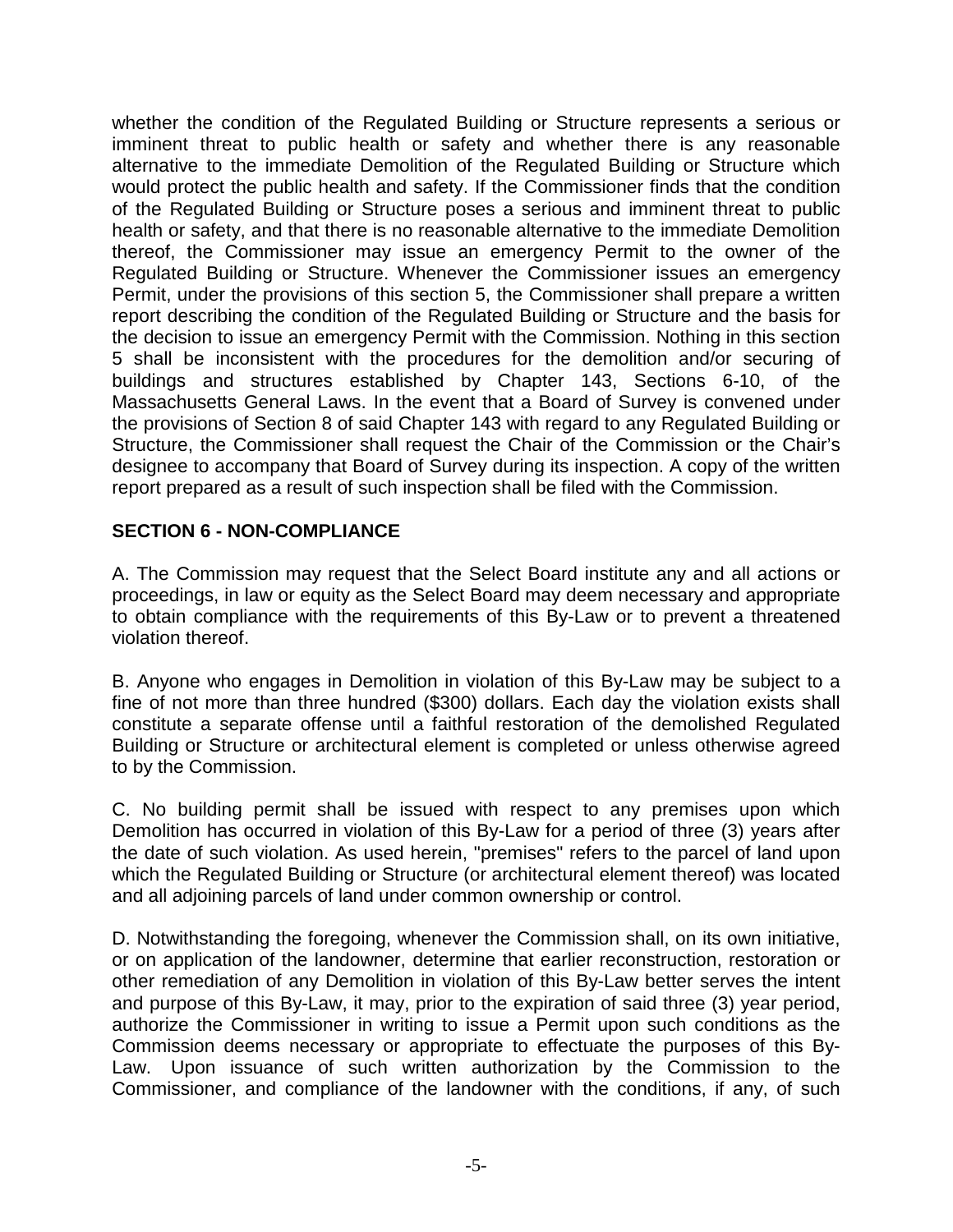authorization, the building permit moratorium set forth in subsection 6.C shall cease, provided that future Permit applications for the premises shall be subject to applicable provisions of this By-Law.

E. Nothing in this Section shall be deemed to exempt a landowner from compliance with any requirements of the State Building Code or prohibit landowners from complying with any requirements of the State Building Code.

# **SECTION 7 - APPEALS TO SUPERIOR COURT**

Any person aggrieved by a determination of the Commission may, within twenty days after the filing of the notice of such determination with the Commissioner, appeal to the superior court for Plymouth County. The court shall hear all pertinent evidence and shall annul the determination of the Commission if it finds the decision of the Commission to be unsupported by the evidence or to exceed the authority of the Commission or may remand the case for further action by the Commission or make such other decree as justice and equity shall require.

### **SECTION 8 - SEVERABILITY**

In case any section, paragraph or part of this By-Law is declared invalid or unconstitutional by any court of competent jurisdiction, every other section, paragraph and part of this By-Law shall continue in full force and effect.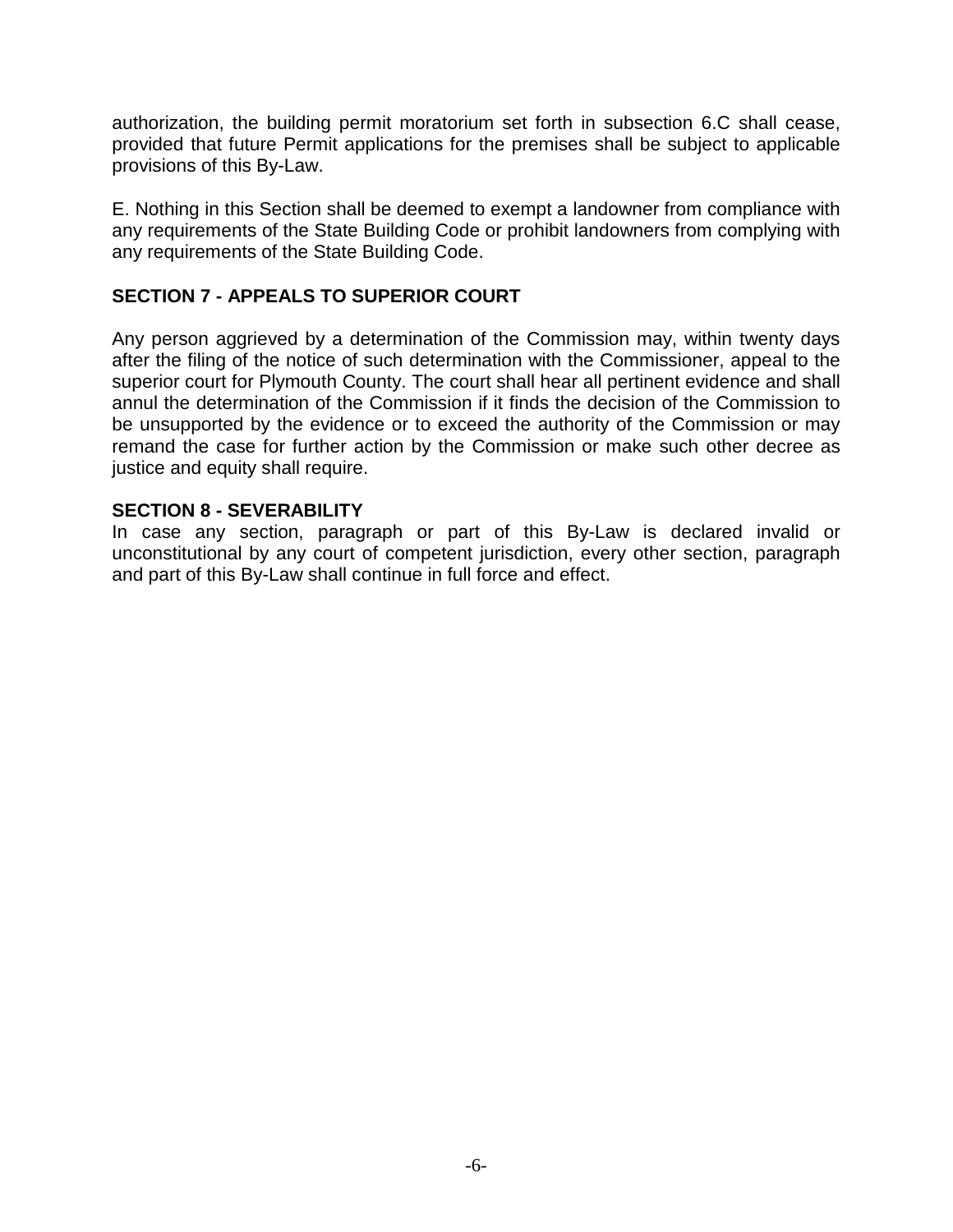## **FIRE PREVENTION CODES**

**SECTION 1** - Under the provisions of Chapter 148, Section 38A of the Massachusetts General Laws, the Town hereby establishes a permit fee in the sum of two hundred (\$200.00) dollars for the removal of an underground gasoline storage tank.

**SECTION 2** - Each compact dumpster shall have one two foot square hinged steel flap located on the top of the compactor for each ten feet in compactor length for the purpose of venting and firefighting.

**SECTION 3** - Each new underground tank used for storage of a flammable liquid shall be provided with not less than one separate four-inch (4") diameter PVC pipe with one end capped. Each open end shall be installed in the tank field under, and not more than three feet from, the tank. The pipe shall slope continuously downward to the capped end which shall terminate in an accessible pea-stone sump area located on the downward slope of the tank field. The purpose of the pipe or pipes is to provide means for detection of leakage from the tank.

**SECTION 4** - All underground tubing used for liquified petroleum gas (LPG) installations shall be protected against damage or distortion by protective hose or other covering approved by the Fire Chief.

**SECTION 5** - It shall be unlawful to obscure from view, damage, deface, park at, obstruct or restrict the access to any fire hydrants, fire lanes so marked or any Fire Department connection for the pressurization of fire suppression systems, including fire hydrants, fire lanes, and Fire Department connections that are located on public or private streets and access lanes, or private property. Upon receipt of notification of violation, obstructions or encroachments, the fire official shall proceed to notify the Police Department to remove same. Cost incurred in the per-performance of necessary work shall be paid for by the owner of record of said land, vehicle or obstruction.

**SECTION 6** - A person shall not use or operate any fire hydrant intended for use of the Fire Department for fire suppression purposes unless such person first secures a permit from the Fire Department and the Water Company having jurisdiction. This section shall not apply to the use of such hydrants by a person employed by and authorized to make such use by the Water Company having jurisdiction.

**SECTION 7** - Any business that is required to have on the premises, material safety data sheets (MSDS), shall have them stored in one or more protective containers accessible to the Fire Department, at a location or locations determined by the Fire Chief.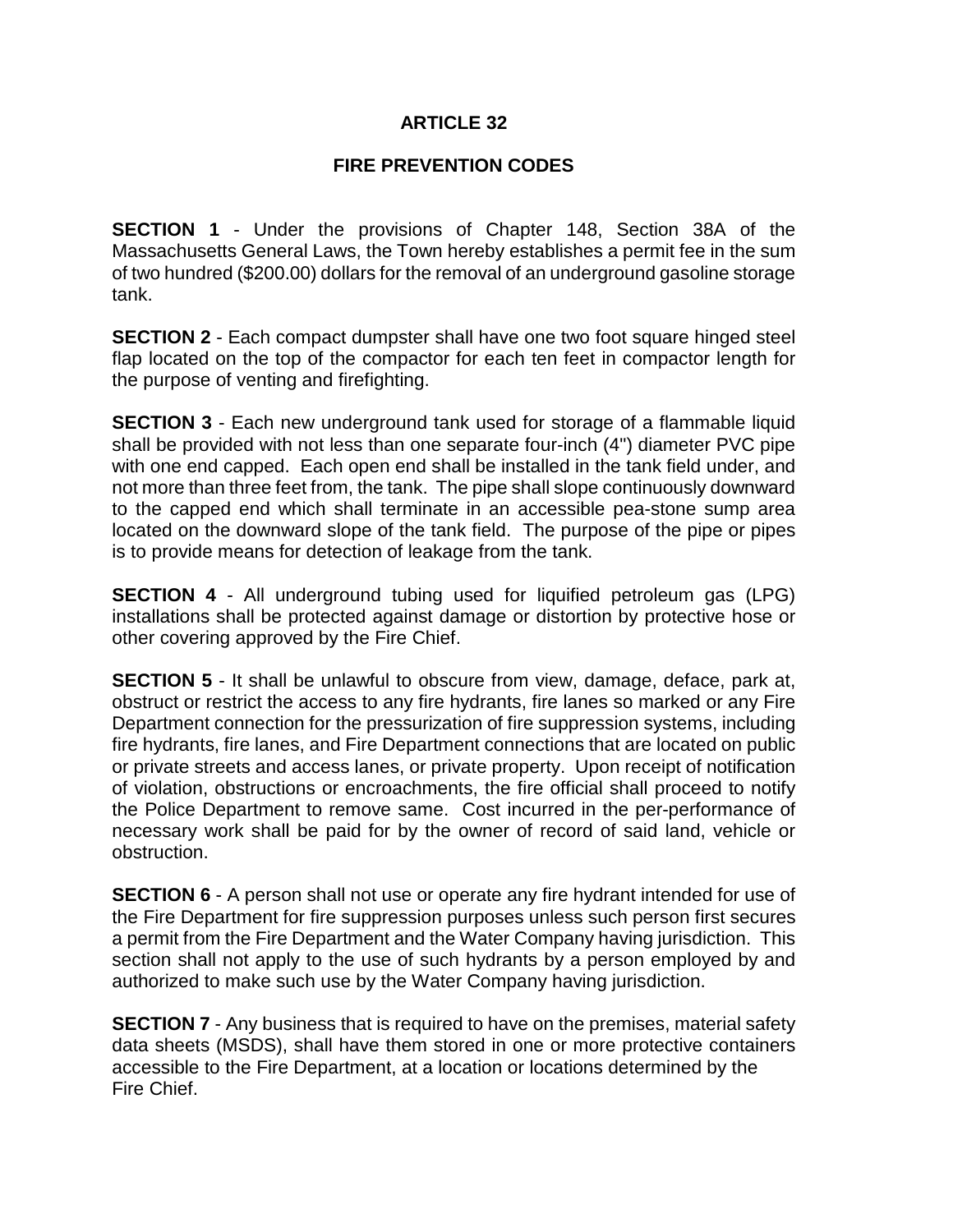**SECTION 8** - When access to or within a structure or an area is unduly difficult because of secured openings or where immediate access is necessary for life saving or firefighting purposes, the Fire Chief may require a key box to be installed in an accessible location. The key box shall be of a type approved by the Fire Chief and shall contain keys to gain necessary access as required by the Fire Chief.

**SECTION 9** - The placement of new hydrants in the Town of Hingham shall be as follows: Hydrants shall be easily accessible to fire apparatus. There shall be no obstructions, such as poles or fences to obstruct access to the hydrant. Hydrants shall not be located where they could be easily hit by automobiles and other vehicles such as the edge of driveways or directly in line with driveways.

Hydrants installed after the effective date of this By-Law shall not be spaced more than eight hundred (800) feet apart in residential areas, or more than five hundred (500) feet apart in mercantile and industrial areas. At no time shall the distance exceed eight hundred (800) feet to any building in the development. Hydrants shall be of a make and specifications as prescribed by the Fire Department, and be connected to a minimum of an 8" water main that will supply a minimum flow that will be prescribed by the Fire Department.

Hydrants installed after the effective date of this By-Law shall be set plumb with a minimum of eighteen (18) inches between the finish grade and the bottom of the large outlet. Hydrants shall be located no further than seven (7) feet from a paved road, and when placed on the same side as the sidewalk, shall be placed between the sidewalk pavement and the street pavement. Hydrants should be placed as close to intersections as possible and on property lines when possible. All expenses incurred in the placing of such hydrants shall be paid by the developer.

**SECTION 10** - For each nuisance fire alarm, after the third nuisance fire alarm within a 90 day period at the same location, the owner of the premises shall be required to pay an administrative fee of one hundred fifty (\$150.00) dollars to the Treasurer of the Town of Hingham. A nuisance fire alarm is defined as one caused by the failure of equipment, not owned by the Town, on the owners premises.

**SECTION 11** - Each marina float or pier system which is greater than 500 feet long from its land-side beginning to its end or ends, or which is determined by the Fire Chief or the Chief's designee (Fire Chief) to be inaccessible for firefighting, shall have a fire protection water piping system (System) installed for firefighting or emergency use. The System shall be a manual dry standpipe system, with a fire department connection and removable cap at its land-side end, ready for connection by the Fire Department to a water source in the event of need. The System shall be constructed of durable, corrosion-resistant materials, and it shall be equipped with 1½" hose connections at 100 foot intervals for use in fighting fires. The System shall be designed and installed in accordance with appropriate and nationally recognized standards for such systems; where so warranted by special conditions, the Fire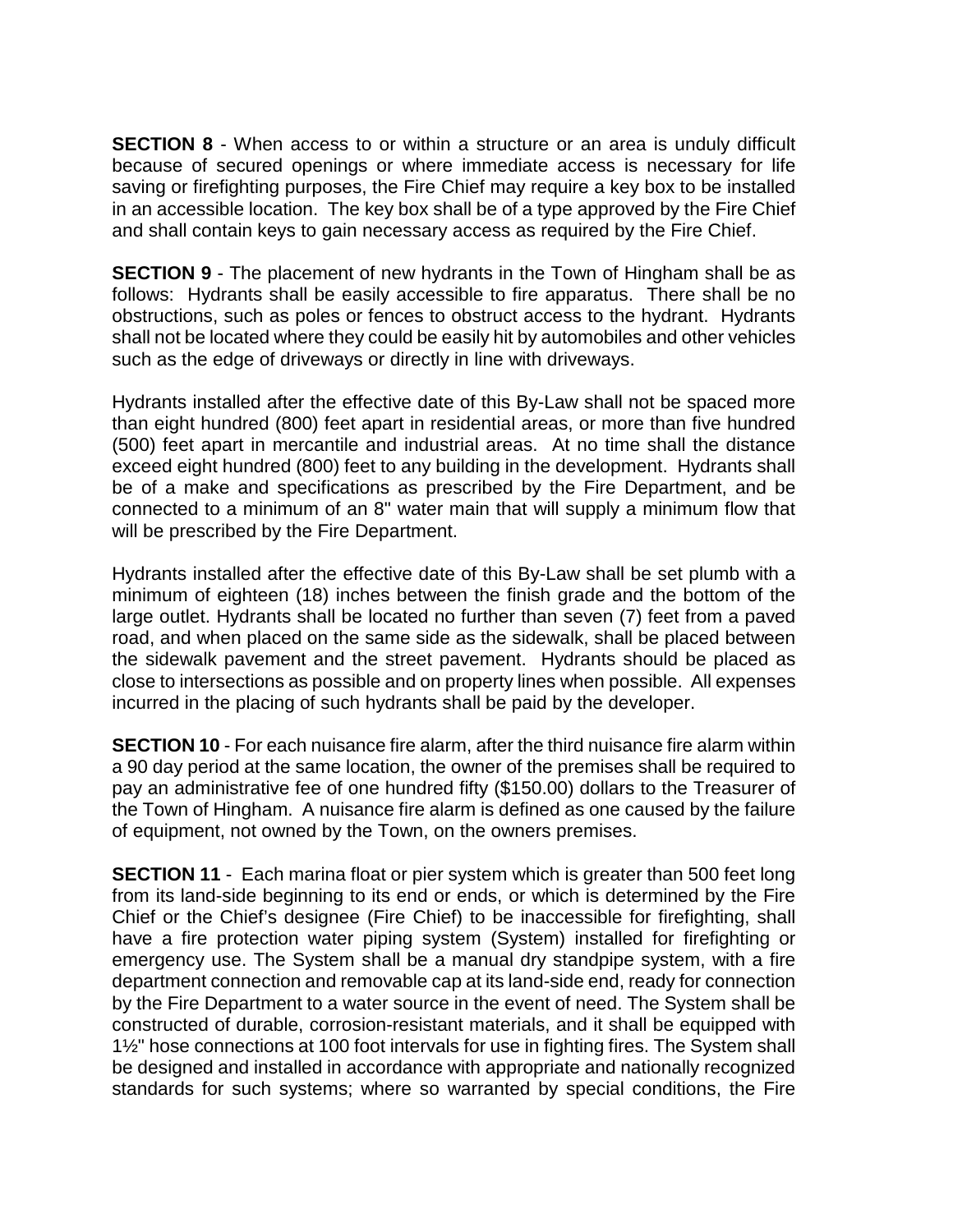Chief may consider alternative materials and/or design standards for the standpipe system when such alternatives, in the Fire Chief's opinion, provide the required protection. The System shall be maintained in good operating condition at all times when the float or pier system is in use. The System shall be inspected and tested annually, on or before May 1, by a qualified testing agency, and a report detailing the results of the inspection and test shall be forwarded to the Fire Chief within ten days of the inspection and test. Any components of the System that fail the inspection or test shall be repaired or replaced within 30 days and the System shall be retested. The design and construction of all Systems shall be subject to the review and approval of the Fire Chief. Design documents for such Systems shall be submitted to the Fire Chief prior to the commencement of System construction, and the Fire Chief shall review and respond to the submittal within 30 days of receipt thereof. No System shall be constructed, expanded, or otherwise altered without the Fire Chief's approval. Installation of such System shall be completed, and the System must receive the Fire Chief's approval, before a float or pier system is allowed to be used. The marina float or pier owner shall pay all costs of the System, including, but not limited to, its design, construction, maintenance, inspection, and testing. The provisions of this By-Law shall apply to all new and existing marina floats or piers meeting the criteria described in the first sentence of this Section 11. A violation of this Section 11 may result in a fine of one hundred dollars (\$100) if, after receiving written notice of a violation from the Fire Chief, the marina owner fails to correct the violation within 30 days of receipt of such notice, or within such longer time as the Fire Chief may grant in appropriate circumstances. Each day that an uncorrected violation exists after the allowed time for correction has elapsed shall be deemed to be a separate offense."

**SECTION 12** - Violations - Any person or persons in violation of any fire prevention code By-Law of the Town of Hingham or state laws or regulations applicable to fire prevention shall be subject to a fine of twenty (\$20.00) dollars per day per violation unless specified in said provisions. Notices of violations shall be in writing and violations shall be corrected in accordance with said notice. Said fine(s) shall be paid to the Treasurer of the Town of Hingham within ten working days. Failure to pay said fine(s) within the specified time shall result in the Fire Chief of the Fire Chief's designee initiating a complaint at the District Court.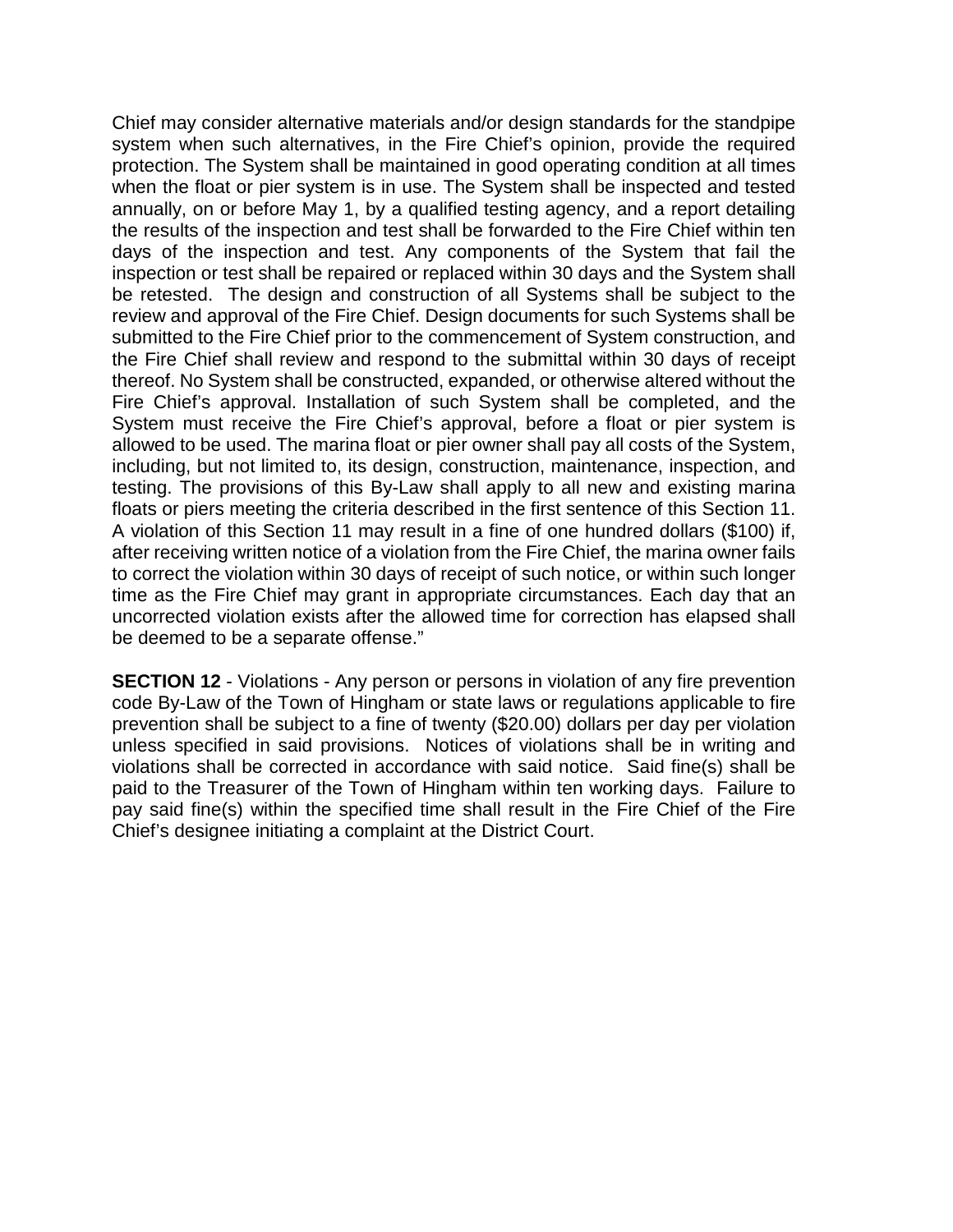## **REGULATION OF VENDORS, HAWKERS AND PEDDLERS**

## **GENERAL**

A person licensed by the Commonwealth of Massachusetts as a transient vendor under the provisions of Chapter 101, Section 3 of the General Laws, or as a hawker or peddler under the provisions of Chapter 101, Section 22 of the General Laws shall, before making any sales of goods, wares or merchandise within the limits of the Town of Hingham, obtain a local license from the Select Board in the case of a transient vendor, or register with the Select Board in the case of a hawker or peddler. The Select Board may establish rules and regulations for the licensure, registration, operation and conduct of transient vendors, hawkers and peddlers.

# **PARADES**

Transient vendors, hawkers or peddlers selling goods, ware and merchandise in conjunction with or in the vicinity of any parade, including, without limitation the Fourth of July Parade, in the Town of Hingham, shall be subject to the following restrictions:

l. Transient vendors, hawkers or peddlers shall at all times remain a distance of at least thirty (30) feet from the center-line of the street or roadway of the parade route.

2. No string graffiti products or aerosol spray products shall be sold.

3. No explosive devices such as HAND THROWN CAPS or similar products capable of making explosive noises shall be sold.

4. All transient vendors, hawkers and peddlers shall display their license number in a conspicuous manner at all times.

5. All transient vendors, hawkers and peddlers shall make any goods, wares or merchandise, which they offer or intend to offer for sale, available for inspection by the Police or Fire Chiefs or their designees.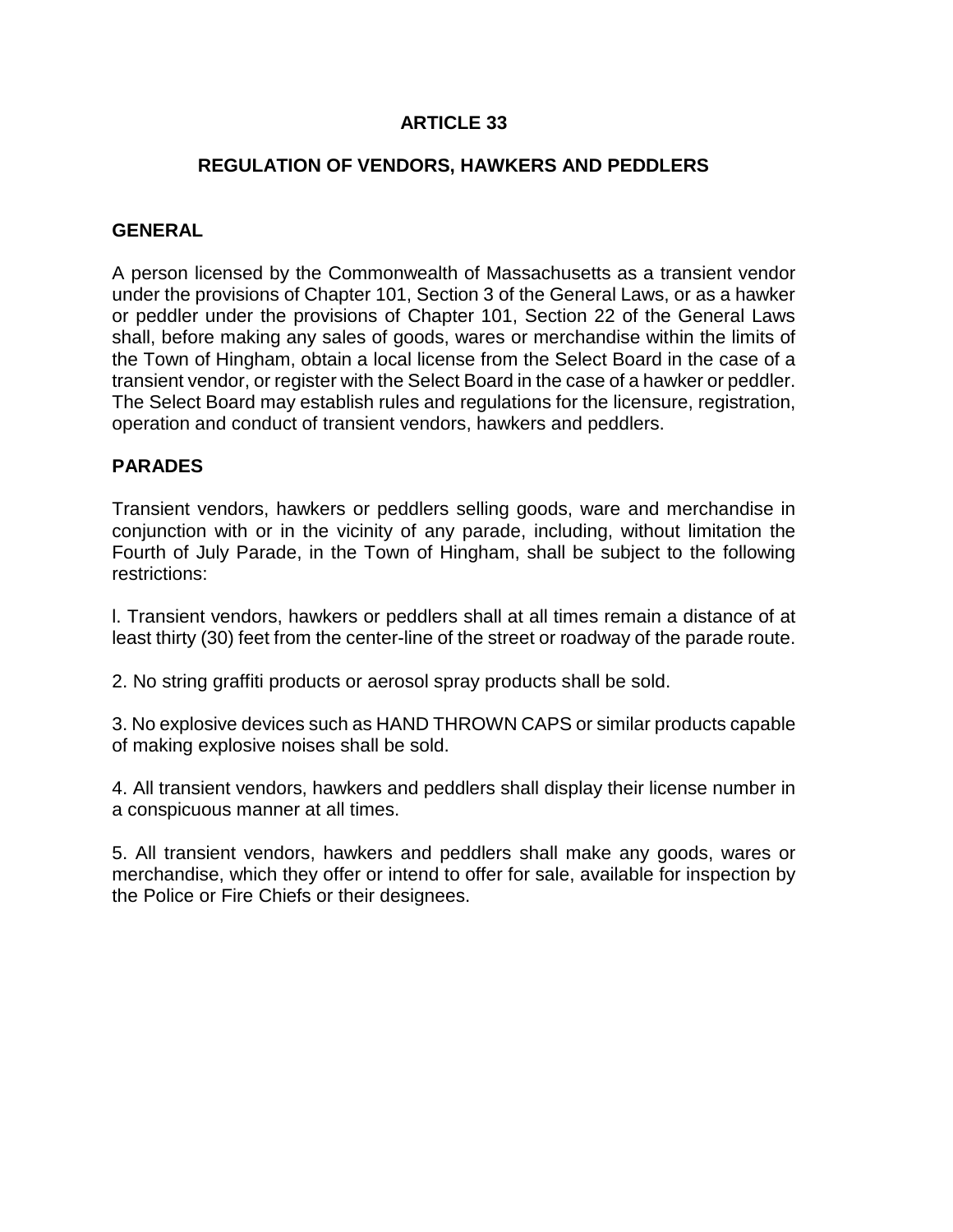# **FEES FOR AUTOMATIC AMUSEMENT DEVICES**

The annual fee for a license, issued under Massachusetts General Laws, Chapter 140, Section 177A, to keep and operate an automatic amusement device shall be established at one hundred (\$100.00) dollars.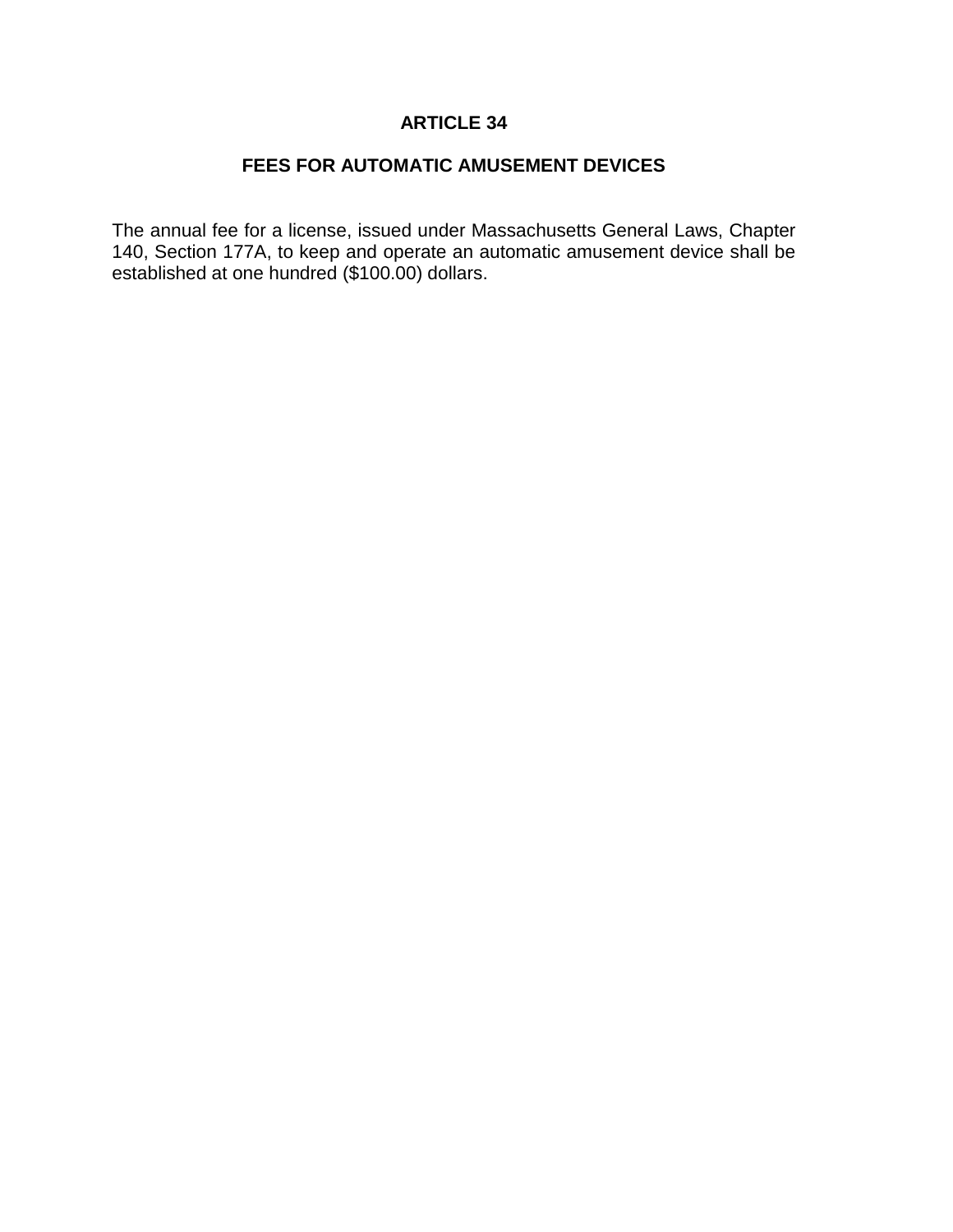### **ROLLERSKATING AND SKATEBOARDING**

**SECTION 1** - No person shall rollerskate or skateboard on the following streets or adjoining public sidewalks:

Main Street from its intersection with Leavitt Street to its intersection with North Street; and

Central Street from its intersection with Elm Street to its intersection with North Street; and

North Street from its intersection with Route 3A to its intersection with Lincoln Street; and

South Street from its intersection with North Street to its intersection with Lafayette Avenue; and

Fearing Road from its intersection with Cottage Street to its intersection with North Street; and

Station Street from its intersection with North Street and its intersection with Water Street.

**SECTION 2** - Whoever violates the provisions of this Article shall be punished by a fine of not more than ten (\$10) dollars for the first offense, fifteen (\$15) dollars for the second offense and not more than twenty-five (\$25) dollars for the third and all subsequent offenses.

**SECTION 3** - The provisions of this Article are severable. If any provisions of the Article or the application thereof to any person or circumstance is held unconstitutional or invalid by any authority of competent jurisdiction, the application of such provisions to any other person or circumstance or the application of the remaining provisions of this Article shall not be impaired.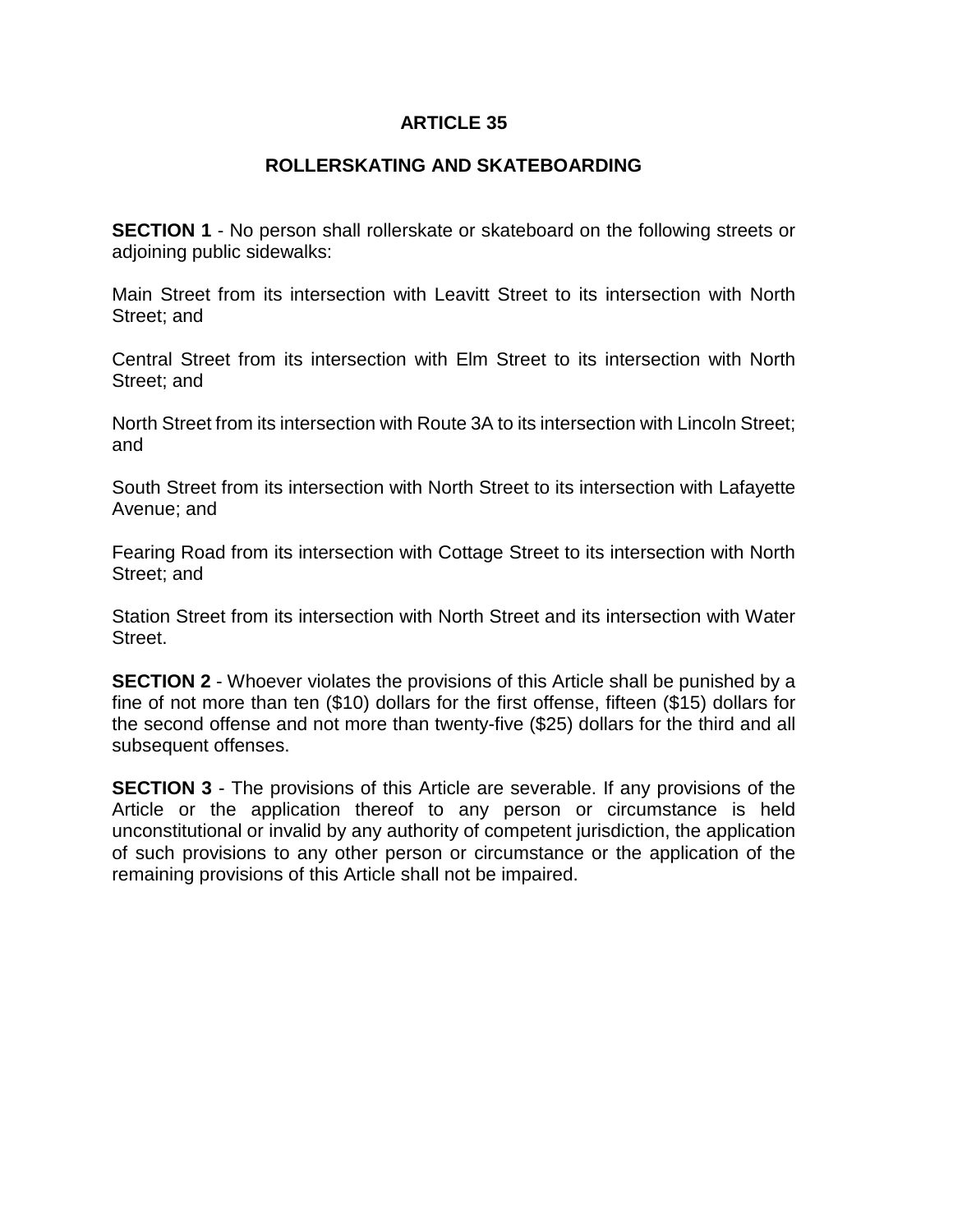## **SOLICITATION**

### **SECTION 1 – Definitions**

As used in this By-Law, the following terms shall have the meaning indicated:

a. 'Solicitor' shall include the following: any person who, for themself or another person, firm, corporation, group or organization travels by foot, automobile, or any type of conveyance from place to place, house to house, or from street to street, taking orders or attempting to take orders for goods, wares, merchandise, services or securing or attempting to secure donations.

Solicitor shall also include any person requesting directly or indirectly any money, credit, property, financial assistance or anything of value in exchange for goods or services.

Solicitor shall not include any person who secures money, credit, property, financial assistance, or any other thing of value on the plea or representation that it will be used for a charitable, political or religious purpose or that it is to be exchanged for any such goods or services.

b. Charitable' shall mean and include the words patriotic, philanthropic, social service, welfare, benevolent, educational, civic or fraternal, either actual or purported.

c. Religious' and 'religion' as used herein shall not mean and include the word 'charitable' as herein defined, but shall be given their commonly accepted definitions.

d. Person' shall mean any individual, firm, co-partnership, corporation, company, association, or joint stock association, church, religious sect, religious denomination, society, organization or league, and includes any trustee, receiver, assignee, agent or other representative thereof.

## **SECTION 2**

No solicitor or any person as defined in Section 1 shall enter upon the property of a resident or business which is affixed with a sign prohibiting solicitors or canvassers or any similar signs prohibiting trespassers or entry onto property.

## **SECTION 3**

All solicitors as defined in Section 1 must obtain a permit if an individual, or a registration if an organization, prior to soliciting within the Town of Hingham All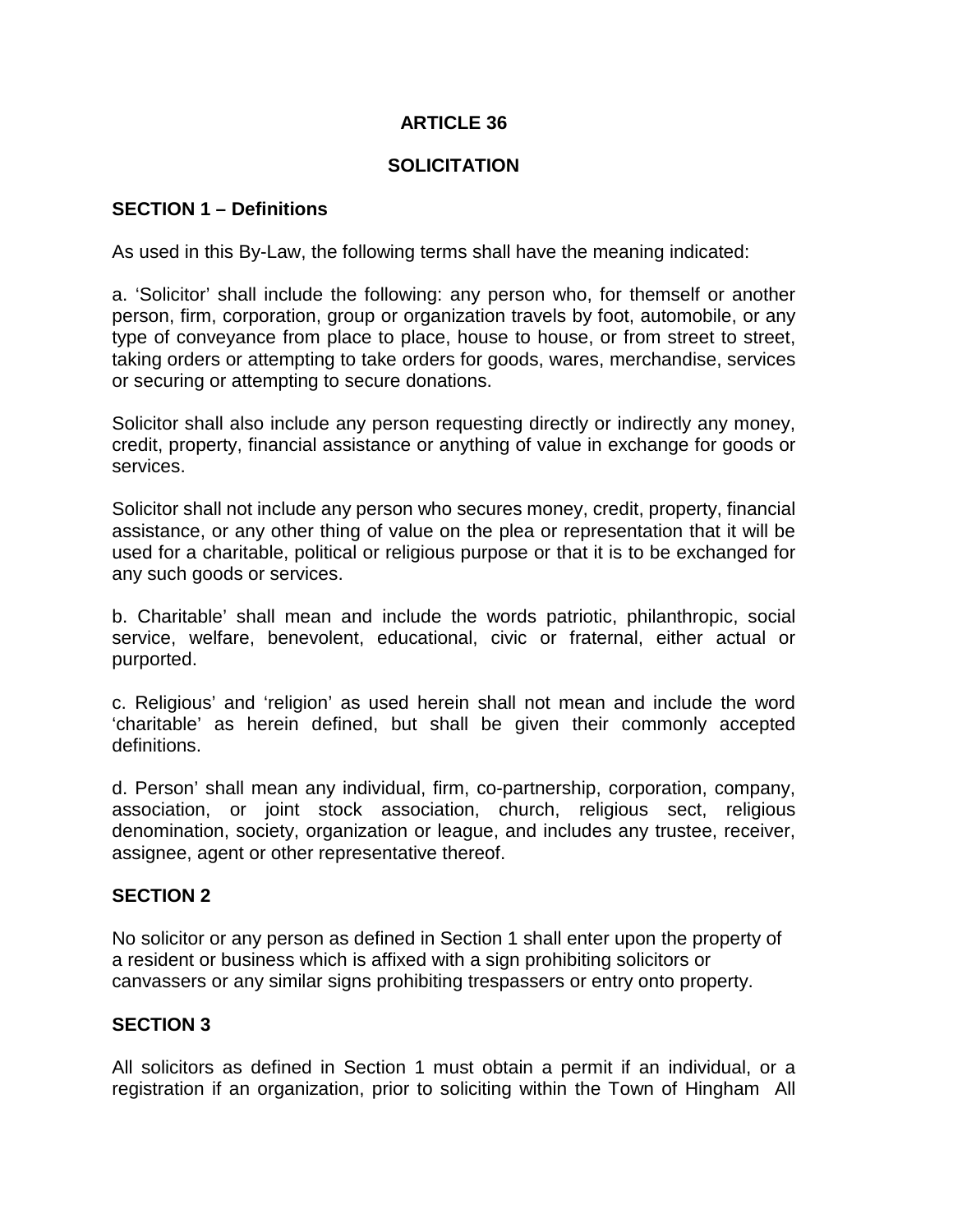individual solicitors must have said permit in their possession when soliciting within the Town of Hingham. Solicitors are obligated to inform the Police Department as to areas of Town in which soliciting will take place on each day solicitation is to take place. Where solicitation will occur after 6:00 p.m., the Solicitor shall inform the Police Department of the specific streets on which the intended solicitation is to occur."

## **SECTION 4**

Solicitors must obtain the following approvals, as applicable: An Organization Solicitation Registration and an Individual Solicitation Permit.

A. Organization Solicitation Registration: Every organizational solicitor in the Town of Hingham must submit a fully completed Organization Solicitation Registration form to the Chief of Police using the Organization Solicitation Registration form available at the Police Records Office. The Police Chief shall have twenty (20) days to approve the registration for such organization or notify the applicant that the registration is denied. The registration is non-transferable.

B. Individual Solicitor Permit: Each individual who seeks to solicit must submit a fully completed Individual Solicitation Permit application form and a passport-sized photograph to be used for the permit badge to the Chief of Police. The Individual Solicitation Permit application form shall be available at the Police Records Office. The Police Chief shall have twenty (20) days to approve an Individual Solicitation Permit application or notify the applicant that the permit is denied. Upon approval, the Chief of Police shall cause an individual permit, with picture identification, to issue within five (5) business days. The permit is non-transferable and must be displayed at all times while the permitee is soliciting. Upon request, the permitee shall show their permit to a police officer.

Each permit shall be valid for no more than six (6) months from the date of issue.

The organization registrant shall pay a processing fee of \$25 for each permit badge issued to individuals soliciting on its behalf. The Police Chief, for good cause shown, may waive this fee.

## BASIS FOR DENIAL OF A REGISTRATION

The Chief of Police may refuse to register an organization which has been charged with fraud, deceptive or misleading advertising, or is under investigation by the Attorney General's Consumer Fraud Prevention Division, until such charge or investigation is disposed of and the organization found not culpable.

No registration shall issue to any organization that the Police Chief determines has violated this by-law. No registration shall issue if the Police Chief determines that the application contains any fraudulent or untruthful statements. The Police Chief is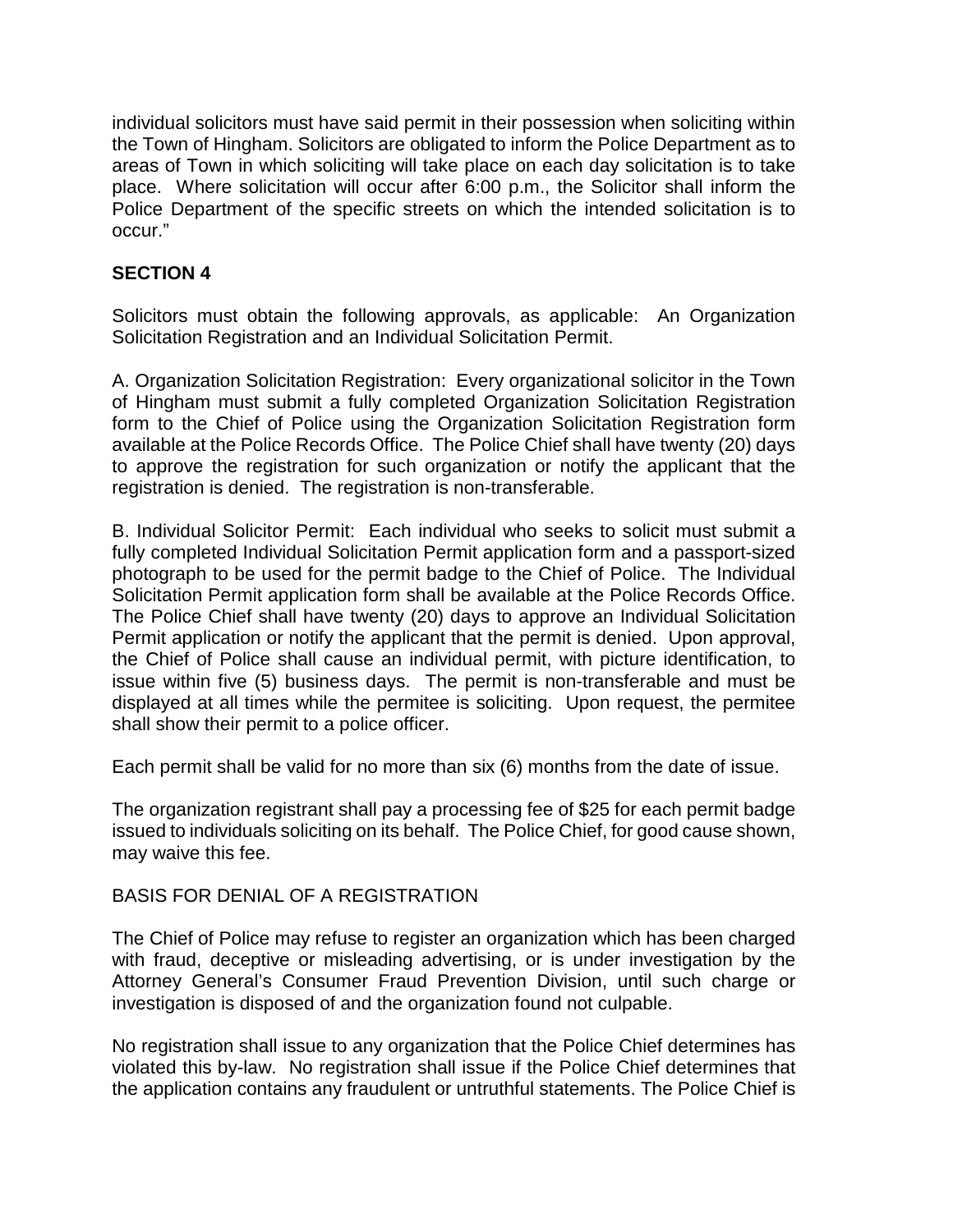authorized to conduct background checks on applicants to determine suitability related to reasons for denial.

BASIS FOR DENIAL OF A PERMIT

No permit shall issue if the applicant for the permit has ever been convicted of a felony, or any one or more of the following misdemeanors:

Assault and battery;

Breaking and entering a building or ship with intent to commit a misdemeanor; Larceny;

Shoplifting, cheating by check;

Unlawful or fraudulent use of credit cards;

Unlawful taking of money;

Stealing or poisoning of a dog;

Buying, receiving or concealing stolen goods;

Deceptive advertising;

Making or publishing false statements;

Destruction or injury of a building;

Trespass on property after prohibition; and/or

Trespass with internal combustion engine or source of mechanical power.

No permit shall issue to any person who has violated any provision of this by-law. No permit shall issue if the Chief determines that the individual permit application form is incomplete. No permit shall issue if the Chief determines that the individual permit application form contains any untruthful or fraudulent statement. The Police Chief is authorized to conduct background checks on applicants to determine suitability related to reasons for denial.

## **SECTION 5**

**No permit or registration for solicitation shall be granted by the Police Chief unless the Police Chief finds that the applicant has presented substantial evidence of the goods or services they are proposing to solicit.**

# **SECTION 6**

No person having received a registration or a permit shall represent to the public that the same constitutes an endorsement or approval by the Town or its officials.

Should a permitee be arrested and charged with a crime that is alleged to have occurred in the course of conducting business under the permit, the permit shall be automatically suspended. Such suspension shall last until the resolution of the criminal proceedings. Should the permitee be found guilty of the offense, the permit shall be revoked and no subsequent permit shall be issued.

Upon determination by the Chief of Police that a permitee has been convicted of a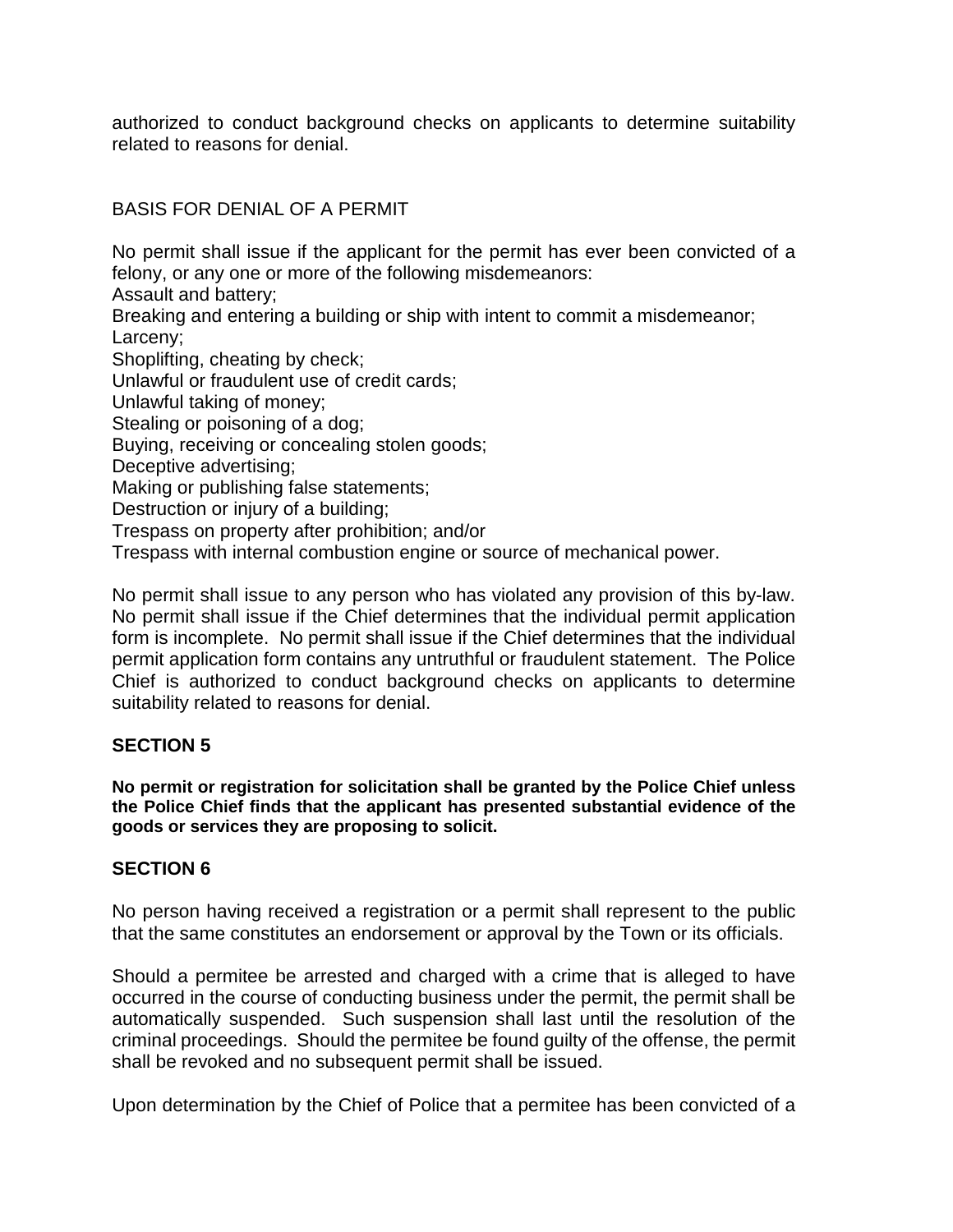felony or any of the above-named misdemeanors, the permit shall be revoked and must be returned to the Police Chief within three (3) business days. Upon a determination that an Organization Solicitor Registration form contains untruthful or misleading information, or that the registrant has been convicted of fraud or found by the Attorney General's office to have violated any consumer protection law or regulation, the registration and any permits issued under that registration shall be revoked. All revoked permits must be turned in to the Police Department within three (3) days of notice by the Chief to the registrant or permitee. Failure to do so shall constitute a violation of this by-law and each day the permit is not turned in shall constitute a separate offense. Any person or organization that is denied registration or a permit or whose registration or permit has been revoked may appeal by filing a written notice of appeal with the Select Board. Such appeal must be filed within five (5) days after receipt of the notice of denial or revocation. The Select Board shall hear the appeal at a regularly scheduled meeting after the filing of the written notice of appeal. The Select Board shall issue a decision with thirty (30) days of the filing of the appeal.

## **SECTION 7 – Penalties**

If due notice is given of a violation of this Article and that such a violation continues thereafter on the date of such notice, such a continuation shall constitute a separate offense. Each day thereafter that a violation continues shall constitute a separate offense. Any person who commits a violation of this Article shall be punished by a fine of \$100.00 for each such offense.

## **SECTION 8**

Each provision of this Article shall be deemed independent of all other provisions hereof, and it is further the intention of the Town of Hingham that, if any provision of this Article is declared invalid, all other provisions shall remain valid and enforceable.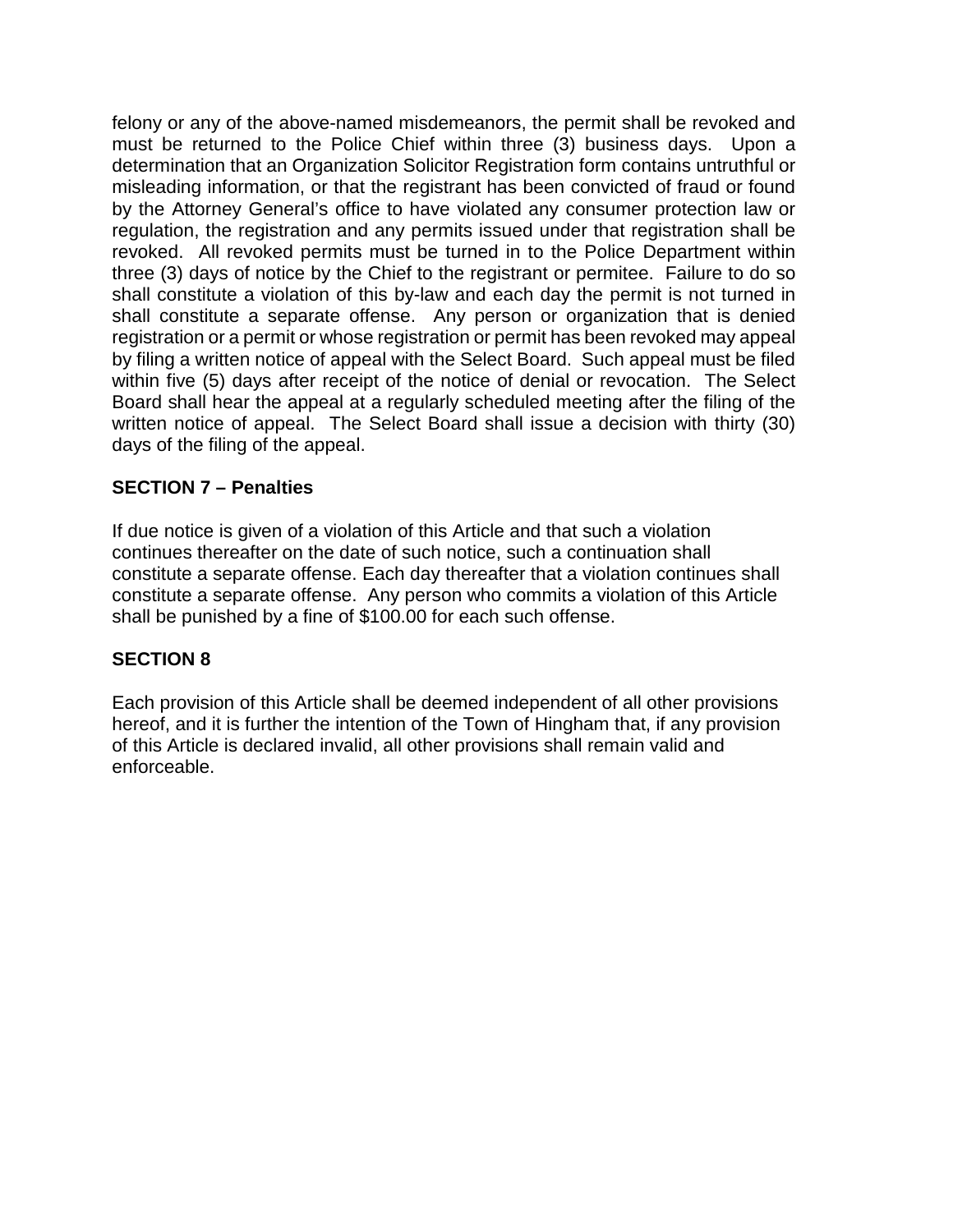### **COUNTRY CLUB MANAGEMENT COMMITTEE**

**SECTION 1** - There is established effective July 1, 1993 a committee of the Town which shall be known as the Country Club Management Committee (the "Committee").

**SECTION 2** - The Committee shall consist of five citizens of the Town who shall initially be the five members of the Country Club Development Committee on June 30, 1993. The terms of such initial members shall expire on June 30, and the Select Board shall appoint members for three year terms commencing on July 1, as follows: two in 1994, one in 1995 and two in 1996. Thereafter upon the expiration of the term of each member, the Select Board shall appoint a member for a term of three years. Whenever any vacancy occurs, a member shall be appointed by the Select Board to fill the remainder of the unexpired term.

**Section 3** - While the Select Board may appoint such persons as they deem appropriate, they should if possible include as members of the Committee persons with training, experience or understanding with respect to financial controls and reporting, commercial, contract and municipal law, facilities management, and the organization and management of golf, swimming and other recreational activities for which the Country Club facility is or may be used.

**SECTION 4** - The Committee shall have care, custody and control of the approximately 160 acres of land and improvements owned by the Town of Hingham, numbered 274 South Street and generally known as the South Shore Country Club ("the Facility"), and shall do everything necessary or desirable to operate, maintain and enhance, in a prudent and business-like manner designed to be self-sustaining, the Facility.

**SECTION 5** - After notice and a hearing, the Select Board may remove a member of the Committee for good cause shown and may also remove a member if such removal is recommended by a majority vote of all the remaining members of the Committee (not including the member whose status is at issue) for failure to perform Committee duties or to abide by Committee rules and procedures duly adopted. If the Committee makes such a removal recommendation to the Board, the Select Board will investigate the facts and circumstances, and hold a public hearing at which the Committee shall have a right to appear and give evidence.

**SECTION 6** - The Committee may from time to time after a public hearing adopt rules for its own governance and adopt rules and regulations for the governance of the Facility.

**SECTION 7** - The Committee shall elect annually from among its members a Chair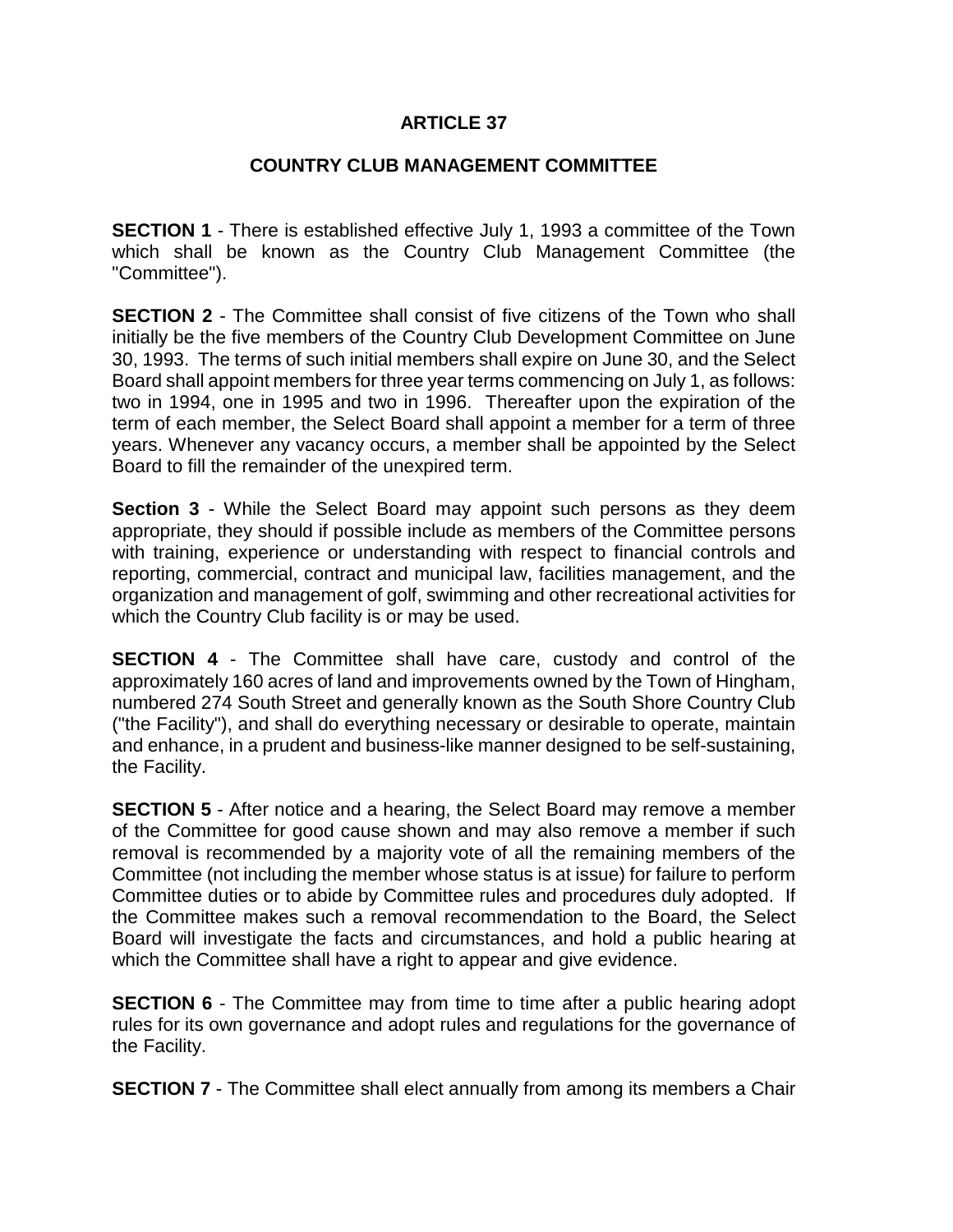and may elect such other officers as its rules may provide.

**SECTION 8** - The Committee shall submit to the Select Board a comprehensive annual written report on its operations and activities, and on the financial affairs of the Facility, and an interim status report on such matters at six-month intervals between annual reports. The Committee and the Select Board shall hold semiannual joint meetings at which the Committee shall summarize its recently submitted report, and answer any question thereon.

**SECTION 9** - The Committee shall submit as part of the regular municipal budget process, to the Select Board and the Advisory Committee, an annual operating budget including utilization in the next fiscal year of funds from operating receipts of the Facility. Each year the Committee shall present for comment, to the Select Board and Advisory Committee, a rolling five year capital and facility plan.

**SECTION 10** - The accounts of the Facility shall be audited annually as part of the Annual Town Audit, and the Committee shall take such additional steps as it may deem necessary or desirable to insure a high degree of confidence in the controls of the Facility's receipts and expenditures.

**SECTION 11** - For the purposes of Section 12 of Chapter 30B of the Massachusetts General Laws, the Committee, in conjunction with the Select Board, may enter into lease agreements: dealing with the provision of food and beverage at the South Shore Country Club, for a term of not less than one (1) year but in no event greater than ten (10) years, with up to three additional extensions of no more than five (5) years each, based on mutually agreed upon performance criteria; dealing with the bowling facilities for a term not exceeding seven (7) years; and may enter into golf maintenance contracts for a term not exceeding five (5) years.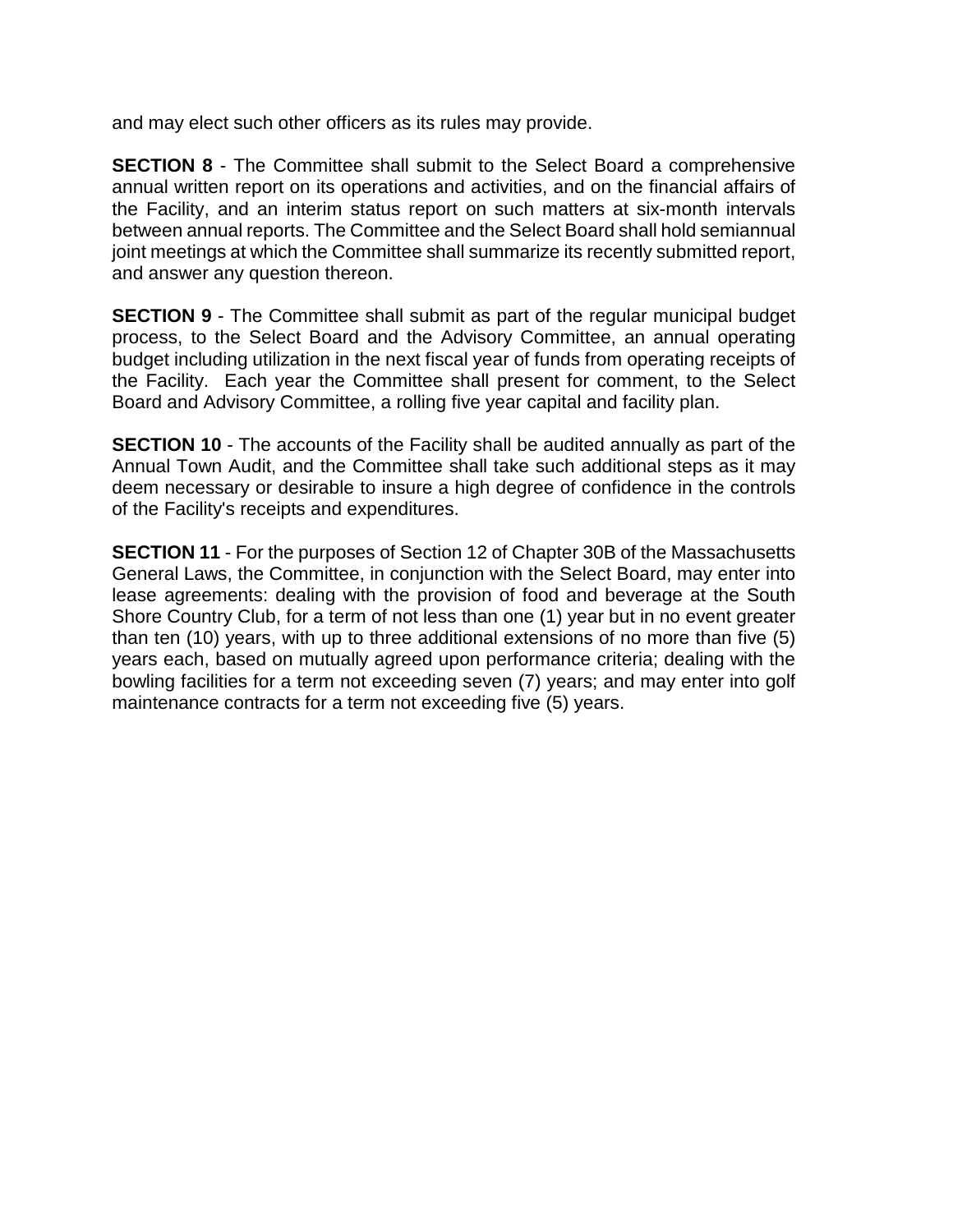### **COMMUNITY PRESERVATION COMMITTEE**

#### **SECTION 1 - Establishment**

In accordance with M.G.L. Chapter 44B, known as the Community Preservation Act, there is hereby established a Community Preservation Committee ("the Committee") consisting of nine members. The term of office of each member of the Committee shall be three years. In case of a vacancy, the designating or appointing authority for that seat shall designate or appoint a new member to fill the remainder of the unexpired term. The composition of the Committee and the methods of appointment of the members of the Committee shall be as follows:

One (1) member of the Conservation Commission as designated by that Commission;

One (1) member of the Historical Commission as designated by that Commission;

One (1) member of the Planning Board as designated by that Board;

One (1) member of the Housing Authority as designated by that Authority;

One (1) member of the Recreation Commission as designated by that Commission;

Two (2) members to be appointed by the Select Board; and

Two (2) members to be appointed by the Moderator."

#### **SECTION 2 - Amendments**

This Article 38 may be amended from time to time by a majority vote of Town Meeting, provided that no such amendment may cause this Article to conflict with the Community Preservation Act.

#### **SECTION 3 - Severability**

In case any section, paragraph or other part of this Article shall be for any reason declared invalid or unconstitutional by any court of competent jurisdiction, every other section, paragraph and part hereof shall continue in full force and effect.

#### **SECTION 4 - Effective Date**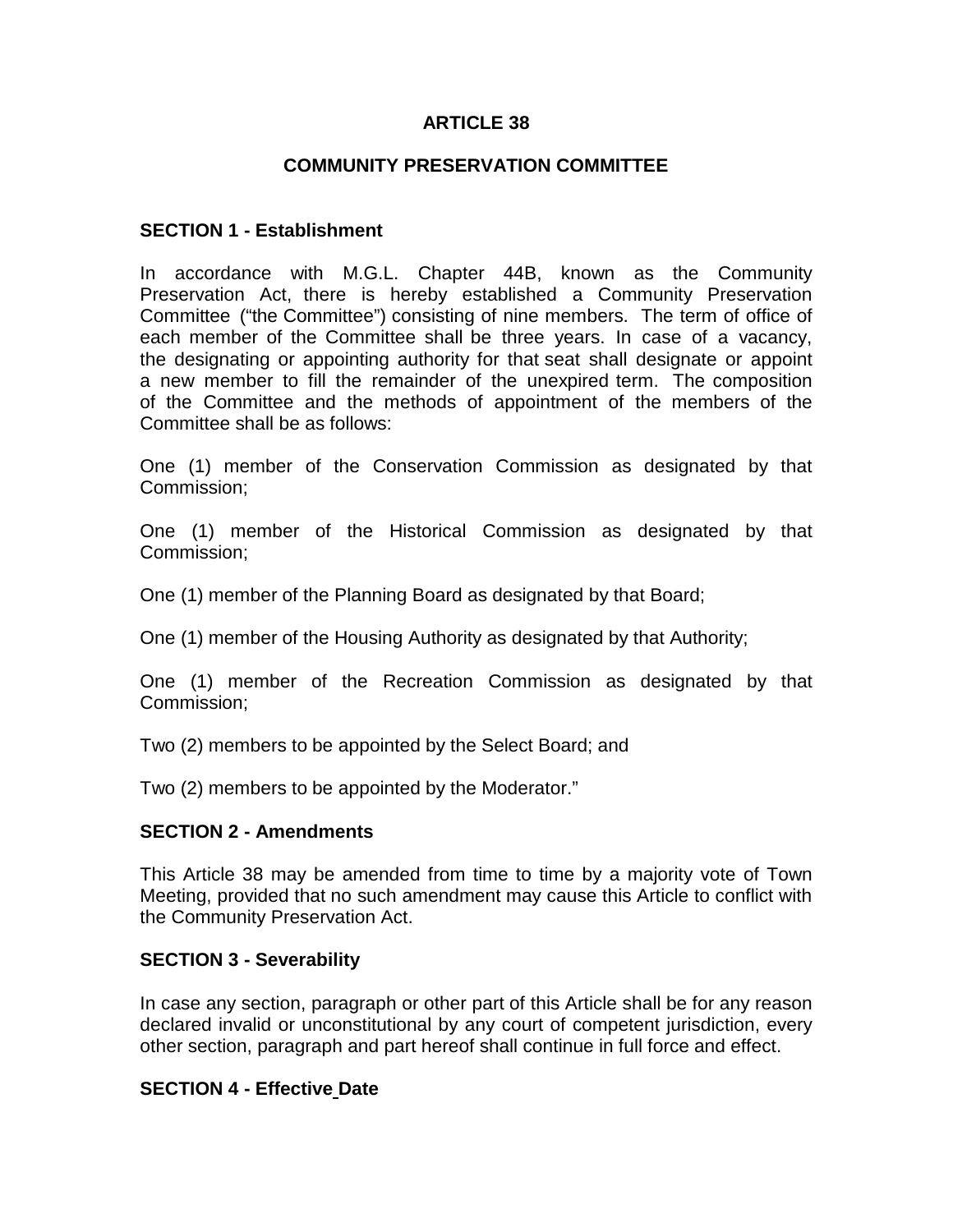This Article shall take effect immediately upon approval of the Attorney General of the Commonwealth and proper posting by the Town Clerk in accordance with Section 32. Each of the appointing authorities designated in Section 1 shall have thirty (30) days after such approval to make their initial appointments. Should any such appointing authority other than the Select Board fail to make its initial appointment within such time, the Select Board shall make such appointment. Should the Select Board fail to make any of its initial appointments within such time, the Moderator shall make such appointments.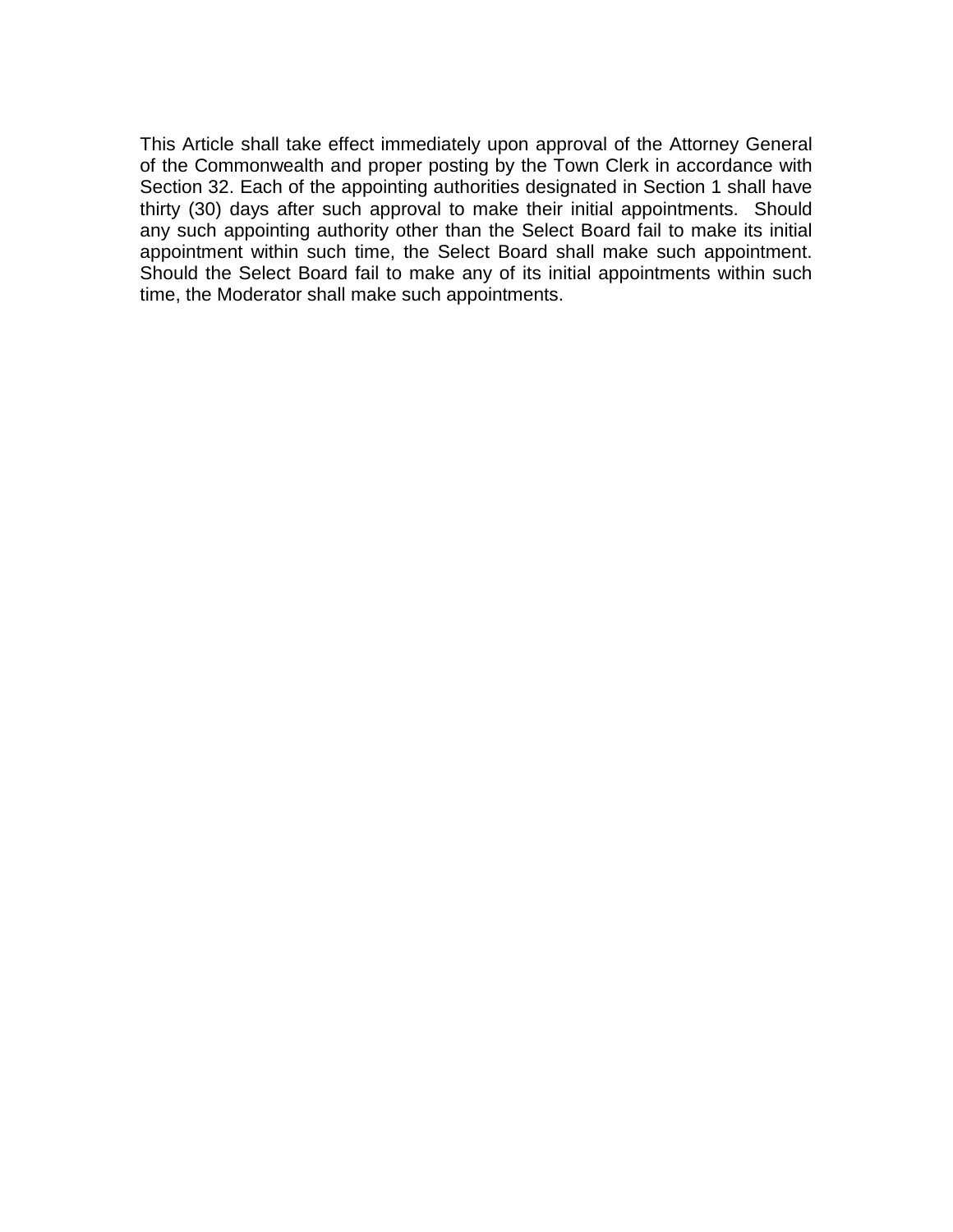### **HINGHAM AFFORDABLE HOUSING TRUST**

**SECTION 1** (a) There shall be in the Town of Hingham a Hingham Affordable Housing Trust Fund, (hereinafter referred to as "the trust"). The purpose of the trust is to provide for the creation and preservation of affordable housing in the Town of Hingham for low- and moderate-income households.

(b) There shall be a board of trustees which shall include not less than five (5) nor more than nine (9) trustees. The trustees shall be appointed by the Select Board and shall include one (1) member of the Select Board and are designated as public agents for purposes of the constitution of the Commonwealth. The initial terms of the trustees shall be staggered as one (1) or two (2) year terms. All terms thereafter shall be for two (2) years.

**SECTION 2** (a) The powers of the board of trustees shall include the following:

(1) to accept and receive real property, personal property or money, by gift, grant, contribution, devise or transfer from any person, firm, corporation or other public or private entity, including but not limited to money, grants of funds or other property tendered to the trust in connection with the provisions of the Hingham Zoning By-Law or other by-law, or any general or special law or any other source, or money from the Community Preservation Act, G.L. Chapter 44B.

(2) to accept and receive municipal, school or other public property, subject to a majority vote of Town Meeting to transfer said property to the trust, for the purposes of the trust.

(3) to purchase and retain real or personal property for the purposes of the trust, including without restriction investments that yield a high rate of income or no income, and to hold all or part of the trust property uninvested for such purposes and for such time as the board may deem appropriate.

(4) to manage or improve real property.

(5) to sell, lease, exchange, transfer or convey any real property for such consideration and on such terms as to credit or otherwise, and to make such contracts and enter into such undertakings relative to trust property as the board deems advisable, notwithstanding the length of any such lease or contract.

(6) to execute, acknowledge and deliver deeds, assignments, transfers, pledges, leases, covenants, contracts, promissory notes, releases and other instruments sealed or unsealed, necessary, proper or incident to any transaction in which the board engages for the accomplishment of the purposes of the trust.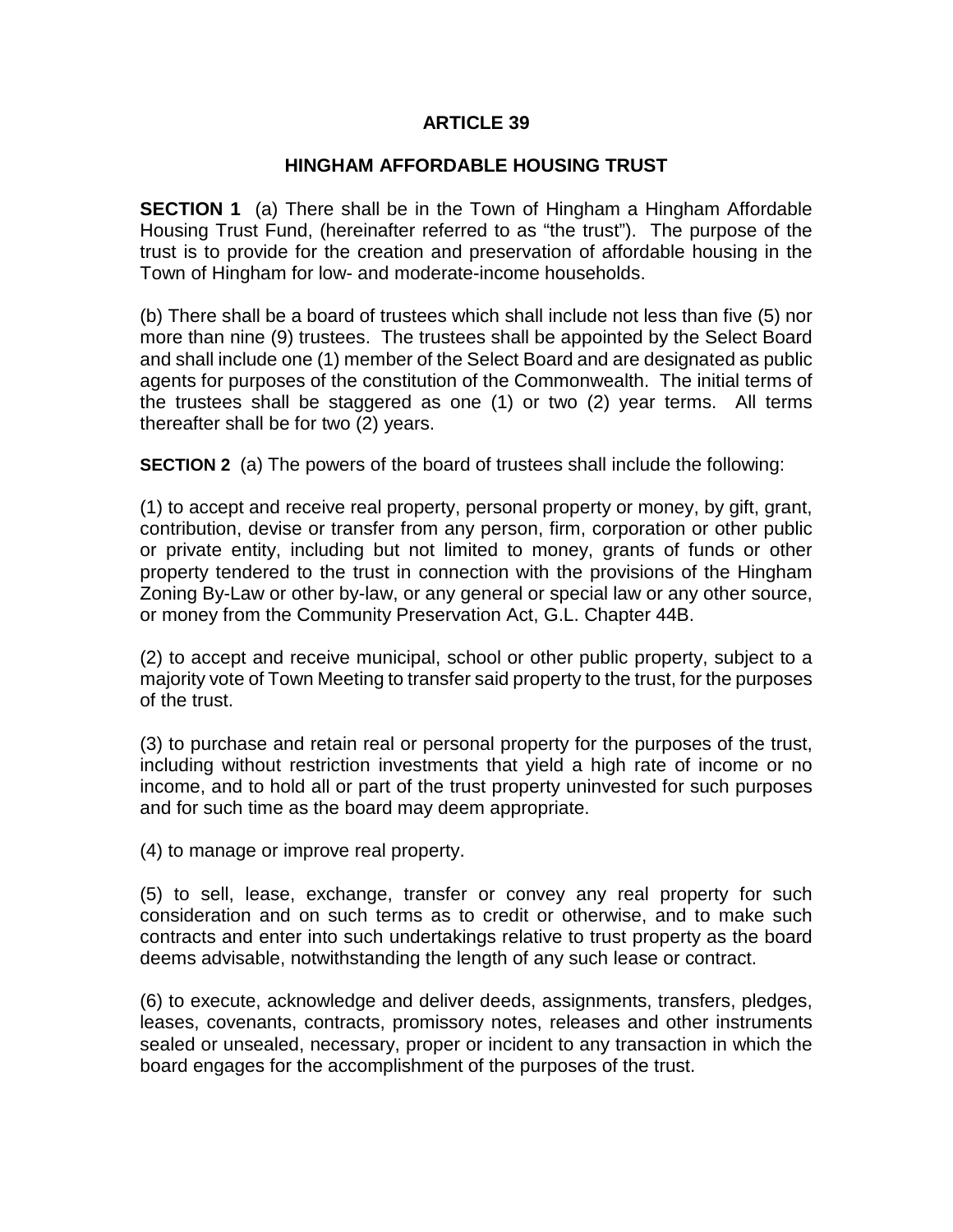(7) to employ and pay reasonable compensation to advisors and agents, such as accountants, appraisers and lawyers as the board deems necessary.

(8) to apportion receipts and charges between income and principal as the board deems advisable, to amortize premiums and establish sinking funds for such purpose, and to create reserves for depreciation, depletion or otherwise.

(9) to carry property for accounting purposes at other than acquisition date values.

(10) to borrow money on such terms and conditions and from such sources as the trustees deem advisable, to mortgage and pledge trust assets as collateral, subject to review by the Town Finance Director and approval by a majority vote of the Select Board. (Any debt issued by the Trust shall not be deemed to constitute a debt or liability of the Town of Hingham or a pledge of the faith and credit of the Town, but shall be payable solely from the revenues, funds and/or assets of the Trust. Any debt instrument executed by Trust shall contain on the face thereof a statement to the effect that the Town of Hingham is not obligated to pay the same or the interest thereof except from revenues, funds and/or assets of the Trust and that neither the faith and credit nor the taxing power of the Town of Hingham is pledged to the payment of the principal of or the interest on such debt. The issuance of debt by the Trust shall not directly or indirectly or contingently obligate the Town of Hingham to levy or to pledge any form of taxation whatever therefor or to make any appropriation for their payment.)

(11) to make distributions or divisions of principal in kind.

(12) to defend, enforce, release, settle or otherwise adjust claims in favor or against the trust, including claims for taxes, and to accept any property, either in total or partial satisfaction of any indebtedness or other obligation, and subject to the provisions of this Article, to continue to hold the same for such period of time as the board may deem appropriate.

(13) to extend the time for payment of any obligation to the trust.

(14) to provide grants or loans to assist low- or moderate-income homebuyers to purchase or rehabilitate a dwelling unit in the Town of Hingham.

(15) to convey, through sale, lease or transfer, real property purchased under this act, to any for-profit or non-profit developer or any public agency to provide low- or moderate-income housing, subject to an affordable housing restriction under Section 26 or Sections 31-33 of Chapter 184 of the General Laws.

(16) Each year the Trust shall provide to the Select Board a transparent and detailed financial report on the year's activities, as well as a cumulative report on all the activities of the Trust since inception, reflecting how the Trust has used its funds. The report shall include, but not be limited to: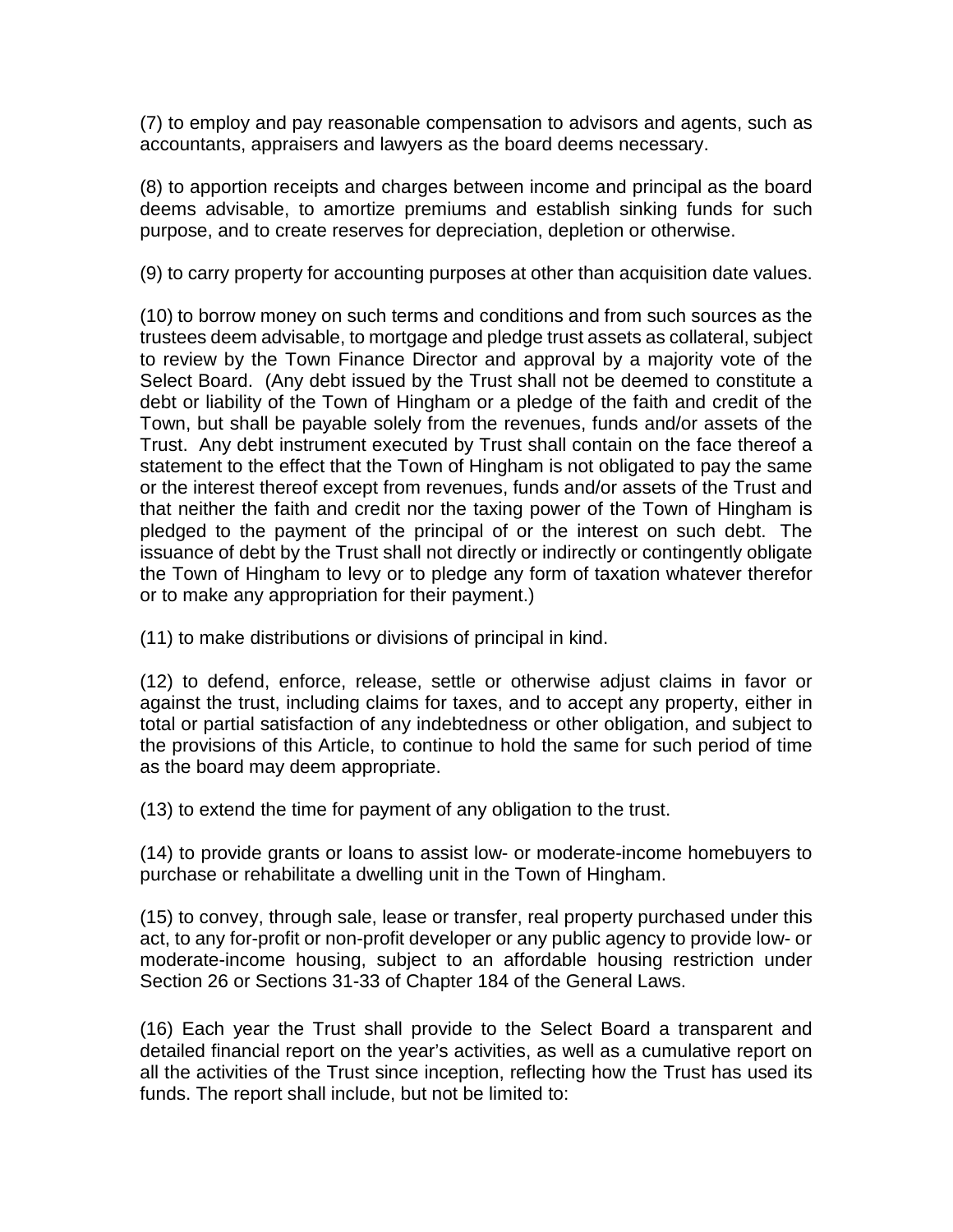(a) sources of funds,

(b) a description of projects undertaken and the status of those projects,

(c) a schedule of all amounts spent, including for preservation of affordable housing, for creation of affordable housing, for grants or loans to other entities for preservation or creation of affordable housing, for administrative support, and for any other purposes permitted under this by-law, and

(d) a prospective view of the Trust's expected operations for the next year, to the greatest extent possible.

In addition, the Trust shall provide a narrative report of proposed activities to the Select Board and the Advisory Committee in the fall of each year.

(17) Expenditures for the acquisition or disposition of real property shall be subject to approval by a majority vote of the Select Board.

(18) To act as the lottery and monitoring agent for affordable housing and to accept compensation for those services for deposit into the trust.

**SECTION 3** (a) As a means of providing available assets for the trust, all moneys received by the Town through the following means shall be paid directly into the trust and need not be appropriated or accepted and approved into the trust:

(1) cash payments made by developers to the Town for purposes of creating or preserving affordable housing, under any development agreements or development approvals pursuant to the Hingham Zoning By-Law;

(2) gifts, grants, donations, contributions or other cash payments to the trust for the purpose of providing low- or moderate-income housing;

(b) general revenues appropriated into the trust become trust property, and to be expended these funds need not be further appropriated;

(c) all moneys remaining in the trust at the end of any fiscal year, whether or not expended by the board of trustees within one year of the date they were appropriated into the trust, shall remain trust property;

(d) the trust is exempt from Chapters 59 and 62 of the General Laws, and from any other provisions concerning payment of taxes based upon or measured by property or income imposed by the commonwealth or any political subdivision thereof; and

(e) the books and records of the trust shall be reviewed annually by an independent auditor in accordance with accepted accounting practices.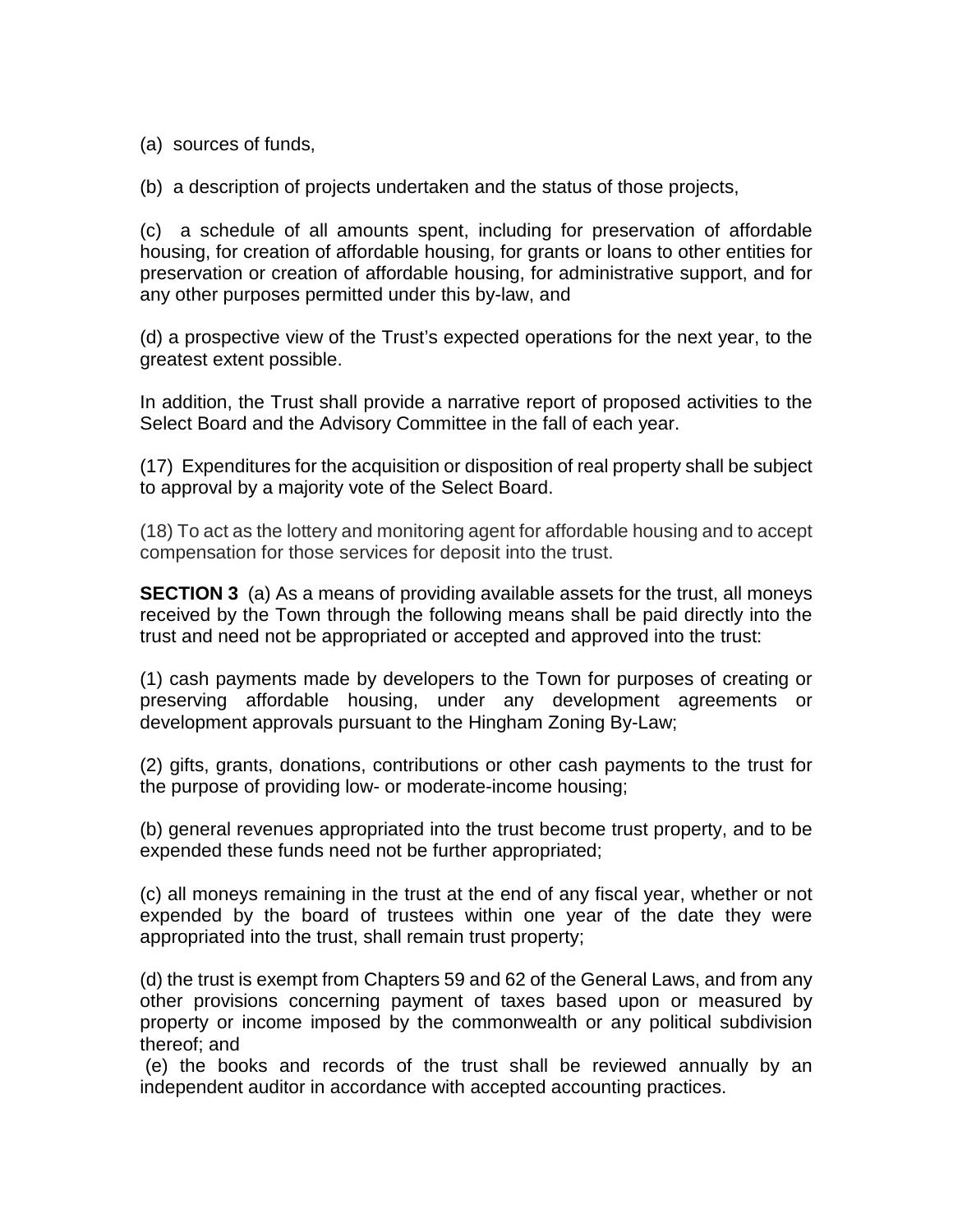**SECTION 4** As used in this act, the term "low or moderate income housing" shall mean "low income housing" or "moderate income housing" as defined in Section 2 of Chapter 44B of the General Laws.

**SECTION 5** The Town Treasurer shall be the custodian of the fund. Any income or proceeds received from the investment of funds shall be credited to and become part of the fund.

**SECTION 6** (a) The trust is a governmental body for purposes of Sections 23A, 23B and 23C of Chapter 39 of the General Laws.

(b) The trust is a board of the city or town for purposes of G.L. Chapter 30B and Section 15A of Chapter 40; but agreements and conveyances between the trust and agencies, boards, commissions, authorities, department and public instrumentalities of the Town shall be exempt from G.L. Chapter 30B.

(c) The trust is a public employer and the members of the board are public employees for purposes of G.L. Chapter 258.

(d) The trust shall be deemed a municipal agency and trustees as special municipal employees for purposes of G.L. Chapter 268A."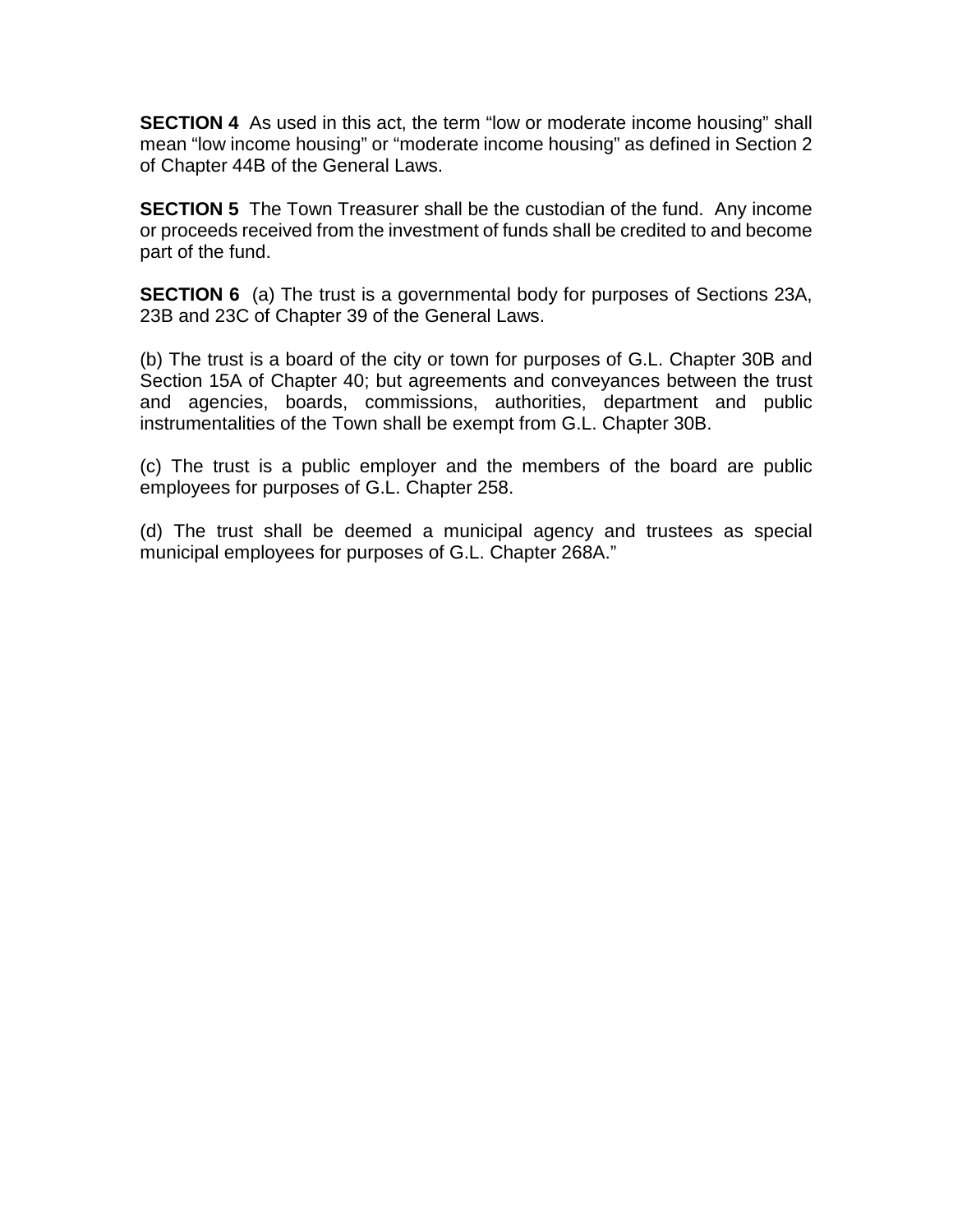### **THE NAMING OF PUBLIC BUILDINGS AND PUBLIC LANDS**

#### **SECTION 1 - Purpose**

This by-law is enacted to establish the process by which, in naming, renaming or otherwise designating public buildings and public lands, the Town seeks to recognize individuals, locations and/or events of significance in local history and local affairs.

### **SECTION 2 - Definitions**

1. "Designate" - the act of calling by a distinctive title, term, or expression any public buildings or public lands as defined in this by-law.

2. "Name" – a word or phrase that constitutes the distinctive designation of any public building or public lands as defined in this by-law.

3. "Rename" – the act of redesignating any public buildings or public lands as defined in this by-law

4. "Public Building" – any structure, edifice or other facility owned or maintained by the Town of Hingham, or any department or agency thereof.

5. "Public Lands" – any real property owned or maintained by the Town of Hingham, or any department or agency thereof, including, but not limited to, playgrounds, parks, courts, athletic fields, intersections and medians, and private ways on public lands, but not including public ways regulated by Article 10 of the General By-laws.

6. "Features" – benches, bricks, flagpoles, plaques, parking spaces, trees, scoreboards, and signs or other markers located on public lands or within public buildings.

#### **SECTION 3 - Procedure**

1. The naming, renaming or other designation of any public building or public lands shall be by majority vote at an Annual Town Meeting. Once a public building or public lands have been named, they shall not be renamed unless there are exceptional circumstances.

2. Any proposed name or designation of any public building or public lands shall be submitted to the Select Board for its review and recommendation as to the appropriateness thereof. Following a duly-advertised public hearing, and with the advice of the Hingham Historical Commission, the Board shall forward its recommendation to the Annual Town Meeting.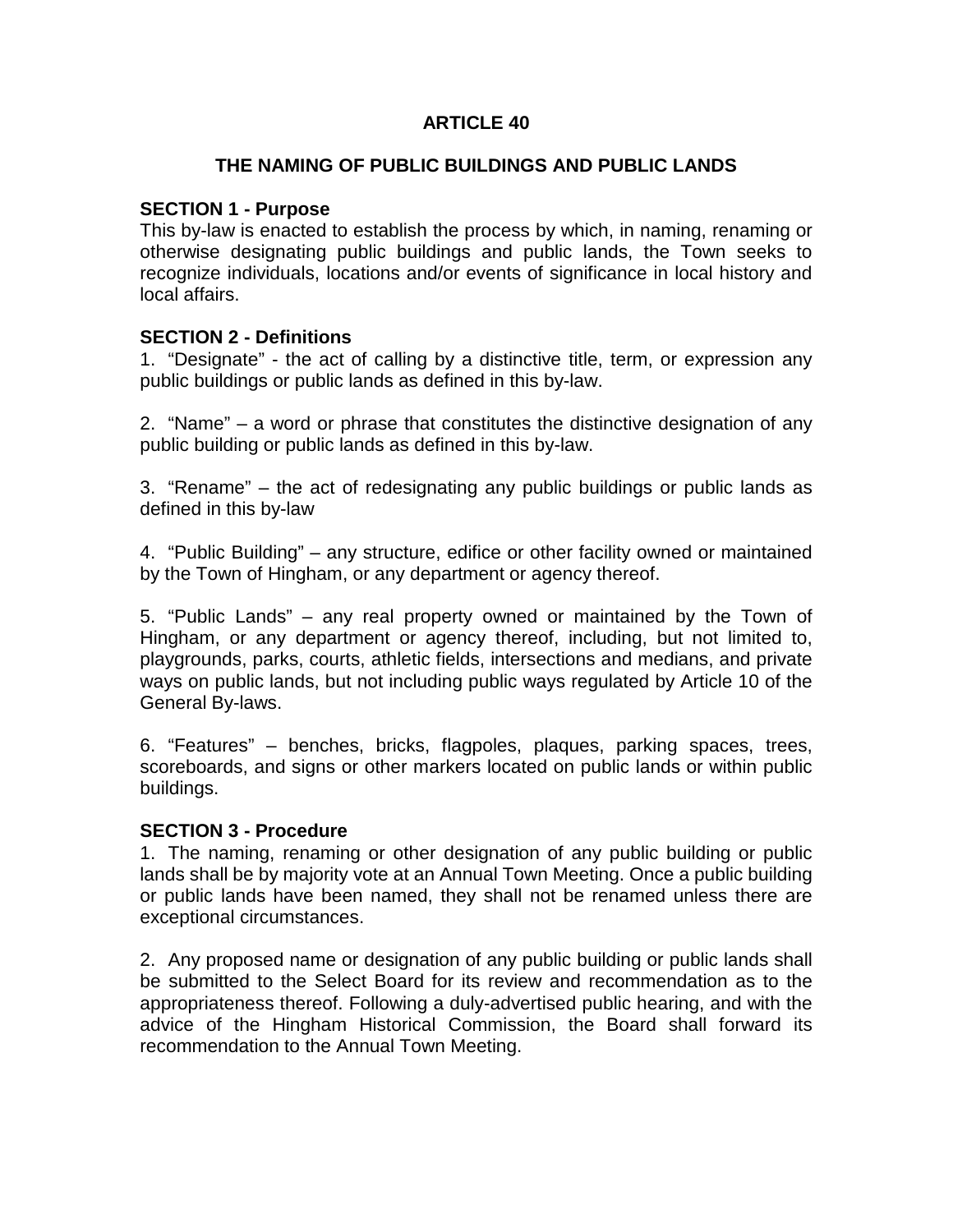3. No public building or public lands shall be named for any living person or shall bear the name of a commercial enterprise.

4. The naming, renaming or other designation of individual rooms, areas or subareas within a public building, or areas or sub-areas associated with any public lands, shall be by the department or agency having jurisdiction over the same, and paragraphs 1, 2 and 3 of this section shall not apply, provided that:

(a) such rooms, areas, or sub-areas constitute less than 25% of the public building or public lands at or in which the same may be located;

(b) the same shall not be named for any living person;

(c) no such room, area or sub-area shall bear the name of a commercial enterprise; and

(d) a duly-advertised public hearing is held at which such naming, renaming or designation is considered and acted upon by said department or agency. Any person objecting to such naming, renaming or designation by the department or agency may, within 10 days thereafter, appeal the action in writing to the Select Board, which shall, after a duly advertised public hearing, approve or reject the action.

5. The installation and naming, renaming or other designation of features shall be by the department or agency having jurisdiction over the same. The Select Board may, after a duly-advertised public hearing, establish standards and specifications for signs, plaques, markers or other features to be erected on public property within the Town.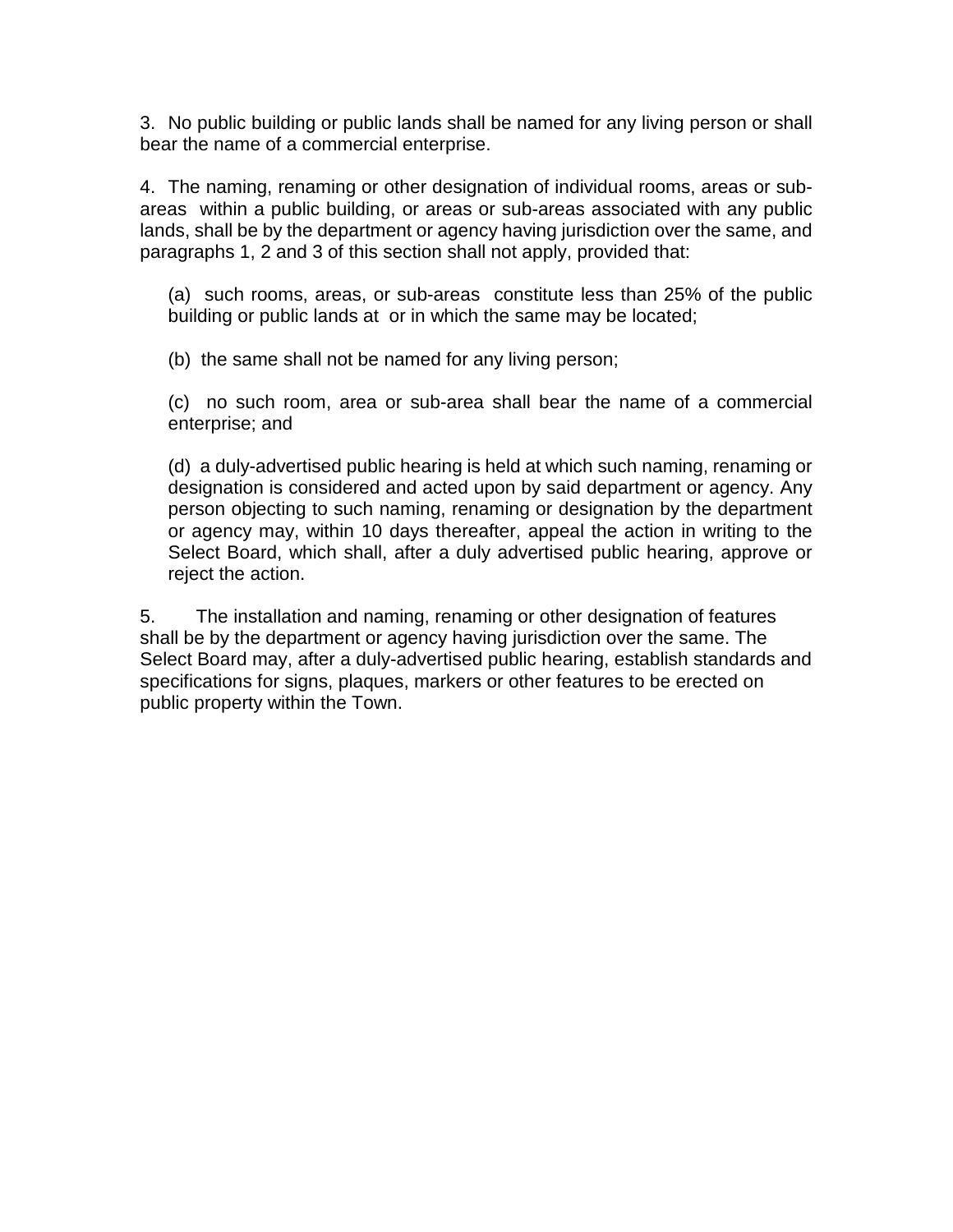### **FALSE ALARMS**

#### **FALSE ALARMS**

A. Definitions. For purposes of this Article, the following words and phrases shall have the following meanings:

#### **ALARM SYSTEM**

Any assembly of equipment and/or devices that is designed to be activated, manually or automatically, for the purpose of drawing attention to the presence of a hazard, emergency, or dangerous situation, whether caused criminally or otherwise, to which the police are expected to respond.

#### **ALARM USER**

Any person or business entity on whose premises an alarm system is installed and maintained in the Town of Hingham, except for alarms that are installed in or on motor vehicles.

#### **FALSE ALARM**

The activation of an alarm system through mechanical failure, malfunction, improper installation, or negligence of the user of the alarm system or their agent or employees that causes any signal or communication to be transmitted to the Emergency Dispatch Center requesting, requiring, or resulting in a response from the Police Department when, in fact, there has been no unauthorized entry or intrusion into the premises or attempted robbery or burglary at the premises. False alarms include alarm activation caused by non-criminal behavior that could have been prevented by simple preventative measures. Excluded from this definition shall be the activation of an alarm system by power outages, utility companies, or other external factors beyond the alarm user's control, including hurricanes, severe storms, or other unusual weather conditions.

**B. False Alarm Fines.** The following schedule of fines for false alarms shall apply, subject only to adjustment from time to time by the Select Board, after public hearing, as circumstances warrant:

(1) After the Emergency Dispatch Center has recorded three (3) separate false alarms within any 12-month period, commencing on the date of alarm registration, the alarm user shall be assessed the following fines:

(a) Residential Alarm Users \$50 for the 4th, 5th, and 6th false alarms \$100 for the 7th, 8th, and 9th false alarms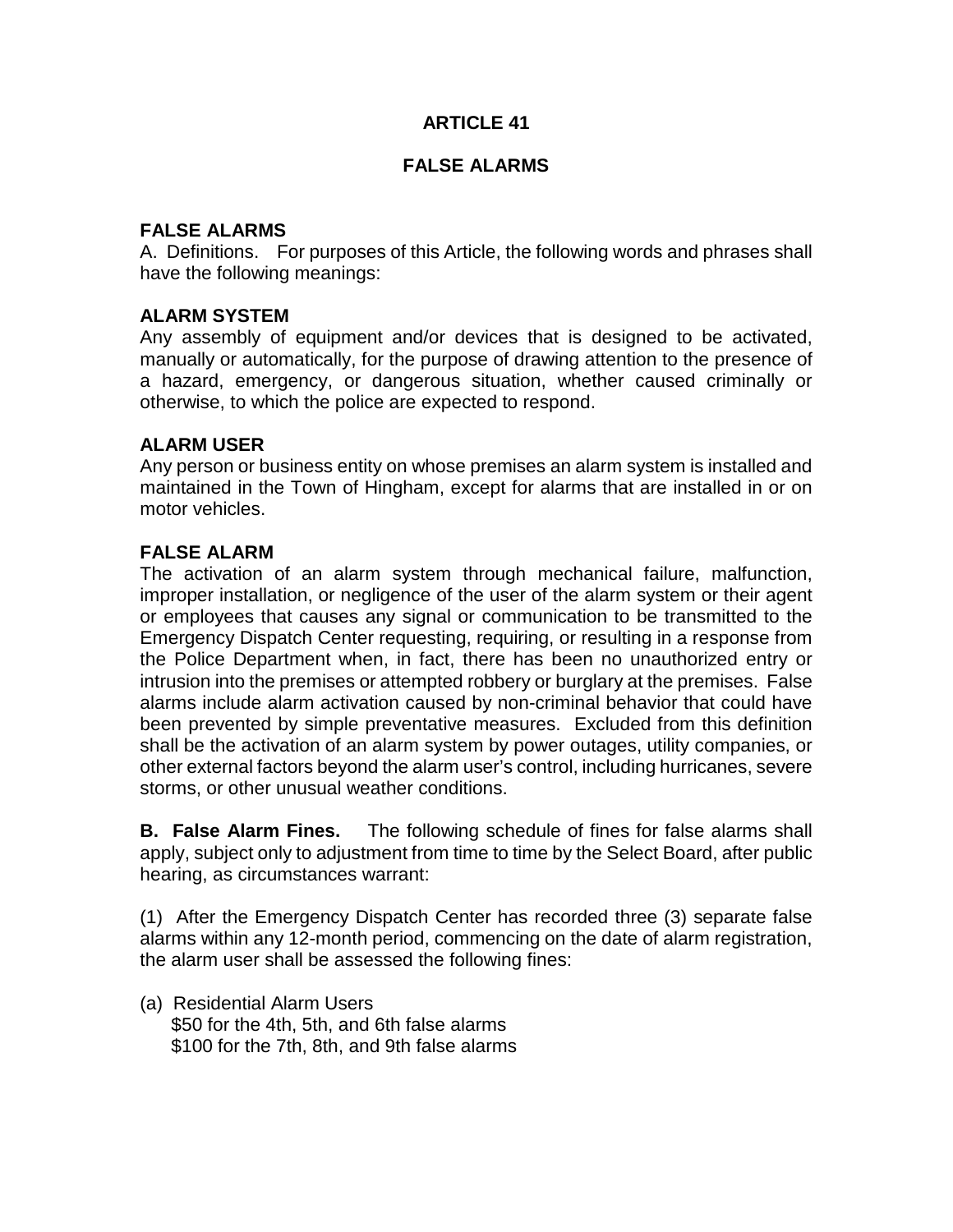\$150 for the 10<sup>th</sup> and any subsequent false alarm, and a mandatory meeting with the Chief of Police or the Chief of Police's designee to resolve the problem of repeated false alarms.

(b) Commercial Alarm Users

 \$100 for the 4th, 5th, and 6th false alarms \$200 for the 7th, 8th, and 9th false alarms \$300 for the 10<sup>th</sup> and any subsequent false alarm, and a mandatory meeting with the Chief of Police or the Chief of Police's designee to resolve the problem of repeated false alarms.

(2)Failure to pay the assessed fine within thirty (30) days shall subject the alarm user to court action for violation of a Town By-Law

**C. Audible Alarm.** All alarm systems that emit an audible signal shall be equipped with a device that limits the length of the audible signal to no more than ten (10) minutes.

Any user of an alarm system that does not have such a device, or that has a malfunction that allows the audible signal to continue for more than ten (10) minutes, shall be assessed a fine of \$50. Failure to pay such fine within thirty (30) days shall subject the alarm user to court action for violation of a Town By-Law or the placement of a municipal charge lien on the real property pursuant to M.G.L. c. 40, section 58, in the Plymouth County Registry of Deeds until the fine is paid.

**D. Registration.** All alarm systems shall be registered with the Police Department annually. Failure to register annually shall subject the alarm user to a fine of \$50, payable and enforceable as stated above.

**E. Unauthorized Alarm Activation.** Any alarm system activated intentionally without prior notification of the Police Department shall subject the alarm user to a fine of \$150 for the first and each subsequent such alarm, payable and enforceable as stated above.

# **F. Exemptions.**

(1) All Federal, state, and municipal buildings and properties shall be exempt from the provisions of this By-Law.

(2) No provision of this By-Law shall be construed to place an obligation on the Police Department to respond to an alarm.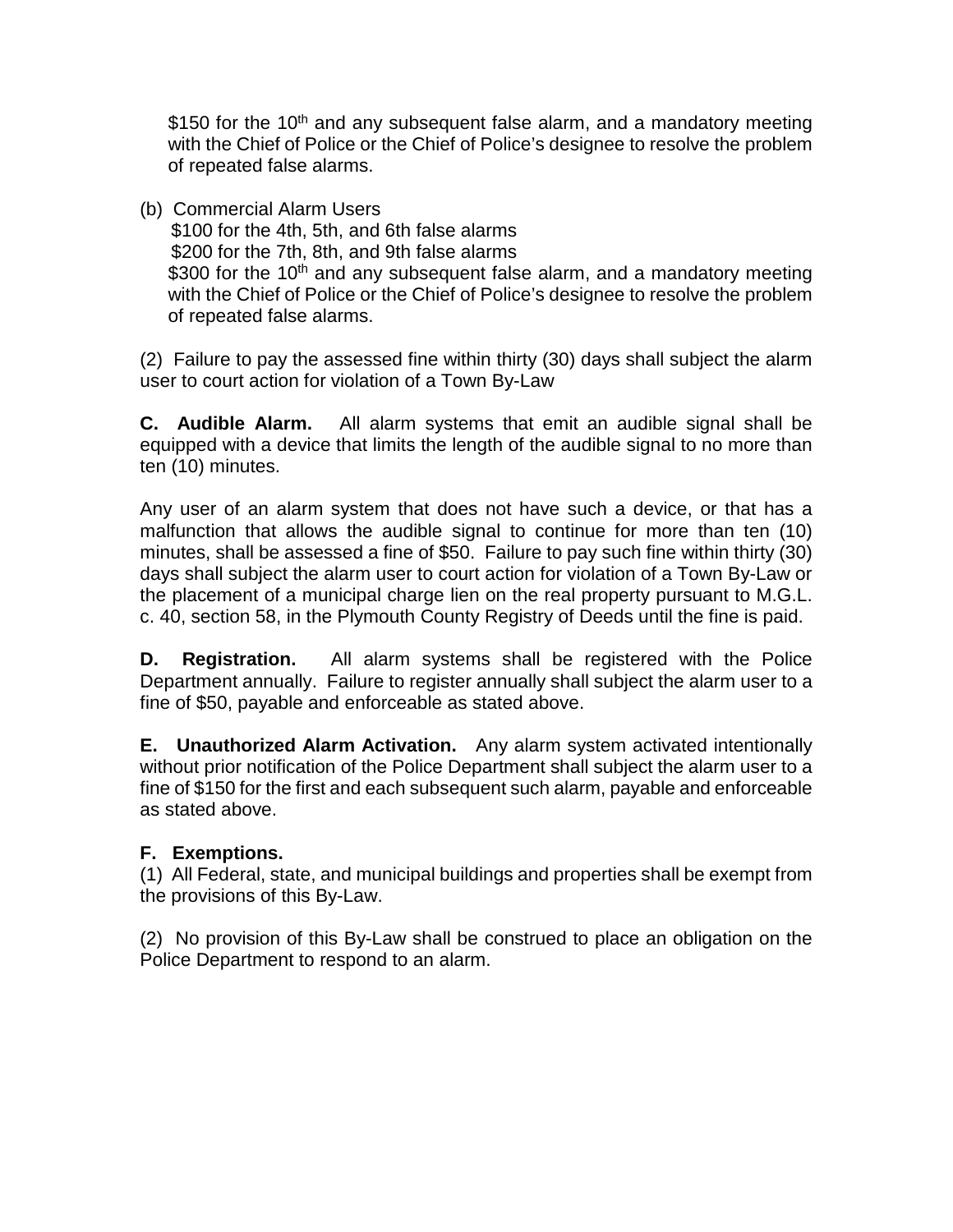#### **NOISE CONTROL**

### **SECTION 1: SHORT TITLE**

This By-law may be cited as the Hingham Noise Control By-law.

### **SECTION 2: DECLARATIONS OF FINDINGS AND POLICY**

#### WHEREAS excessive sound poses a serious

hazard to the public health, welfare, safety and quality of life, and WHEREAS the residents of the Town of Hingham have a right to, and should be ensured, an environment free of excessive Sound that may jeopardize their health, welfare or safety, or degrade their quality of life; NOW THEREFORE, it is the policy of the Town of Hingham to prevent excessive Sound which may jeopardize the health, welfare or safety of its residents, or adversely impact their quality of life. This By-law shall apply to the control of all Sound originating within the geographical limits of the Town of Hingham.

#### **SECTION 3: DEFINITIONS**

(a) All terminology used in this By-law, but not defined below, shall be used with the meanings ascribed to such terms in the applicable standards of the American National Standards Institute ("ANSI") or its successor bodies.

(b) "Construction" means any site preparation, assembly, erection, substantial repair, alteration or similar action, but excluding Demolition for, or of, public or private rights-ofway, structures, utilities, or similar property.

(c) "Demolition" means any dismantling, intentional destruction of, or removal of, structures, utilities, public or private rights-of-way surfaces or similar property.

(d) "Emergency Work" means any work performed for the purpose of preventing or alleviating the physical harm to Persons or property, which requires immediate action.

(e) "Enforcement Official" means a Town official having authority to enforce this By-law as provided in Section 4 below.

(f) "Legal Holiday" means any day designated as a legal holiday under federal or Massachusetts state law.

(g) "Noise Disturbance" means any Sound which: (a) may disturb or annoy reasonable Persons of normal sensitivities; (b) causes, or tends to cause, an adverse effect on the public health and welfare; (c) endangers or injures Persons; or (d) endangers or injures real or personal property.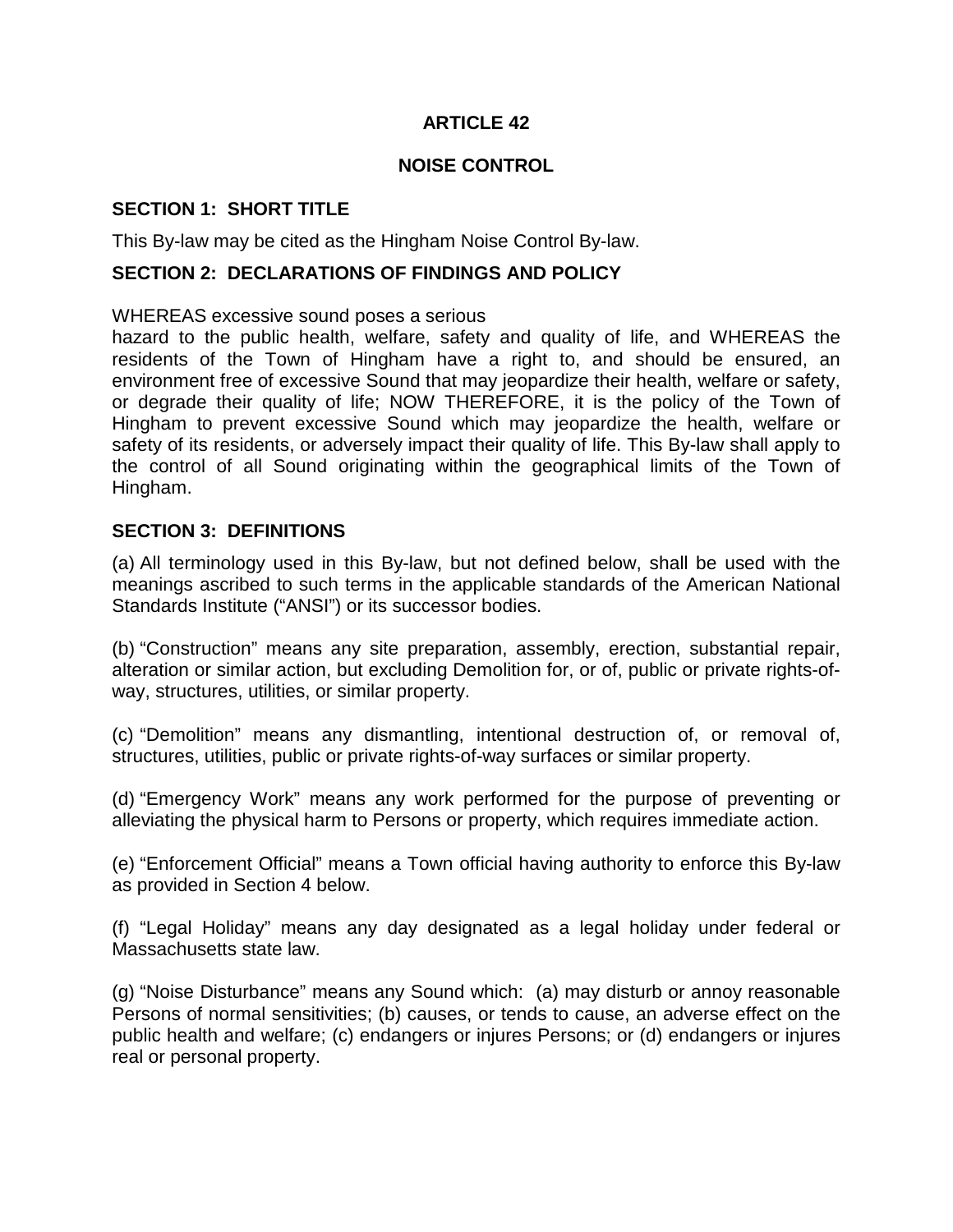(h) "Person" means any individual, association, partnership, joint venture, corporation or other form of legal entity.

(i) "Plainly Audible Sound" means any Sound as to which the information content is unambiguously communicated to the listener including, without limitation, understandable speech, comprehension of whether a voice is raised or normal, repetitive bass Sounds, or comprehension of musical rhythms, without the aid of any listening device.

(j) "Power Tool" means any device powered mechanically, by electricity, by gasoline, by diesel or any other fuel, which is intended to be used, or is actually used, for functions including, without limitation, cutting, nailing, stapling, sawing, vacuuming or drilling.

(k) "Public Right-of-Way" means any highway, boulevard, street, avenue, lane, sidewalk, alley or similar place, which is owned or controlled by a government entity.

(l) "Public Property" means any real property, including structures thereon, which are owned or controlled by a government entity.

(m)"Residential District" means any area designated as a Residential District in the Town of Hingham Zoning By-law.

(n) "Sound" means a temporal and spatial oscillation in pressure, or other physical quantity, in a medium resulting in compression and rarefaction of that medium, and which propagates at finite speed to distant locations.

(o) "Weekday" means any day from Monday through Friday that is not a Legal Holiday.

### **SECTION 4: ENFORCEMENT OF ORDINANCE**

(a) Enforcement Officials. This By-law shall be enforced by the Chief of Police, the Executive Health Officer, the Building Commissioner and their authorized designees. For all purposes other than the granting of permits under this By-law, designees of the Chief of Police shall include any Hingham Police Officer.

(b) Penalties for Violation. Violations of this By-law shall be punishable by fine in accordance with the following schedule:

| <b>Offense</b>              | Fine              |
|-----------------------------|-------------------|
| First                       | \$100             |
| Second                      | \$200             |
| <b>Third and Subsequent</b> | \$30 <sub>C</sub> |

Violations resulting from Sound emanating from a particular parcel of property will be assessed against the Person controlling said property at the time of the violation, regardless of said Person's legal status as owner, lessor, tenant-at-will, licensee or otherwise. Nothing contained in this subjection shall prohibit an Enforcement Official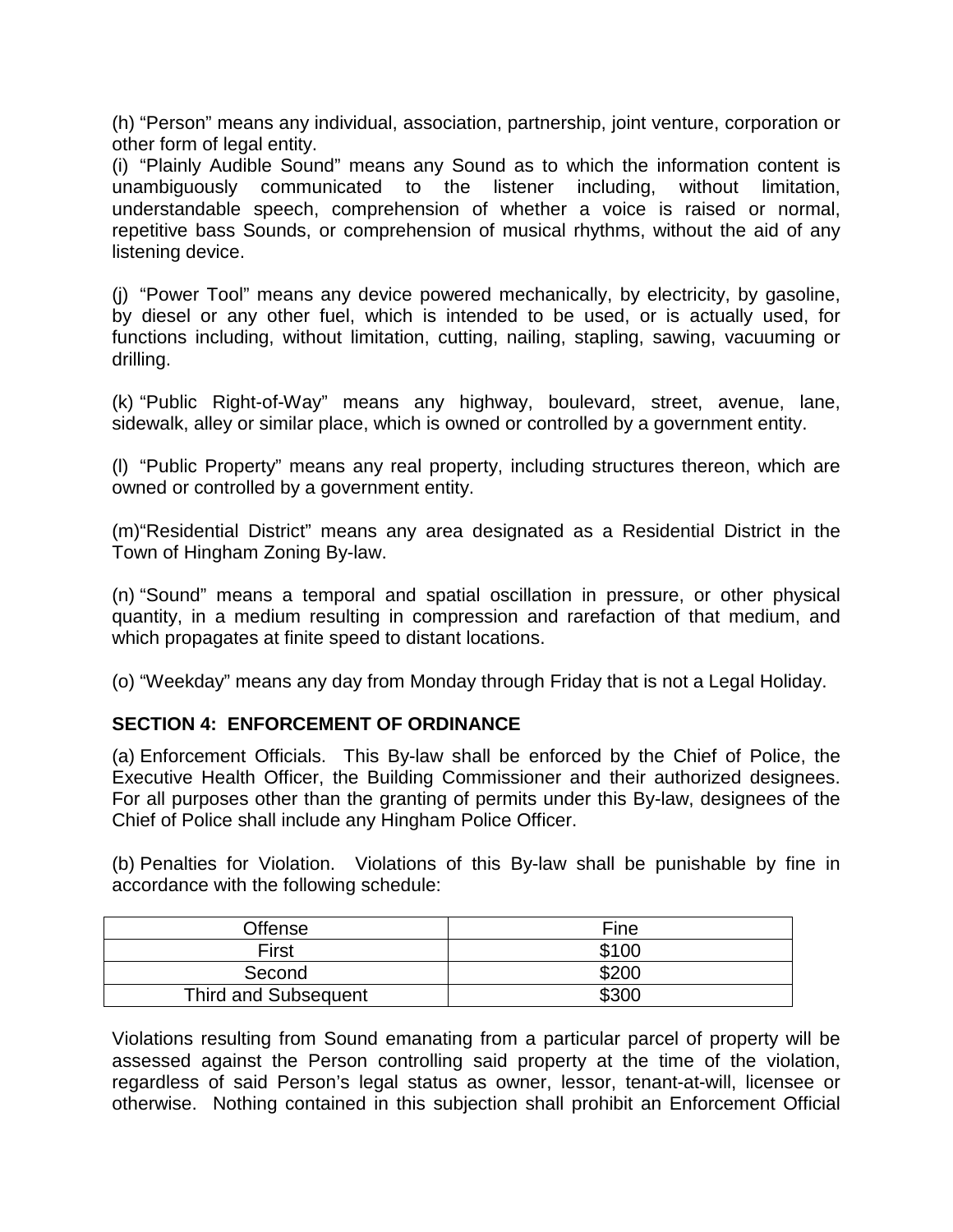from giving a warning in lieu of a fine if, in the Official's discretion, a warning is appropriate under the circumstances.

(c) Non-Criminal Disposition. In assessing fines for violations of this By-law, the Enforcement Official shall follow the procedure set forth in M.G.L. c. 40, § 21D.

# **SECTION 5: DUTIES AND RESPONSIBILITIES OF TOWN BOARDS AND OFFICIALS**

(a) Town Programs and Activities. All Town departments, boards and officials shall carry out their programs and activities in a manner reasonably consistent with this Bylaw.

(b) Cooperation of Town Boards and Officials. All Town departments, boards and officials shall cooperate with the Enforcement Officials in enforcing the provisions of this By-law.

(c) Project Review and Approval. All Town departments, boards and officials having responsibility for the review and approval of new projects or activities, or changes to existing projects that result, or may result, in the production of Sound shall, to the extent reasonably feasible under the circumstances, require compliance with the provisions of this By-law as a condition of approval. This By-law is not intended to require any Town department, board or official to apply a more restrictive standard for the approval of any project or activity, or change to any existing projects, than has been applied prior to the By-law's adoption.

# **SECTION 6: NOISE DISTURBANCE PROHIBITED**

(a) No Person shall make, continue, or cause to be made or continued, any Noise Disturbance. Unamplified, non-commercial public speaking and public assembly activities conducted at conversational voice levels on any Public Property or Public Right-of-Way shall be exempt from the operation of this Section if such Sound is not Plainly Audible beyond 100 feet or does not infringe the legitimate rights of others.

(b) The facts required to establish a Noise Disturbance shall be identical to those required

to establish a disturbance of peace under the common law (and punishable under M.G.L. c. 272, § 53). Violations of this By-law need only be proven by a preponderance of the evidence.

# **SECTION 7: SPECIFIC ACTIVITIES**

(a) Specific Activities Prohibited. Notwithstanding any other provision of this By-law, a Person engaging in any of the activities specified in subsections (b) through (d) of this Section 7 at any time other than that permitted for such activity in the applicable subsection shall be in violation of this By-law.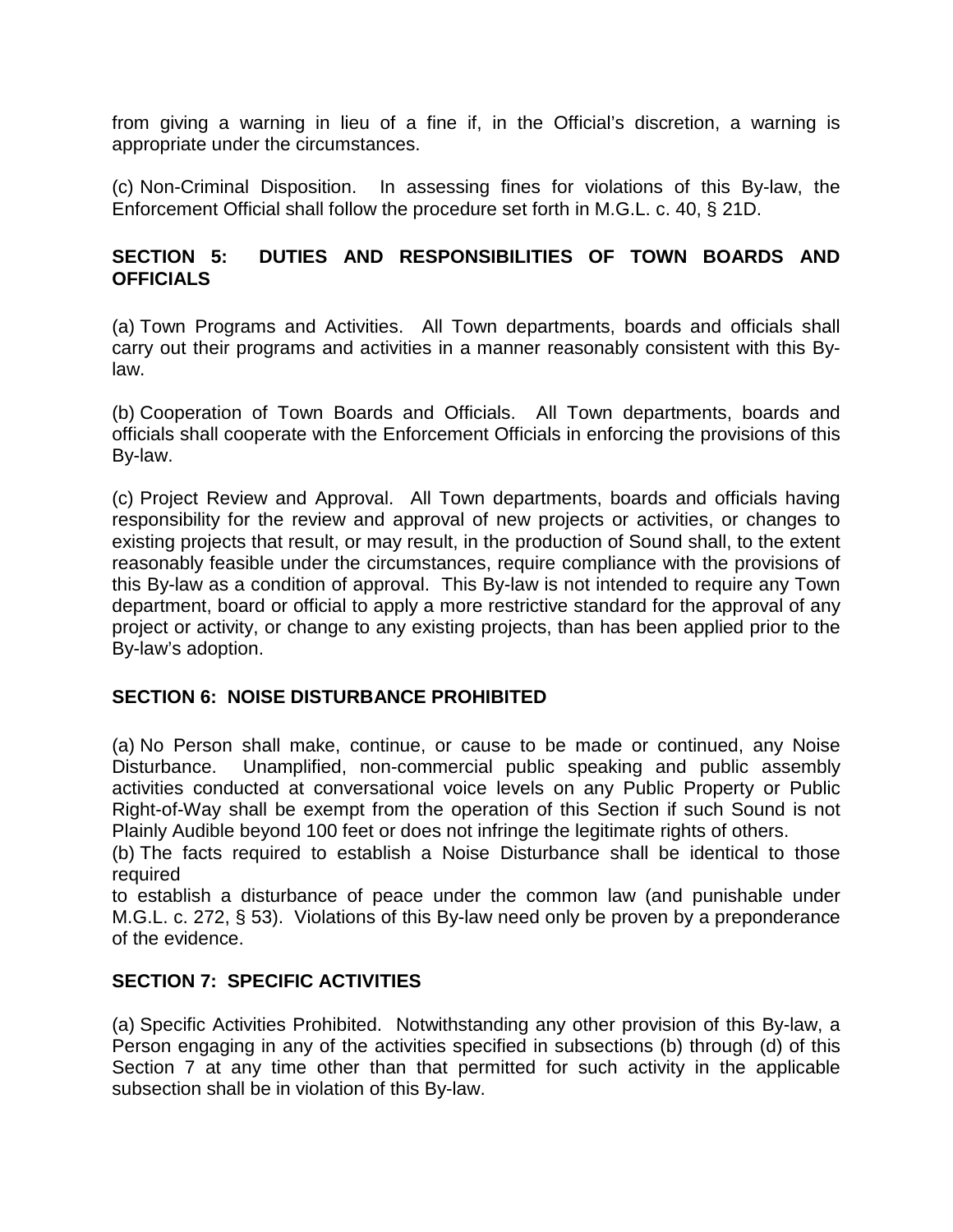(b) Construction, Demolition and Commercial Landscaping Activity. No Person shall operate or permit the operation of any tools or equipment used in Construction, Demolition or commercial landscaping work in a Residential District between the hours of 7:00 p.m. and 6:59 a.m. the following day on Weekdays or between the hours of 7:00 p.m. and 7:59 a.m. the following day on any other day.

(c) Domestic Power Tools. No Person shall operate, or permit the operation of, any Power Tool or any garden tool, leaf blower or similar device powered mechanically, by electricity, by gasoline, by diesel or other fuel, outdoors in a Residential District between the hours of 8:00 p.m. and 6:59 a.m. the following day.

(d) Dumpsters and Trash Receptacles. No Person shall empty dumpsters or similar trash receptacles between the hours of 8:00 p.m. and 6:59 a.m. the following day on Weekdays or between the hours of 8:00 p.m. and 7:59 a.m. the following day on any other day.

(e) Engine Braking Devices. No Person shall operate any motor vehicle with an engine braking device engaged within the Town limits unless required for safety. This provision shall not apply to motor vehicles traveling on Route 3.

# **SECTION 8: EXEMPTIONS AND PERMITS**

(a) Exemptions. The following uses and activities shall be exempt from the provisions of this By-law:

(1) Any law enforcement motor vehicle in the performance of law enforcement duties.

(2) Any fire apparatus, ambulance, rescue, public works or emergency response vehicle creating Sound in the performance of public safety responsibilities.

(3) Any vehicle in the performance of Emergency Work.

(4) Public address systems used at public events in a manner approved by any Town board, department or official having authority over said use.

(5) Safety signals, warning devices, emergency pressure relief valves and similar devices during and in relation to public emergencies.

(6) Any activity (i) for which a permit under subsection (b) of this section exempting said activity from the provisions of this By-law has been granted by an Enforcement Official, (ii) which is the subject of a decision of any Town Board having authority over said activity including, without limitation, decisions of the Planning Board permitting certain activity at the Hingham Shipyard development and the Derby Street Shoppes or (iii) that is allowed by a Town board, department or official having authority over said activity including, without limitation, activity permitted subject to noise and/or use restrictions.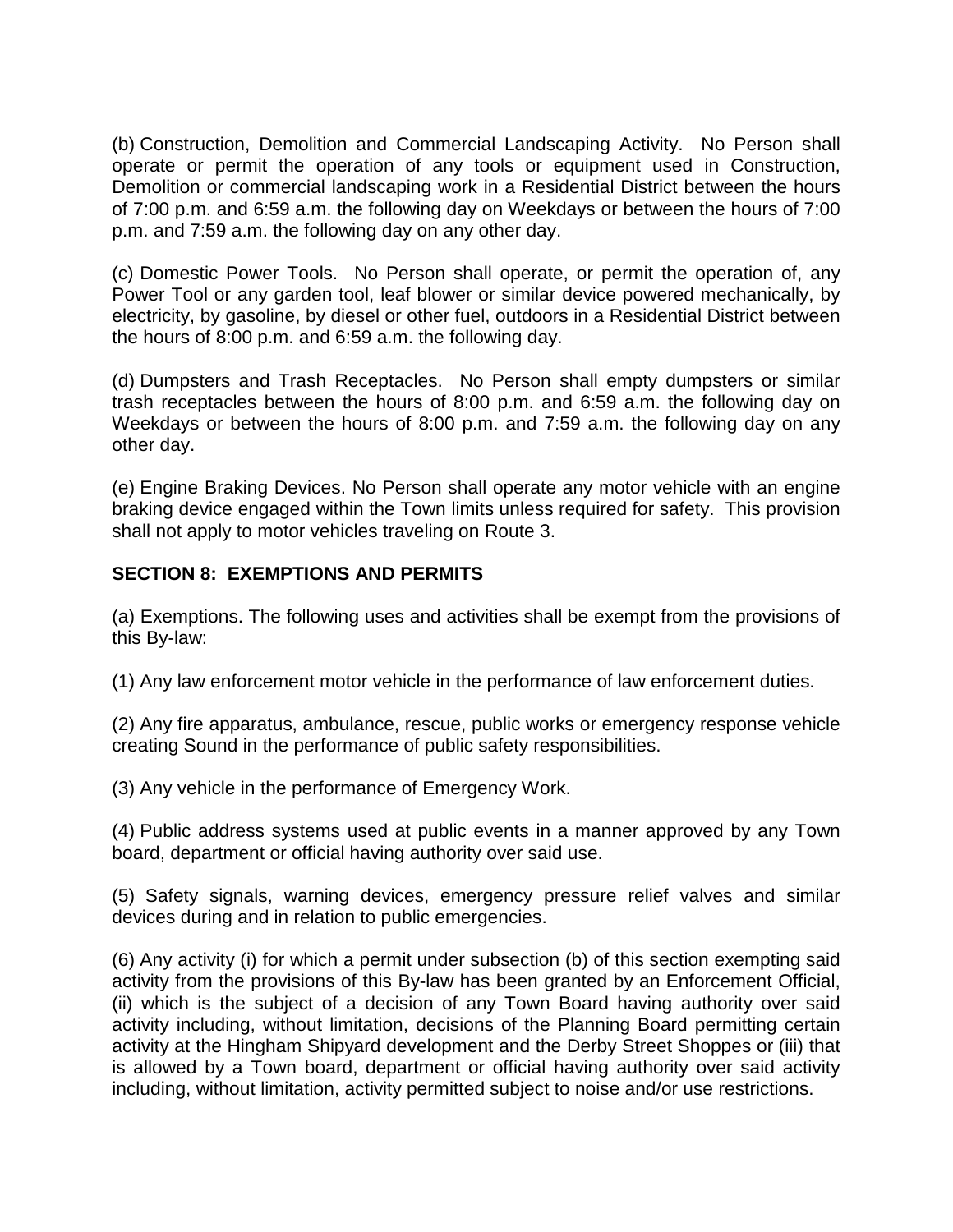(7) Parades, music festivals, public gatherings, and events for which the Chief of Police has granted a permit.

(8) Bells, chimes or carillons, or their amplified, recorded, or other electronic substitution while being used in conjunction with religious services or to denote time intervals between the hours of 7:00 a.m. and 9:00 p.m.

(9) Snow removal from public or private parking lots, roads, driveways, sidewalks and other surfaces traveled by vehicles or pedestrians.

(10) Activities of temporary duration during a time of emergency conducted by a public utility company to repair or maintain public utility infrastructure.

(11) Construction activity under a valid permit issued by the Chief of Police under section 7 or 15 of Chapter 136 of the Massachusetts General Laws, or by any Town board, department or official having regulatory authority over Construction activity.

(12) Any vehicle utilizing an amplified communications system operated by a highway maintenance, water department, or public utilities worker acting in the performance of their responsibilities.

(13) The operation of modes of public transportation including, without limitation, buses, trains and commuter boats.

(14) Any activity to the extent the regulation thereof has been preempted by state or federal laws or regulations.

(b) Permits. Any Enforcement Official, for good cause shown, and with appropriate conditions so as to reasonably minimize the any adverse impact on the public, may grant a permit allowing activity that would otherwise violate this By-law.

### **SECTION 9: APPEAL**

Appeal of any citation for a violation of this By-law shall be made to the District Court or other court of competent jurisdiction in accordance with the provisions of M.G.L. c. 40, § 21D.

### **SECTION 10: SEVERABILITY**

If any of the provisions of this By-law are held to be invalid by any court of competent jurisdiction, the remaining provisions shall remain in full force and effect.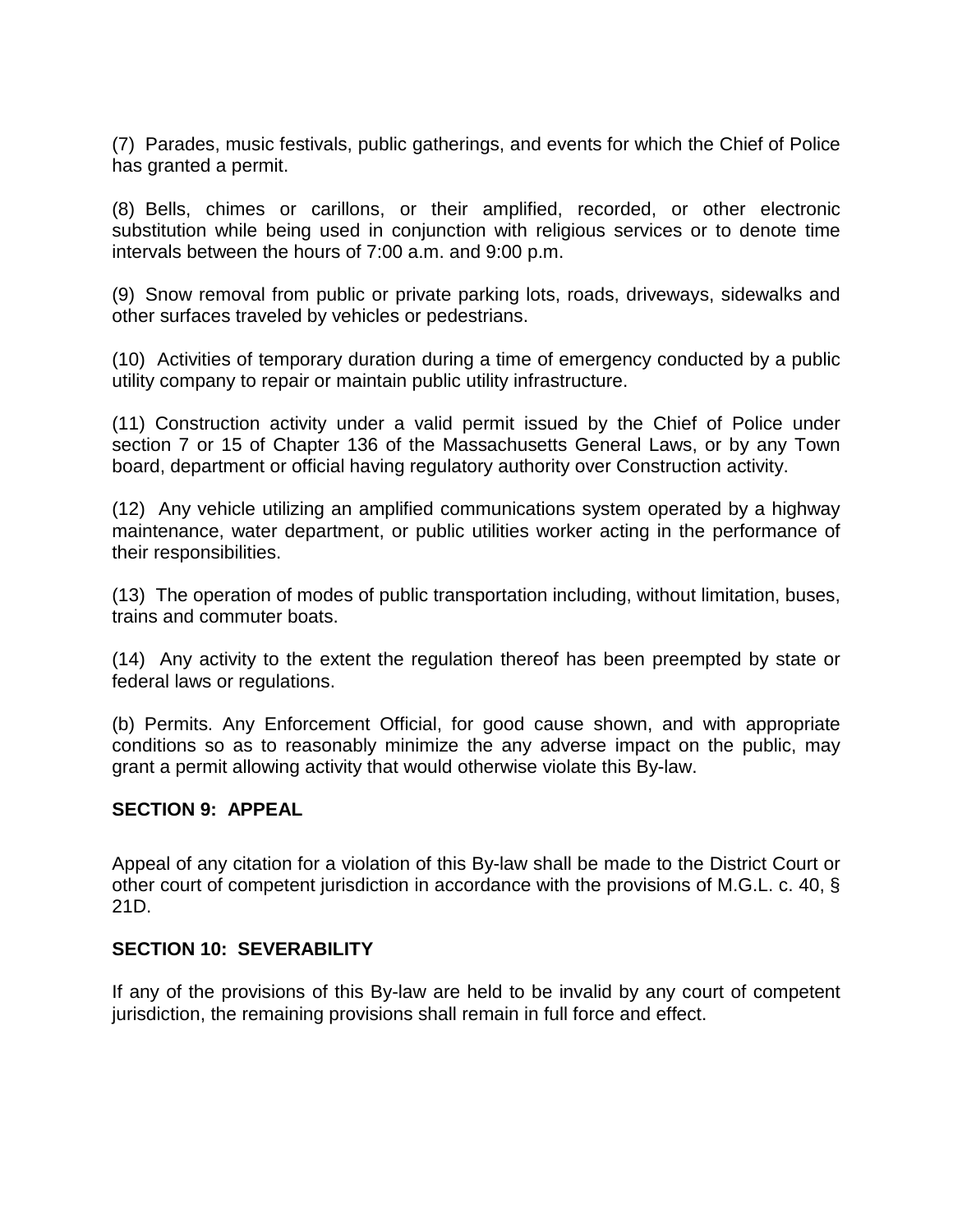#### **MARIJUANA NOT MEDICALLY PRESCRIBED**

In accordance with Massachusetts General Laws chapter 94G, section 3(a)(2), all types of marijuana establishments, as defined in Massachusetts General Laws chapter 94G, section 1, and as may otherwise be defined by Massachusetts law or regulation, including, without limitation, all marijuana cultivators, marijuana testing facilities, marijuana product manufacturers, marijuana retailers, on-site consumption of marijuana, and any other types of licensed marijuana-related businesses, as well as businesses dealing in marijuana accessories, and the conducting of any such activity for commercial purposes by whatever name used, shall be prohibited within the Town of Hingham. This prohibition shall not be construed to prohibit Registered Marijuana Dispensaries to the extent permitted under the Town of Hingham Zoning By-Laws.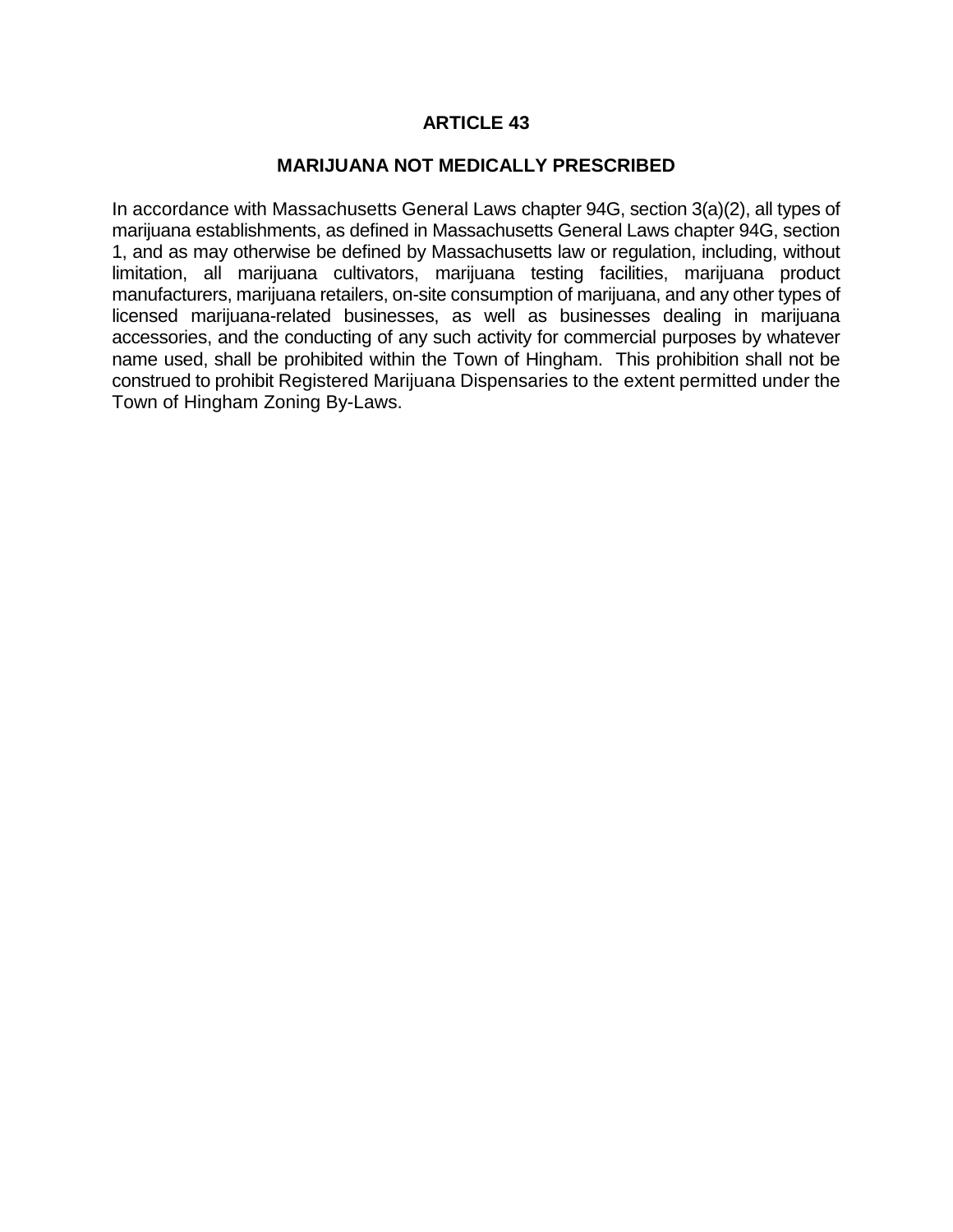# **PLASTIC BAG REDUCTION AND ENCOURAGE REUSABLE BAGS**

### **SECTION 1 - PURPOSE AND INTENT**

Single-use plastic checkout bags have significant detrimental impacts on the environment and to public health including but not limited to: causing the death of marine animals and birds through ingestion and entanglement, contributing to pollution of the land environment and waterways, creating physical and financial burdens to solid waste collection and recycling facilities, clogging storm drainage and sewer systems, necessitating the expenditure of millions of barrels of crude oil nationally for their manufacture, and increasingly risking the public health from nonbiodegradable microplastics, which wildlife ingest and enter the food chain that humans consume.

The goal of this by-law is to reduce the common use of plastic checkout bags and to promote the use of reusable bags by consumers, thereby reducing local land and marine pollution, reducing waste, protecting the town's unique natural beauty and irreplaceable natural resources, and improving the quality of life for the citizens of Hingham.

### **SECTION 2 - DEFINITIONS**

The following words shall, unless the context clearly requires otherwise, have the following meanings:

"ASTM D6400" means the American Society for Testing and Materials (ASTM) International Standard Specification for Compostable Plastics.

"Checkout Bag" means a bag with or without handles provided by a Store to a customer at the point of sale that is intended for the purpose of transporting food or merchandise out of the Store. Plastic bags without handles used to cover clothing such as a dry cleaning bag are not included in this definition.

"Compostable Plastic Bag" means a plastic bag that conforms to the current ASTM D6400 standard specifications.

"Paper Bag" means a paper bag that can be readily recycled.

"Product Bag" means (1) a bag in which loose produce, bulk items, unwrapped baked goods or prepared food, or other products are placed by the consumer to deliver such items to the point of sale or check out area of the Store, or (2) a bag that contains or wraps foods to retain moisture or to segregate foods (like meat or ice cream) or other items to prevent contamination or damage when the items are placed together in a Recyclable Bag or Reusable Bag. Plastic bags without handles used to cover clothing such as a dry cleaning bag are not included in this definition.

"Recycled Paper Bag" means a paper bag that is 100% recyclable and contains at least 40% post- consumer recycled content, and displays in a visible manner on the outside of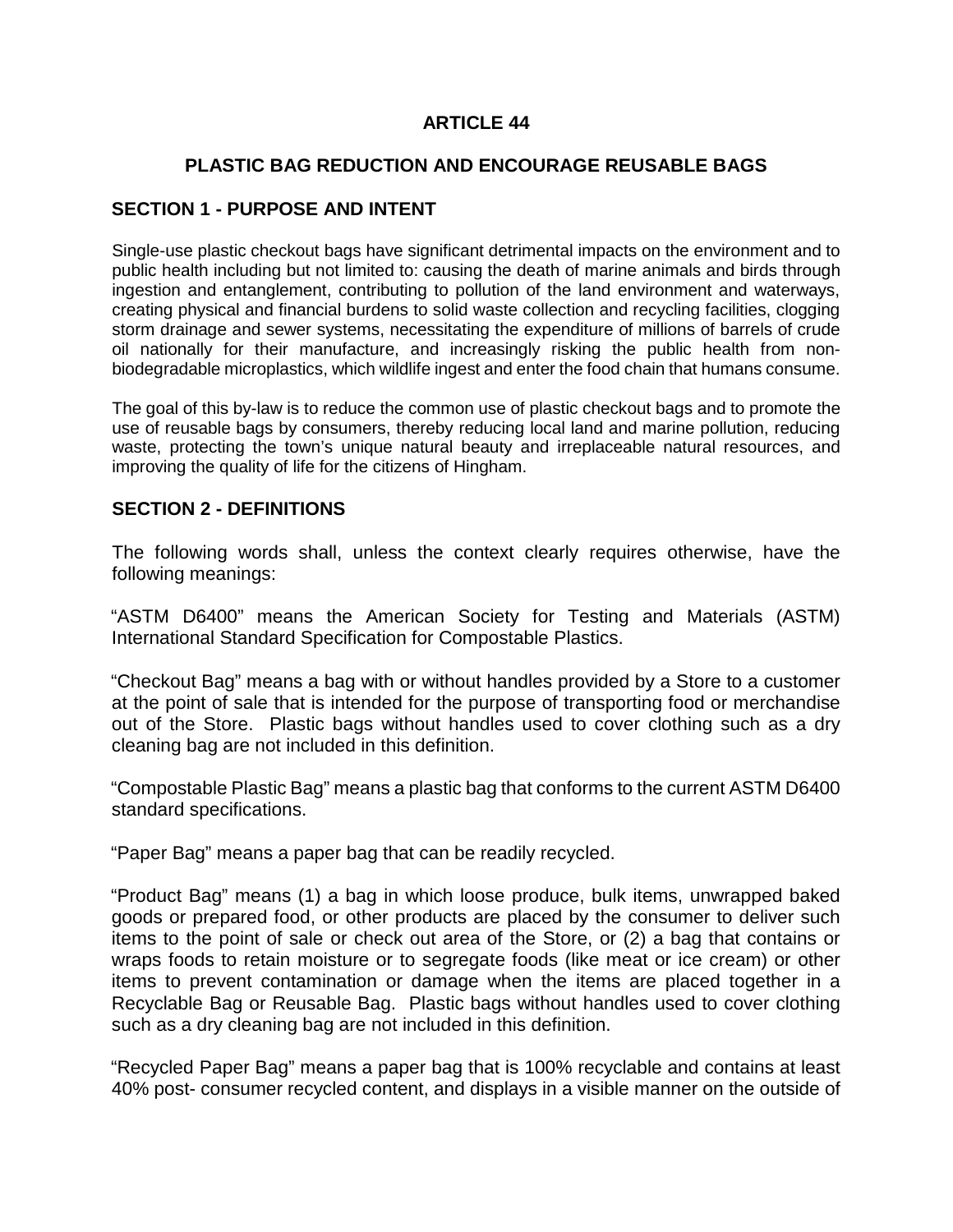the bag (1) the word "recyclable" or a symbol identifying the bag as recyclable and (2) a label identifying the bag as being made from post- consumer recycled content and the percentage of post-consumer recycled content in the bag.

"Reusable Bag" means a bag that is either (1) made of cloth or other machine washable fabric, or (2) made of plastic other than polyethylene or polyvinyl chloride that is durable, non-toxic, and generally considered a food grade material, and is more than 4 mils in thickness.

"Single-use Plastic Checkout Bag" means a plastic Checkout Bag that is less than 4 mils thick or a Compostable Plastic Bag.

"Store" means any commercial enterprise selling goods, food or services directly to the public, whether for or not for profit, including, but not limited to: convenience and grocery stores, markets, restaurants, pharmacies, liquor stores, take-out food purveyors, and merchandise retailers.

### **SECTION 3 - USE REGULATIONS**

- (a) No Store in Hingham shall provide to any customer a Single Use Plastic Checkout Bag after November 1, 2019, except that existing stock may be provided to customers for a period of six months after that date.
- (b) If a Store provides Checkout Bags to customers, it may only provide Reusable Bags, Paper Bags or Recycled Paper Bags.

If a Store provides Product Bags to customers, it may only provide Reusable Bags, Paper Bags, Recycled Paper Bags, or Compostable Plastic Bags.

### **SECTION 4 - ADMINISTRATION AND ENFORCEMENT**

- (a) The administration and enforcement of this by-law is the responsibility of the Hingham Board of Health.
- (b) A person, individually or by their servant or agent, who violates any provision of this by-law may be penalized by a non-criminal disposition pursuant to M.G.L. Chapter 40, Section 21D and the Town of Hingham non-criminal disposition by-law.
- (c) The following penalties shall apply:
- (1) First violation: written warning
- (2) Second violation: \$100 fine
- (3) Third violation: \$200 fine
- (4) Fourth and subsequent violations: \$300 fine

Each day a violation continues constitutes a separate violation. A violator shall not be penalized for more than one violation per day.